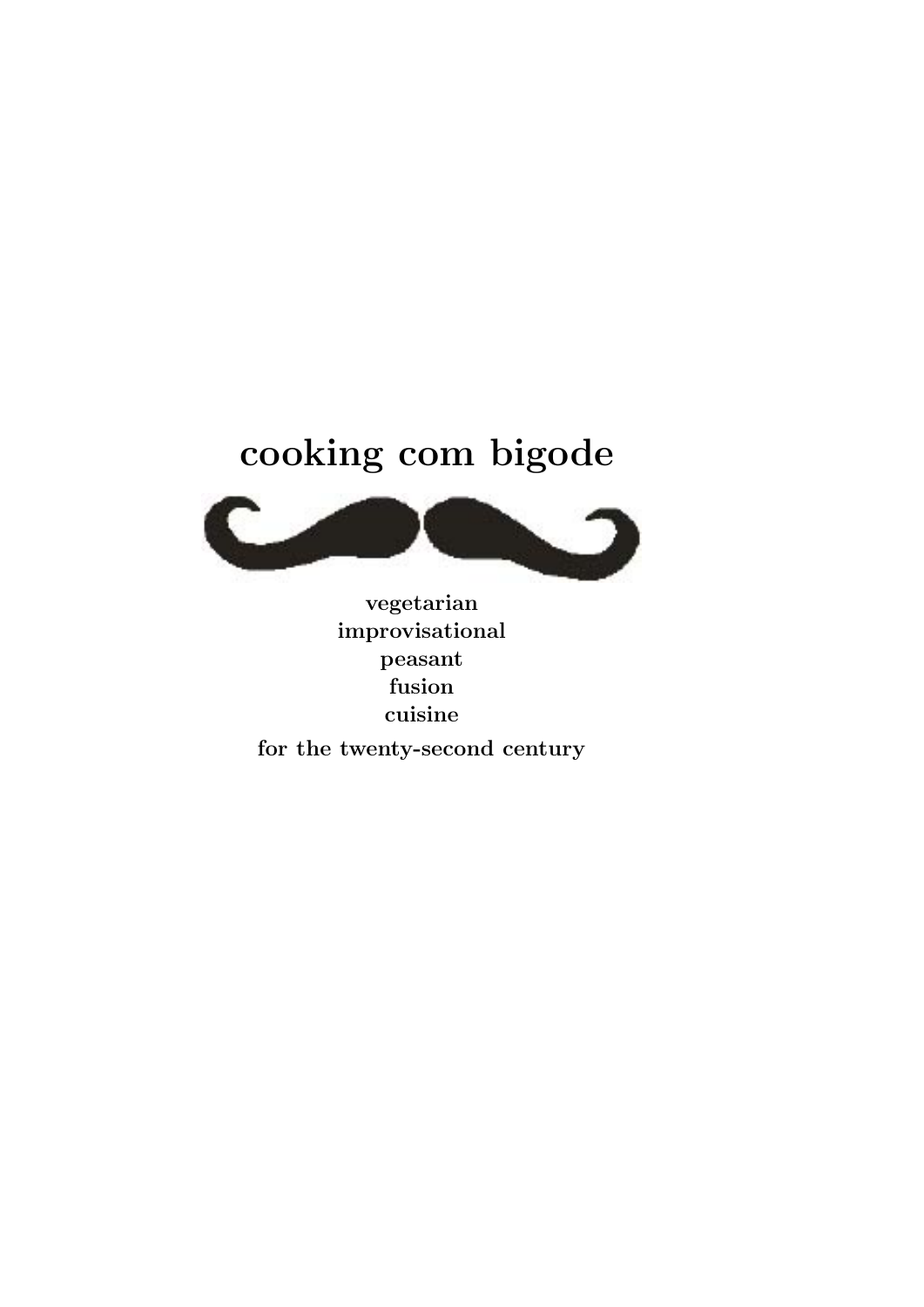copyright  $\odot$  2006 all printed and electronic content are owned by somethingconstructive.net. this is electronic revision 0.1.3.

licensed under the Creative Commons Attribution-NonCommercial-ShareAlike 2.5 license.



To view a copy of this license, visit <http://creativecommons.org/licenses/by-nc-sa/2.5/> or send a letter to "Creative Commons, 543 Howard Street, 5th Floor, San Francisco, California, 94105, USA."

You are free:

- to copy, distribute, display, and perform the work
- to make derivative works

Under the following conditions:

Attribution. You must attribute the work in the manner specified by the author or licensor.

Noncommercial. You may not use this work for commercial purposes.

- Share Alike. If you alter, transform, or build upon this work, you may distribute the resulting work only under a license identical to this one.
	- For any reuse or distribution, you must make clear to others the license terms of this work.
	- Any of these conditions can be waived if you get permission from the copyright holder.

Your fair use and other rights are in no way affected by the above.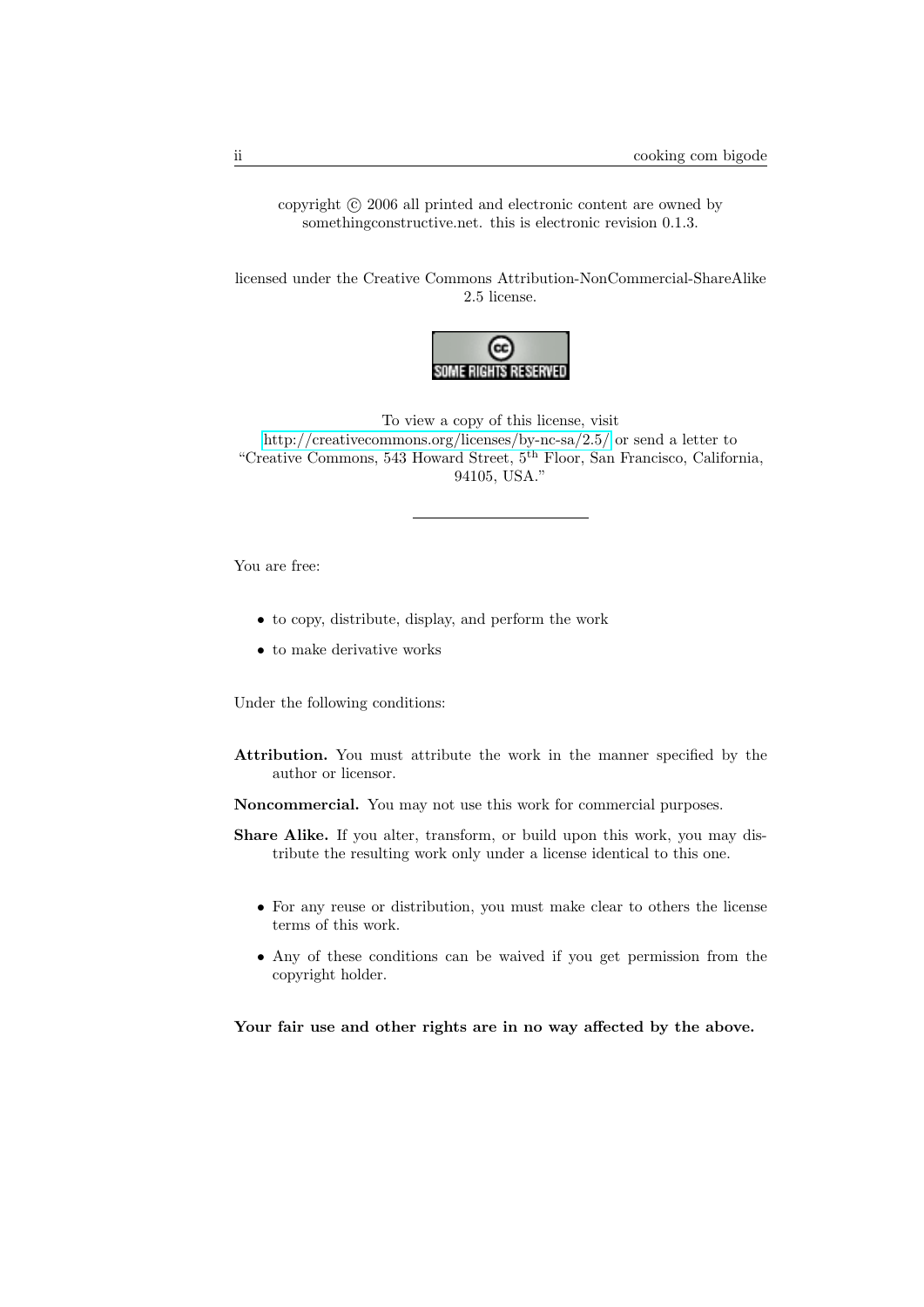# **Contents**

| $\bf{0}$     | some preliminary notes                                                     | 1   |
|--------------|----------------------------------------------------------------------------|-----|
| 1            | feijão . arroz . mango salsa . picante                                     | 7   |
| $\mathbf{2}$ | zucchini steaks. coconut-wheat bread. passionfruit hummus.<br>tomato salad | 21  |
|              | 3 stirfried vegetables. coconut polenta. cabbage slaw                      | 41  |
| 4            | chana masala. chapattis. cilantro-peanut chutney. carrot<br>salad.raitu    | 59  |
| 5            | veggie burgers . buns . ratatouille . carrot mayonnaise . condi-<br>ments  | 73  |
| 6            | stuffed peppers. couscous. roasted tomato salsa                            | 85  |
| 7            | squash and potato empadas. pico de gallo. carrot hummus                    | 97  |
| 8            | beet soup. texas caviar                                                    | 113 |
| 9            | some brasilian favorites                                                   | 121 |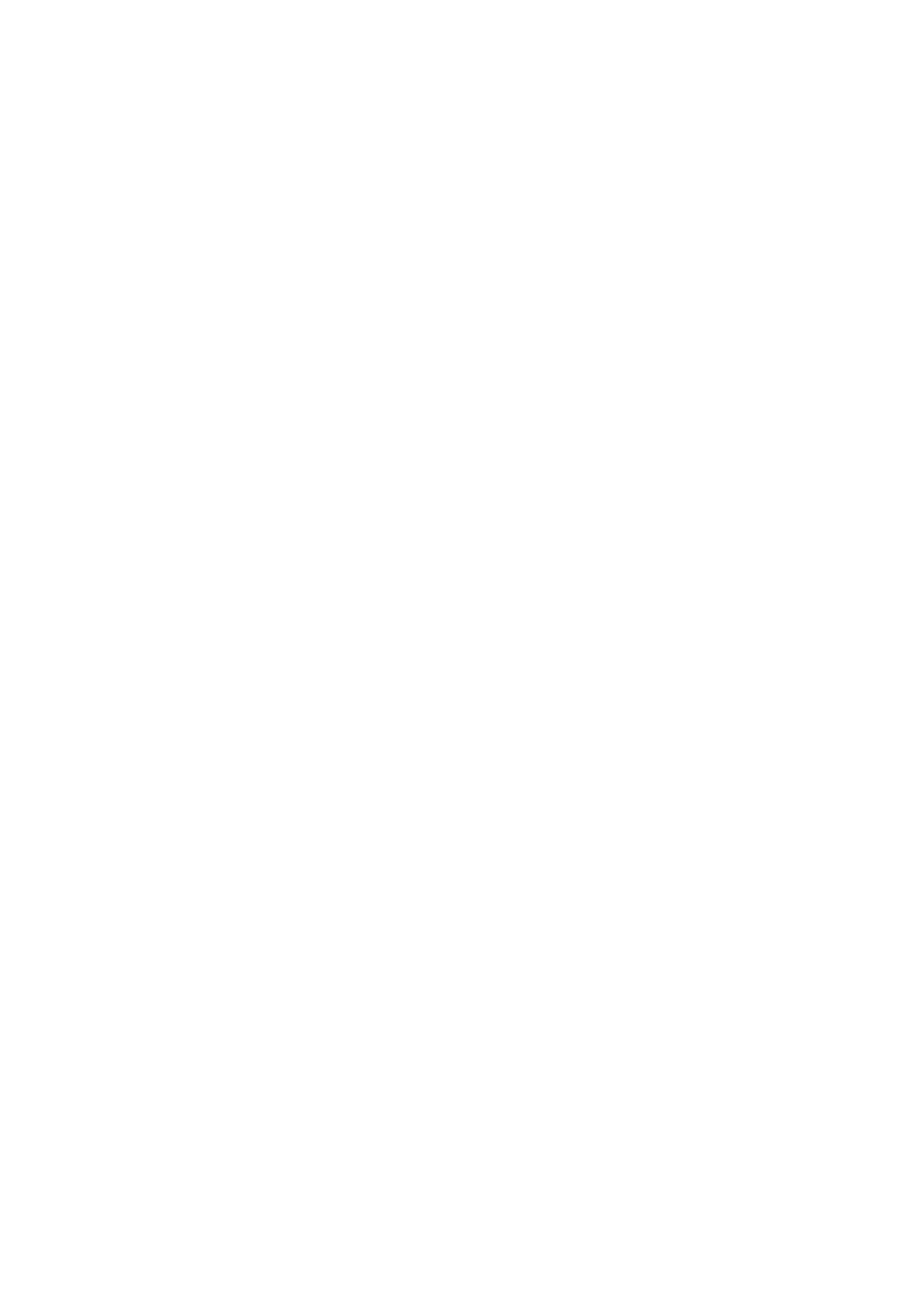

Prepare to meet a recipe book unlike any other you've ever read. I don't mean to embark immediately on flights of hyperbole here in this preface to the alchemical stew that awaits, but in this case, I'm simply calling it like it is. Give it a chapter and tell me you're not a convert.

The Bigode restaurant flourished briefly on the Island of Itaparica off the coast of Salvador in the Brazilian state of Bahia between September 2004 and February 2005. As a real honest-to-God attempt at founding a restaurant in which spontaneity and improvisation ruled the day, the Bigode certainly veered between successful orbit and meteoric collision. Imagine attempting to found a flowering vegetarian establishment in the dense overgrowth of the most militantly carnivorous environs imaginable. (Brings to mind the subtle realm mantra "Location, Location, Location...") On top of its, say it, out of place vegetarian aspirations, the Bigode also attempted to usher in a new era of idealistic gift-economy relations by posting no prices for its offerings and accepting donations only in exchange for its love-crafted foodstuffs. You can probably fill in the gory details for yourself. Each weekend, the Bigode opened for business around noon and offered piping hot vittles straight through to nightfall. Most weekends, the clientele consisted of one or two friends of the proprietors and perhaps the occasional hapless local inquiring about beef stew or the like. As has so often been the case with trailblazing artists and explorers, the true genius of the Bigode did not gain wide recognition during its brief passage through space-time.

With this book, the recipes of the Bigode, nearly lost to history's compost bin, are preserved for posterity. The dishes you're about to digest are all, without doubt, miraculous, battle tested and nutritionally complete.

You'll quickly notice upon perusing the ensuing incantations that the author of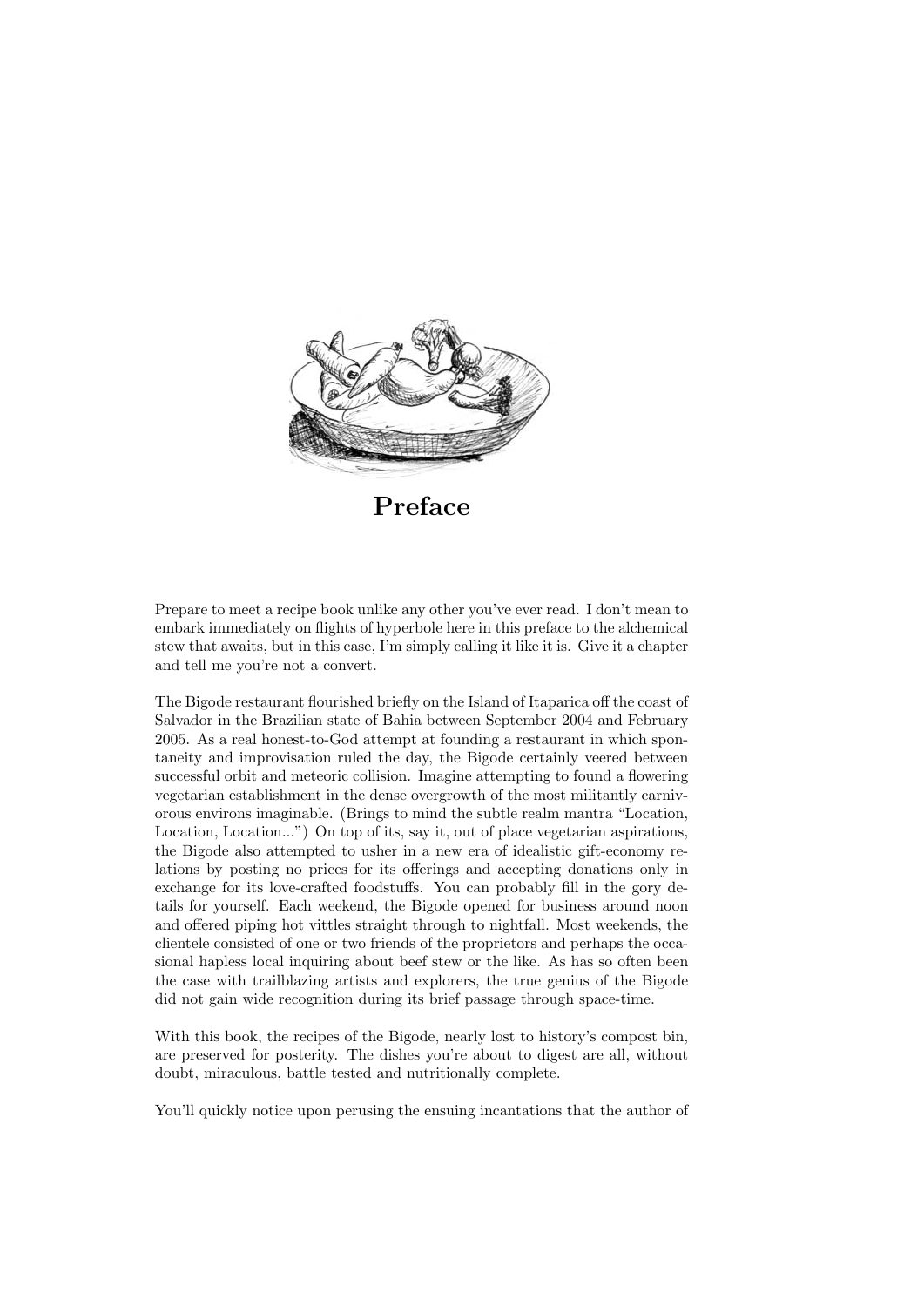this work places much emphasis on experimentation, variation and attenuation to the moment in which the dish in question arises in universal awareness. I hope you aren't too troubled by this—for it is the way of things, always has been, and it's time we accept the unique demands of the present moment in spite of its seemingly infinite repetition of the motifs of the past. Where most recipe books include helpful quantities like  $\frac{1}{4}$  tsp or  $\frac{1}{2}$  cup, in this manual you'll often encounter the mysterious cypher XXXX. Some readers might be inclined to feel adrift and listless in the face of such unspecificity. Don't!! There's method to this madness, just as all the swear words to come are perfectly justified depending on context and authorial intention.

Also, dogmas (doctrinas in the much preferable Brazilian Portuguese) won't last long in confrontation with the avant garde recipe-forms to come. If you find yourself preferring rigidity to the tensile give of the finest trees/skyscrapers/ suspension bridges, you'd do well to trust, let go and let God. You'll be happy you did.

So, jettison your preconceptions and prepare to confront your kitchen for what may well be the very first time. While the Bigode may never have located its local following in large enough numbers to support its long-term plans, we have preserved before us in the form of this recipe book the beautiful seeds from which all further Bigodes shall spring forth. With a little close attention, some locally available produce and the will to adventure, this guidebook will carry you through to glory.

Also, for those who are interested, Bigode means "moustache." As in: What's a vegetarian moustache like you doing in this bastion of carniverosity??

Free your minds, intrepid chefs of the New Time.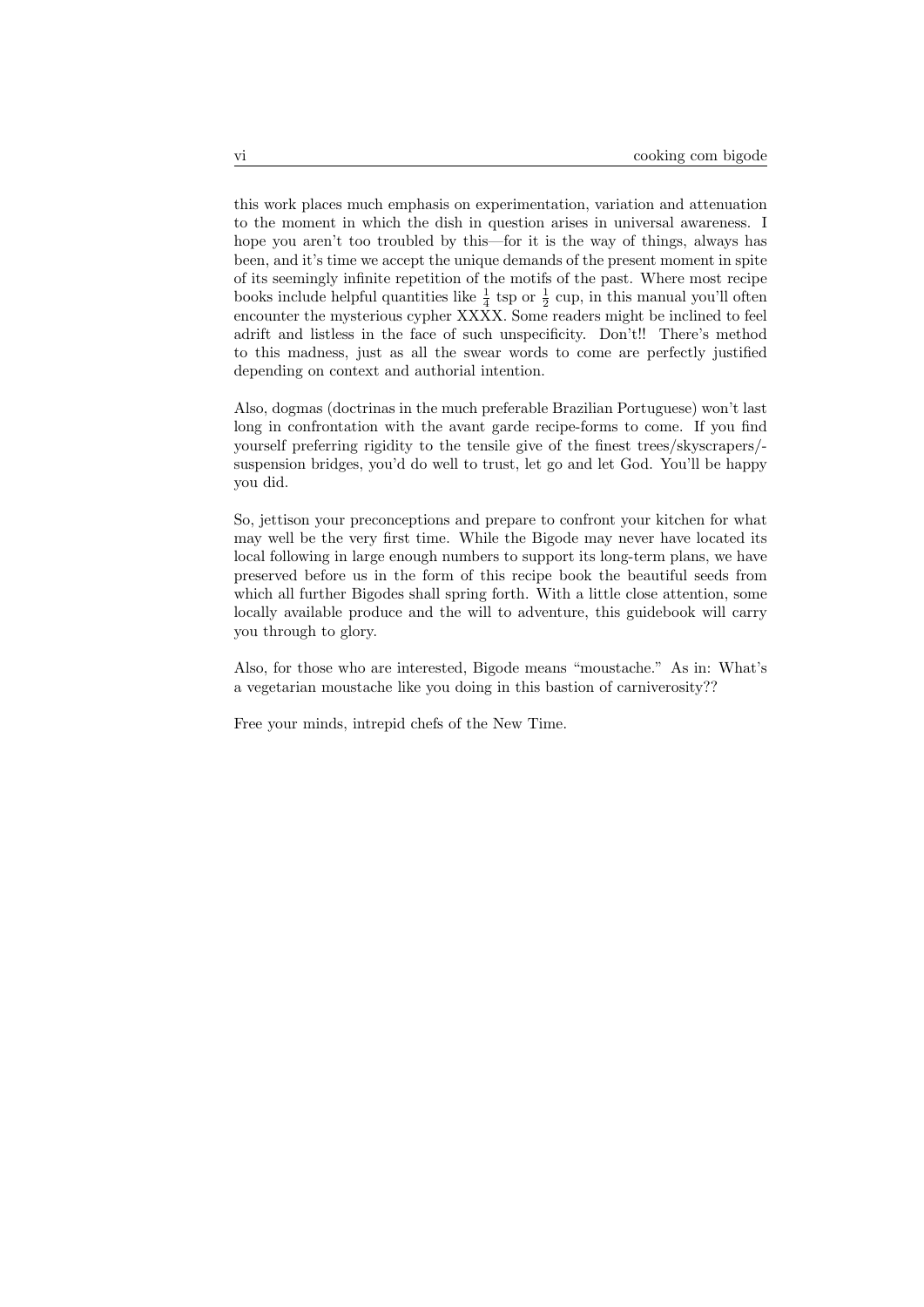<span id="page-6-0"></span>

0

some preliminary notes towards the construction of bigodean recipes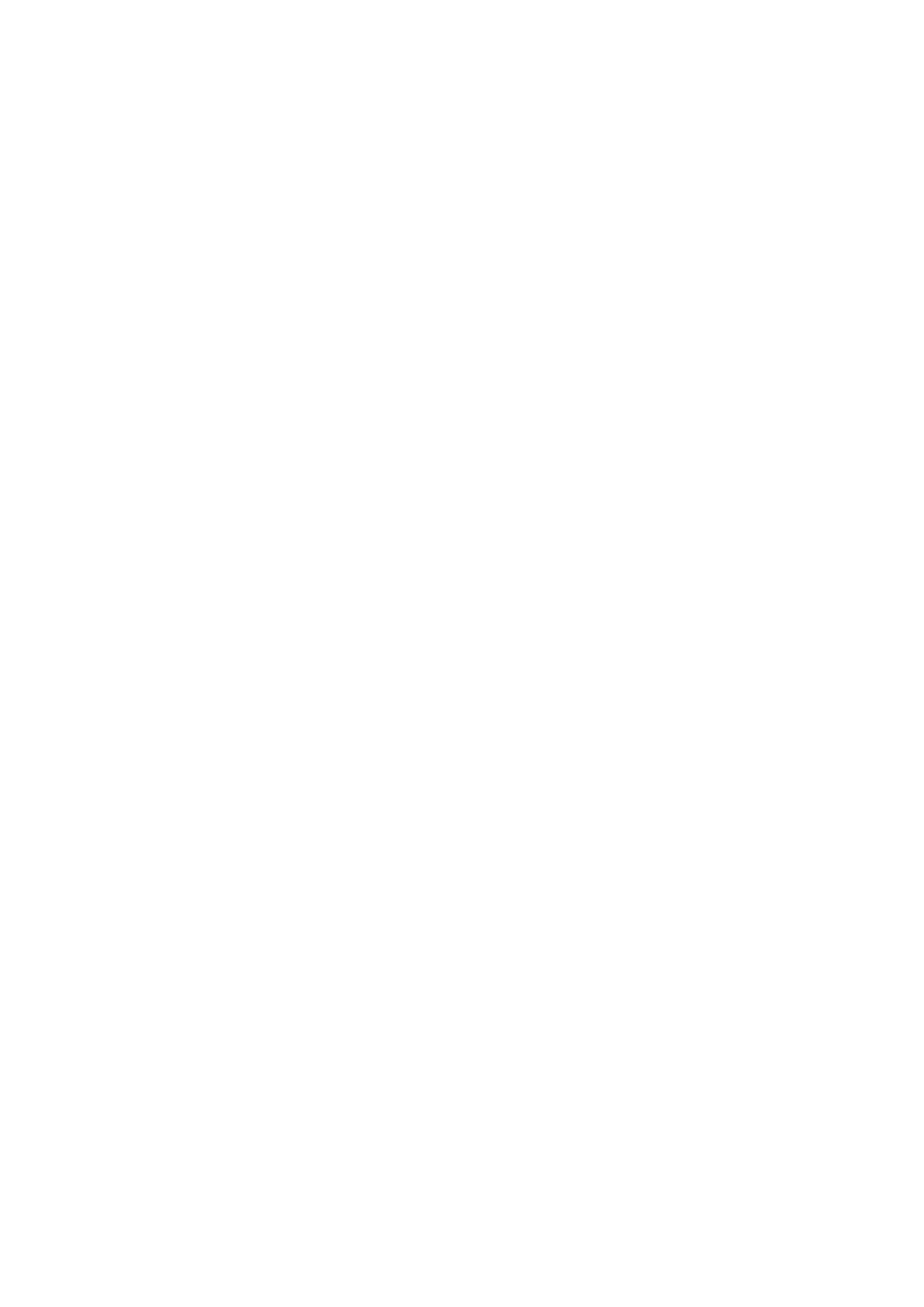### 0.1 some preliminary notes

the point of this cookbook, as much as to communicate a sense of the style and content of O Bigode, is to bring the means of Culinary Revolution to the masses. it comes out of a deep discomfort i have with the modern food system (and the social system in general): a feeling of loss and betrayal that we've allowed so ancient and sacred a ritual to be colonized by people, machines, processes, and world-views totally alien to us.

as always, you have had the power all along, and i'm just doing what i can to demonstrate that. as such, i have tried to make the recipes herein independent of time, place, wealth, or social scene. most probably don't even require fire, and only seldom do i proclaim an ingredient to be mandatory. our foods, in dialogue with our emotions, change in texture and temperament with the days and seasons — i see these recipes as mere pattern to help you organize what comes home from the market each particular sunny afternoon.

### 0.2 equipment

i do suggest some tools, primarily to help you fit these recipes (which many might find complicated and challenging) into the rhythms of your everyday life. canned beans, packaged spices, and prepared pestos have no place in the world we're creating, and the small investments you may choose to make will ultimately save you hundreds of points and hours.

- a knife and knife sharpener buy a knife that can be sharpened. you do not need a fancy or expensive knife, but a knife that you can make sharp at will.
- a cutting board many cultures hold their produce in one hand and cut with the other. if you try this you will hurt yourself. get or make a large one.
- a strainer for making tea, juicing lemons, and draining beans. not necessary but saves a lot of stress when Everything is happening at once.
- a mortar and pestle a heavy, metal mortar and pestle from the local indian store. wooden ones get tainted by garlic. a must for catalyzing fresh and fragrant spices. generally, you will toast your spices (without oil) on high heat until they change color, then pour into the mortar and pestle to pound into dust. the mortar also serves to mash together garlic, ginger, onion, and green chiles for curries, to crush peanuts or walnuts, and to grind rock salt and peppercorns.
- a pressure cooker fundamental. the one thing you have to buy. people who don't have pressure cookers waste half of their lives waiting for protein or end up building up mini tin reserves and probably supporting the war. it might run you fifty dollars but goddammit it's worth it. to use, first soak your beans overnight (or four hours) in water. the more often you change the water, the less magic bean gas you will experience. drain your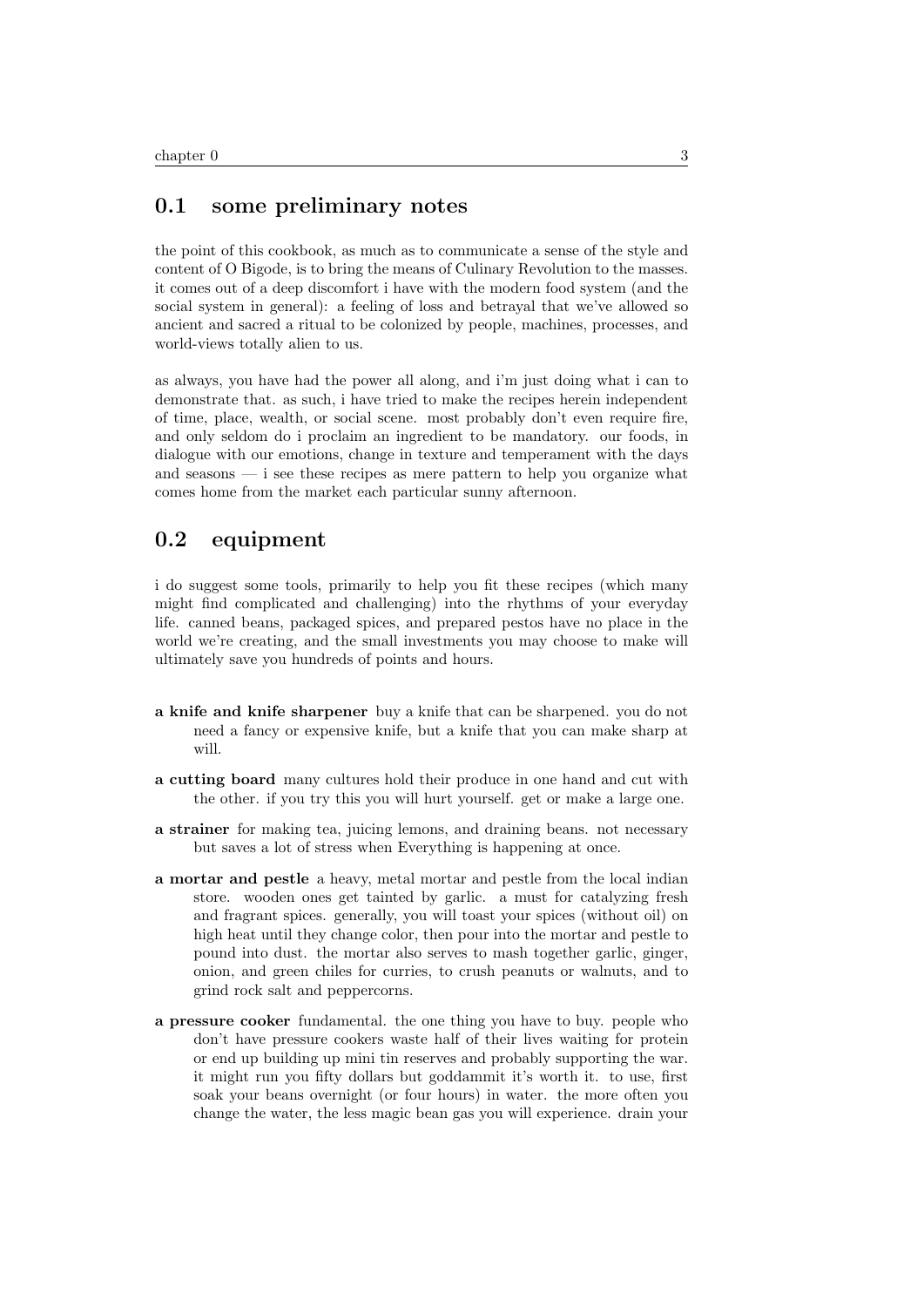soaked beans and place in the pressure cooker with fresh water. cover the beans and then some. bring the pot up to pressure (there are different styles) and cook until it whistles a few times or otherwise indicates the beans are ready. let the pressure cooker cool gently before opening. it's important to understand that the pcooker is a powerful spirit and should be treated as such. do not misuse or disrespect it in any way because IT WILL HURT YOU. honor and respect the pcooker.

a robot often called a food processor. also extremely helpful. if you have a large (i mean large) mortar and pestle that can work but the robot might just be the third joyous invention of the twentieth century (pace dr. walter vogt) and i suggest you get one. for making hummus, soups, pâtés, and salsas, it's truly extraordinary. competing memes might point to a blender or a salsa-maker — the former isn't powerful or wide enough and the latter, while being a narrow manifestation of miracle in its own right, only works for (tomato and onion) salsa.

### 0.3 specialty foods

while, programmatically and philosophically, i generally suggest making everything from scratch and doing without those ingredients only available in the dying oil economy, there are a few really wonderful luxuries worth buying, in cans, from far-away locales. they are:

- chipotle peppers in adobo sauce unless you can get them dry for cheaper (i doubt it)
- coconut milk again, if you don't have coconut palms nearby
- soy or tamari sauce you can make sure it's 100% soy or you can give in to the reality that in most countries it will be cheap, wheat-based, kind of nasty, and still wonderful.

### 0.4 what you will not find in this book and why

- desserts we ate and served fruit. mangos, papaya, passionfruit, coconut, guava, tamarind, jambu, starfruit, etc.
- mushrooms we couldn't find any except at the bourgie markets. and we love them. just love them. like dolphins.
- pasta everybody can make it. and it's not vegan.
- drinks there were too many to list. they can be found in the forthcoming companion volume: "My Brother Drinks: O Bigode Cocktail Hour" by kevin panozzo and erikki uzureau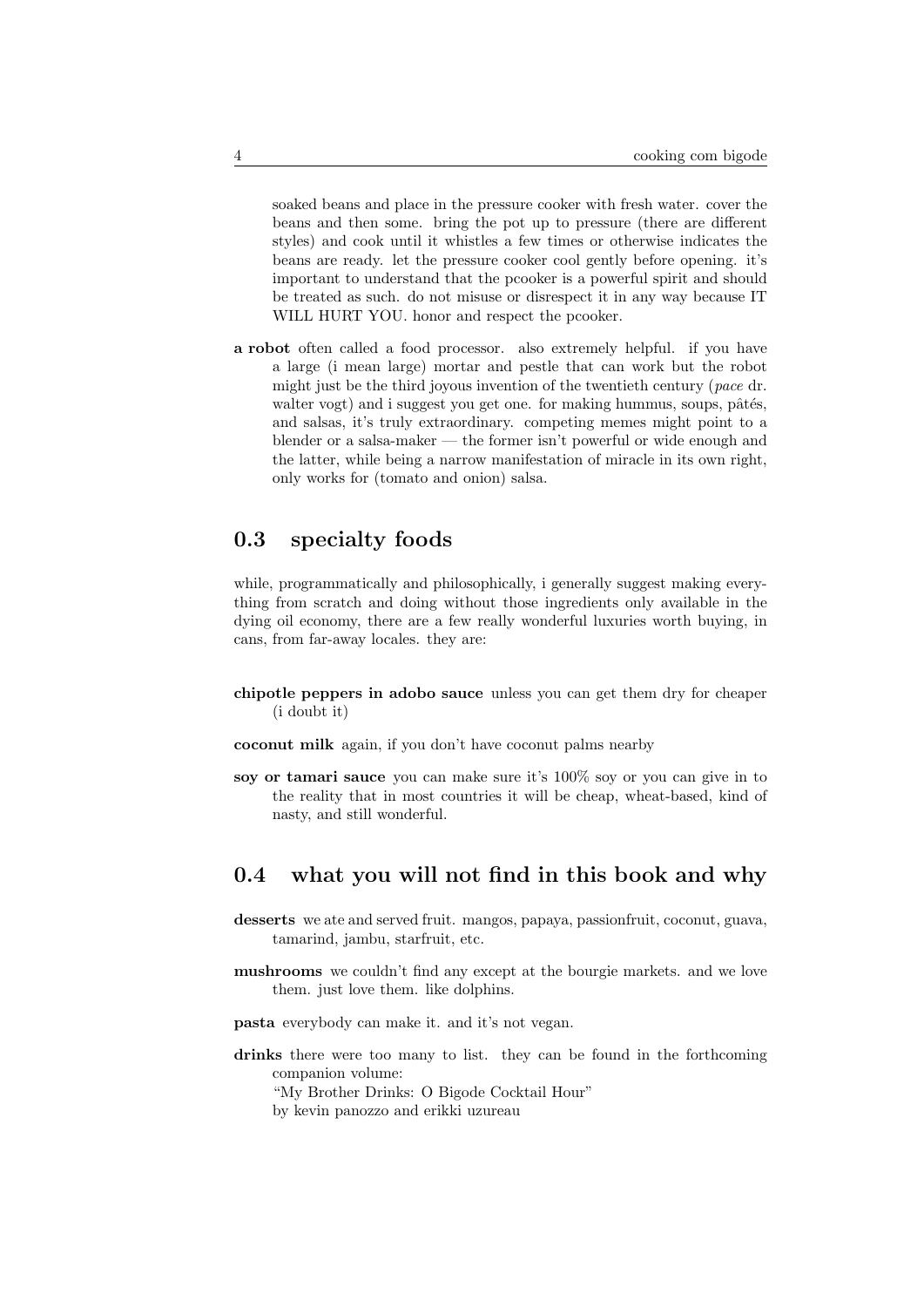## 0.5 acknowledgements for the  $1<sup>st</sup>$  new york edition

this book is dedicated to our mothers, bharti and madonna.

madonna is managing the distribution and sales from tennessee. thanks, madonna. george in nashville stayed up all night printing. thanks, george. erik, max, and matt did the editing. erik thought up the glossary. max drew up the artwork. matt did up Everything Else. thanks, brothers.

either amanda or cholmes dreamt the idea for a Bigode cookbook. amanda and i worked and played together in a Bigode kitchen. cholmes promised a Bigode tatoo. thanks, amanda. thanks, cholmes. kevin and caitlin kept me honest to myself. thanks, kevin. thanks, caitlin.

ultimately, all praise go to Amazon and all errors stay here with me. thanks, Amazon. we love you.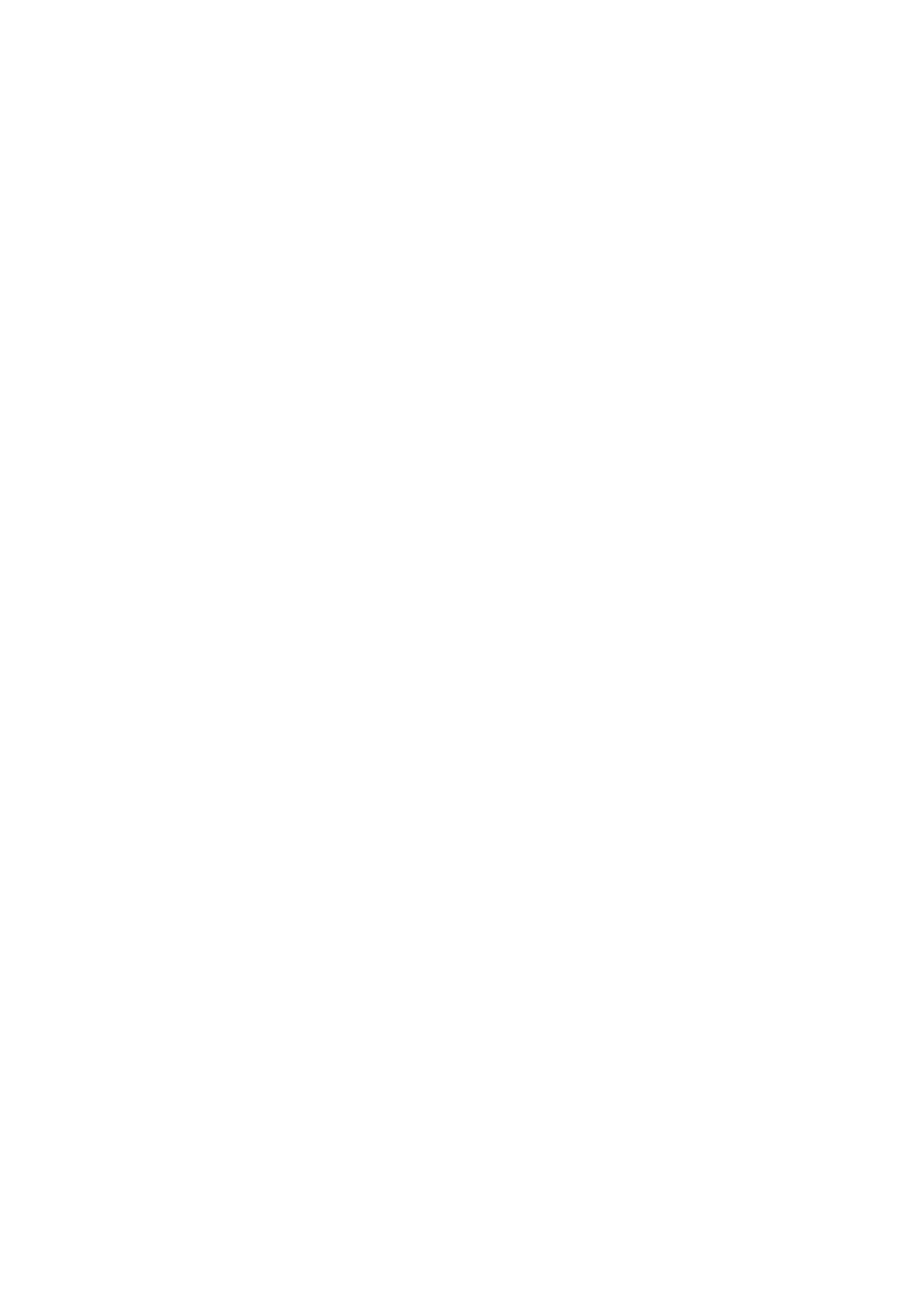<span id="page-12-0"></span>

refried feijão vermelho e arroz vermelho accompanied willfully by mango salsa and the standard brasilian table hot

1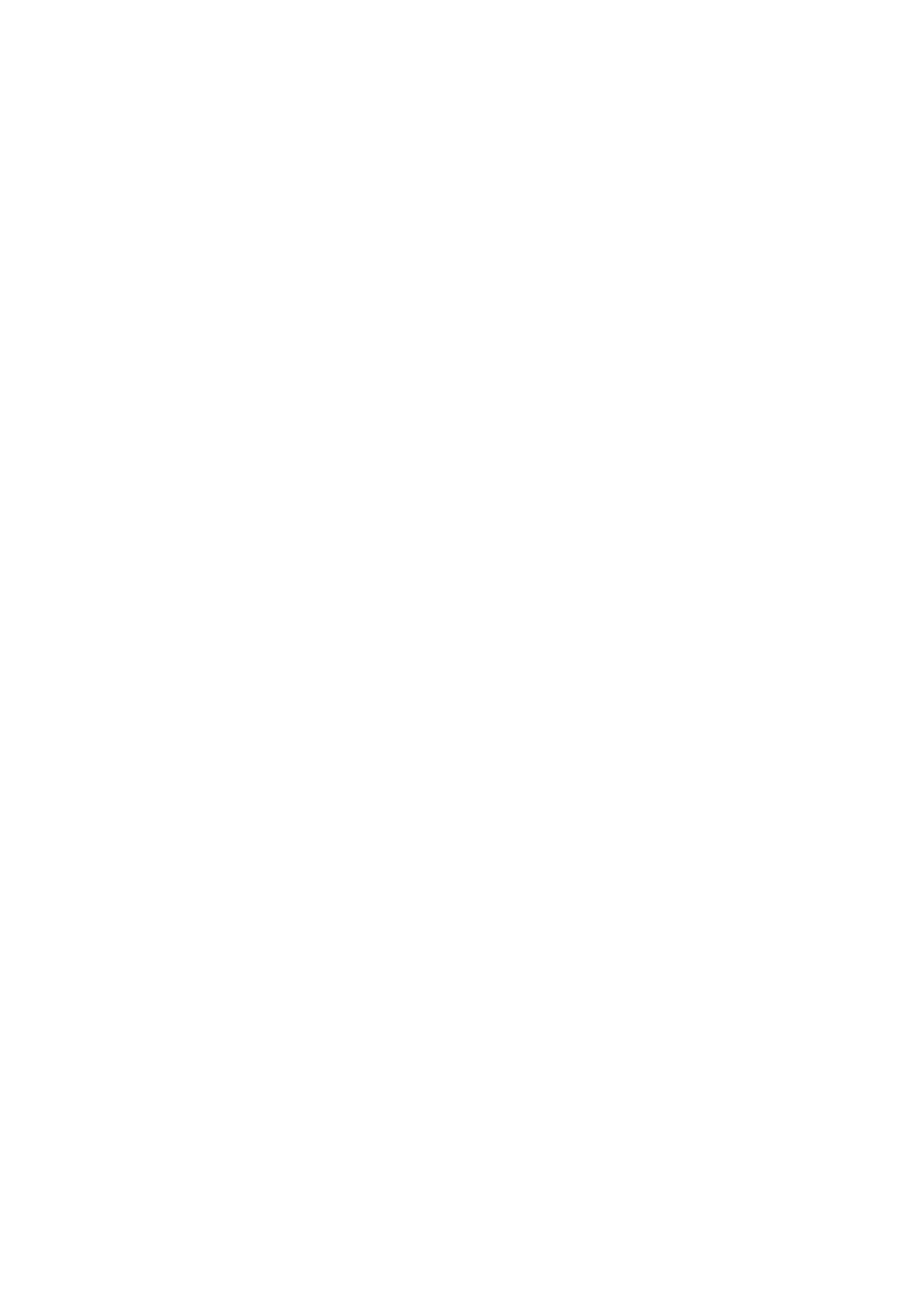### 1.1 red rice

according to the kama sutra, if i recall, there are sixty-four tasks or talents a courtesan must be able to perform with superior skill, and one of them is to prepare rice in 40 different ways. the most simple – no matter what your color or size of rice is  $-$  is boiling.

- 1 cup of rice
- 2 cups of water

the longer and browner (the more hull each grain has, the more mass, the more density) your rice, the more water you will need. really short white rounded grains (which you shouldn't really be using if you have a choice) will need less. so a really long grain brown rice could take  $2\frac{1}{2}$  cups of water, and sushi rice takes just  $1\frac{1}{2}$ .

IT DOESN'T REALLY MATTER THOUGH because this method replaces the care of measuring with the care of attention. once you've figured it out for your particular rice you can resume the cruise control you've been  $c(l/r)$ utching this whole damn time.

if the rice looks like it might have some teeth-breaking rocks in it, like the organic red rice we bought in brasil, sift through it in a pizzapan to remove any offenders. if it looks web-y, dirt-y, or otherwise like it came directly from the earth, rinse it.

place it with the water to boil on high heat. i add a little bit of fat (oil or butter) and salt. this serves to keep the rice from sticking and to bring out a bit of flavor, but mainly it's a ritual. you can add anything you want — cloves, soy sauce, bacon bits, whatever.

when the water boils, reduce the heat to a simmer and cover. the rice will steam and absorb the water. if you have done the proportions perfectly, after a certain mystical amount of time

- a) all the water will be gone
- b) the rice will be perfectly cooked

most likely this will not be the case. when you check (and don't wait too long because you can't unburn it), you will compare the amount of water left with the amount the rice needs to cook. if it's basically done and there's still water swishing around, all you have to do is pour the water out of the pan and set it back to keep cooking. if the water's almost gone and the rice is still raw, all you have to do is add some water. it helps to add the water in small batches so it can be heated without lowering the temperature of the rice too much.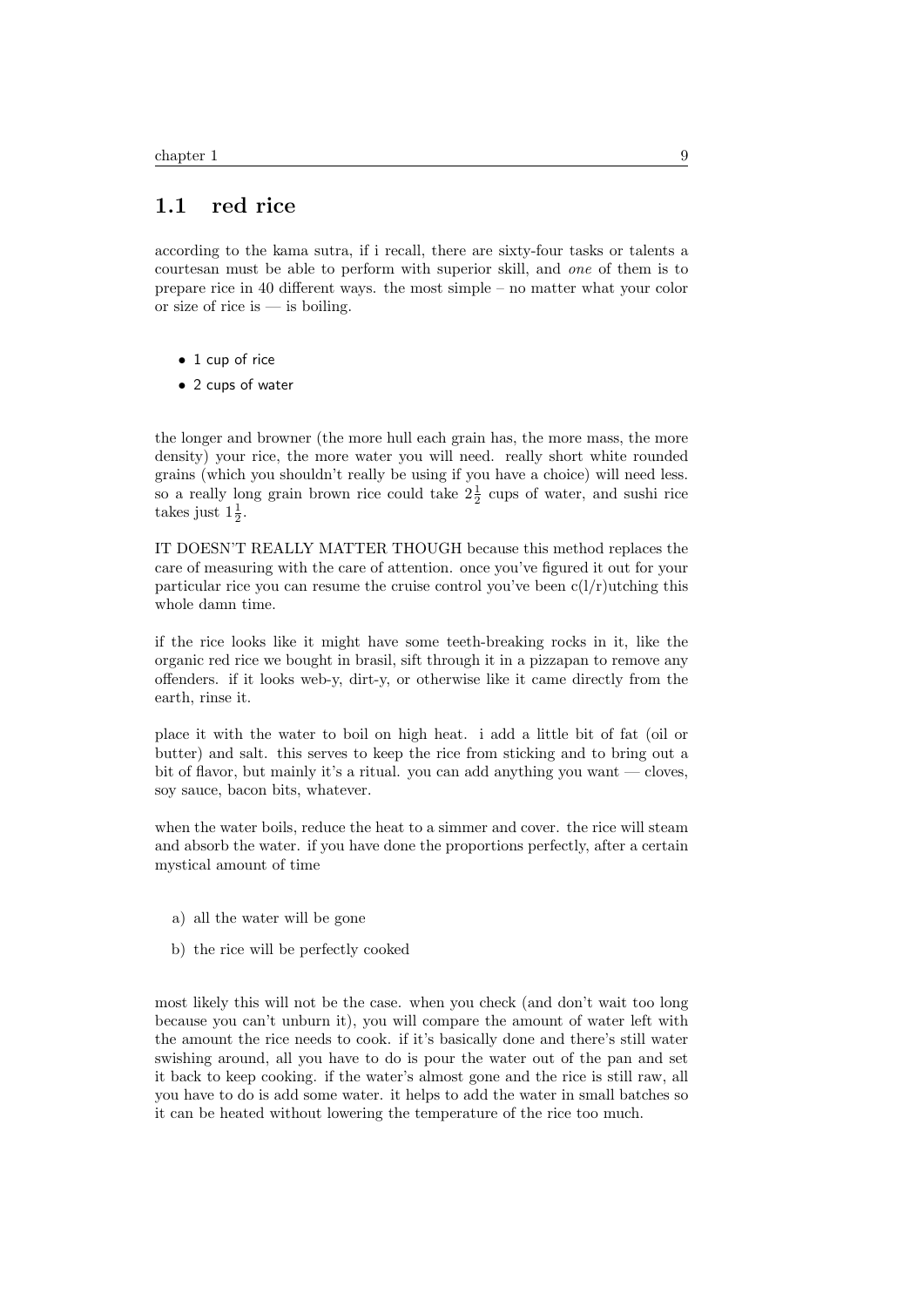since you've already ruined the steampressure situation by checking the rice, take a few seconds to stir it against burning or sticking. you'll get a good sense of its moisture as you do this.

know that even after you turn the heat off the rice will continue to cook and absorb a little more water, so if you check it a little later, it's already done and there's a bunch of water, EVERYTHING WILL BE ALL RIGHT. drain the rice well (use a strainer if you have to) and then set it back in the pan with the lid on to finish. don't check it again until you eat to demonstrate your faith.

### 1.1.1 the *pattern* underneath arroz vermelho

- the basic outline for boiling rice is:
	- 1. heat an empty pan
	- 2. add some sort of lubricant
	- 3. add the rice
	- 4. add the liquid (usually 2:1) with salt
	- 5. turn down the heat when the water is boiling; cover
	- 6. let steam to perfection, turn off, fluff.
- in a standard boiled rice you don't necessarily have to add butter or oil (step 2) though it does help with sticking, especially for white rice (more glutinous).
- in between many of these steps you can add spices or other vegetables to cook with your rice. they should be added according to hardness — potatoes at the beginning, greens at the end. spices which require browning can be added between steps 2-3 to roast and release their flavors into the oil.
- remember that you can mix different types of rice together, or even rice with other grains (see chapter six). also, keep your mind open to the notion that liquid is not necessarily synonymous with water: you can use old soup, vegetable stock, the cooking water from beets or potatoes, some milk, coconut milk, tea, coffee etc. alcohol is also popular (like in risotto), and while i've never found much of a taste difference, it looks great on a menu (... accompanied by a georgian wild rice earnestly simmered in a white wine reduction ...)
- soaking the rice for a few hours (or overnight) will greatly reduce the cooking time, because the rice will already have absorbed a significant amount of water. it's another way that a little bit of work (perhaps 30 seconds) the night before can save you ten minutes of cooking while hungry the next day. this is a cornerstone of my argument against the supposed economy of "fast food" — the food is not actually cooked or prepared any faster; you, as a narrow alienated individual, have to deal with it less, to compete with that mentality (and compete we should, because who wants

arroz vermelho (br) : red rice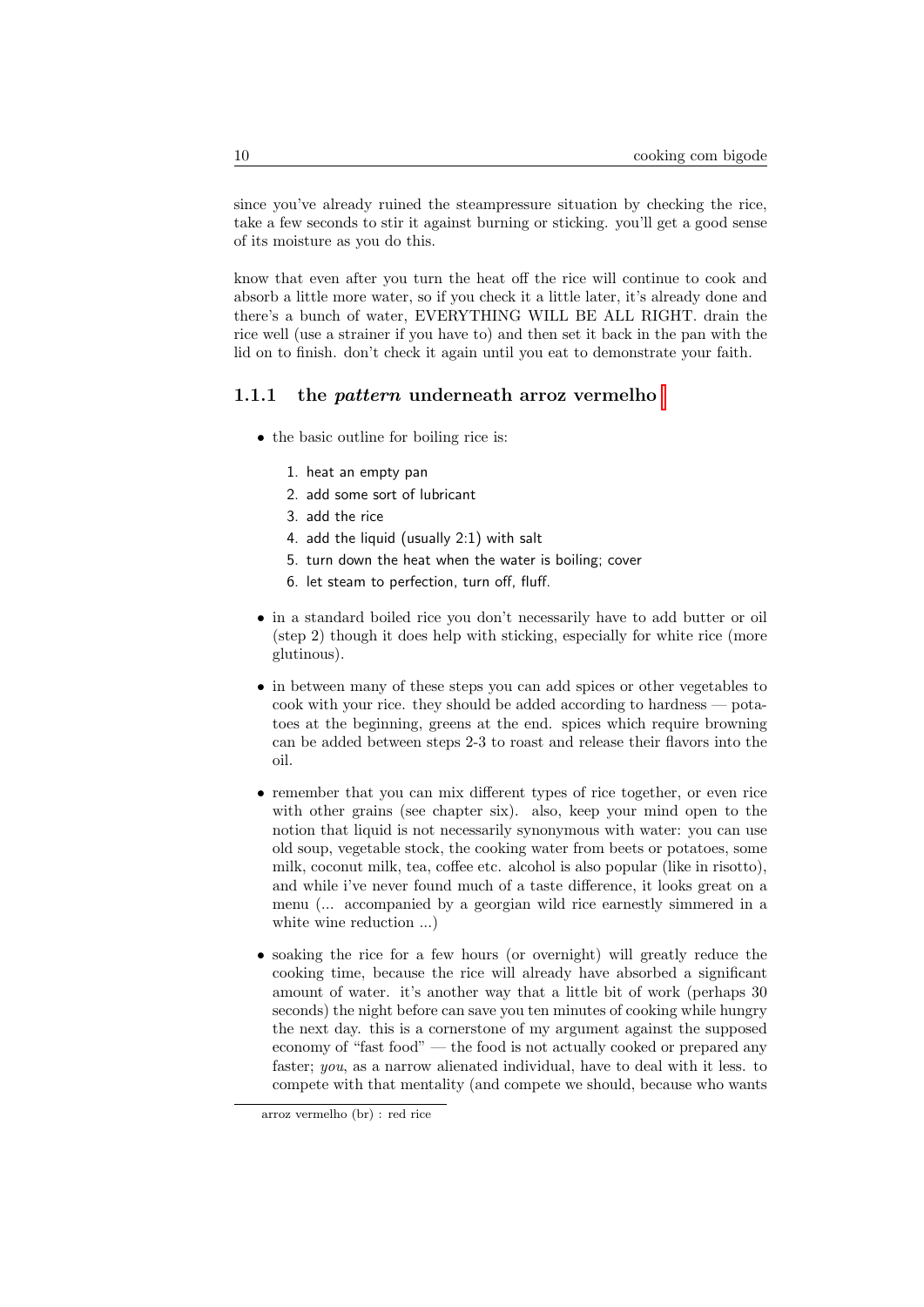to wait an hour for dinner after spending all day working for the man), you must learn a handful of slight and clever tricks to save yourself that precious illusion they call time. all this and more in pamphlet "how and why to fuck the system by cooking your own food (and your neighbors' goddammit)", coming out later on in the kaliyuga.

### 1.1.2 variations on red rice

#### clove or cinnamon pulão

the first and simplest rice i learned how to make was an indian pulão, which follows the technique outlined above with these variations —

- use long grain basmati rice if you can get it
- the rice is generally soaked and rinsed ahead of time
- on[e](#page-16-0) uses ghee in step 2
- you throw in a few whole black peppercorns and whole cloves with the rice and water

this can also be made with brown basmati. it has the perfumed aroma of the basmati with added sweet accents of black pepper and clove.

cinnamon perfumed rice is made in a similar way, except that i'll sauté a cinnamon stick (broken into two or three removable pieces) in the butter for a few minutes before adding the rice and water. for an added kick you can add a  $\frac{1}{2}$ teaspoon of ground cinnamon to the water as well.

my mom will typically stir in a little butter at the end and if you're ever trying to impress some non-vegans, you should follow her lead.

#### magic yellow rice

this simplest variation is merely to add  $\frac{1}{2}$  teaspoon of turmeric to the water when cooking any white rice. turmeric is a powerful spice, medicine, and dye, and even a tiny amount will dye the entire pot of rice yellow, a boon for those mindful of plating aesthetics.

### magic purple rice

another simple variation puts one diced beet into the water with the rice. the cooking beet will turn the entire pot of rice purple, which most people have never even imagined, must less witnessed, in their mortal histories. the sweet beet flavor goes well with the clove/pepper pulão variation above.

<span id="page-16-0"></span>ghee (hindi) : clarified butter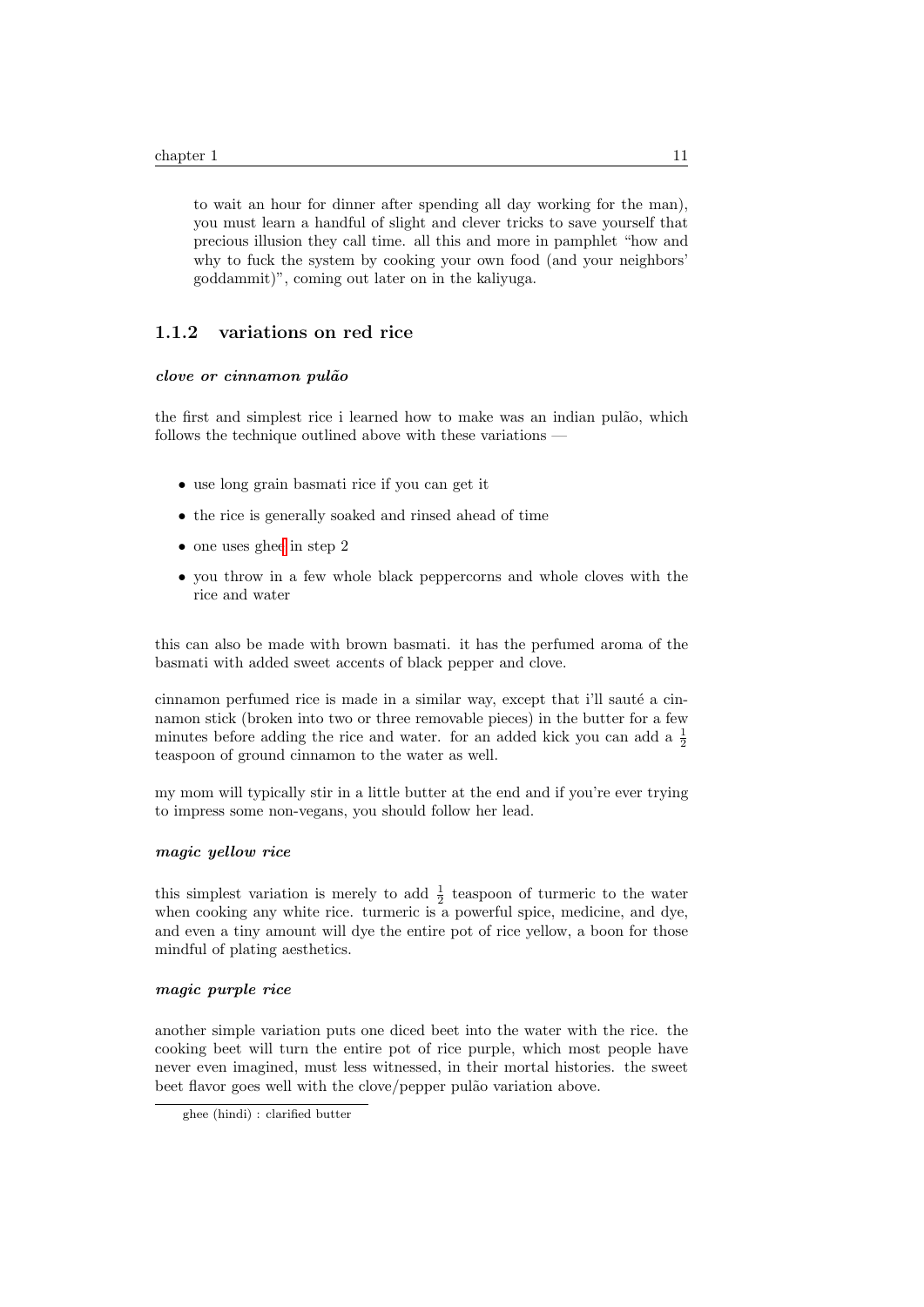### sweet potato biriyani

sweet potatoes were always in the market, though never very good. but sometimes you get tired enough to use them. this recipe works equally well with yams, and likely tastes much better.

- 1 large starchy tuber
- 1 carrot
- 2 cups of rice
- 4 cups of water
- 3 bay leaves
- 2 tablespoons of raw peanuts
- cinnamon
- clove
- black pepper
- butter or oil

prepare to boil the rice as suggested above. grind together the spices (or get them ground if you don't have the means of production to do it at home) and sauté them for a minute in the butter. add the rice and stir well with the butter and spices, allowing it to toast lightly before adding the liquid. with the liquid add the sweet potato, chopped into bite-sized chunks, as well as the bay leaves and peanuts. when the rice reaches a boil add the carrot in small diced cubes, simmer down, and cover.

#### fatty coconut rice

replace half of your cooking water with coconut milk, stir well in the beginning to avoid scorching, and cook normally. adding a bit of mango purée or diced mango will give added sweetness and bring further to mind the Absolute Perfection of the tropical world. a bit of toasted coconut or almond makes an excellent garnish.

for a fatty rice experience without the coconut pricetag, try using milk, half and half, evaporated milk, or condensed milk for some fraction of the cooking liquid.

### spanish-style fried rice

there are two types of rice commonly called fried rice. the first one rolls the rice around, still dry, with spices and onions to the point of browning, then dramatically takes down the temperature using the cooking liquid.

• 1 diced onion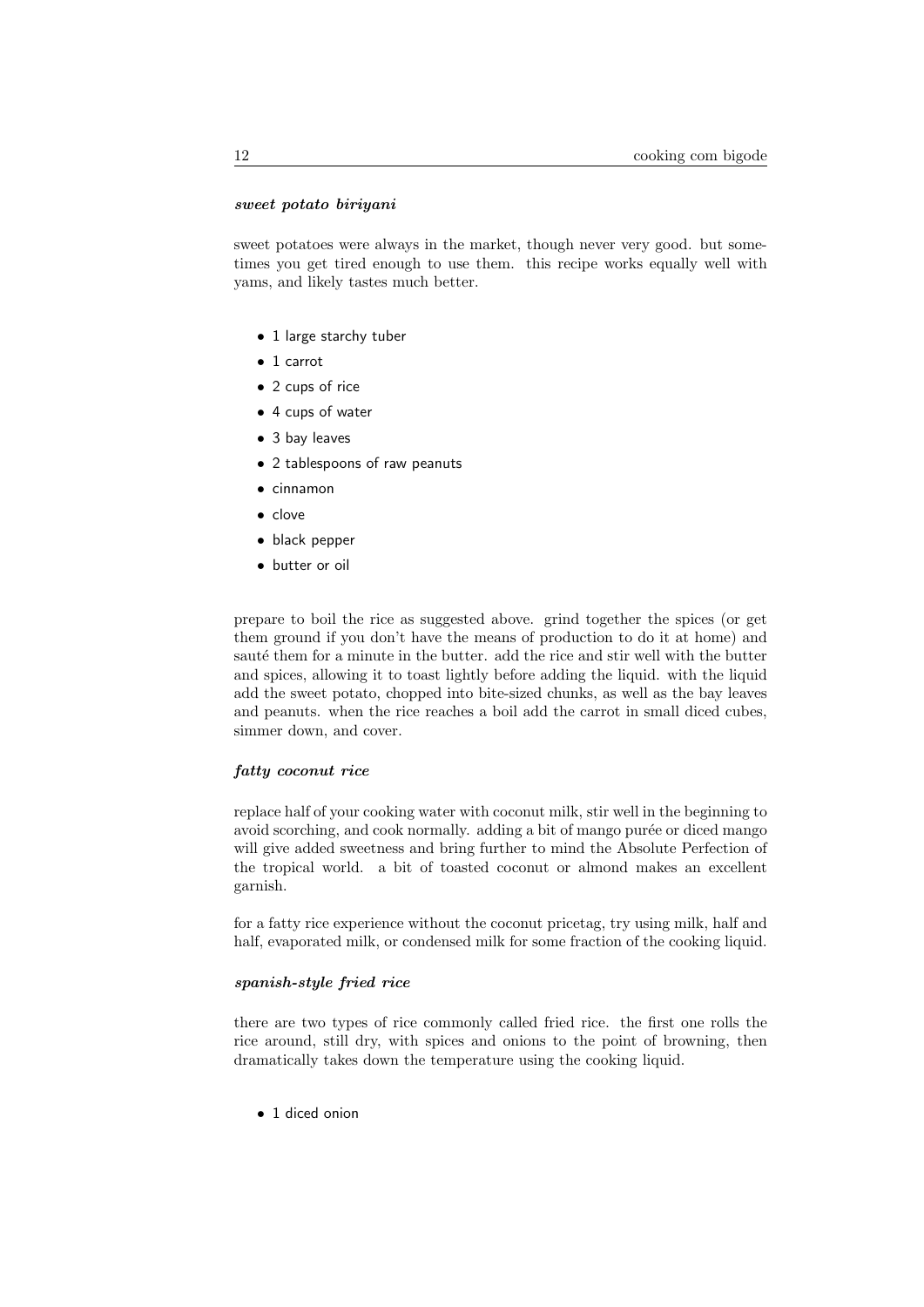- some celery (optional)
- a mix of cayenne pepper, cumin, paprika, and oregano
- 2 cups of rice
- 4 cups of water
- salt

use something closer to a frypan than a pot for this variation. start by heating one tablespoon of oil in the pan and add the rice when hot. continue to flip and stir the rice, coating it with the oil. when it starts to look a little drier, add the spices and stir together. as the temperature will be hot, they should release their flavors and start to perfume quickly. when the rice begins to brown, add your onion and celery. this will take down the heat a little bit, buying more time for the onions to cook and the spices to develop before the rice wants to burn. when the rice starts to brown yet again, add the cooking liquid. using vegetable stock or chopped tomatoes (maybe from a can, even!) makes an appreciable difference. simmer when it boils and stir occasionally — the tomatoes and red spices should give the familiar orange color.

the cheesily minded should not pass up the opportunity to sprinkle the rice with cheese when it's almost done, and either cover or broil to melt it.

#### chinese-minded fried rice

this recipe follows the second type of fried rice i have encountered. it's a recycling process of yesterday's dinner into today's lunch, and the only chinese connection i can imagine is that it works best with soy sauce.

- leftover rice
- some cooking oil
- onions
- garlic
- soy sauce
- sesame seeds
- perhaps an egg

heat oil in a pan and chop your onions and garlic. fry them on medium heat until translucent. while they are frying add a little water and soy sauce to the rice container and break up the chunks with your fingers. when the onions are translucent add the rice and turn up the heat, stirring vigorously to separate the rice and mix well with your spices. if you eat eggs, break in an egg or two at the end, throw in a couple shakes of sesame seeds, and continue cooking (back to medium heat) until done.

this is an excellent rice to accept chopped greens (spinach, beet greens, chard) as well, just before you would add the egg.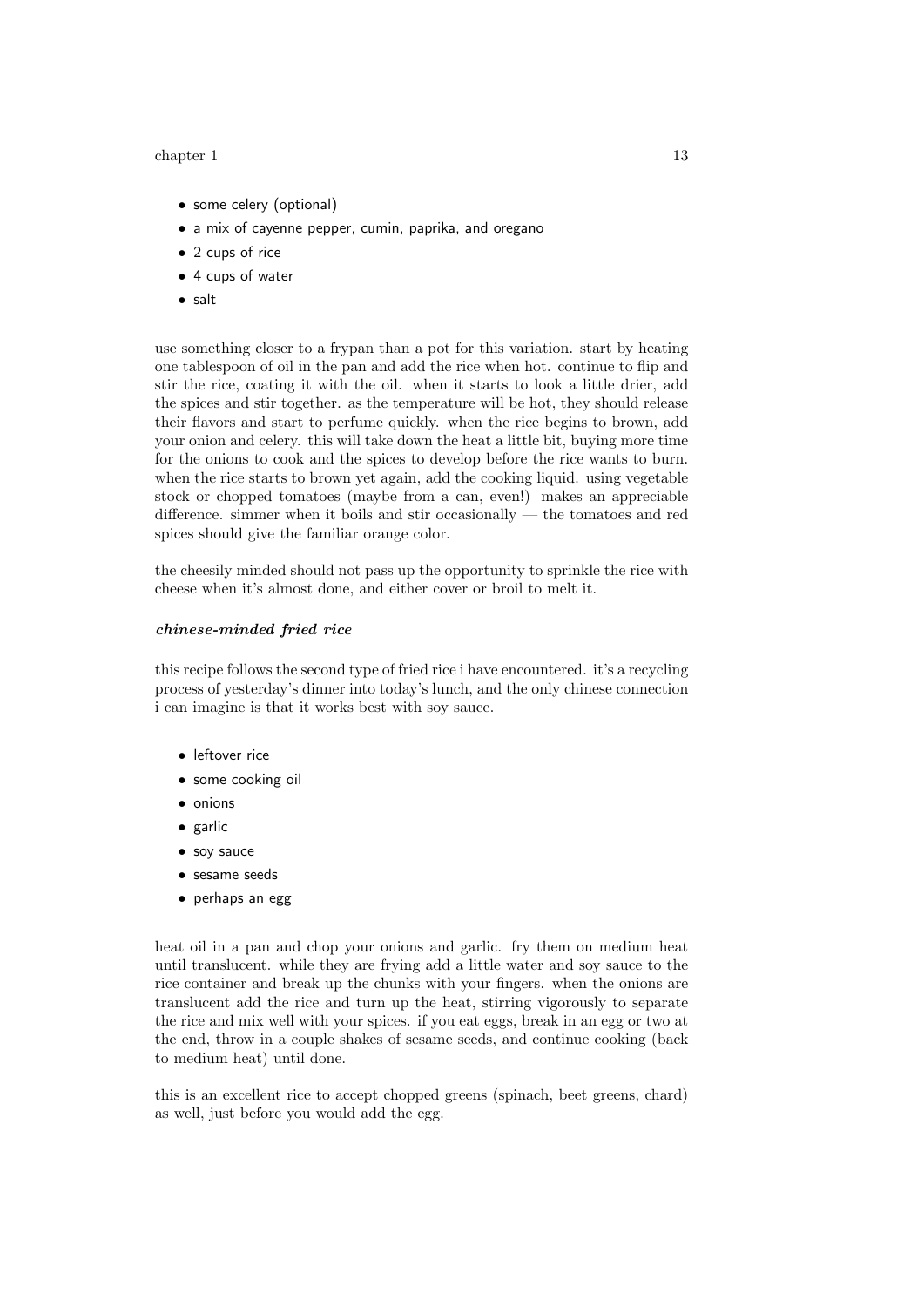fluff and garnish with finely chopped green onions before serving.

### 1.2 refried red beans

ajwain/ajmoda is an indian herb that i've seen explained as oregano seed, thyme seed, and celery seed. it's likely something else entirely. i have found that it goes quite well with the excruciatingly popular cooking oil of bahia, dendê. azeitede-dendê is made from little black olive looking berries clustered around the trunk of a palm tree. it has a reputation for being fatty and unhealthy, which translates to a spicy heavy flavor, a strong aromatic presence, and a deep red color.

- some tablespoons azeite-de-dendê
- some tablespoons ajwain seeds
- one medium onion, chopped, for each cup of cooked beans
- many cups of cooked red beans (red pinto looking creatures)
- some ground cumin (optional)

pcook the red beans (see explanation below) and drain them. this would of course work with any bean but the whole red thing wouldn't fly as smoothly. heat a saucepan that can take some punishment, to the high side of the fire. when it's hot add enough dendê oil such that it lightly covers the bottom of the pan.

toss in the seeds and let them sizzle and pop. their flavor will fill your kitchen and when it does (but before they blacken) add the chopped onions. fry them vigorously and attentively on high heat until they brown. if they start to stick or otherwise don't seem right before they get to be browning, add some more dendê. when the onions are literally brown you can add the cumin. doing so will make the flavor more familiar and likable — the ajwain can be strong and foreign on its own. remember to brown the cumin, cooking it on high heat until you are shocked by the pungency of its aroma, before you add the beans.

now add even more dendê with the beans and stir everything together. reduce the heat to medium and spend the next few moments of your life BEING the mixing and crushing of those beans. no bean left intact: some a paste and most mere fractions of their harvested selves. this is the well-frying of the beans, where they come face to face with the vermilion specter of dendê, absorb the depth and pungency of the spices, and evolve into the alreadiness they have been awaiting.

salt to taste, serve.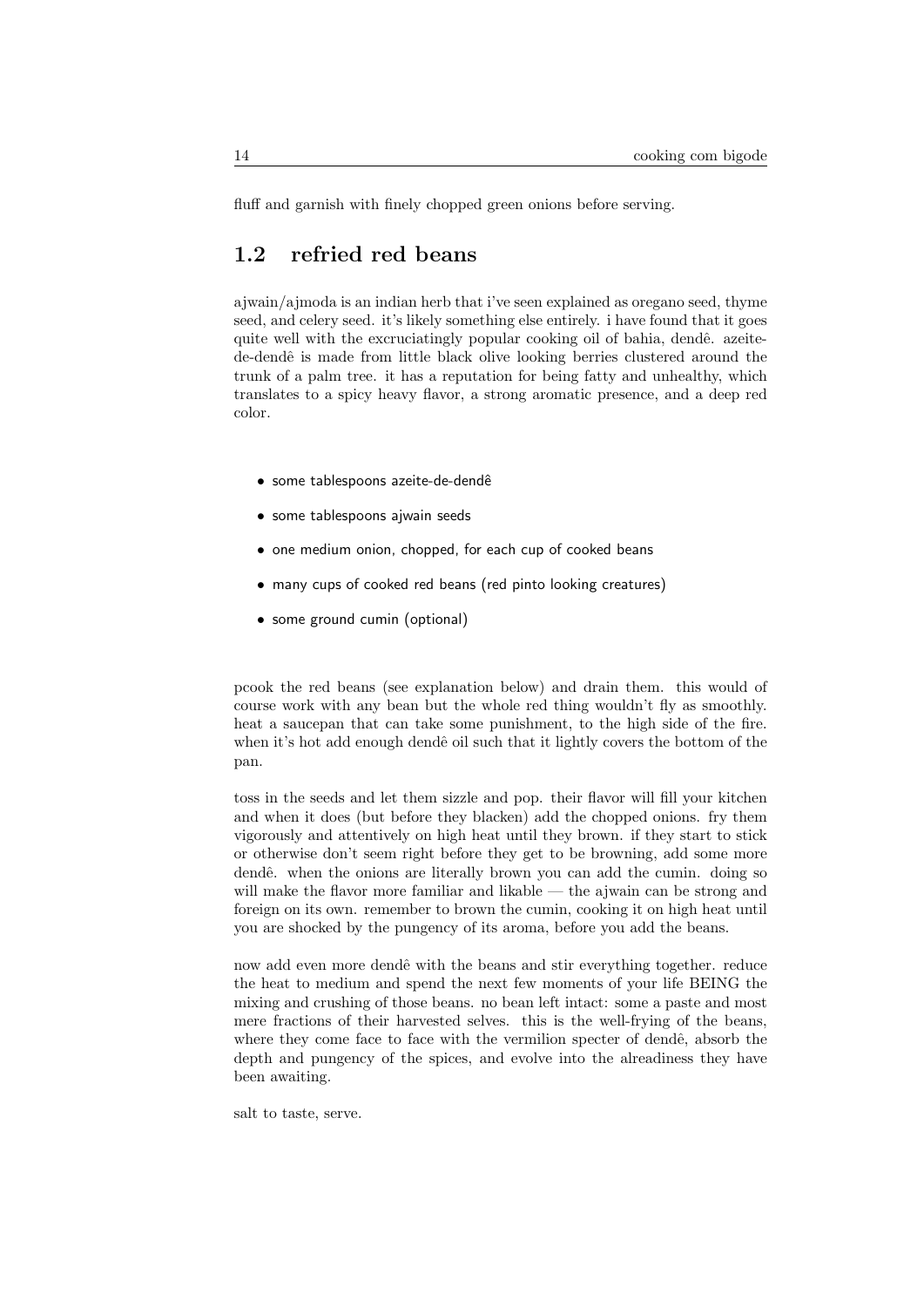### 1.2.1 the pattern of refrying beans

the first thing the people need to know, before they take either control, the streets, or the power, is how to cook beans. somewhere in this book there is a section on Equipment and therein lies the answer.

once you have quickly- and safely-cooked beans, and forever evicted the twin scourges of tin cans and excessive flatulence from your hallowed kitchen, you can start getting into the wonderful world of leguminous protein in all its protean variations.

the frijol refrit[o](#page-20-0) is probably (and justifiably) the most famous of these. a typical refried-bean pattern (USE THIS FOR ANY and EVERY DRIED BEAN) goes something like this

- 1. pcook your beans
- 2. while they are cooking
	- (a) chop some sort of onion
	- (b) prepare (usually roast and grind) some sort of spice
	- (c) heat oil in hot pan (medium-high)
	- (d) fry onions until browned
	- (e) release pressure from cooker (it should be done)
	- (f) fry spices until smelly
	- (g) add beans, saving water off to the left
	- (h) cook together with low heat and high energy, mashing until it looks like it came out of a cheap can
	- (i) add last minute touches and salt.

note that:

- indians put a small amount of asafoetida (which tastes horrible) with all beans as a digestive aid.
- most beans go well with garlic, which should be added as the onions show evidence of browning.
- each bean goes well with some spices/herbs and not others. let reckless experimentation be your guiding star.
- final elements often include cilantro, lemon juice, salt, and sugar; important additions for the palate that neither want nor need to be heated.

<span id="page-20-0"></span>frijol refrito (es) : commonly translated as "refried bean". accurately translated as "wellfried bean'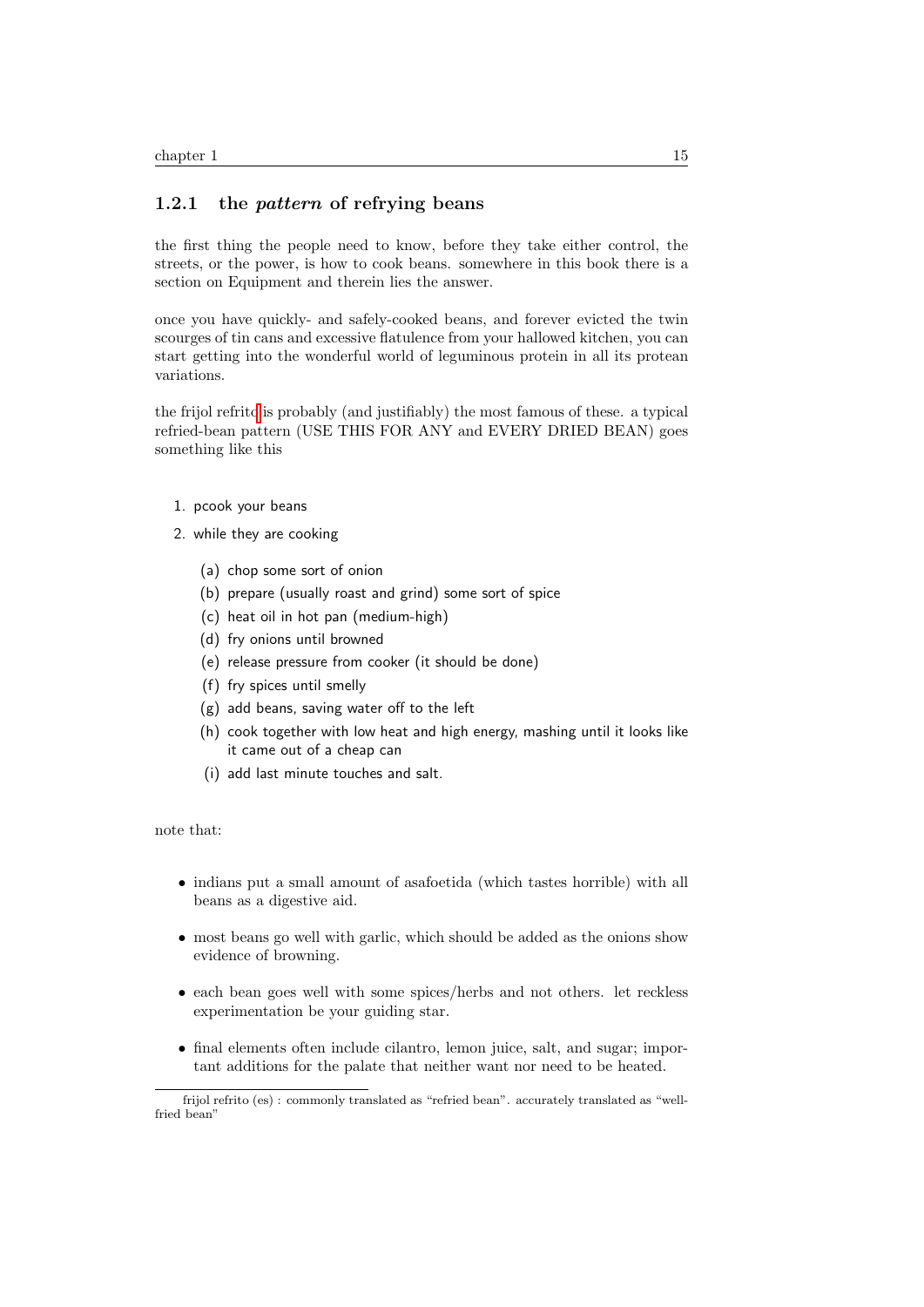### 1.2.2 variations on refried beans

#### refried feijão fradinho dip

use the pattern above.

so for the feijão fradinho that are so ubiquitous in bahia, i applied this technique to green onions (excising the root end and the sad looking sections of the top), fenugreek seeds and garlic. to be precise, i threw the garlic in between steps (d) and (f) while i performed (e) with my other hand. it's an advanced maneuver.

fenugreek is an indian plant and you'll have to BUY the hard angular seeds from an ETHNIC store. they are too hard to use raw and turn soft and pleasant (and bitterly toned) when dry roasted, allowing easy grinding. if the last sentence really turned you off, you can use cumin but cumin is such a staple spice with this sort of dish so please for the love of martha try something else. i imagine dill- and pumpkin-seed would both give interesting flavor experiences.

for the final touches, chopped cilantro and lime juice are essential as few other things in this world.

a note on nomenclature: this is a dip, not a plate of beans. why? essentially it comes down to the power structure appropriating language to manipulate those among us who recognize it only on the level of a communication tool and neglect to notice the deep mindwarp-level where it really simmers.

specifically, you've mashed the beans enough to kill any agency or identity inand for- themselves, so they just default to a mashy hive-mind we call 'dip'. the consistency is thick and starchy enough to balance heftily on a bread or chip, and the spicing a bit too prominent to be a main dish anywhere outside of the indian hypercontinent.

### standard and delicious black beans

use plenty of garlic when the onions are browning and add the following spices when the garlic browns:

- lots of ground cumin
- oregano
- chopped rosemary (optional)

brown well until mighty and fragrant. when you add the beans use some of the reserve liquid (and perhaps a chopped tomato) as well to provide a lounge for a couple of bay leaves. simmer down the water for ten minutes, allow the bay leaves to express themselves before removal and mashing begins in earnest.

feijão fradinho (br) : black-eyed peas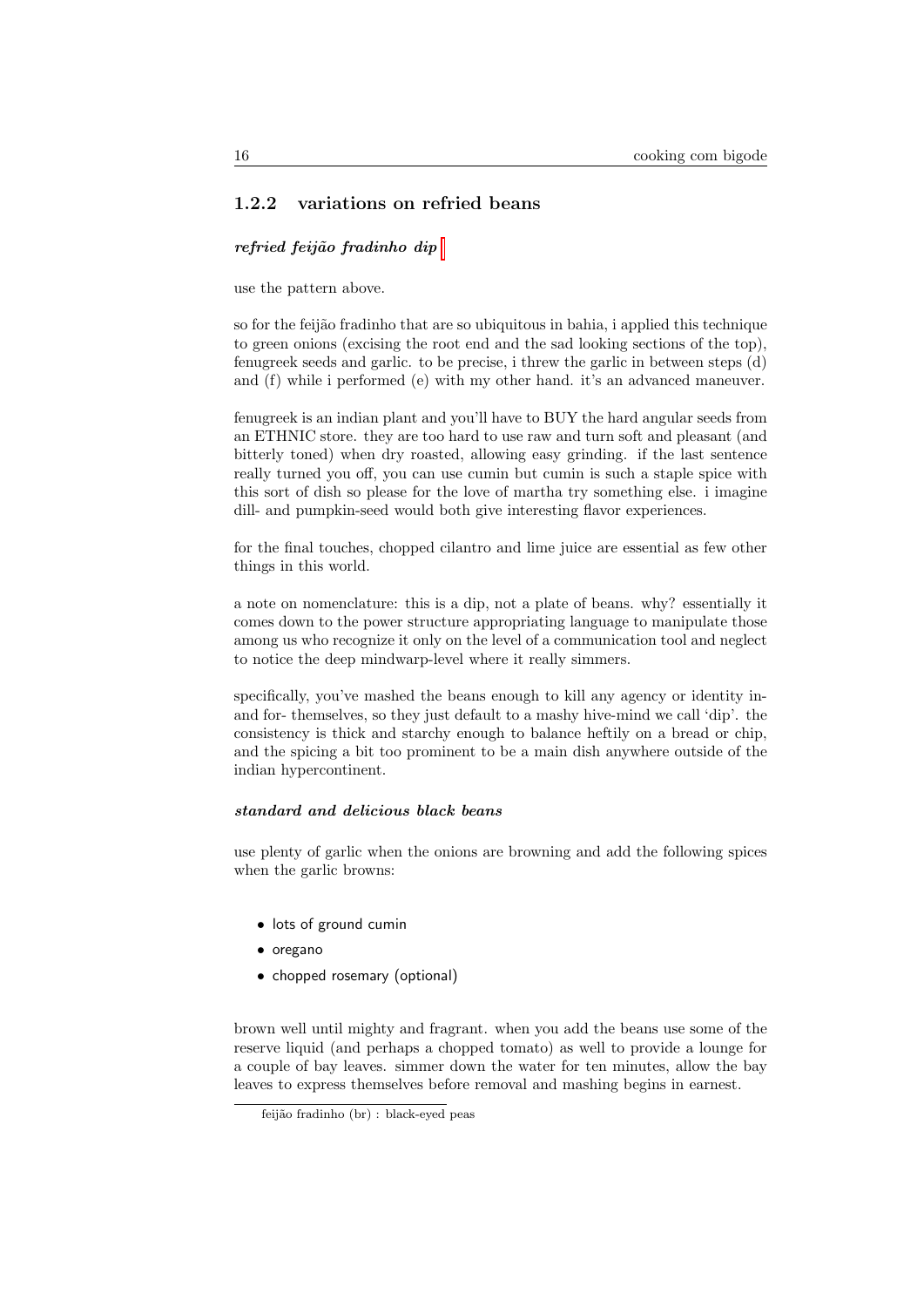these are excellent with finely chopped onions and cilantro mixed in at the end, perhaps with a little lemon or lime juice.

### feijão fradinho á la mostaza

black eyed peas are all over bahia (famously in acarajé) and frequently showed up at our table.

before adding the onions to your hot oil inject a heaping tablespoon of whole black or yellow mustard seeds. cover the lid in anticipation of savage popping and add the onions only when the music ceases. fry the onions closer to medium than high heat and add the garlic when translucent. add chopped tomato along with the beans, simmer in a little of the cooking liquid (as in the black beans, above), and stir more vigorously when the liquid vai embora[.](#page-22-0)

we never had any in bahia but chopped mustard or collard greens would fit perfectly in this dish, in lieu of adding extra cooking liquid at the end.

#### feijão fradinho with fenugreek and urucum

another black eyed pea dish, this one comes out spicier and drier.

after the onions are brown add chopped garlic and green chile, brown for a minute, and add a toasted ground mixture of fenugreek and urucum. urucum, if you have it, is a red seed used mainly as a colorant in bahia. fenugreek is more commonly used in indian cooking and has an earthy, slightly bitter flavor. both are extremely hard and require soaking or toasting to be able to grind them properly.

continue as in the standard recipe, adding in farinha de mandioca or cornmeal in the end to cook for a few minutes and give a rougher texture.

#### green pinto bean tacos

i haven't seen them before or since, but green pinto beans refried with cumin and coriander made an excellent taco lunch one hot december day. i'm sure normal pinto beans would do the trick.

a slight unspoken glass of coconut milk gives the beans an added kick of creamy consistency.

serve with freshly ground roasted cumin on top.

<span id="page-22-0"></span>mostaza (es) : mustard vai embora (br) : goes away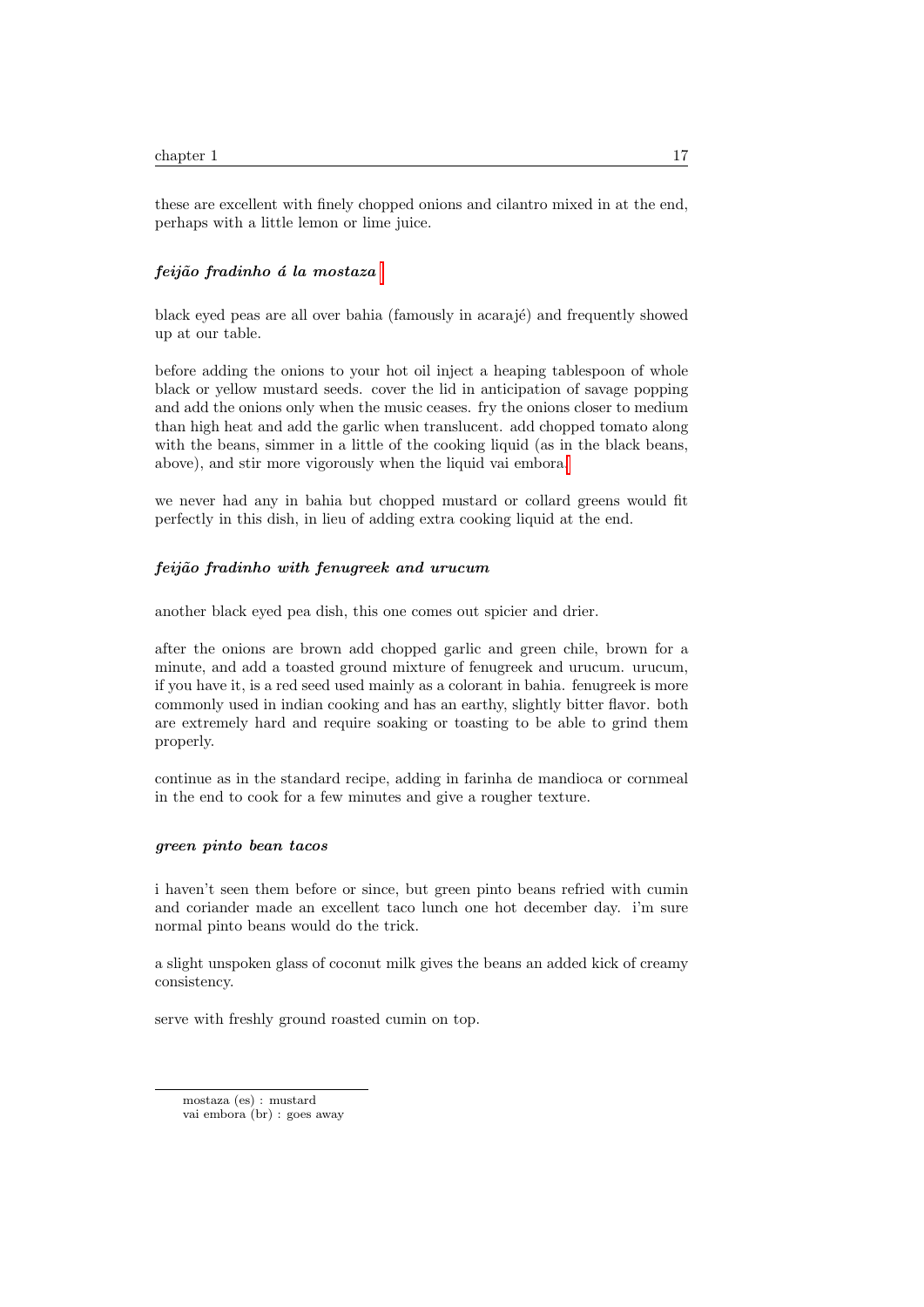### 1.3 mango salsa

- 3 ripe mangos
- 1 good white onion
- 1 bunch cilantro
- 6 malagueta chiles
- juice of 3 limes
- salt

the perfect salsa for a tropical climate, founded on the early 21st century mantra — "the mango is the new tomato". of course, in the old tropical world, the tomato was once the new mango. but never as good.

chop everything together. ingredients are listed in decreasing order of size. the bigger and sweeter your mangos are, the smaller and hotter your chiles should be. remember that lime juice and salt are your bridges and if something tastes wrong, you needs must build more bridges.

### 1.3.1 fruit salsa as a pattern

here the world is your oyster and no direction is advised. a good fruit salsa by my standards is sweet, hot, and sour. so take any fleshy fruit from peaches to papayas, add lime, onion, and chile, and you're on the road to success. some fruits go well with ginger, others with garlic, and many with nothing but pure hot chile peppers.

to experiment, walk around the grocery store or market with a chile in one hand and rub it over every fruit you see before taking a big slobbering bite. by the time you're evicted you should have a good idea of how to proceed.

### 1.3.2 variations on mango salsa

### pineapple salsa

- 1 pineapple peeled and chopped
- 1 bunch of cilantro, stemmed and chopped
- 1 medium white onion, diced
- a small amount of ginger and chile pounded together

### pineapple salad

pineapple is so damn good you don't actually need anything else. cube pineapple and mix it with salt and black pepper for a savory sweet spicy dinner salad salsa.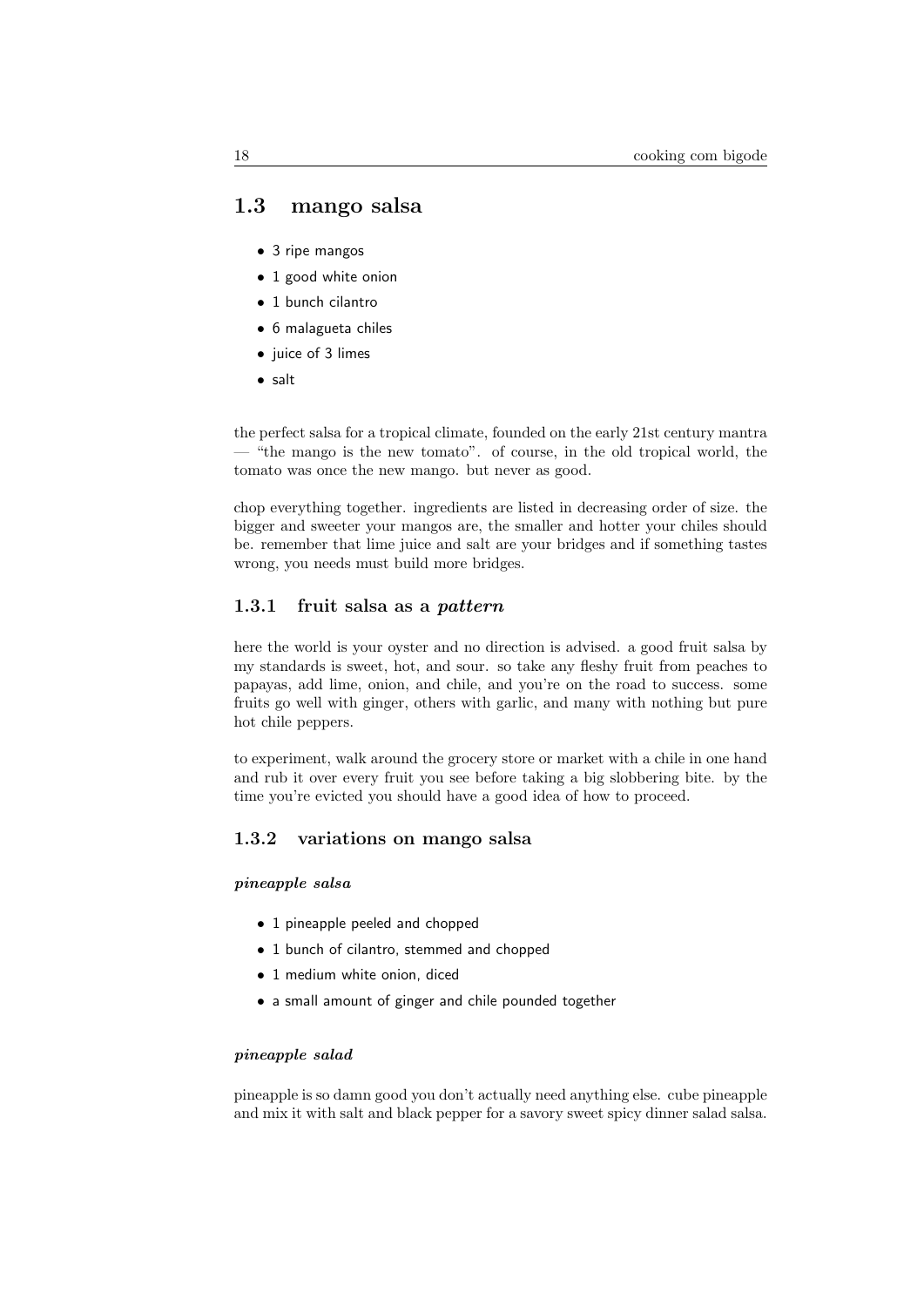### soy peach / papaya salsa

this salsa worked really well as a marinade one night when Wagner surprised us with an eel.

- 1 ripe papaya
- an inch of good ginger
- juice of two or three limes
- 1 tablespoon of honey
- soy sauce to taste
- cheap white wine to thin it out

the papaya should be ripe enough that cubing it leads to a small mess. mince the ginger, mix all the spices together well, and add the papaya gently so as not to purée it.

if you're from nowhere near the tropics, it's still important to look at this and make it your own. really ripe peaches are papayas in disguise and this recipe would be perfect for them, as well as overripe or poached asian pears and especially those overripe persimmon creatures (kaki in various languages) you can get on the cheap during the dying hours of the public market in the cours salaya[.](#page-24-0)

### 1.4 standard brasilian table hot

so yes in this particular case 'hot' is a noun. you can (or at least, i could) go into any restaurant in bahia and ask "tem picante" (do you have hot?) to which the baiana would respond "teeemmmmm" (haaaaaaave) or maybe just bring you a little bowl of spicy vinegary salsa. depending on where you are eating you taste more chile or more vinegar. no matter where you are, asking for salsa is no good — they'll just bring you parsley.

### • a cup of malagueta chile peppers

or any of their small spicy brethren. they're cheapest at the end of a market (get the ones that are going bad and pick through them, singing along to gilberto gil) or at a funny eastern grocery anytime.

#### • some under-ripe tomato

what we/they have in brasil; your standard supermarket hard-and-flavorless should do the trick

<span id="page-24-0"></span>cours salaya (fr) : the market street in old nice, france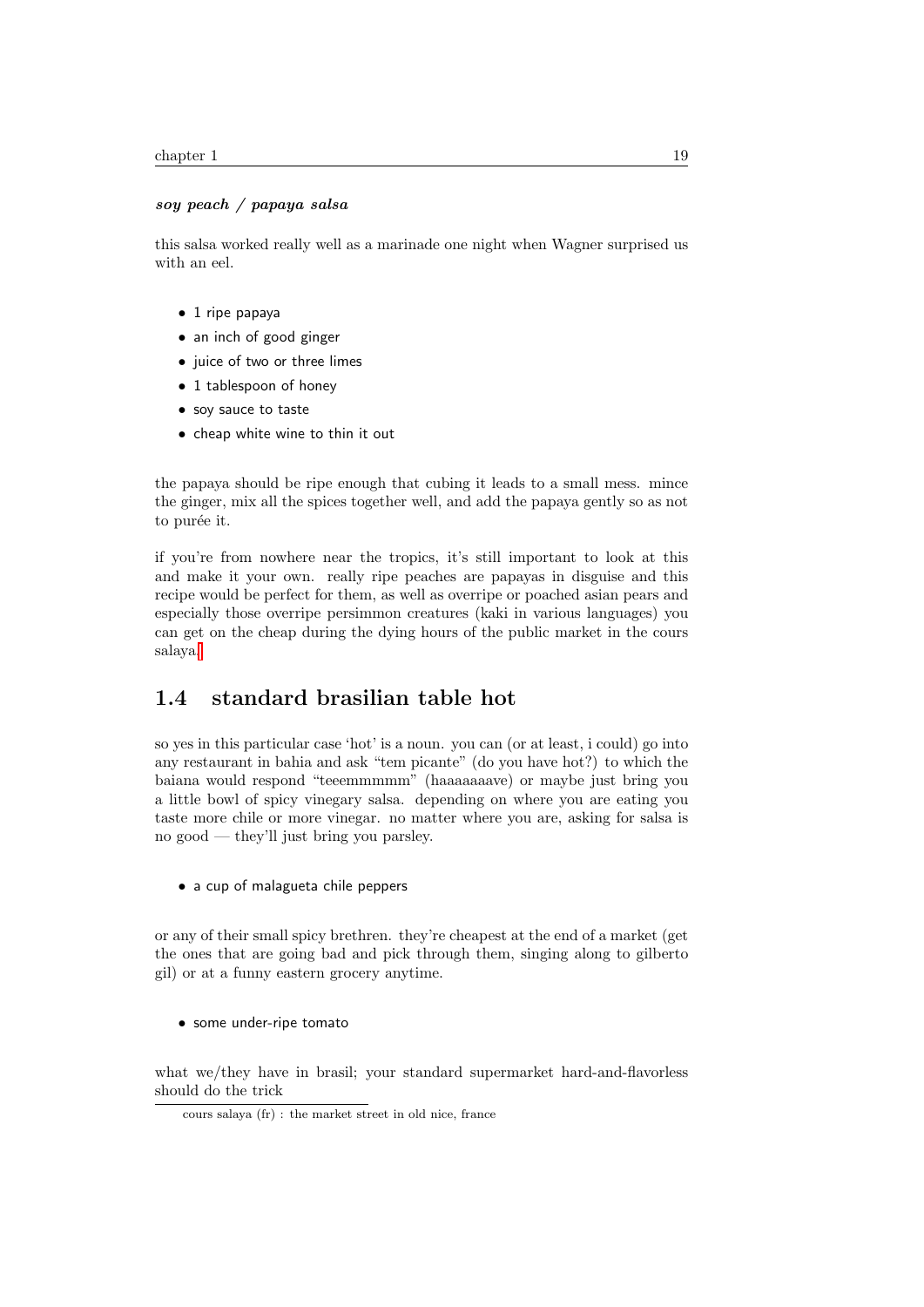- an onion
- a few cloves of garlic

chop everything together into a small heterogeneous mixture. the peppers should be the smallest pieces and the largest total volume. add a little salt and pepper and cover with vinegar. let sit for a day or two, occasionally shaking. the infusion will of course get stronger and stronger as the days go on.

to use, you can either pour off the vinegar directly for salad dressings and medicinal purposes, or spoon out the mixture with its juices, like in brasil. always cover with vinegar after using to prevent the quick spoilage that is the specter haunting tropical lands.

### 1.4.1 the picante pattern

the simple idea here is that the material world is none other than your personal chalkboard, and you should look at gallon jugs of distilled vinegar in the same way a sculptor looks at driftwood or a child at construction paper. anything that tastes good by itself — and many things that don't, due to strength or edginess — will make vinegar taste great. and there's no reason to use flavorless industrial vinegar ever again, not when you have rosemary, garlic, dill, ginger, cucumber, or chile to spare.

the next time you're leaving the market with a measly two points in your pocket, you may happen to pass a tired farmer trying to reli(e)ve himself of a produce basket whose memebers have lost their virginal luster.

fear not. hesitate not.

clear him out, wash them well, add salt and pepper, and cover with vinegar for a whimsical while. you'll have pickled XXXX and tasty vinegar in a few weeks (or months) to validate your most minor of charities.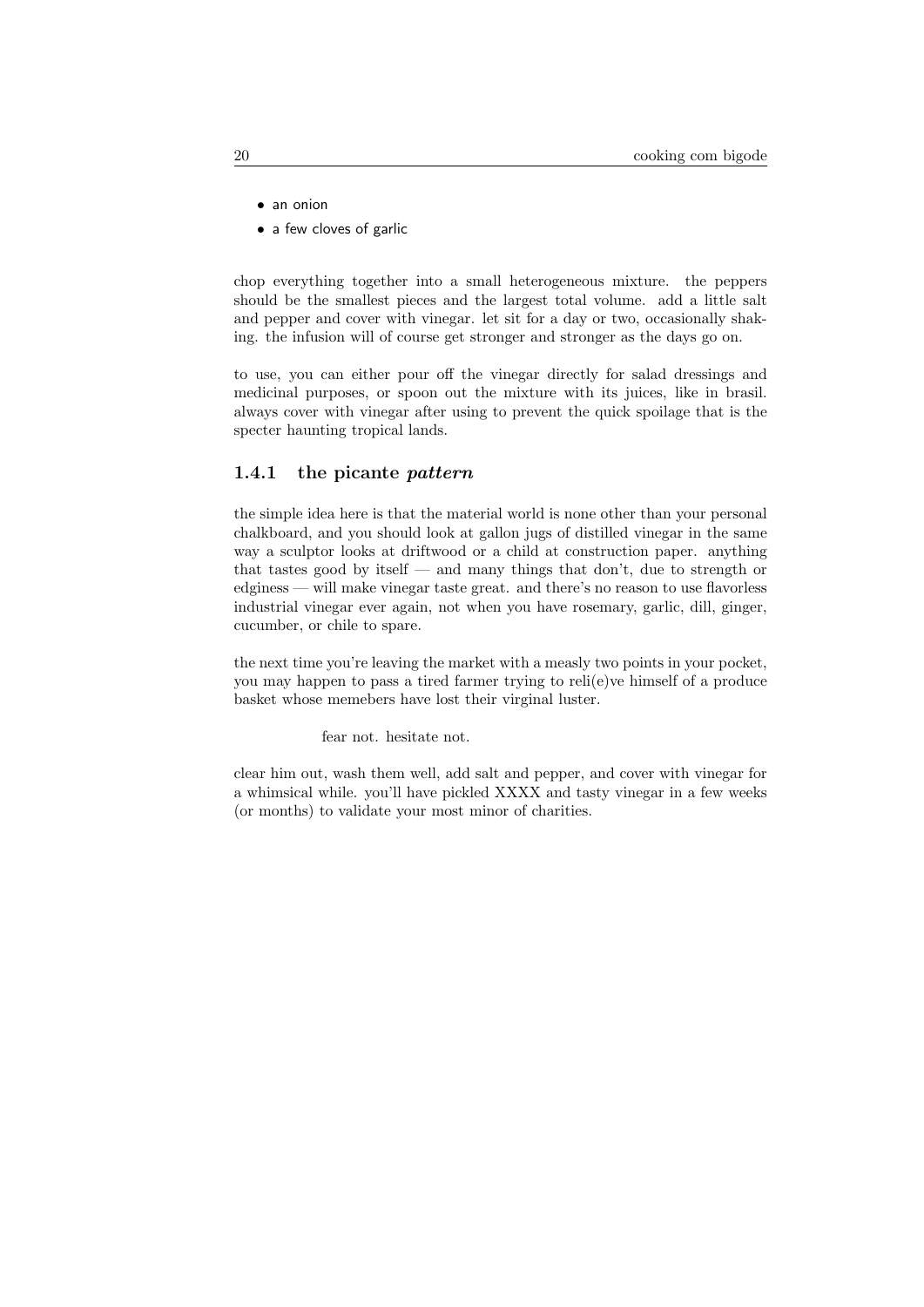<span id="page-26-0"></span>

broiled zucchini steak sandwiches on coconut-wheat bread, served with passionfruit hummus and fresh vegetables while a mediterranean-inspired tomato salad chills on the side

2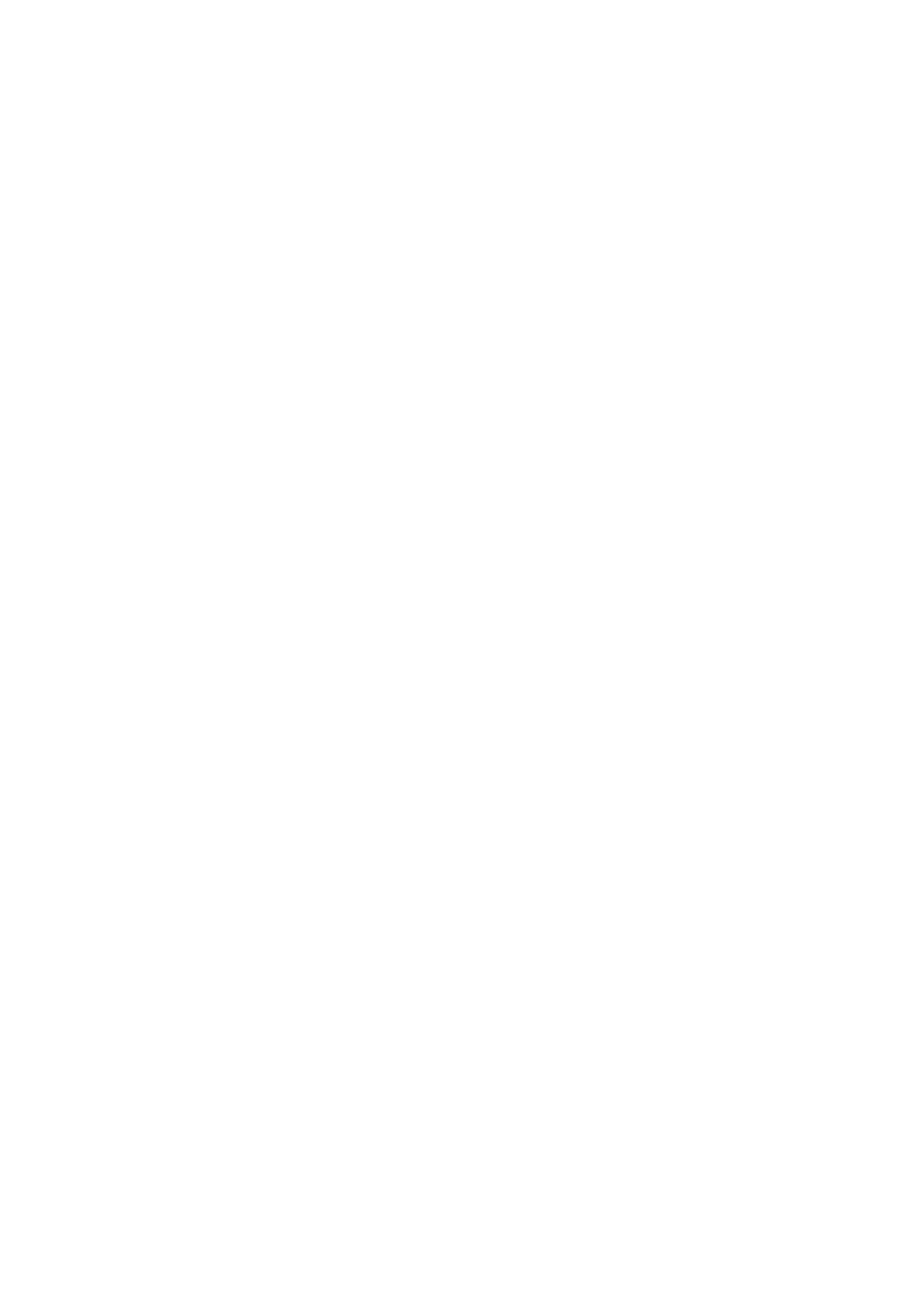### 2.1 broiled zucchini steaks

- zucchini
- olive oil
- lime juice
- hot chiles (optional)
- freshly ground black peppercorns
- salt

vegetable steaks are simple, hearty, fast, and fulfilling. all you need is a broiler.

move a rack to the top of the oven and preheat the broiler. trim the ends of the zucchini (or whatever summer squash you might have) and slice it lengthwise into steaks slightly smaller than the thickness of your finger. the fatter they are the juicier and rawer they will be in the middle. marinate them in a baking dish or tray with the rest of the ingredients. in brasil, lime juice is easier to find than lemon — the key is to find an acidic taste to balance the oil. you can use vinegar too: balsamic and red wine both work great with squash.

clearly the longer they marinate the better (overnight would be divine) but i'm assuming we're dealing with time pressures and bad attitudes so it's generally good to start baking as soon as the oven is hot enough. it's not a big timecommitment to do a few minor preparations each night before going to bed — soaking beans, marinating vegetables, starting bread — but somehow those rituals have been excised from our cultural rituals and replaced by late night television. oh well.

place your zukes up close to the flame and broil them for a few minutes. the first black spots indicate they're ready to  $\infty$  — pay careful attention and flip them as they get to the level of charring you're comfortable with. the second side won't need as long, might be rather wet, and sometimes if they're thin enough i don't even flip them at all. move them to a plate where they can cool and await the sandwich of their dreams.

### 2.1.1 the lunch vegetable steak *pattern* explicated

the typical lunch/snack food in brasil, served at lanchonetes every twenty meters with tall glasses of freshly squeezed orange juice for less than 1 point, is a variation on the "X-Egg". X naturally is pronounced "cheese" and the "cheeseegg" is a fried egg and cheese sandwich on old white bread toasted with generous amounts of butter. high quality establishments, like our neighborhood joint ["](#page-28-0)parade obrigatória" serve it up with lettuce, tomato, and picante.

or those of you planning on traveling to brasil in this plane or the astral one, i may note that the "X-Egg" is something of an emergent property of language

<span id="page-28-0"></span>parade obrigatória (br) : obligatory stop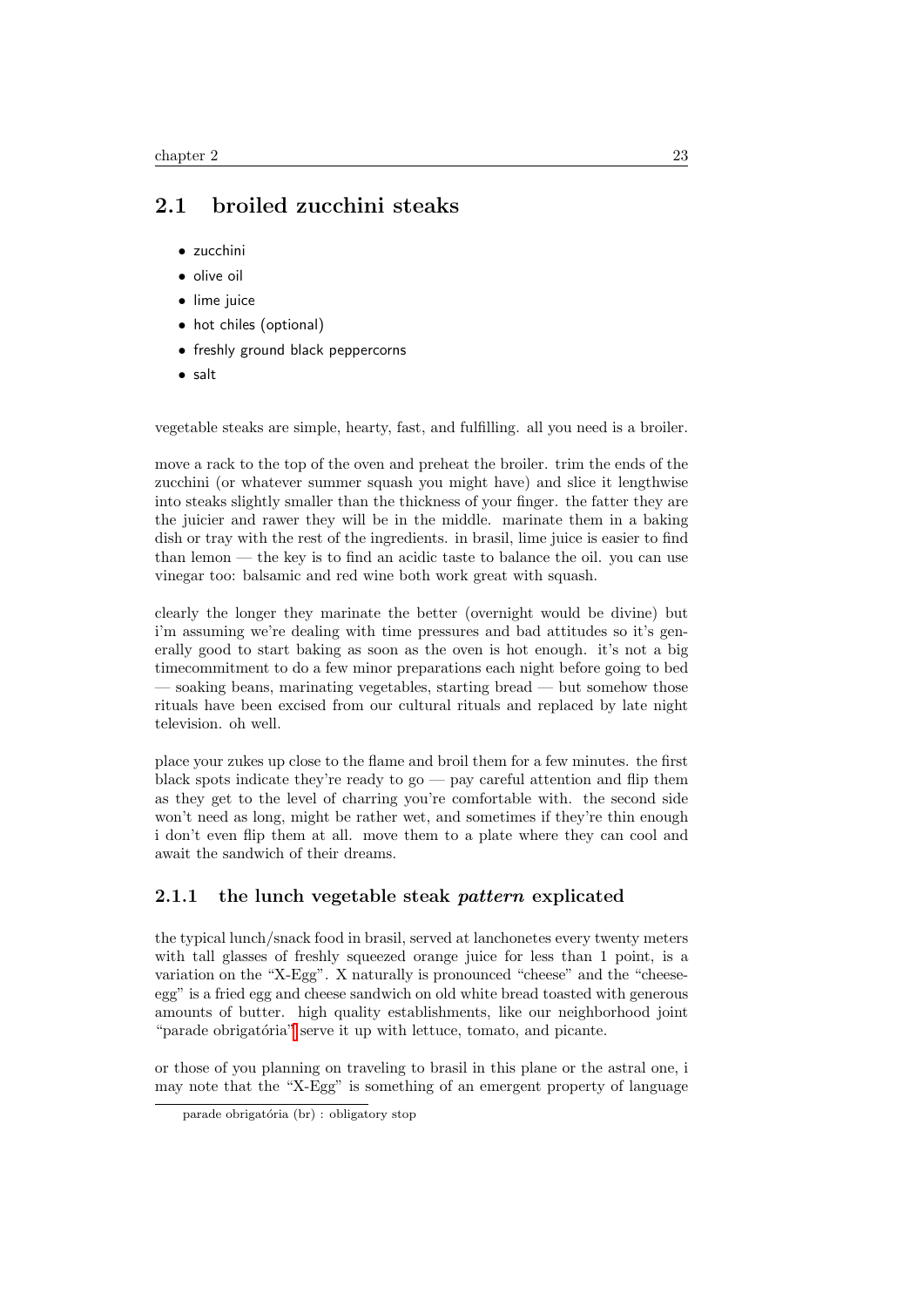and cuisine, and neither the words "Cheese" nor "Egg" are necessarily intelligible on their own.

our complementary option was a vegetable sandwich with optional "X-Egg" on top of it. as it was a popular paradigm at O Bigode, we came up with a number of variations. the markets usually had either eggplant, butternut squash, or zucchini, and the techniques would also work well with root vegetables. the variations we indulged in were of three types: choice of XXXX vegetable, cooking technique, and preparation.

the broiling zucchini number is fast and easy and works for most other vegetables as well. the fleshy ones provide the best results of course but slices of a large beet or rutabaga work great. starchy root vegetables (potato, yam, manioc) in a sandwich get a little on the chalky side for me and are best enjoyed on their own.

baking the vegetable, as is done in the squash recipe (below) takes a little longer and gives a sweeter softer taste. it's also appropriate if you want to throw a bunch of other flavors in with your main event: the added time helps them break the ice; the lower heat keeps smaller guys from burning as the larger ones finish cooking.

if you don't have an oven you can use a combination of dry roasting and steaming to get a similar effect on the stove top. lightly grease your pan or griddle, place a few steaks on medium heat, and cook until it starts to smoke and blister. flip the steaks, cooking another minute or two, and pour a small amount of water onto the pan. immediately cover as the water steams and it should cook into your steaks.

searing or breading the steak before baking it speeds up the cooking, adds another dimension of flavor, and provides an interesting texture. argentines and brasilians alike are fond of dunking food in egg and dredging it through flour before cooking, and the ubiquitous mandioca used in brasil adds a great crunch.

and yes, of course, eggs are neither considered vegetables nor vegetarian.

### 2.1.2 variations on broiled zucchini steaks

### milanesa de berenjena with rosemary hummus and a gentle flower of baked garlic

slice your eggplant lengthwise as you did the squash, thinner than a finger in depth. many prefer the eggplant peeled but i'll leave it on if it's organic. nutrients and pesticides alike congregate in the pie[l,](#page-29-0) which often has a totally different (and usually more bitter) taste than the vegetable inside. if you don't believe me try eating just the peel of a grape and see what you think.

<span id="page-29-0"></span>piel (fr) : peel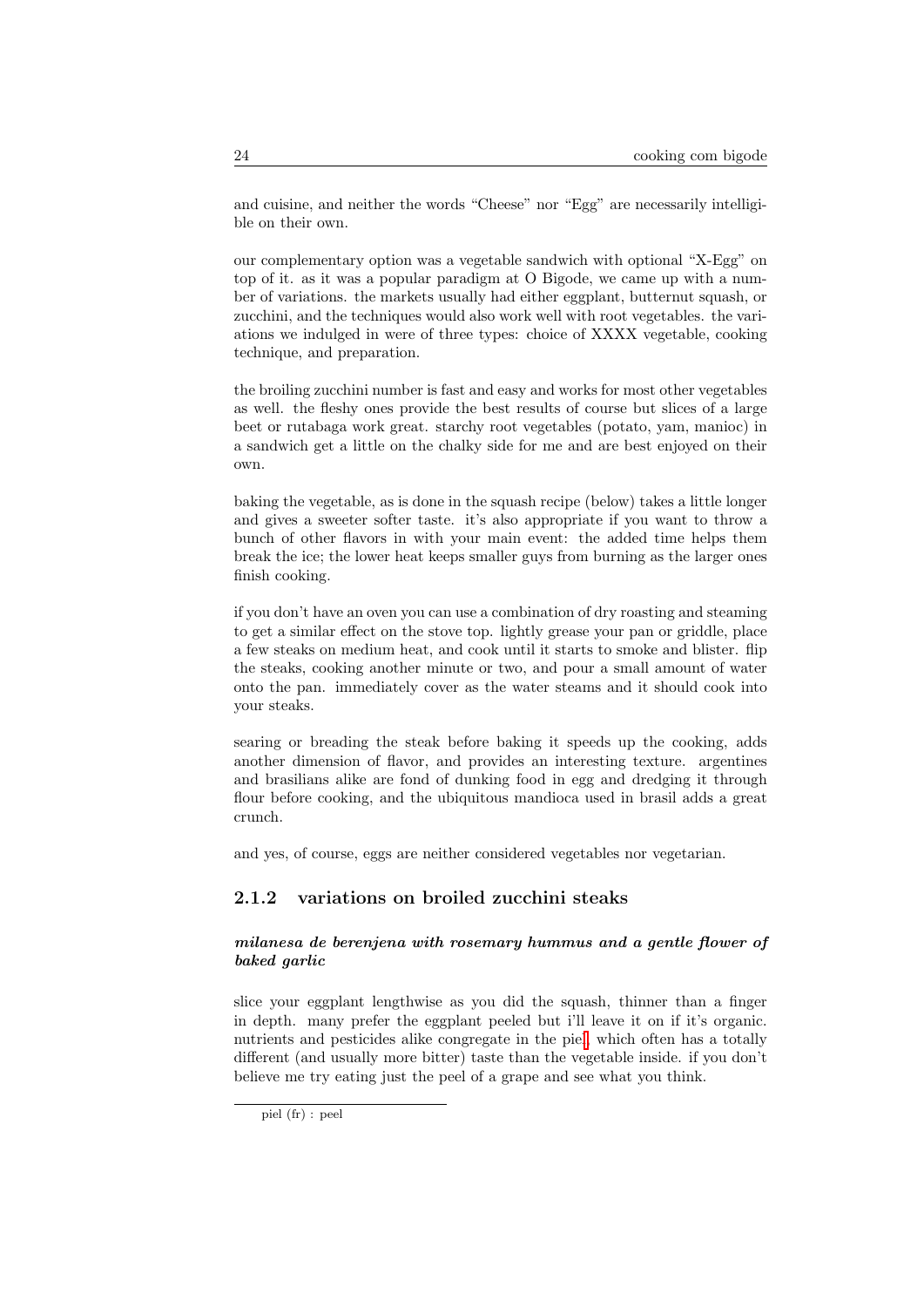heat a pan on medium-high heat and prepare it with a little oil. if you happen to have any rosemary-infused oil lying around, use that. loosely beat together a couple of eggs (and maybe some water to thin) in a shallow plate and assemble the following in another one:

- 1 cup f[a](#page-30-0)rinha de mandioca (or perhaps flour or cornmeal or any grainy grain product)
- 1 tsp salt
- 1 tsp freshly ground toasted cumin (or whatever cumin you have)
- $\frac{1}{4}$  tsp cayenne pepper (if you're up for it)

now take each steak, wet both sides in the egg-mixture, drip it over to the flour plate, dredge it, and toss it into your pan or grill. it will take a few minutes to cook each side — the batter will stick to the eggplant and brown — so the bigger the pan the faster this task will be.

as each steak finishes, move it to a greased baking sheet and bake as you would the zucchini above or squash below. while you're waiting for the eggplant to cook, take

- 1. an entire head of garlic and
- 2. cut off the tops (where they join together) and
- 3. rub with olive oil and
- 4. wrap in foil.

now put that present in the preheating oven while you're waiting for the steaks to finish. time it so that as the last eggplant finishes the oven is the right temperature for baking the tray. at this point the garlic should be half-way through its baking therapy and you can pull it out in a few minutes when the milanesas are cured.

as with the zucchini, you may need to fold or cut an individual steak to fit the sandwich, though some like the aesthetic of the hanging vegetable. butter the bread with rosemary hummus (see below) and place the entire baked flower on your lover or customer's plate. it's good for them.

### squash sandwich with carrot mayonnaise and a tray of roasted vegetables

take onions and tranche[s](#page-30-1) of butternut squash and bake them in the oven with olive oil and black pepper and rosemary (if you brought it from argentina). when

<span id="page-30-0"></span>farinha de mandioca (br) : ground boiled dried cassava, a condiment and staple of brasilian cookery

<span id="page-30-1"></span>tranches (fr) : slices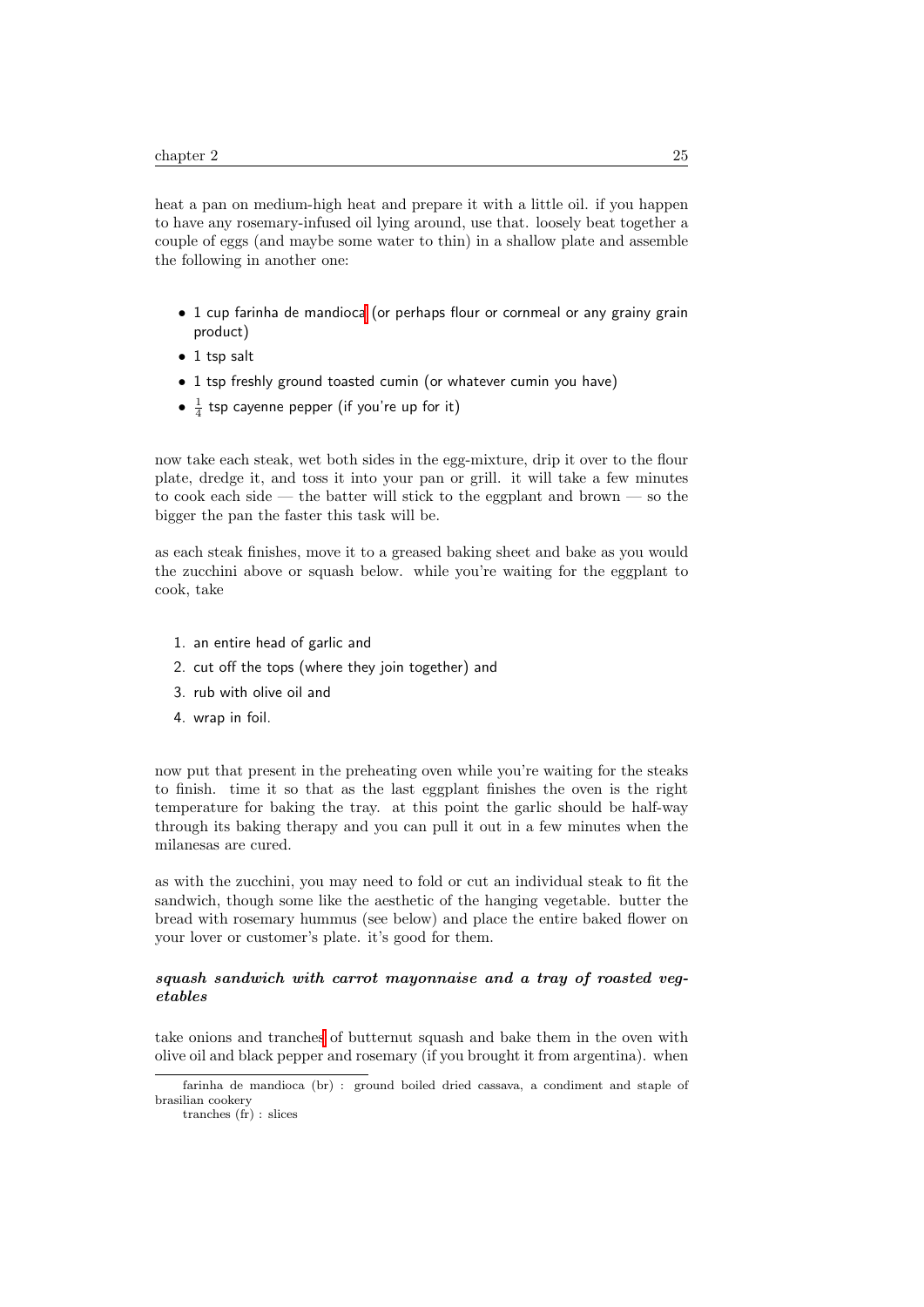huenu and muticia handed you that bundle like a sword a season and climate ago, they knew, yes they must have known, but how could they have known where it would go and who it would be  $-$  that their commonplace mother of herbs would be the exotic touch in a land whose very name instills throes of exotic longing way down there in patagonia?

when they (the steaks, not your wistful longing — there is a word for that in portuguese — for lovers or lovers who should have been. at the time it may have made some difference but now the looks and the longing have settled together in a sweet smiling sorrow that helps with the illusion that yes you have lived) start to caramelize you can take them out. i like to leave the peel of the squash on but many humans are not used to such behavior. any other vegetables you throw in with the broilers can be put on the side. this is the steak of your sandwich

to doll up the orange meaty sweetness of the squash (or pumpkin or whatever is in the family at your local franchise organic farm store), i like to throw in a few cloves and ginger and sunflower oil instead of the above. the key magic ingredient to this — which being from a decidedly temperate fruit has neither right nor basis in an ostensibly brasilian cookbook – is quince. the perfume of the baking quince does a damn fine job of impregnating the squash. and you can use the baked fruit afterwards for any number of sweet or savory treats.

for condiments i would butter the bread with a version of carrot mayonnaise (see chapter five), and use thin slices of tomato and cucumber on top. alternatively, you could place the steak on a layer of torn spinach leaves (or other non-tasteless green, like mizuna, endive, or arugula)

and of course in traditional brasilian style, don't be afraid to toss an oily fried egg on top before closing that sandwich.

### 2.2 coconut sandwich loaves

- water
- flour: half whole wheat and half white
- coconut milk
- oil
- sugar
- salt
- yeast

if you know how to make bread, just make bread with coconut milk instead of butter or oil or milk or whatever you add to The Sponge to soften the dough. if you don't, know that:

1. 1. bread is easy. bread is easy. bread is easy.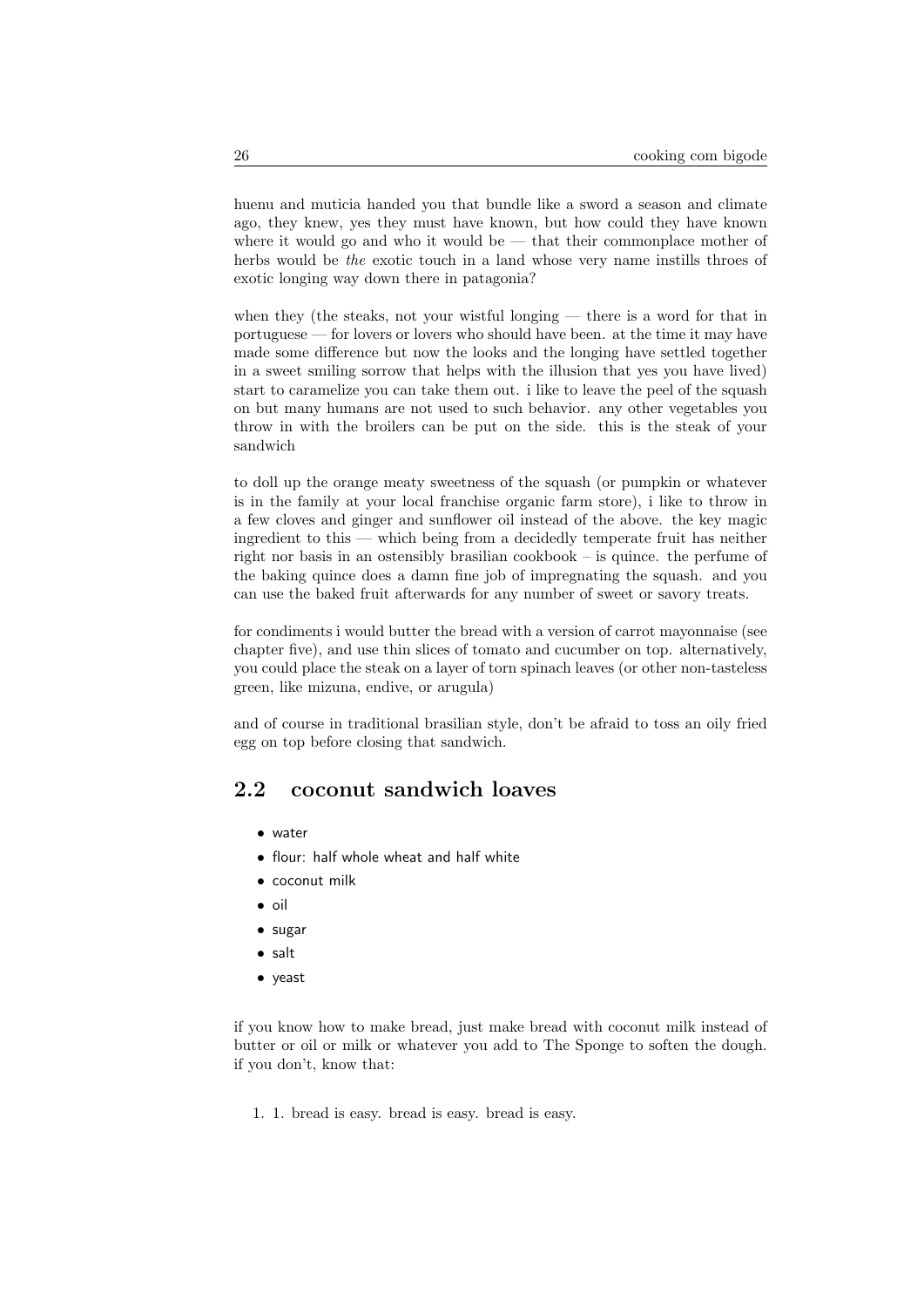- 2. it was probably a product of laziness and sloppiness by some ancient man who couldn't follow his woman's instructions, which is to say, it's available to all of us and should be an integral part of our lives. if you eat gluten and all of that.
- 3. to make bread you need flour and water. that's all. to make tasty bread you also need salt. that's all. to make tasty bread and not have a live ETERNAL BREAD CREATURE living in your house day and night, you'll need to buy some domestic yeast.
- 4. there are exactly as many ways to make bread as there are names for the unnamable. don't let anyone tell you otherwise.

on the eve of each day we opened the restaurant, i would mix my yeasties in warm water with a few cups of flour. it formed a stringy paste somewhere between what you would use to flier a city and what your girlfriend's father might cook you for an awkward breakfast. then i would go to sleep or walk on the beach or listen to dj panozzo or have a few brasilian beers or whatever it was and in the morning the paste would have evolved into the beginnings of bread. this first, overnight, rise was considered so important to french bakers (back in the day, when people cared about themselves and the world that touched them) that selling bread that had NOT risen at least eight hours was a crime.

you will see bubbles of carbon dioxide throughout, feel powerful strands of gluten resisting your stirs, and smell the characteristic cheir[o](#page-32-0) of yeasty living. this paste is called The Sponge. add half a can of coconut milk to The Sponge. at this point you may wonder, how much bread am i making anyways? well, you can always control that by the amount of liquid you initially add: XXXX cup makes XXXX loaf of bread.

after beating the leite de coc[o](#page-32-1) well into The Sponge, begin to add your flours. mix in each cup thoroughly and smoothly until you can no longer use a utensil. continue to add flour, cup by cup, until you have a smooth and slightly sticky ball, by Kneading together the dough with the raw animal power of your hands.

the goal of the Kneading is to lengthen and to harmonize the stringy tendons of the dough (called gluten) until you have a smooth rubbery live ball. a popular technique is to push into the dough (and away from your body) with the palm of your hand, stretching out the mass only to pick up the end and fold it back to where you started. as you begin to push again, turn the dough (or the entire bowl) ninety degree so your next push is perpendicular. if you continue in this fashion for 10 or 15 minutes your dough should be smooth, uniform, and symmetrically developed.

it is extremely important, across cultures and epochs, only to mix the dough with one hand. the ancients too understood that one must always keep a hand clean and dry to turn the bowl, answer the phone, etc. so much so that in

<span id="page-32-0"></span>cheiro (br) : lusty fragrance

<span id="page-32-1"></span>leite de coco (br) : coconut milk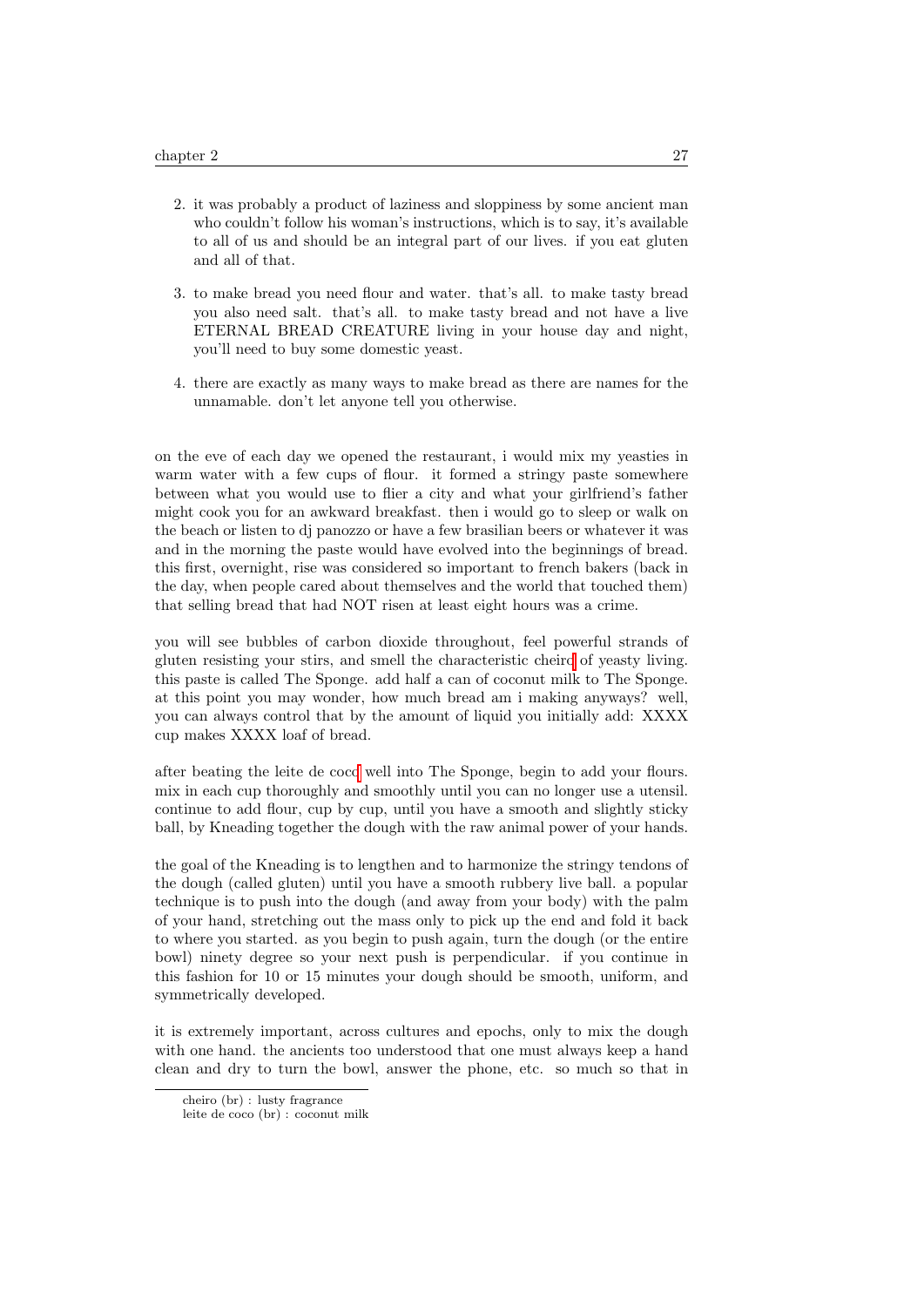argentina the expression for "getting caught red-handed" is "getting caught with your hands in the dough".

at this point the yeast need to frolic, yet again. protect the yeast by oiling the bowl (to prevent sticking) and covering with a damp cloth (to prevent drying). let them play until the bread has doubled in volume; the carbon-dioxide has filled the cubby-holes of the gluten lattice we constructed kneadingly. when the bread is large and incharge, uncover and take a deep whiff. making bread is a meditation and eventually we on this planet, together, will come to understand that the making is, itself, the true reward. press down upon the bread using your fist with a pressure correspondent to your mood. the spell is broken, the carbon-dioxide escapes, and you are left with the deflated doughy mess.

Knead again for a few minutes, oil gently and, cut the dough swiftly and surely into as many loaves as you want (remember, they will grow) and place in loaf pans to make sandwich bread. preheat the oven as your bread rises one final time. know that you are preparing for the wholesale slaughter of these creatures, for whom you have cared so deeply and so handily. and yet, somehow, this is not only okay, but as it should be.

when the oven is hot (say 350 F) enter the bread and do something else. be nearby and check them when you smell them, or be somewhere else and come back in 30-40 minutes. a few minutes after they look done, verify. remove from the pans and tap the bottom — a hollow sound indicates the flour has absorbed the excess water and the cooking is complete. turn off the oven and let the bread proudly rest on top of your stove. do not attempt to cut and eat them immediately as they will fall apart and burn your mouth.

### 2.2.1 a gentle pattern to breadmaking

there exist as many variations on bread as attempts to pronounce the unspeakable.

#### accepted ingredients

• flour

i would prefer to use finely ground unbleached organic whole wheat flour for one hundred percent of my baking needs. unfortunately, this bread often doesn't rise (most of the whole wheat flour you get isn't finely ground enough) to most people's satisfaction. and we've grown up in a white society in oh-so-many ways and maybe it's not even desirable to totally turn our back on the wonderbread fantasia of our collective past. so generally at O Bigode we used half/half whole wheat and white flour, trucking the whole wheat flour back from the store in Salvador and getting the ultra-refined/bleached/processed white flour from the mercadinh[o](#page-33-0) in Aratuba. in anglo-amerika, most co-ops have unrefined, unbleached, white flour which, while lacking the bran and germ of the wheat,

<span id="page-33-0"></span>mercadinho (br) : cute little corner market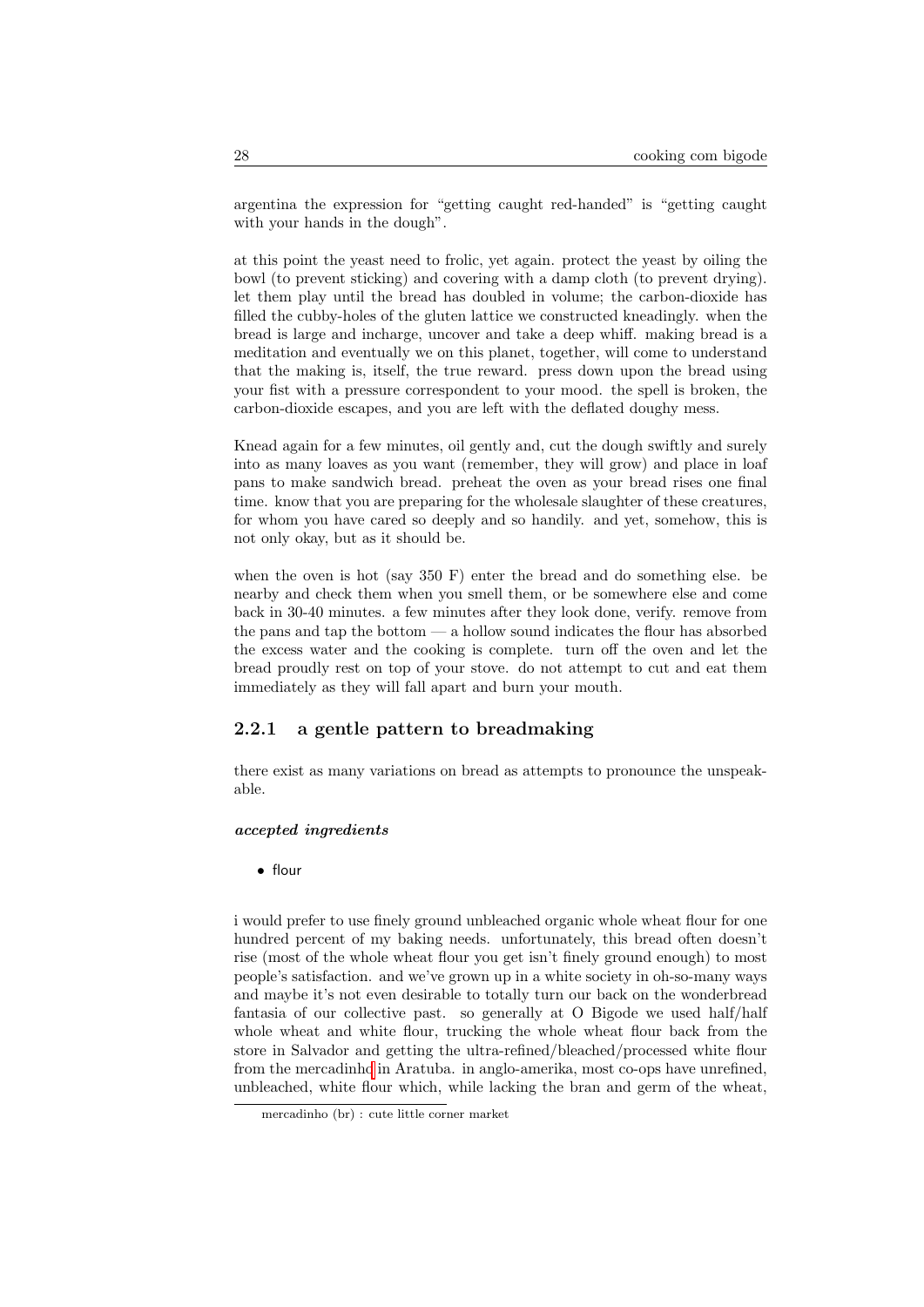doesn't include the chlorine and whatever other spooky chemicals people get to taste in their wedding cakes.

• water

any water that's healthy to drink is healthy for bread, and i would even use water that's not. you can boil water to stab out the impurities and use it for The Sponge as it cools down to warm. a popular measure for how hot is just right is the temperature your wrist can handle comfortably, without focusing your attention on trying to bend the Matrix.

remember that the amount of fluid in the bread (water + any fats or specialties you use) essentially controls the volume of bread you're making. the texture of the dough should be at least slightly sticky, and perhaps even wet. wetter doughs are difficult to work with and provide a moister final loaf.

• salt

salt, endorsed by french medieval bakers and neighborhood fatties alike, brings out the flavor of the bread and retards the rising time. it will kill the yeast if allowed to contact them directly (in the case of dry, packaged yeast), so make sure to mix them in solution. coarser salts tend to have more flavor and mineral nutrition — sea salt is nice, mountain salt is nicer.

• yeast

yeast are small fungi that are everywhere and alive. think of them as microscopic everpresent friends from the mushroom kingdom, sent to earth's airs to help humanity in nutrition and inebriation. we evolved together. the same yeast that works with us to make bread works with us to make alcohol. historically, humans picked up on the alcohol first, began cultivating grain (millet) to get more of it, and ended up with extra grain for less exciting culinary pursuits.

in the modern world it might help to think of yeast as alchemical machines transmuting simple sugars to carbon dioxide and alcohol. in baking bread we're mainly concerned with the rising power of the carbon dioxide; in making wine we're mainly concerned with the liberating power of the alcohol.

yeast are like volcanoes in many ways. as far as i have noticed, they exist among three main states of awareness — death, dormancy, and reproduction. they do not survive well in hot temperatures (hence canning and pasteurization) and are made sleepy by cold temperatures (so you can store them in the fridge). at room temperature and slightly above they are happy and active, reproducing early and often, giving off carbon dioxide and alcohol to their fungal hearts' content.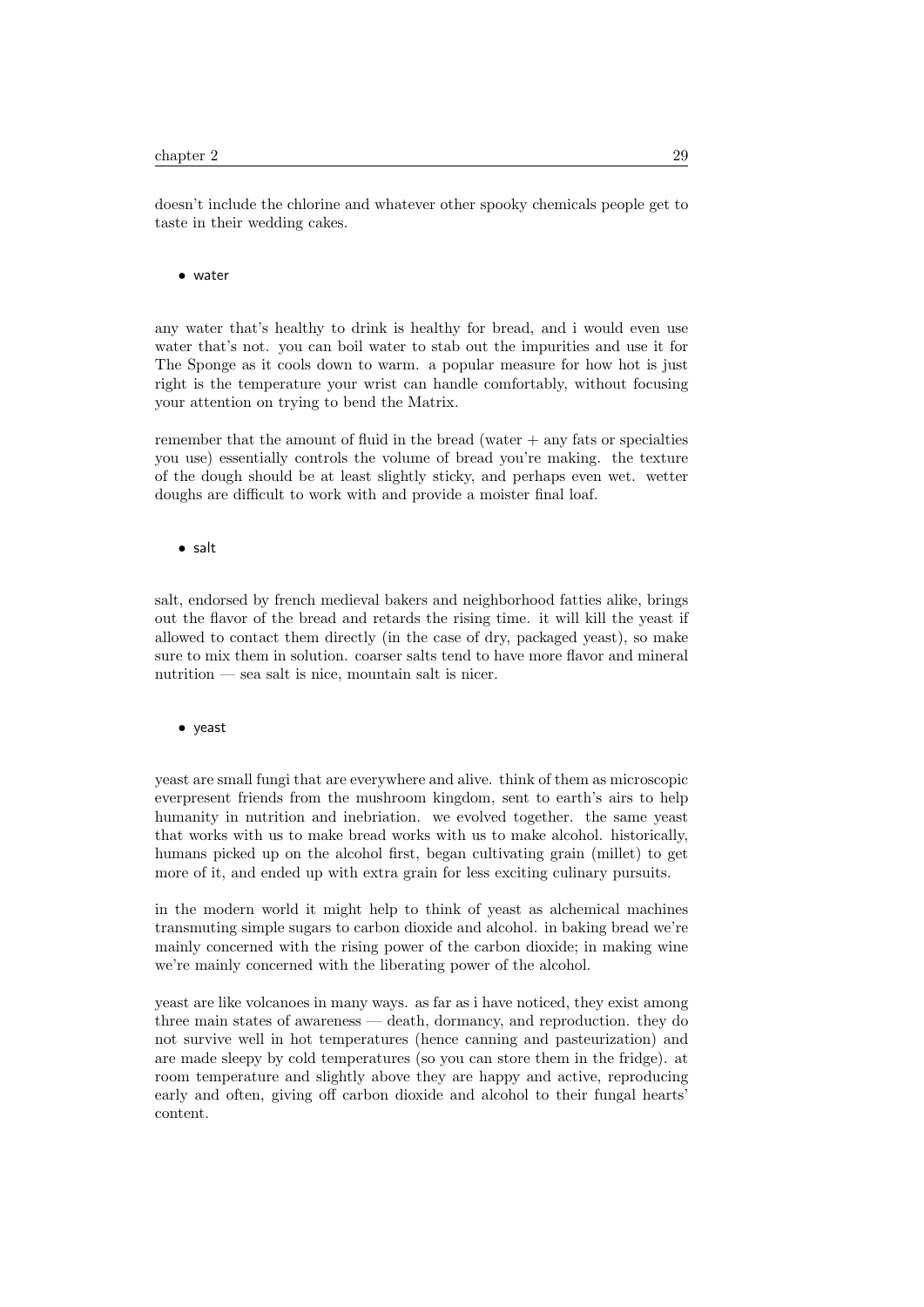as with most things that are or were alive (like celery or chicken) one can choose to buy them (usually dead) or to care for them constantly and kill them ourselves. yeast are easier and cheaper to care for than chickens and if you're going to make bread on a regular basis it might behoove you to do so. all a yeast colony needs to live is sugar. this can be processed sugar, raw sugar, fruit sugar, or the sugar in flour.

### how do *i* create and care for a yeast colony (already in progress)?

generally, selfishly, called a starter. that which starts your bread also, somehow, ends their blockparty. so be sure to give thanks.

mix a little yeast with warm water and flour and let it sit outside (temperate or tropical zones, dry skies) for a few hours. it should bubble and thicken. it is alive. store in your refrigerator to control population growth and take out a couple spoons each time you make bread. remember the words of meister eckhart "that which we take in through contemplation we must give out through love" — so be sure to

- a) replace the colony you use with more yeast-food (some sugar, some flour)
- b) share your holy bread with lovers and strangers alike. (some mornings this will be easy)

#### what if i don't have any yeast to start with?

you don't need to have yeast. the yeast have you. the sour smell of your garbage. the "rotting" pear at the bottom of your fruit bowl. the sediment in your microbrew. there are many more yeast than there are humans and they live in most places we do. to entice/trap some from the air simply leave some sugar/honey with water on the table for a day or two. cover with a cheesecloth or clean t-shirt to screen out flies and small children — the pores will be enough for invisible flying mushrooms to enter and to feast. when it starts to bubble, add some more sugar and flour to the mixture and, voila, you have your very own conspiratorial fungal colony.

### what about other ingredients?

bread and beer purity laws, famous in france and germany, are the coy straitjackets of poetic form. like haikus and sonnets, they impose artificial limits in whose obedience we express ourselves and through whose transgression we taste novelty and freedom.

fats make your bread softer and spongier and should be used if you're trying to appeal to non-french or non-ascetics. traditional amerikan breads use milk, butter, or oil to soften their bread so it lasts longer before hardening and is easier to chew. because i was in brasil and i'm not particularly fond of milk anyhow i used mainly coconut milk for the fatty dimension. coconut palms are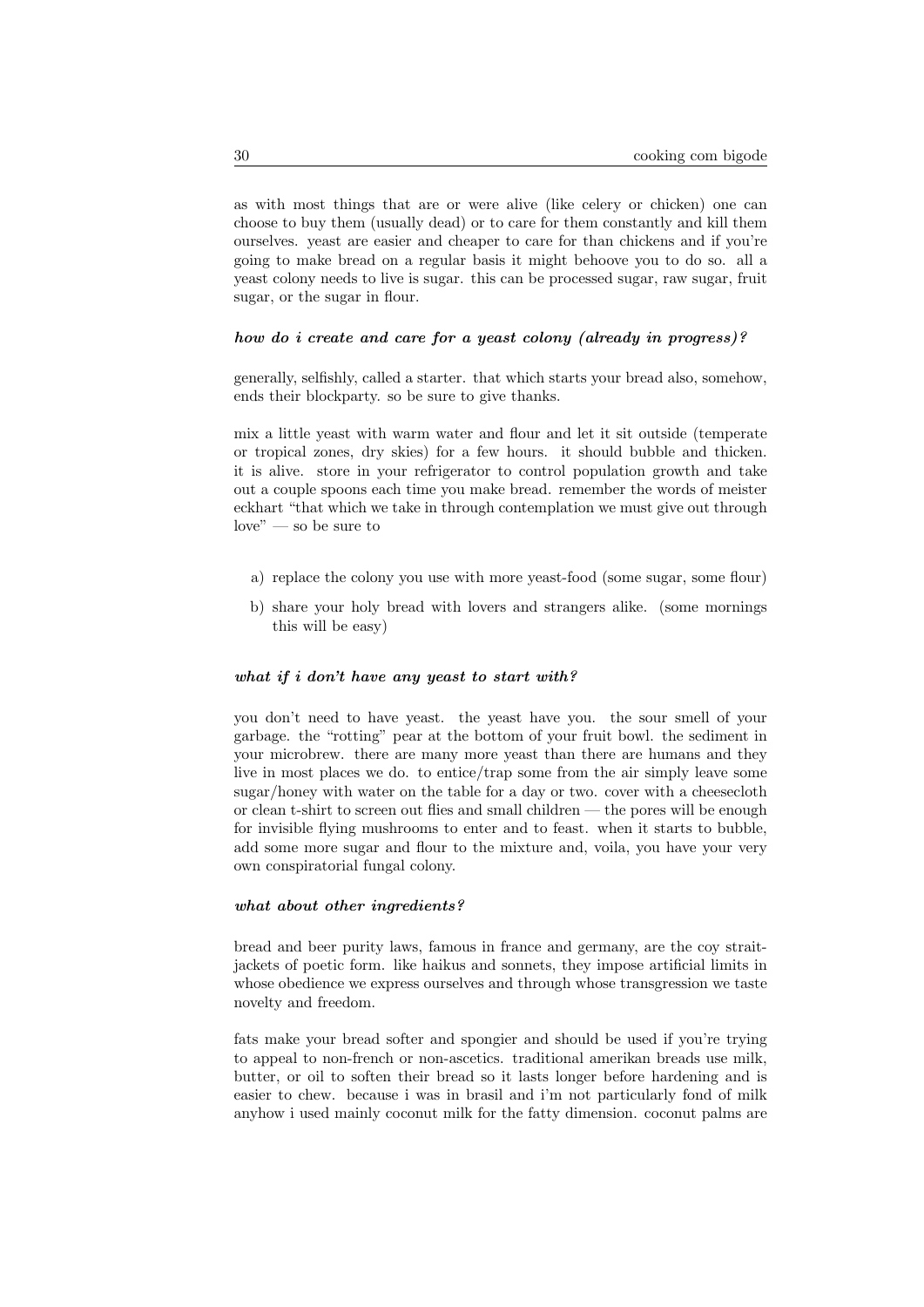to brasil what cows are to india. and though the bread never tasted strongly of coconut, i felt good knowing it was there.

sugars quicken the rising time as they provide more food and easier access to the yeast. some of the sugar (from the flour and the sweetener) will not be metabolized and this residue serves to sweeten the bread. if you want your bread to taste store-bought, be sure to add lots of fat, salt, and sugar, as those are the stalwart roots of contemporary gastronomy.

eggs are amazing and there's whole books about them so all i can say is that if you're not opposed to it and you're using wheat flour, the egg will really help in the rising action of the bread. really, really help. beat it in to The Sponge with whatever else you're adding.

goodies and knickknacks. you can add anything you damn well please to bread during the final rise. sesame seeds, nuts, fried onions, bacon bits, cranberries, cinnamon, garlic, whatever. after you've punched down the bread and before you separate it into loaves (or after if you want some variety), take a handful of whatever you want to mix in and lay on your floured surface. knead the bread into and around your pile and eventually you will see little specks of pumpkin seeds or nutella or nori showing up all over your bread.

#### and if i live in a world with time constraints?

there are those of us yet uncomfortable with manipulating space-time, and it often happens that we decide we want bread in a couple of hours, not across the long night of our future. hell, there's no guarantee that either you or the sun will be here eight minutes from now, much less tomorrow.

so yes, you can make bread without letting it rise overnight. you can mix yeast and water in one bowl and flour and salt in another one. when both are uniform add the flour to the water and knead together until smooth. oil it well and let it rise in a warm place (maybe a preheated oven to very very low). let it double in size, punch it down, preheat the oven and let it rise again. when the oven is hot you can bake it.

or if you're really in a hurry, forget about the second rise, don't punch it down, and throw it (carefully) directly into the oven. you will notice the difference in the texture of the bread, but if you're hungry or craving in a profound way, you probably won't care.

## 2.2.2 variations on sandwich bread

### cheddar / black pepper bread

- 1. make The Sponge
- 2. add butter and a cup of milk or yogurt, mix well
- 3. add a few tablespoons of freshly grated black pepper.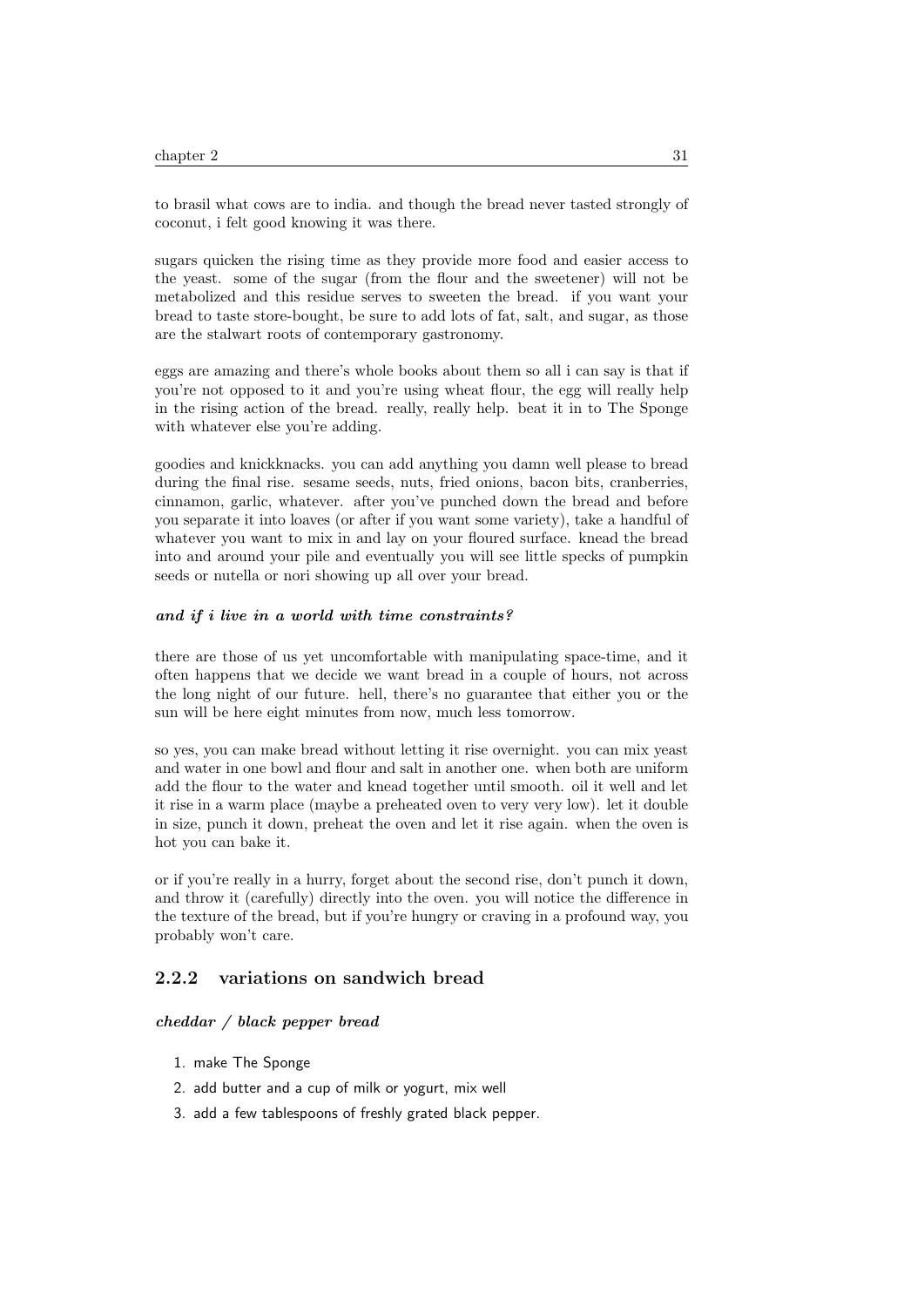- 4. make The Knead
- 5. let rest, rise, and deflate
- 6. Knead in a cup of grated cheddar cheese and some whole peppercorns
- 7. form and bake

## cranberry / walnut bread

- 1. make The Sponge
- 2. add 1 cup of orange juice, a few tablespoons of maple syrup, mix well
- 3. make The Knead, keeping it on the moister side
- 4. let rest, rise, and deflate
- 5. Knead in a cup of chopped walnuts and craisins
- 6. form and bake

## savory breakfast bread

for eating with eggs, fried eggs.

- 1. make The Sponge
- 2. add olive oil, chopped sautéed garlic and/or scallions, raw minced chives, freshly ground black pepper
- 3. make The Knead
- 4. let rest, rise, and deflate
- 5. Knead with a little more olive oil
- 6. form and bake

# 2.3 brasilian hummu[s](#page-37-0)

- a lot of cooked chickpeas
- a few healthy dollops of tahin[i](#page-37-1)
- juice of a couple of passionfruits
- lime
- olive oil
- garlic
- roasted cumin seeds
- sal

<span id="page-37-1"></span><span id="page-37-0"></span>hummus (arabic) : chick-pea spread tahini (arabic) : sesame-seed paste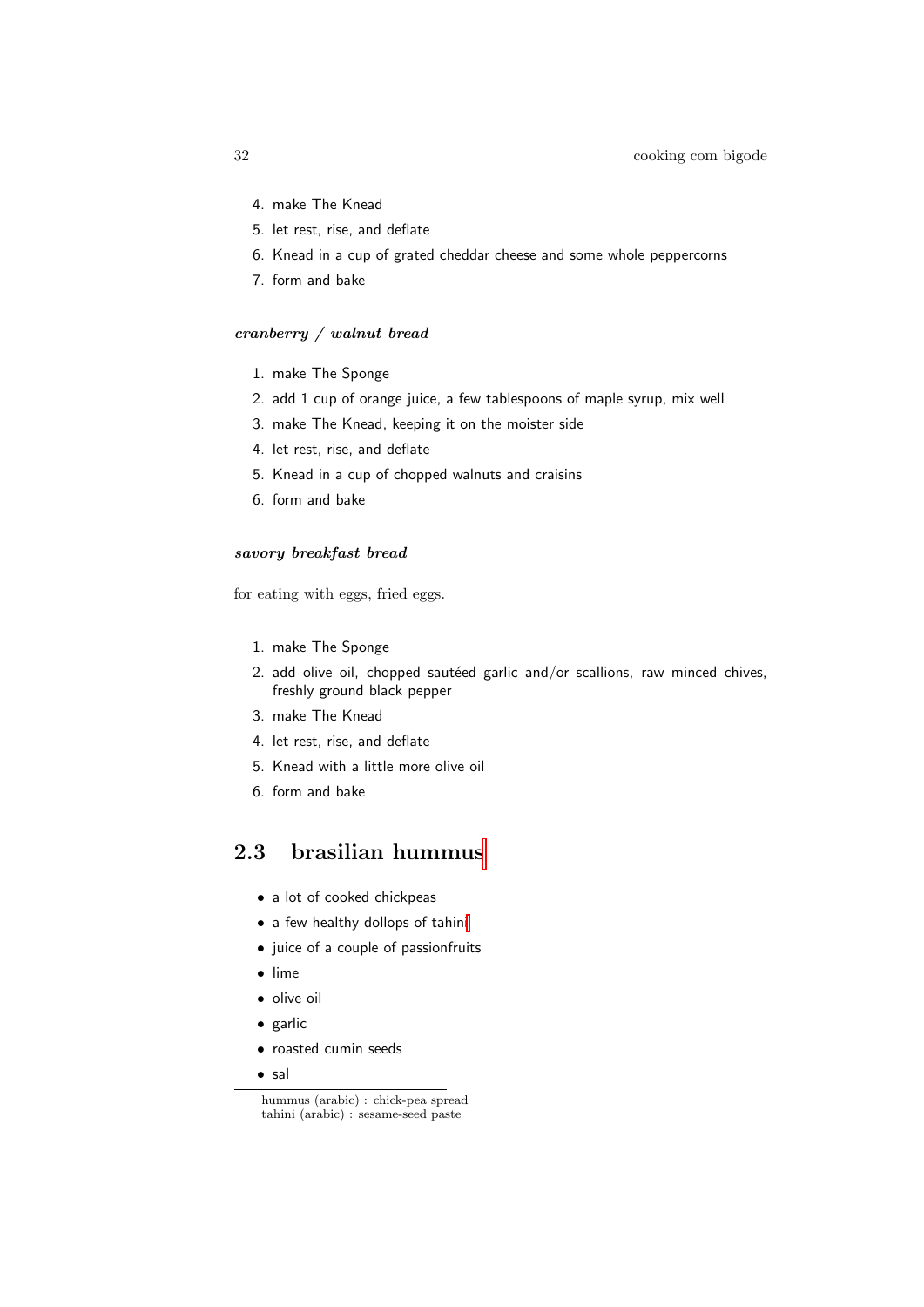our brasilian hummus was very similar to the traditional middle eastern variety. the only ingredients in the lebanese hummus we used to get were (in order of appearance)

- chick peas
- tahini
- lemon juice
- olive oil
- salt

to this i like to add freshly ground roasted cumin seeds and roasted garlic. since both are used extensively in bahian cuisine, they fit with the motif and appellation. the real new world twist however comes in the acid addition limes instead of lemons (so much easier to find) and the alienheavenly bite of maracujá[.](#page-38-0)

you'll probably never come across it unless you're buying food to make this recipe (why?) or find yourself between henry's tropics. but if you do, know that a good way to get the juice is to blend the pulp, seeds and all, with just enough (clean) water, and then strain through a tea or (more commonly available) juice strainer. the black bits will stay behind and you can use the (slightly) watered down suco de maracujá as your lemon juice.

the key takeaway of this particular slide is not "my food is so much cooler because it's tropical" or even that the taste walks you over to the sublime (already in progress) but that anywhere you go (more accurately, anywhere i've been) you can find the means to produce the flavor sense combinations that simple good food requires. hummus is about a creamy beany experience punctuated with yelps of citric acid. you can get that acidity from vinegar (ouch), raw mangos, sour oranges, gooseberries, grapefruit or even some types of jawbreakers.

## 2.3.1 varying the hummus pattern

as many intrepid cooks over the years have noticed, there are many types of beans and all of them seem to fit pretty well in the mortar, blender, robot, etc.

the basic technique i've evolved into using follows:

- 1. have your cooked beans ready to go. hopefully you pressure cooked and didn't hurt anybody (see chapter zero).
- 2. if you're using a blender or robot, blend the beans with a little bit of the cooking liquid in the machine. they should blend smoothly but not too watery.

<span id="page-38-0"></span>maracujá (br) : passionfruit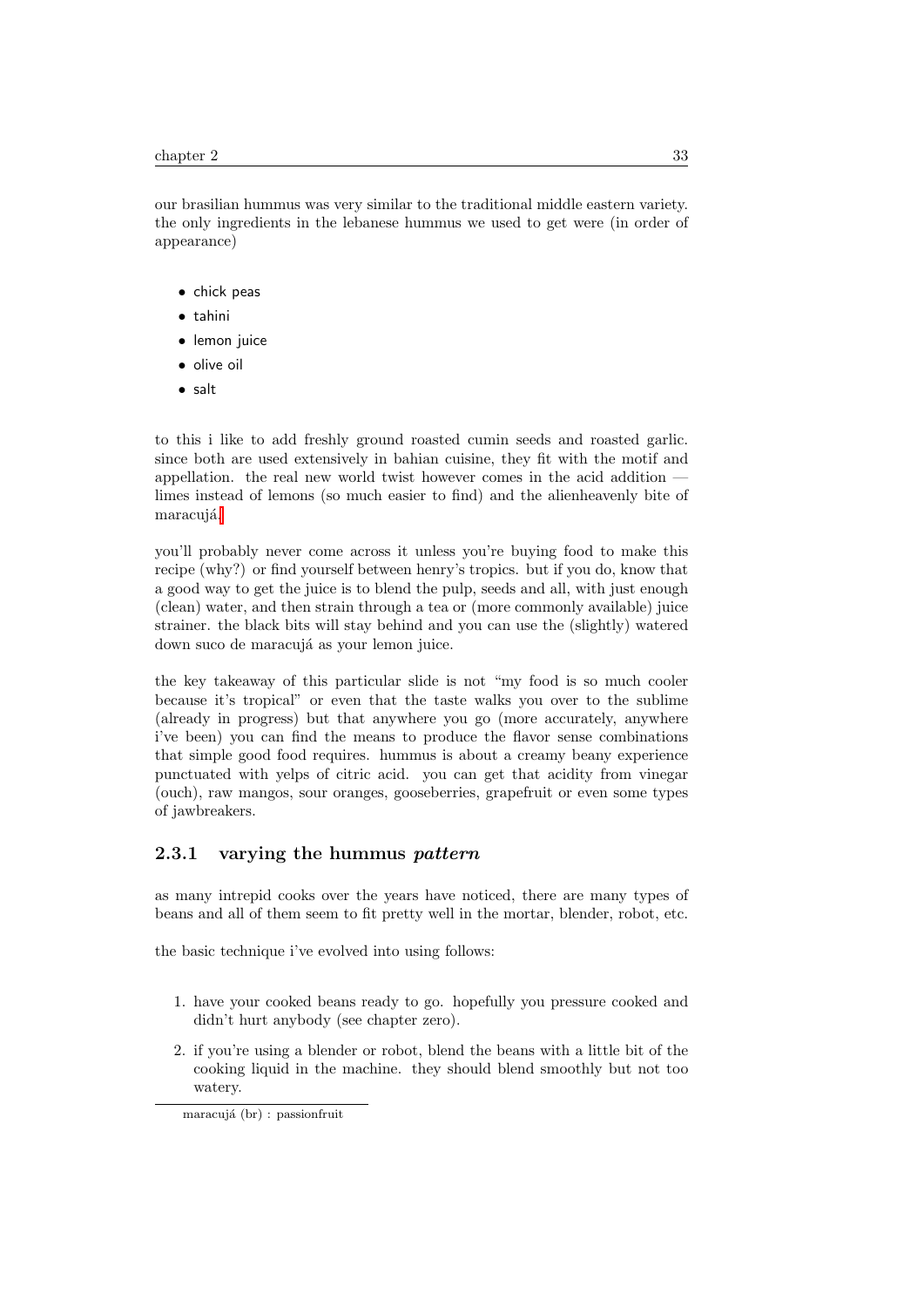- 3. when they've blended to just the right consistency, transfer to the mixing/serving dish and casually rinse the blender. since you didn't use any fiery spices or oils, it should easily rinse clear. this is important because blenders and robots can be a pain to clean if oily or left to crustify. also, with this technique you can quickly make three or four different "hummus" or "bean pâtés" in parallel.
- 4. add whatever spices, oils, vinegars, herbs, or vegetables you want and mix well.

some thoughts regarding flavor combination and proportion:

- 1. most hummus-type creations follow the model of bean / fat / acid / spices. beans are starchy and basic and will dry out (as well as ferment quicker) without the oily and acidic elements.
- 2. you often don't need very much oil, there's a wide variety of happy middle ground, and putting too much will make it taste disgusting. recipes will always call for olive oil and you don't have to use it. mostly people who cook real, good, food in the world can't afford olive and they do without. it's fine.
- 3. beans are large. don't be afraid to use strong spices in healthy amounts. garlic goes well with most beans. it's nice to use a fresh herb and dry spice in combination.

all of these spreads are good with any kind of bread product, though each has its traditional ally — hummus with pita, black beans with tortillas, canellini with toasted baguette slices.

## 2.3.2 variations on brasilian hummus

#### rosemary hummus

- chick peas (see chapter zero)
- tahini
- oil olive
- lemon juice
- garlic
- rosemary

this hummus variant uses an infused oil to incorporate the sweet strong flavor of rosemary into the dish. while the chickpeas are still cooking, place a couple cups of olive oil (or whatever oil you plan to use) on low heat at the back of the stove and drop in a few branches of rosemary. the oil will slowly heat and absorb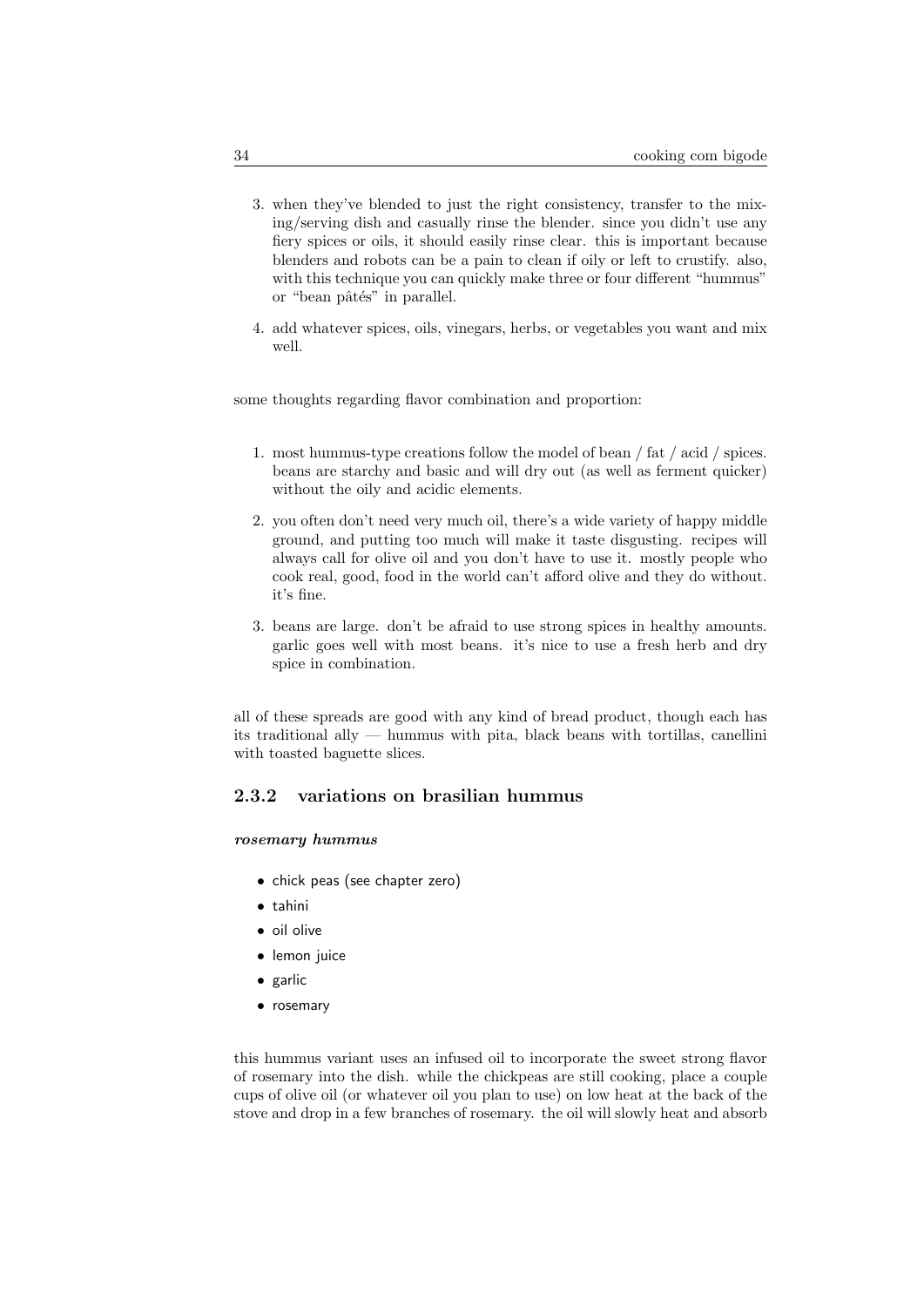the essence of rosemary. let them cook together for about an hour, remove the rosemary, and make the hummus as you normally would.

to give the garlic a subtler flavor add it to the infusing rosemary for the last 10-15 minutes of cooking, then remove and chop or blend as you would normally.

the herbal infusion can also be done without heating — simply cover a few branches of rosemary with olive oil in a bottle or jar and leave in the sun for a week or two. you can do this with any and every herb you find and build up an incredible collectors edition set of beautiful thriftstore bottles each with a colored infused oil or vinegar. you'll be the talk of the town.

before serving, garnish with a mixture of finely diced onion, tomato, and cooked rosemary leaves.

## split pea pâté

- one or two finely chopped onions
- caraway
- cooked split peas (see chapter one)
- some vegetable oil
- fresh parsley
- lemon juice
- $•$  sal

this follows the typical model except the onions it incorporates are fried separately to give a deep taste and crispy texture. lay a pan on high heat, add enough oil to thinly cover its bottom, and add the onions when hot. you'll have to be attentive and stir constantly to fry well without burning. two onions will likely give you much more fried onion than you need but everyone loves fried onions so don't sweat it. when the onions are fully brown, turn off the heat, give a final couple of stirs, and incorporate into the pâté. if you prefer some spice, add cayenne pepper to the frying onions: late in the game but a few minutes before the end so their essence can mingle and develop.

the caraway seeds, toasted and ground, provide an earthy flavor that the beans desperately lack. if it ends up tasting like nothing, it's because there are too many peas for the onions and caraway. if you don't have caraway, use cumin, fenugreek, or even dill.

the parsley is finely chopped and gets folded in at the end with the salt and lemon juice.

### black bean dip

black beans are generally acknowledged to be "the" favorite bean, so of course there are many ways to enjoy them. if you have leftover black bean soup or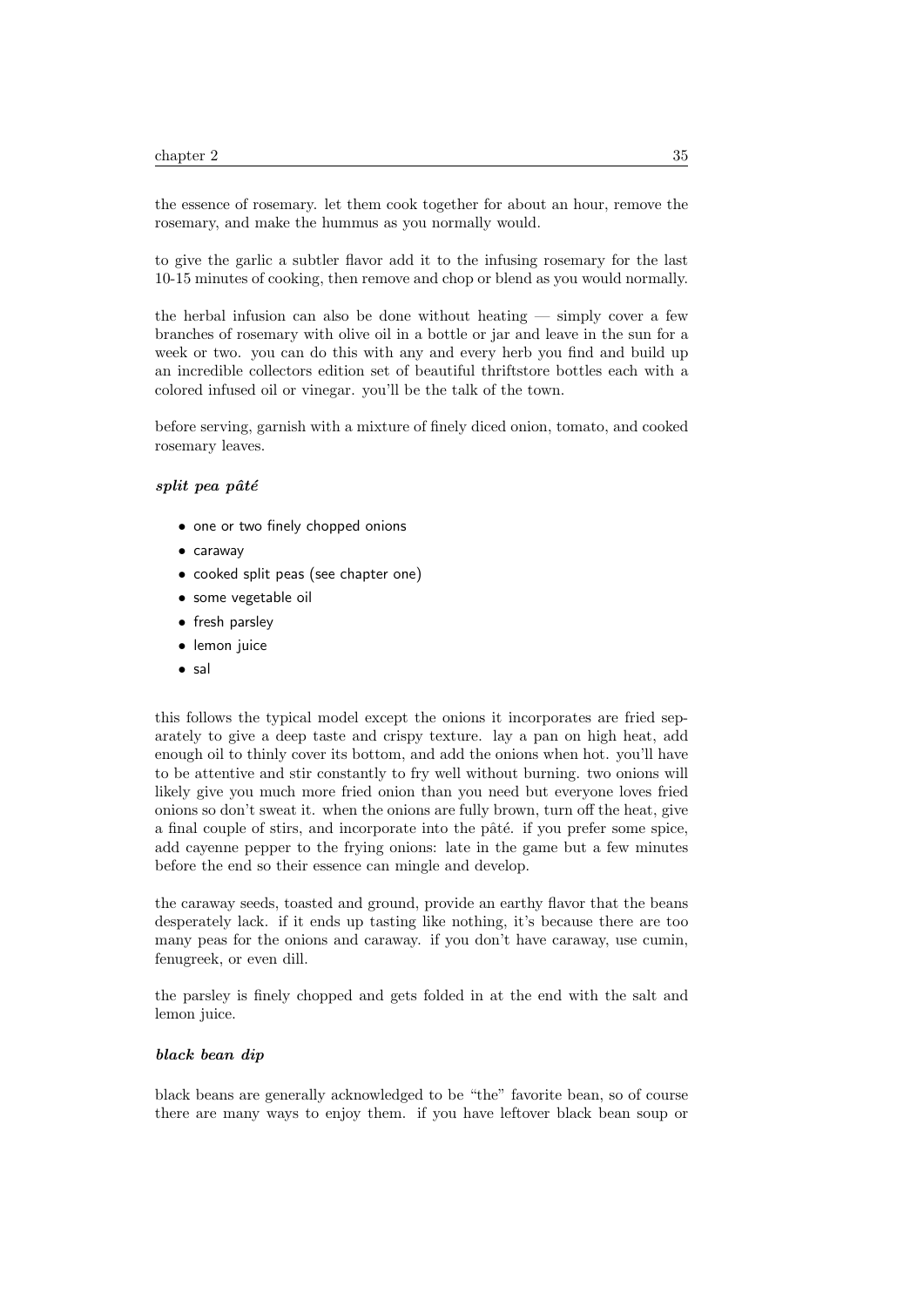refried black beans, pounding or blending them into a dip is the natural next step in the evolution of your (you and the beans') relationship. unflavored black beans work as well but would benefit from the treatment given to the canellini beans, below.

- black beans (see chapter zero)
- some cooking oil
- garlic
- hot chiles
- ground roasted cumin
- raw chopped onion
- salt

it's generally more appealing with some whole beans intact, so i generally mash the pâté by hand instead of using the robot. the garlic and chile should be diced (or ground) together and mixed in from the beginning, so they have the most time to disperse. i add the onion last so it retains both shape and pungency. it's nice to serve a little chopped tomato and fragrant ground roasted cumin on top.

#### white canellini bean spread aux herbes fraîches

this spread differs from most others in that it requires a minor "refrying" of the beans to get the right consistency and flavor.

- garlic
- rosemary, lavender, oregano
- canellini beans (see chapter zero)
- salt
- black pepper
- olive oil

heat a couple of tablespoons of olive oil in a pan and sauté the garlic on medium heat. chop the herbs — use only what you have, every incarnation will be different and somehow equally part of the majesty of The Creation. when the garlic begins to brown and strongly flirt with fragrance, add the beans and herbs. stir and mash in a sweeping rounded motion until you have a white spread punctuated with bits of green and brown. some of the beans should be intact and provide a textural experience.

salt and pepper to taste; the final product should be creamy with a balance of olive oil, garlic, and rosemary.

aux herbes fraˆıches (fr) : with fresh herbes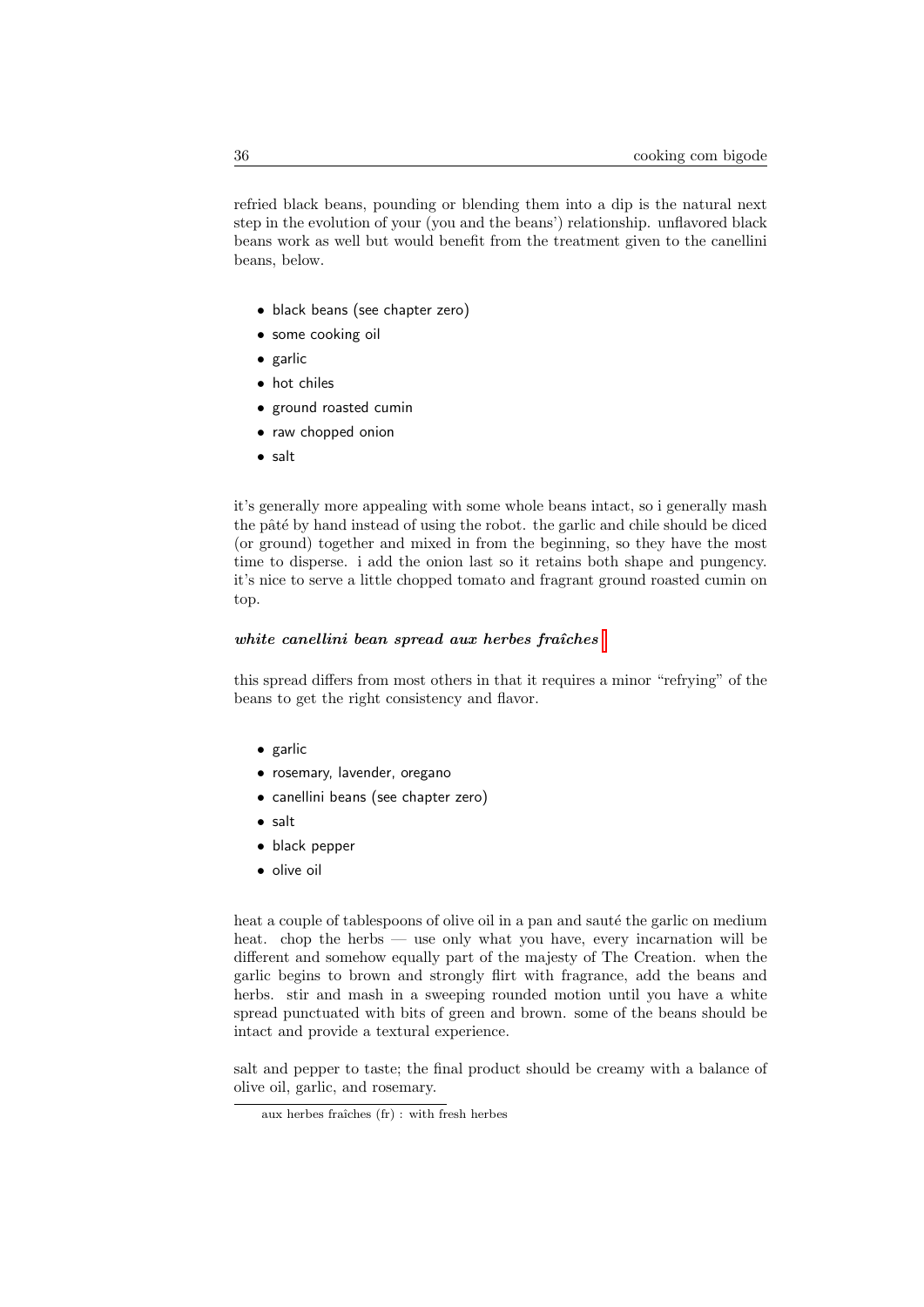# 2.4 a mediterranean salad, à la tropicale

the standard amerikan idea of "salad" involves lettuce, whereas i've found the typical other-world idea of "salad" involves any kind of random vegetable often even cooked. culture from bulgaria to lebanon knows a salad heavily based on tomatoes, cucumbers, and some sort of feta cheese. feta cheese and good olives are available to the 1% of the brasilian population who know about their existence, dare to enter the upper-class supermarkets, and have the financial huskies to pull that sleigh. most of the time that wasn't our scene but in the final analysis, good olives are good olives.

- a couple of ripe red tomatoes, sliced radially into wedges and then again in half
- one cucumber, peeled, seeded, and roughly diced
- olives and their juice
- crumbled feta cheese
- $\bullet$   $\frac{1}{2}$  a white onion, roughly but thinly sliced
- olive oil
- lemon juice
- salt
- freshly ground black pepper

i would cut the onion first and let it sit the lemon juice (we generally used lime) for as long as possible, to en-suave its sharp edges. failing lemon juice, wine vinegar works well. then i'd chop everything else and mix together. the olive oil is generally a strong presence, though not sickly dominant. as with most salads without crisp greens, this benefits from a few hours of togetherly marination.

## 2.4.1 Variations on longing for the mediterranean pattern

each micro-clime will have its own variations of course, but most seem to be based in tomato, cucumber, or both. the presence or absence of the local fetatype cheese is an important distinction, as well as the types of olives. fresh herbs, such as sage or thyme, add a nice dimension, as does minced garlic (either alone or with some olives, creating a partial tapenad[e](#page-42-0) vibe).

some cultures prefer to base the salad on chopped fragrant herbs such as parsley, cilantro, or mint. you can add equal parts of all three, finely or roughly chopped, to the standard version for a powerful and stimulating dish.

this whole school of salad can also be made with a cooled cooked grain as a primary ingredient. bulgur and couscous are used often in the middle east to

à la tropicale (fr) : tropical style

<span id="page-42-0"></span>tapenade (fr) : olive spread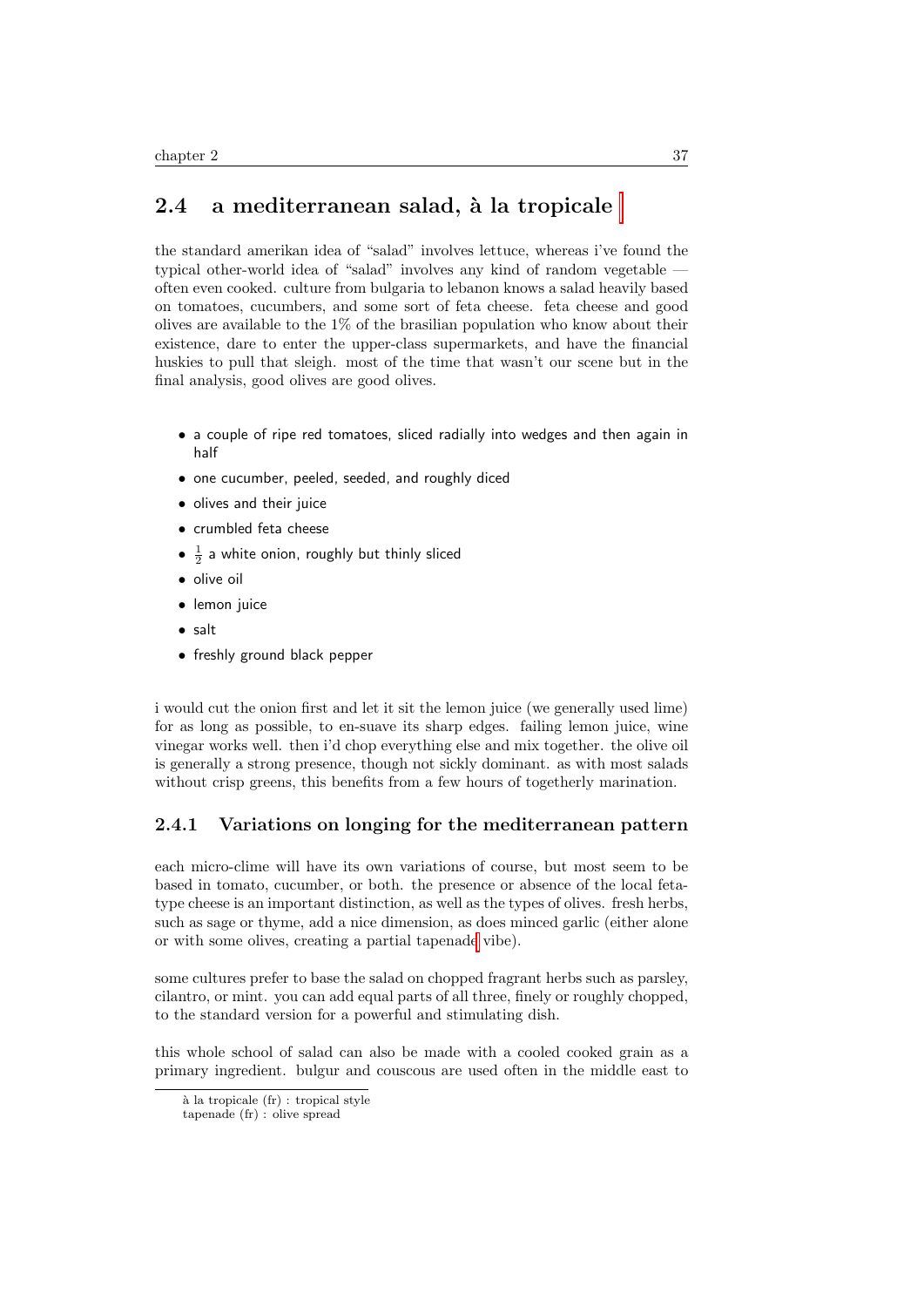provide starch, and texture. simply cook the grain as directed (see chapter six), cool, and mix in to the salad.

if you have easy access to it (like a tree in your back yard), avocado and coconut make great tropical additions to this salad family. i would toss avocado with a little lemon juice and add it at the end to avoid crumbling. fresh or dried coconut should be grated and toasted (very very carefully) and sprinkled on top.

## 2.4.2 variations on a mediterranean salad

#### lebanese fresh zaata[r](#page-43-0)

- tomatoes
- cucumber
- olives
- onion
- lots of lemon juice
- lots of olive oil

and for the spices, equal quantities of:

- fresh thyme leaves
- sesame seeds
- ground sumac

### couscous salad

- a couple cups of loose couscous, cooked in some coconut milk (see chapter six)
- diced cucumber or slightly underripe mango
- minced onion and garlic
- lime juice
- a pinch of cinnamon
- a handful of raisins
- carefully toasted pinenuts

<span id="page-43-0"></span>zaatar (arabic) : thyme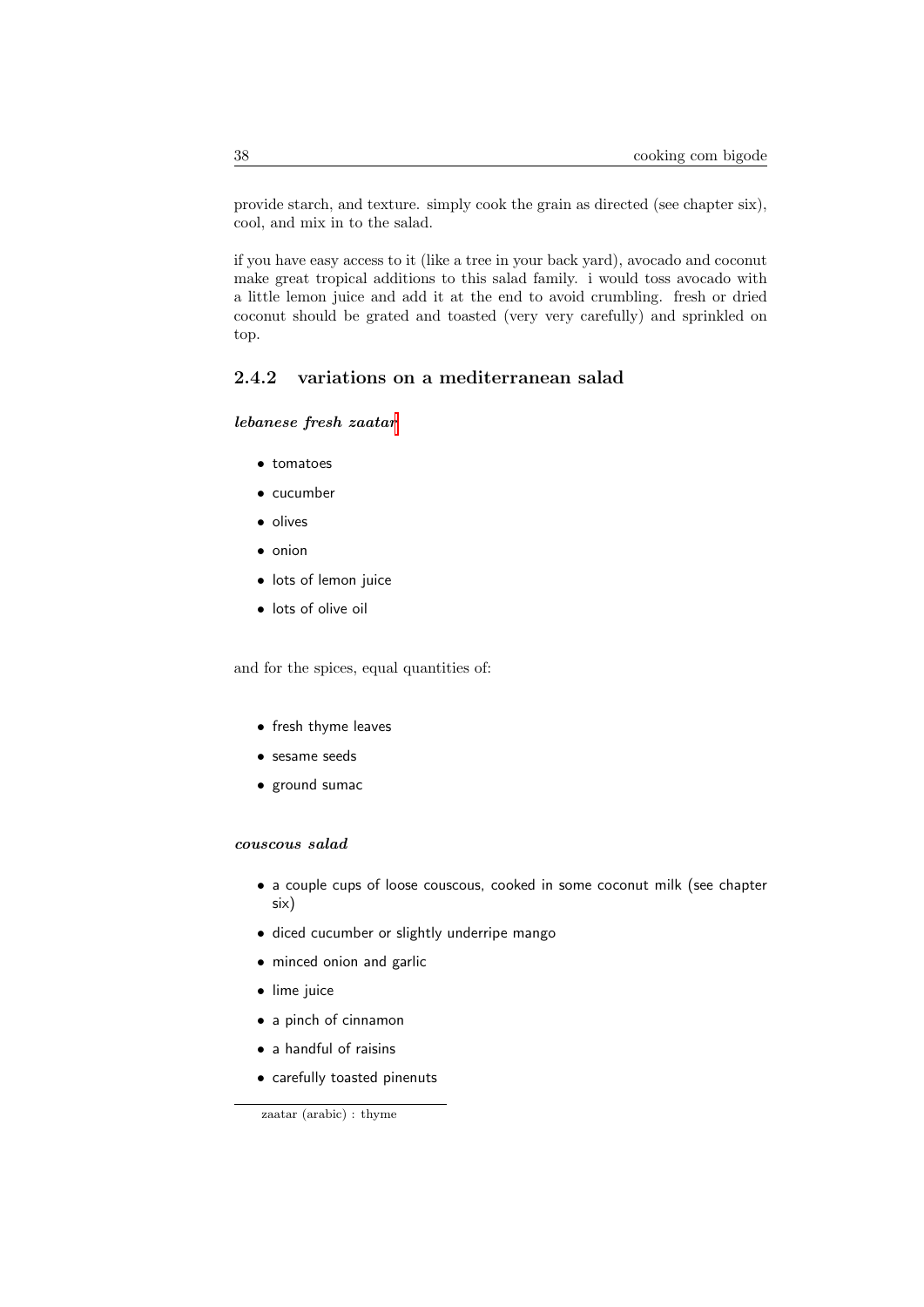#### tabbouleh

- a couple cups of cooked bulgur (see chapter six)
- finely chopped parsley and cilantro
- diced tomato and cucumber
- minced onion and garlic
- lemon juice
- olive oil
- salt
- freshly ground black pepper

## serve yourself

in brasil and argentina, salad often meant a few distinct piles of vegetables on different parts of a large plate, include boiled potato and cauliflower, huge slices of underripe tomatoes, a small dish of olives, and some tasteless lettuce. let that be your inspiration.

the plus side of the  $\alpha$  la carte salad? it's a culinary structure designed to empower each diner to take control of her own gastronomic experience — we can all make our own mixture from the large-cut vegetables on a centralized plate. white wine vinegar, olive oil, and salt and in ready reach for each person to dress their own

refrain from mixing together:

- large tomato slices
- cucumber rounds
- diced sweet peppers
- onions in half moons
- a pile of crumbled feta

and a few doves, parsley- and olive-branches to decorate.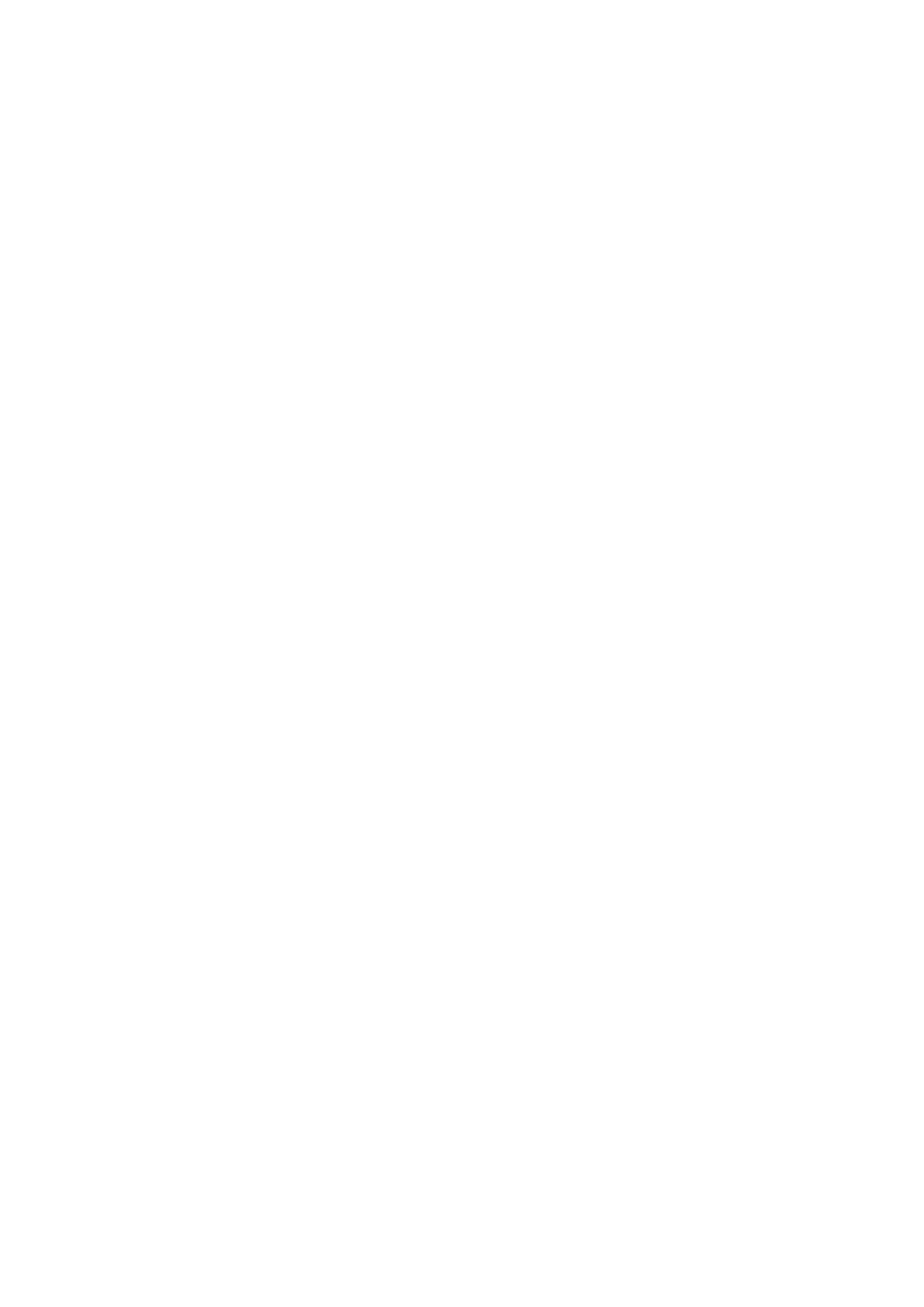

peanut-dressed stirfried vegetables lounge atop coconut polenta as soy-ginger cabbage slaws pleasant amusement

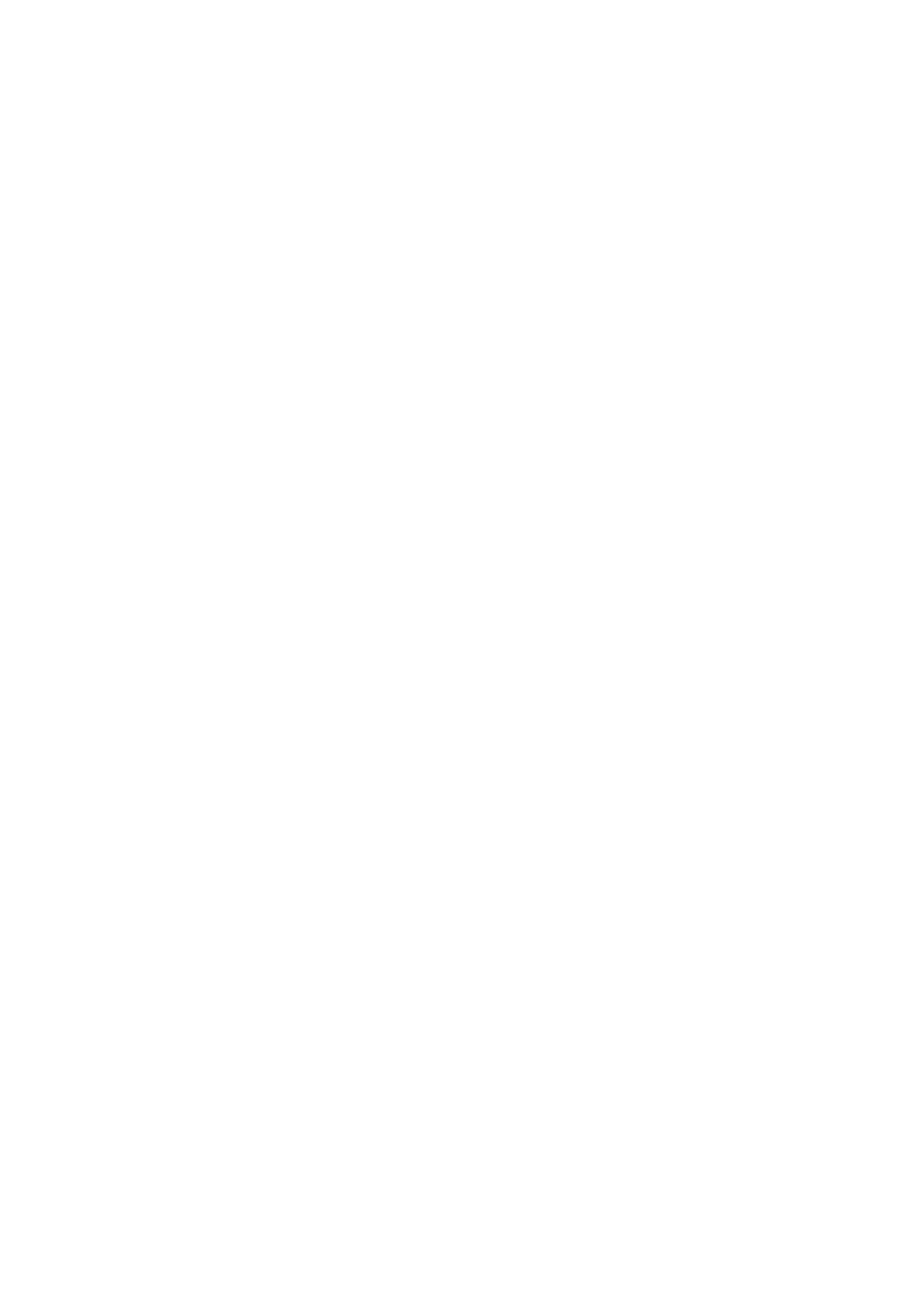# 3.1 coconut polenta

- 1 packet or a few cups of polenta
- boiling water (more than 2:1)
- salt
- coconut: fresh, dry, or milk
- a lemongrass stalk or two
- some black pepper

boil the water. get a whisk or other implement with which you can stir with the steady vigorous focus of a true culinary Jedi. if you can find lemongrass, you can add it to the boiling water. the tea/soup this makes is excellent and vital for your continued survival on this disintegrating planet — MAKE SURE TO DRINK AT LEAST A LITTLE BIT. when the water is hot, turn down the heat to medium-low, remove some of it  $(\frac{1}{3}$  perhaps) for "just in case you need more".

add your coconut product and mix before adding the polenta. if the coconut is dry (desiccated), allow it to rehydrate and soften for a couple of minutes before adding the corn. remember: polenta stands united and will clump together in culinary disobedience unless you (The Man) whisk down with surety and force. pour the polenta in a slow, steady stream, constantly stirring. when you achieve a smooth consistency, evaluate.

if it's looser/soupier than you like your porridge, lower the heat and continue to stir occasionally as you finish the rest of your preparations. in a few minutes it should thicken up nicely. if it's tighter than you like, add some of the reserved water or more coconut milk until you get Just The Right Thing.

do not take the polenta off the (low) heat until you are ready to serve — the texture and flow change completely as it cools. make it last and when your fools and lovers are ready to eat, stir in the freshly cracked black pepper and plate immediately.

## 3.1.1 the pattern amongst polenta's grains

polenta is (perfectly and paradoxically) both simple in its cooking and varied in its possible uses. the first incarnation of polenta is a sort of thick corn gruel obtained by stirring together ground corn with boiling water. this porridge can be cooked to a variety of consistencies and adapts to its form upon cooling, so it can easily be used for odd shapes or innovative presentation ideas.

for its initial cooking (described above) most people prepare polenta in one of three ways

• a loose gruelly porridge, with vegetables or spices mixed in or served on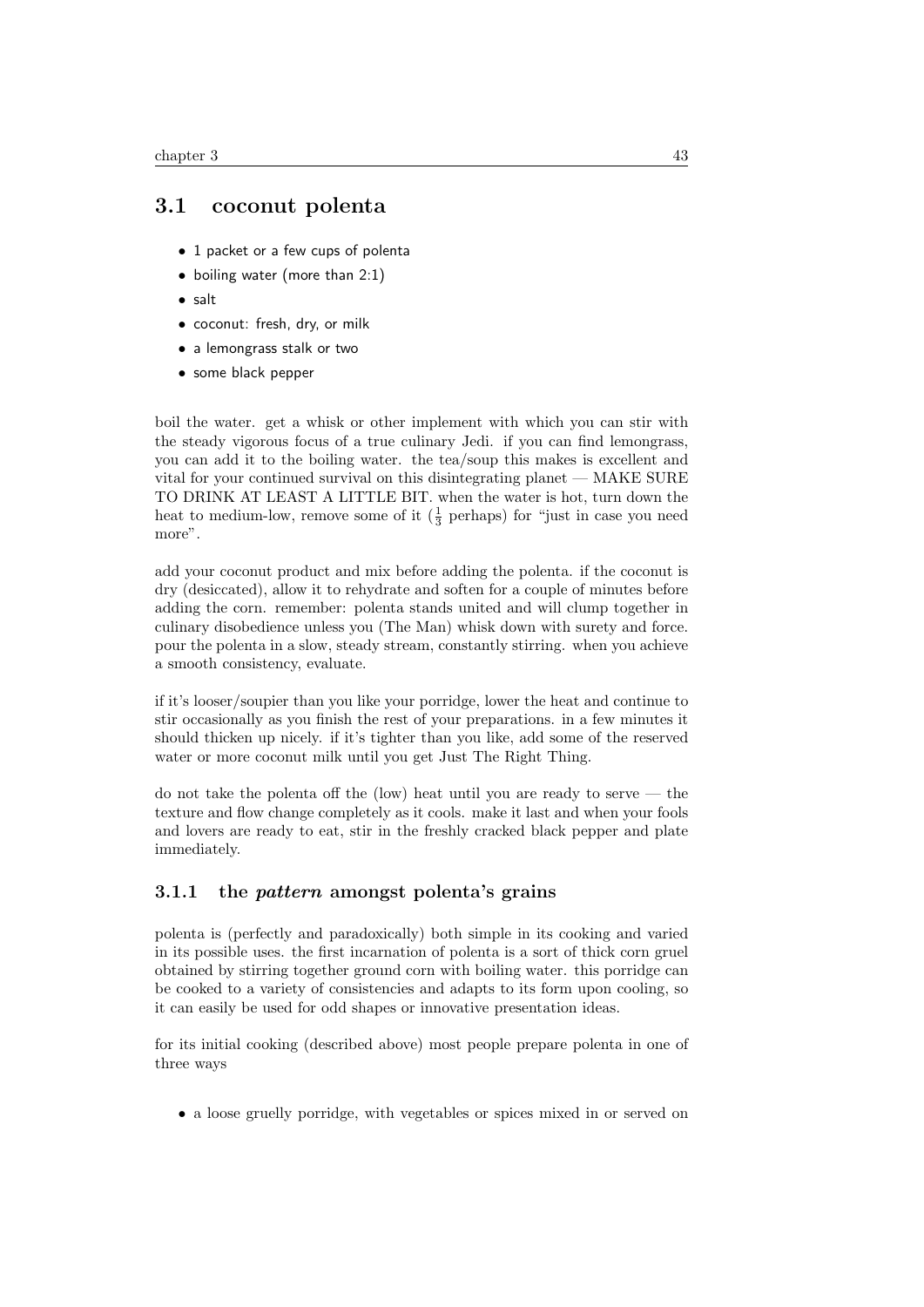top

- a firmer more gelatinous porridge, served with an ice cream scooper and holding an attractive shape on the plate
- a focaccia-style creation, poured until flat and baked until firm

in the initial recipe, being a brasilian restaurant, i cooked the polenta with coconut and lemongrass. if you're not in brasil you probably won't (and shouldn't) follow suit because the coconuts, after such long and bumpy travels, will not be in a happy nutritious mood. other additions could be:

- chopped chipotle peppers and lime juice (the lime at the end)
- fresh mediterranean herbs (lavender, rosemary, sage, oregano, marjoram)
- chopped greens and garlic: beet greens, collard greens, mustard greens, chard
- milk instead of coconut milk, apples boiling in the water instead of lemongrass, and cheddar cheese with black pepper at the end

to achieve the second from the first merely continue cooking. as more water evaporates the porridge will become jello-like and hold together better. keep the polenta at a warm temperature (warm oven, warm water bath) until serving.

to achieve the third you can passively pour the hot polenta into a tray and let it cool, or bake the water out of the polenta in its new shape. i've found it easier simply to let it cool to room temperature and then even put the entire tray in the fridge for a couple of hours. make sure the tray has been lightly greased so it's easy (flip it over) to get the polenta out.

when you want to serve the formed polenta:

- remove it from the fridge, allowing it to return to room temperature
- cut it into whatever clever shape you desire
- sear it in oil or butter on the stove/grill, forming a tasty crust on each side.

## 3.1.2 variations on coconut polenta

## lily's polenta breakfast

so there's this girl lily who lived with us for months and months and it's this whole other story but she dug the polenta and sometimes would have it for breakfast with nothing but some sugar or honey. however, if you live in the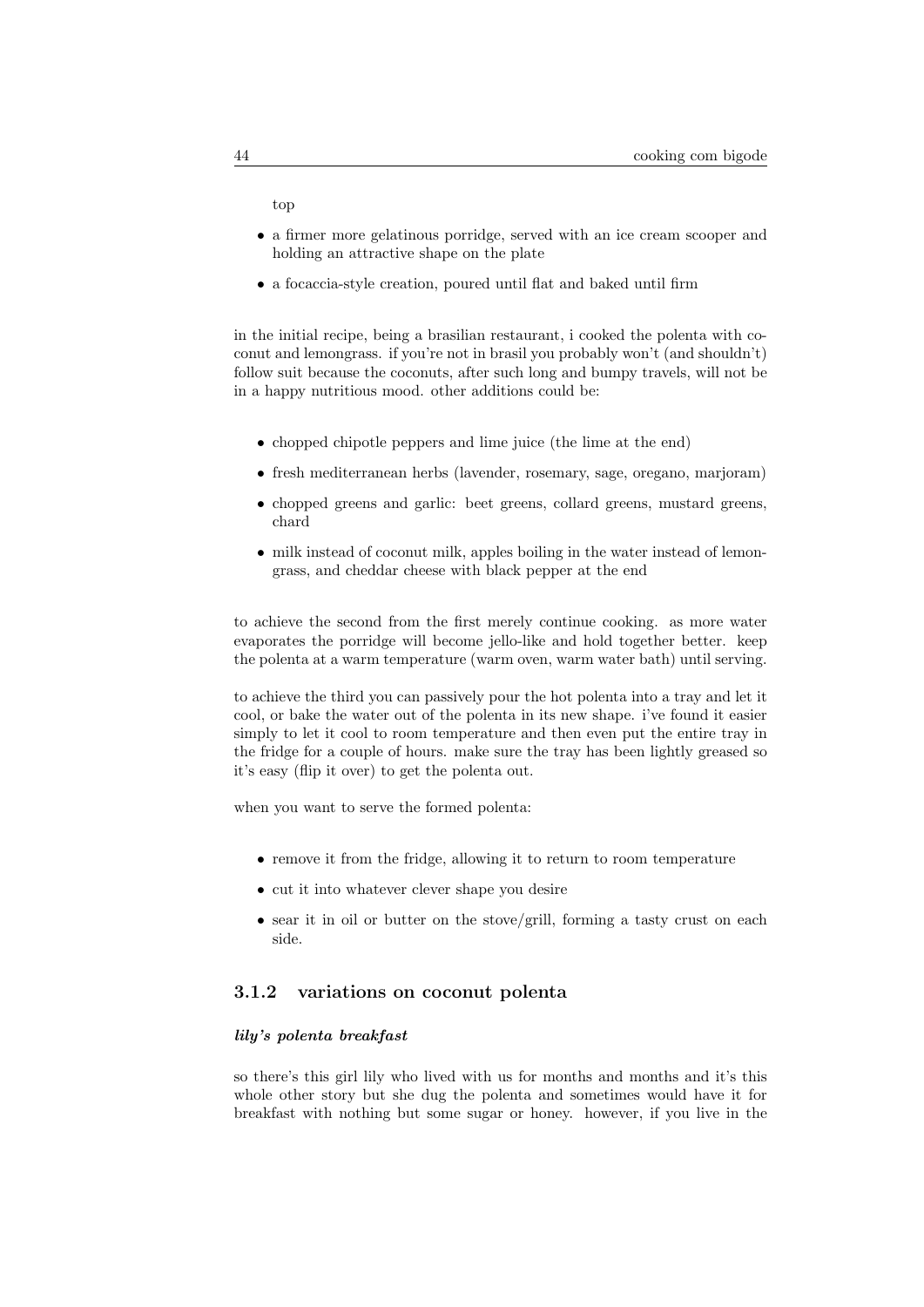first world or are trying to impress somebody's parents you can put all kinds of breakfasty additions in your exotic corn porridge.

start by cooking the polenta (as above) and maybe using milk (if you're into that kind of thing) or coconut milk with your water. add sugar or maple syrup with the polenta and stir towards conformity. when it's ready open your pantry and inject whatever you like:

raisins chopped dried fruit walnuts grapenuts toasted coconut picante yogurt granola

### $polenta$  with leftover sauté

this chapter's title dish takes freshly stirfried vegetables and mounds them atop a warm polenta porridge for a hearty, satisfying meal.

the next day you're going to have soft wilted vegetables and cold hard polenta sitting outside amidst empty beer bottles and scraps of purple ribbon on your floor. maybe some seashells and hemp bracelets in the corner and your roommates nowhere to be found. you're going to need some lunch before you can really focus on Ending Poverty or whatever else it is they happen to be selling on the culture channel.

- heat up a cup of water on the stove; add leftover polenta when hot, mix to the best of your ability.
- when more or less conformed, mix in a few chopped handfuls of last night's vegetables.
- while they heat together, dice a few green onions and juice a lime or lemon.
- take the pot off the heat, stir in some more black pepper, the scallions, and citric juice.

the fresh touches at the end (cilantro would also be nice) help one rediscover the vitality of the food. they are essential.

### seared sun-dried tomato polenta

a more traditional polenta variation from our brothers on the mediterranean

• polenta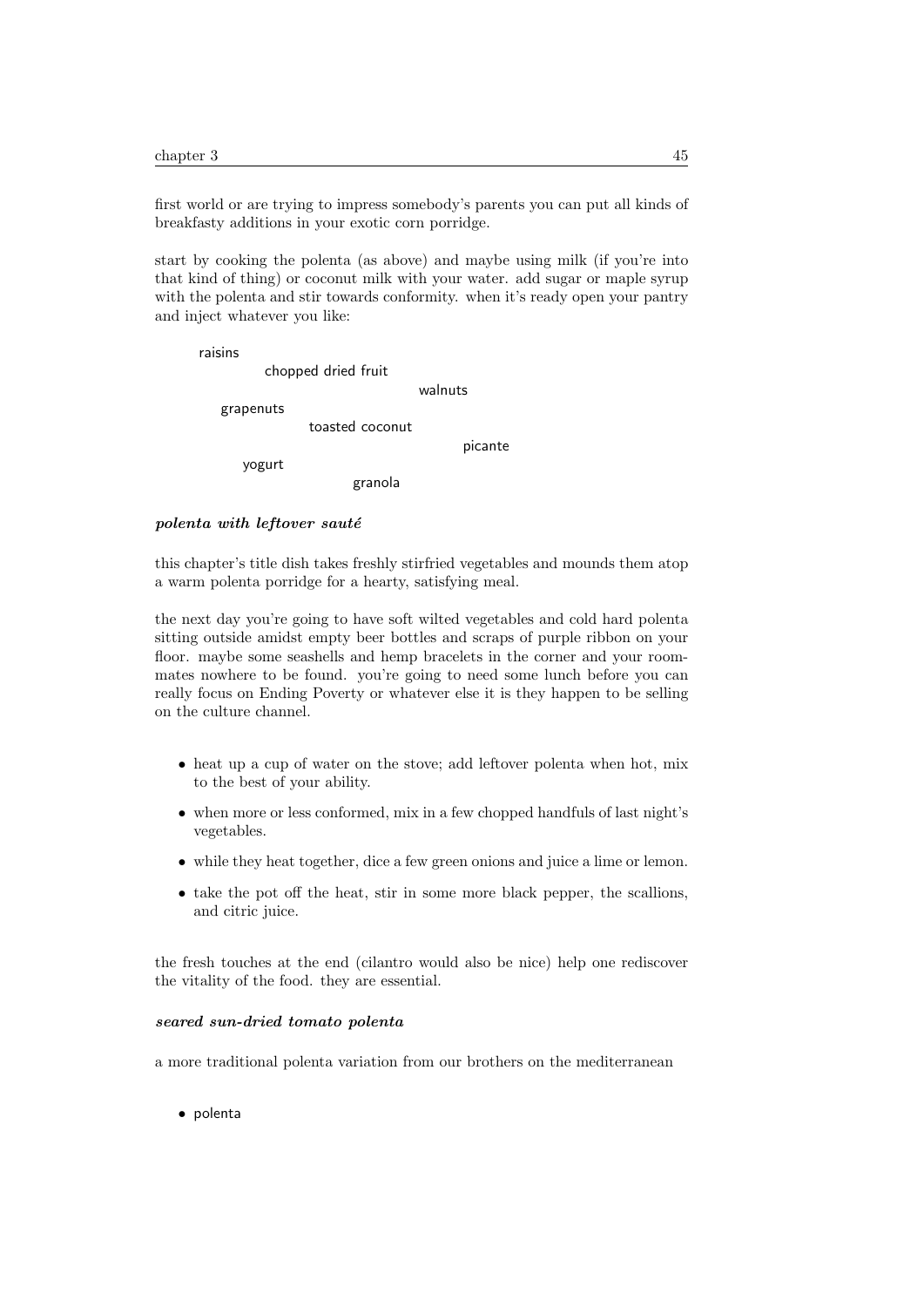- water or stock
- sun-dried tomatoes
- white wine
- onions, diced
- garlic, minced
- basil, chopped
- cheese, grated

if your tomatoes are already wet and dripping with olive oil, chop them and you're ready for business. if they're still dry soak them for a few hours in white wine (if that's legal and desirable for you) or water. if you don't have a few hours, rehydrate them in hot water or wine for 15 minutes. when they're soft and wet, chop them and set aside.

heat a pot for the polenta with a little olive oil in the bottom. sauté your onions and garlic together on medium heat until they go from white to clear and feel soft and easy.

when the onions are translucent add your stock if you have some or salted water if you don't. when the water starts to boil, reduce the heat and add the polenta. if you forget to turn down the heat the polenta will boil over and you will have a hilarious mess. as the polenta cooks and smoothens, add the basil, cheese (parmigiano or romano if you're in the first world), and black pepper.

when The All is One pour into a tray or baking dish to cool (as directed above). let it relax to room temperature, chill in the fridge, and relax again to room temperature. while it's chilling you can press whatever you want into the top of it for fossilized spice or herb bits in your polenta. i use thin slices of garlic, whole rosemary branches, and tomato rounds.

when you're ready to serve, cut the polenta into pieces (squares, triangles, circles using a coffee cup, narrow rectangles to be seared on their sides) and perhaps in half heightwise if they're thick enough. heat some oil or butter in pan (good high heat) and reverently toss a peeled clove of garlic into the oil. when the oil is hot and garlic is fragrant, begin searing. each piece should cook for a minute or two on each side: enough to pop, brown, blister, and warm all the way through. it helps to cover the pan as you're searing the second side to add steaming action and make sure the middle is hot — especially for thick pieces. take care with slices who have cheese or fresh tomato on the outside edge they will be blister faster, making them more and more attractive until they burn and are ruined (FOREVER).

cover attractively with sauce or saute ed vegetables and serve.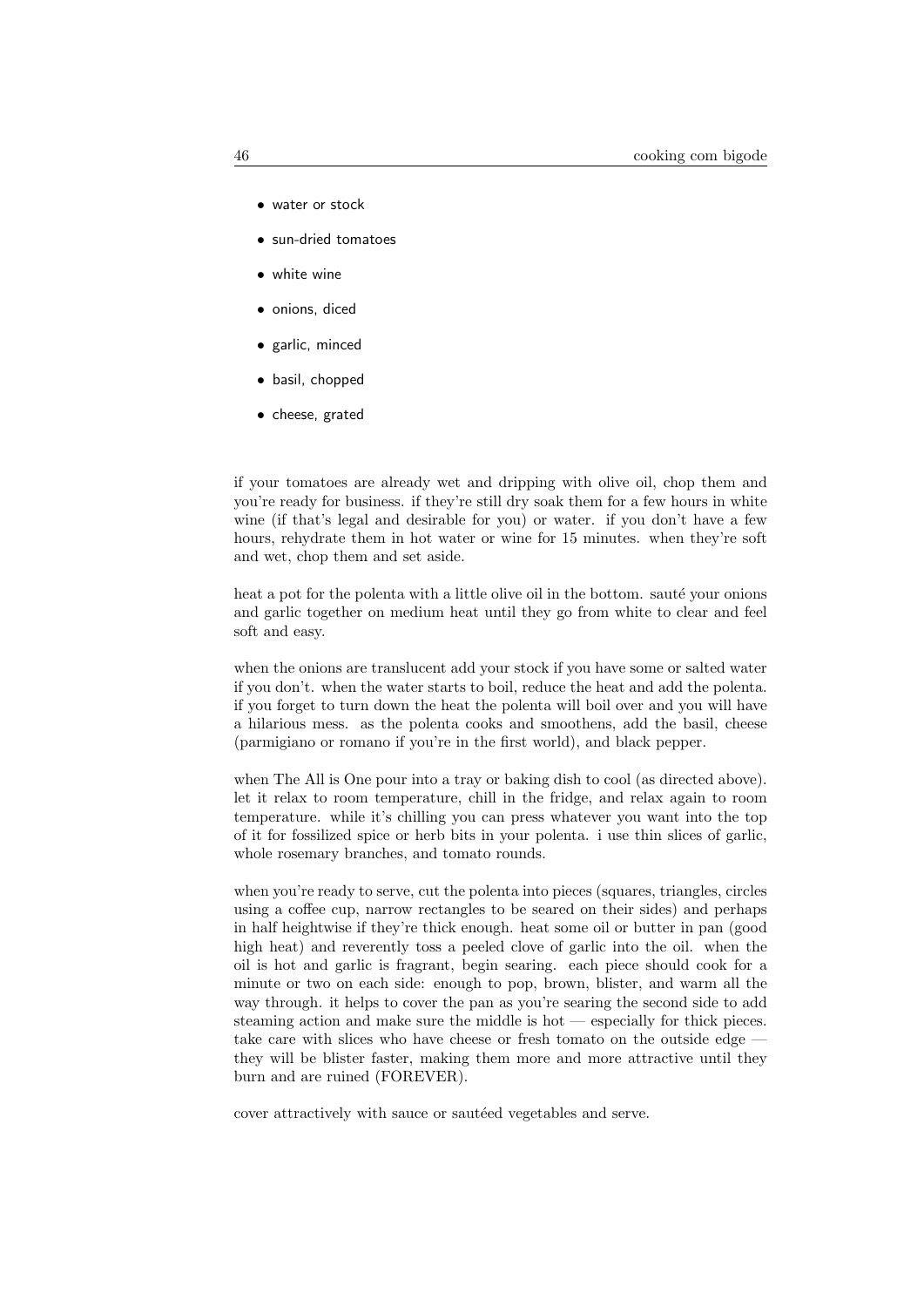# 3.2 stirfry vegetables

nothing hits the Spot and the Complementary Contrast better for me than sizzling crunchy vegetables over a soft warm grain. you work for half the meal and are comforted by the other. take:

- onions
- green onions
- whatever vegetables they have at the market (carrot, cabbage, peppers, broccoli, cauliflower, beets, cucumbers, green tomatoes)
- garlic
- ginger

wash all your vegetables and peel the pestilential ones. cut them into thin longish slices that accentuate their shape and color. be adventuresome and don't worry about the forks of your fellow men and women. they will find a way.

heat some cooking oil (peanut oil, canola oil) in a pan, on high heat, and add the onions when hot. stir them well, constantly in motion: we want them soft and translucent, neither brown nor burnt.

while the onions cook, chop together a few cloves of garlic and pat's thumb of ginger. add the ginger and garlic when the onions are soft.

cook briefly and start adding the vegetables. hard items like carrots and beets should go in first, then cabbages, peppers, etc. spinach, greens, pineapple or other fleshies can go in last. the key is to cook everything exactly to the right texture so nothing is raw and nothing is mushy.

when everything is almost done, turn down the heat and add your sauce: either the peanut sauce (below) or any variation you see fit. mix together on low heat for a minute or two, until everything is cooked perfectly and has the right consistency, and serve immediately.

# 3.2.1 stirfrying vegetables following the pattern

if you're not going to eat your vegetables raw and really maximize the work they've done for you (and the work you have to do for them), then it's probably best to have them cooked as little as possible. stirfrying cooks vegetables at a high heat for a short amount of time, allowing sweetness to develop before the soggy sets in. it's work intensive in the sense that it requires a lot of chopping and a lot of attention, but these obligations are better seen as trainings different yogas or meditations to help you relax into your true, eternal, selfhood.

1. wash, peel, and chop all your vegetables. take up a lot of room if you can.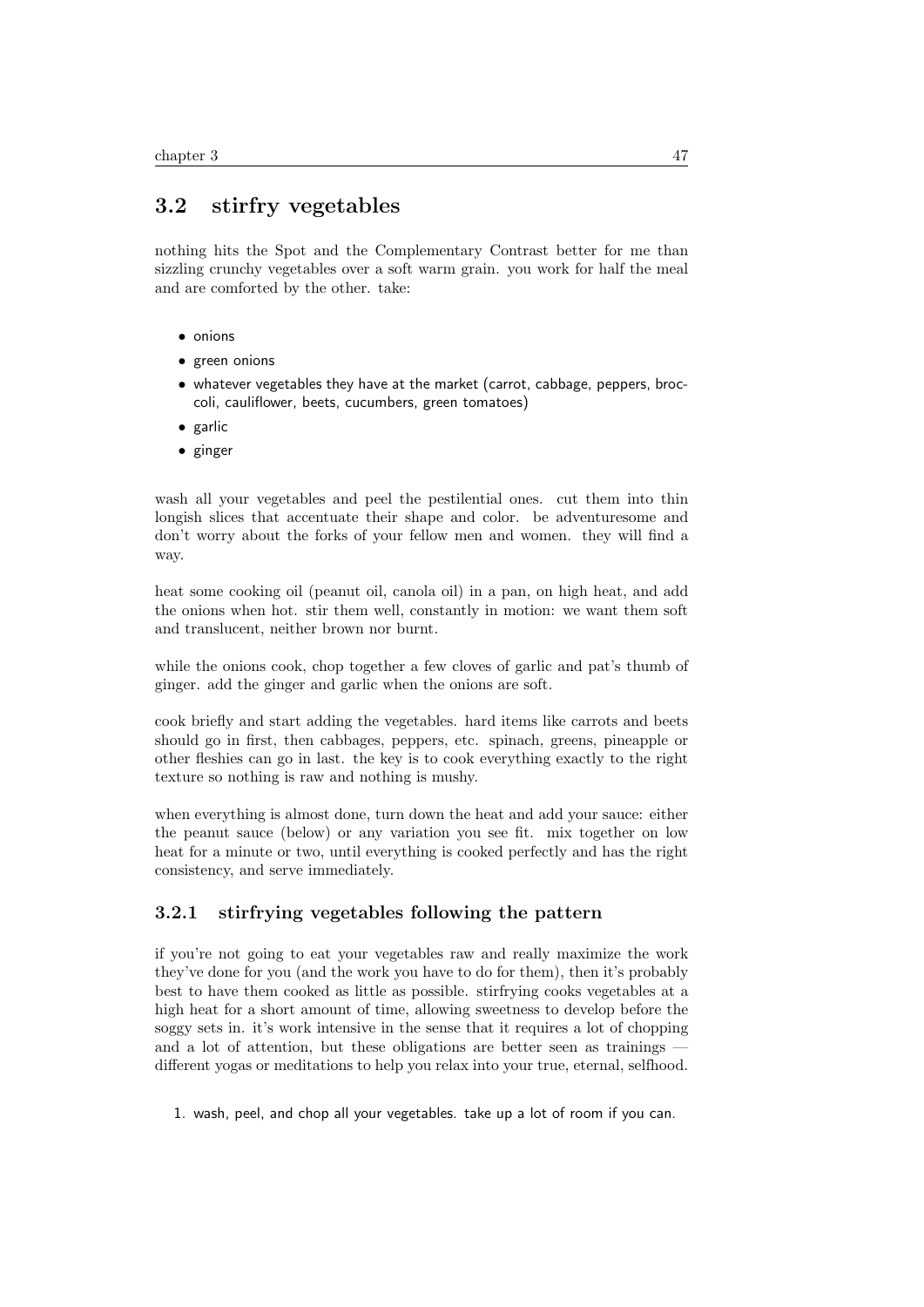- it's easier and safer to chop vegetables with a flat side down. many vegetables are not born with a flat side and it is up to you to give them one. luckily, with a knife, this is not hard.
- body- mind- and spirit- altering chemicals (nutrients, pesticides) congregate in the peel. you may want to remove it.
- chop slowly and with dedication. relax. let it be a medication. having a bounty of vegetables around you is in itself a gift. having the opportunity to feed your fellow human is in itself a gift. if you focus on these presents you will grow full and fat before you have heated a single drop of oil.
- 2. appreciate them. the color, the size, the texture.
	- there are millions of US who do not eat when we want to.
	- there are millions of US who only eat the insides of cans and boxes. artificial colors and illusionary sizes.
	- you are truly blessed to be looking at a cutting board or countertop full of vegetables.
- 3. highly heat a small amount of oil in a large amount of pan.
	- use peanut, canola, mustard, or whatever the locals do.
	- olive oil and sesame oil will burn immediately, so if that's all you have skip down to dry-frying (below).
- 4. fry your onions first.
	- until translucent. onions take more stages of cooking to get to the taste and texture we want. so it's good to privilege them.
- 5. fry your garlic and ginger next.
	- just for a minute until they begin to release they're goodness. you don't have to use them either. you don't have to do anything you don't want to, regardless of what the police or your middle school teacher tried to tell you.
- 6. fry everything else in order of size and hardness.
	- this is the zen or dance of timing. it's very important and will take you a few tries. it's worth it. there is an alternative (below) if you really think this desperate mix of on the fly density vs. surface area calculations is not for you.
	- good vegetables include:
		- carrots
		- xu-xu (see chapter five)
		- bell peppers of various colors
		- cabbage
		- cauliflower
		- broccoli
		- lotus root (if you're really living in style)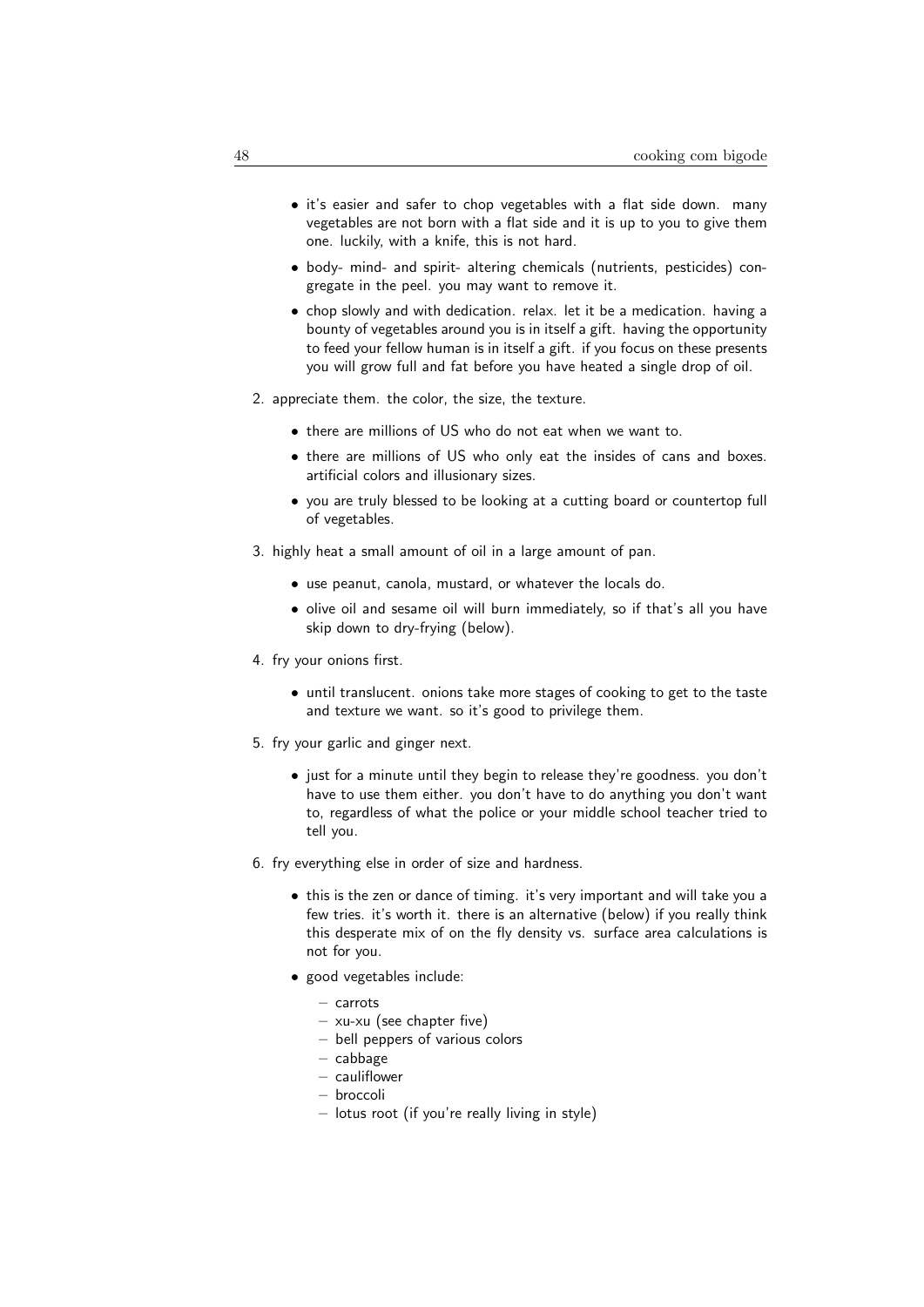- bok choi (or anything foreign that sounds like it's from a stirfry culture)
- mushrooms
- 7. add your sauce.
	- some sauces (that have sugar or cornstarch or lots of liquid) like to be cooked to thicken and gloss. others want to stew to exchange flavors. and others just need to be mixed. generally the heat of the stirfry will be too hot for the sauce, so you can either remove the pan from the heat or turn it down (or off).

that's just the standard way i've learned of cooking together different vegetables. there are a number of other easy techniques to get totally different flavors and textures out of the same vegetables:

## dry-frying:

oil. if you're stranded on some lakeside in patagonia and don't have any or are prison to your ideological beliefs and can't find any organic non-gmo varieties at the local hypermarket, dry-frying is for you. it works best for a fajita-style mix of onions and peppers, but i've used it with great success on any vegetable that carries enough water to cook itself. as i understand it, the chemical premise is that the high heat steams out the internal water of your vegetables, cooking them from the inside-out as the hot metal sears them from the outside in. you should end up with some blistering and charring, to a degree you can control by how often and how vigorously you stir.

heat a pan to very hot. cheap aluminum or steel pans work the worst and will scar and burn easily. heavy steel pans, cast-iron and of course magical poisonous teflon work the best. throw in your vegetables all at once — onions and peppers or carrots or peppers and carrots or broccoli or carrots and beets or whatever. let them sit and cook at rest for a moment, and then begin to stir them. relax and let your intuition guide you — you will be drawn to stir or agitate that vegetable which is about to blacken until you are dancing with the heat of the pan, attuned to the microvariations of temperature, balancing the steaming and charring action. when the vegetables are appropriately soft, add roasted cumin, salt, or whatever other spices you desire. stir a few moments longer, and remove from the hot pan.

#### more authentically chinese stirfrying:

i've never done this but i feel i have to include it because it might be true. apparently stirfrys are traditionally made by frying each vegetable separately, then combining and heating the different elements together in the end. this technique is way beyond my levels of dedication and patience and i could only suggest it as a philosophical exercise, or for those who absolutely can't handle the idea of adding each vegetable to the mix at Just The Right Time to get the cooking to come out even.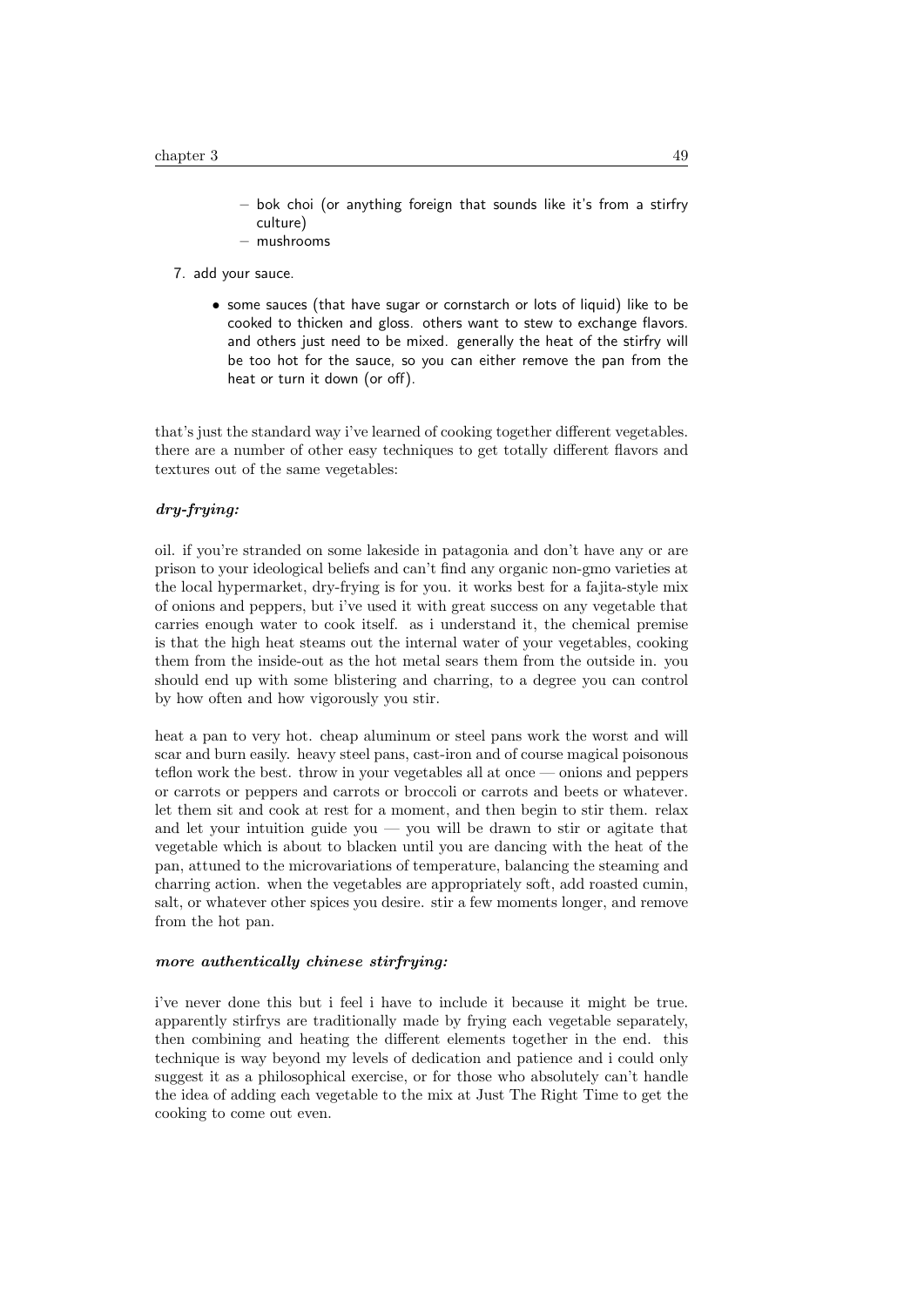## $gentler$  provençal-style sautés:

many cultures prefer to cook their vegetables on lower heat for a slower softer cooking. natural sweetness develops better, there is less chance of burning, and less work and attention required of the cook. follow the normal directions but keep the heat on medium, don't pay careful attention, and feel free to cover to encourage steaming (they're going to be soft anyhow).

## 3.2.2 varying stirfried vegetables

#### fajita style onions and peppers

follow the dry-fry technique from the beginning, using onion rings or half-rings and long strips of bell peppers. chile peppers work well too for a much more intense experiences. as they soften and start to blister i'll throw in a couple of chopped cloves of garlic to fry for a few minutes, as well as ground roasted cumin and a little oil (if i have some around). this cuts the burning and everything mixes together softly and easily. these vegetables are great in tacos, as a sidedish, appetizer, over polenta, or anywhere else.

## instant sauerkraut

traditional sauerkraut is a conspiracy between various species of airborne bacteria and the human consumer, to preserve vegetables for months (or years) with added flavor and nutrition. this version replaces centuries of careful knowledge and technique with vinegar, which has a similar taste. using a flavored vinegar (see chapter two) would of course be preferable to the clinical distilled white you'd take home from The Store.

- as much cabbage as you can eat or chop
- some spices: dill seeds, caraway, black pepper, minced garlic, salt
- a sliced apple or two
- vinegar

use the standard technique for sautéing vegetables — medium heat in a little bit of oil, stirring enough so it doesn't stick or burn but not obsessing because the heat isn't quite dangerous enough. when all the water has been exorcised from the cabbage, add your spices and apples and cook together with the leaves for a couple of minutes. when the soft feels in danger of drying out, add enough vinegar to truck the cooking along. as the veggies steam more and the vinegar reduces, taste for acidity. it should taste sour and strong but not so much that you can't eat it. add more vinegar and cook until it's as strong as you like.

cover while people find the right chairs and wash their right hands.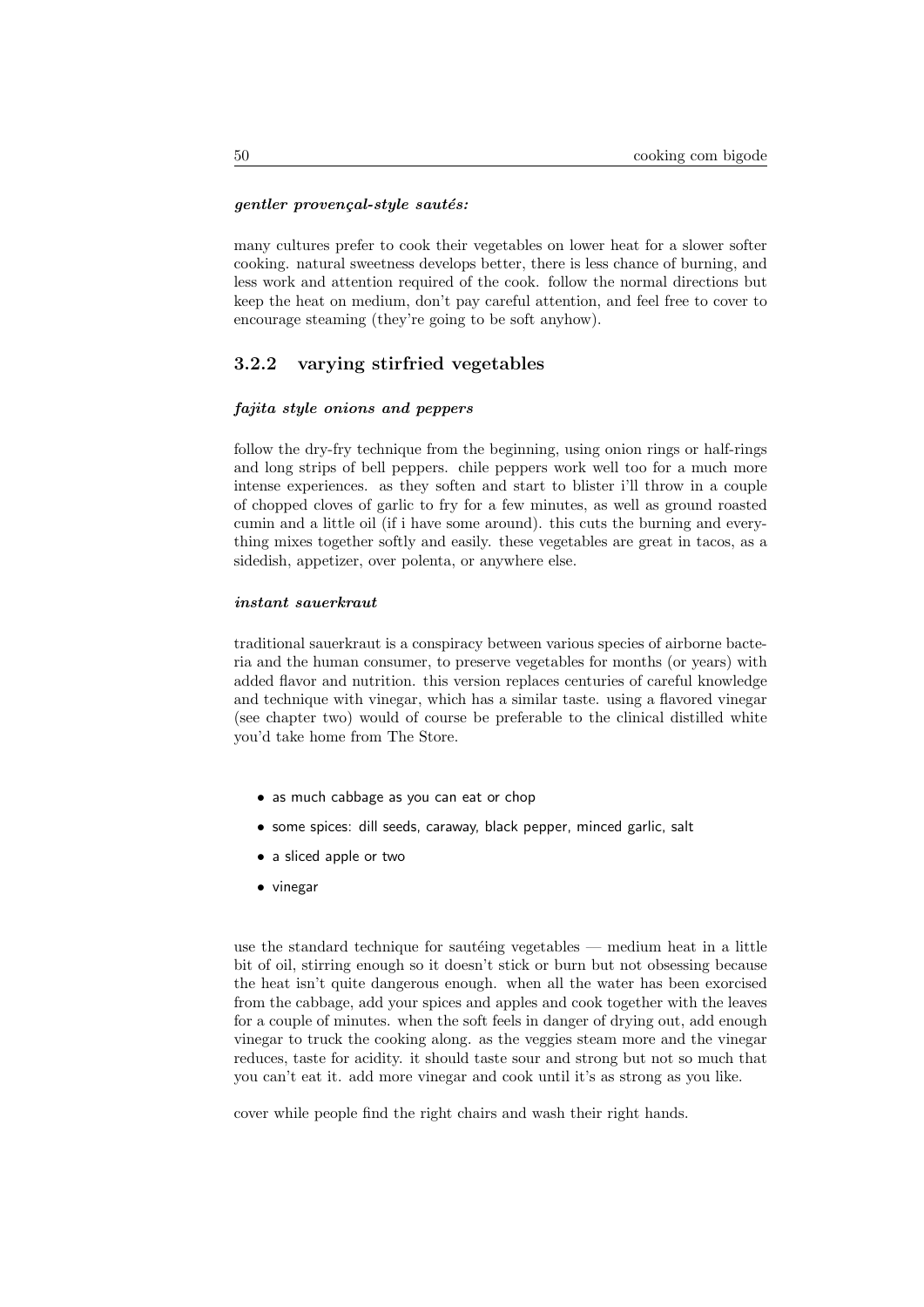#### onion, zucchini, and carrot taco filling

- diced onion
- half moon zucchini
- cubed or grated carrot
- cumin
- minced garlic

sauté these vegetables on medium-high heat, following the technique above which places the onions first and adds the zucchini and carrots when the former are soft. i add garlic and cumin to the onions a few minutes before the other vegetables, and squeeze on lemon juice and salt at the end. the zucchini have a higher water content and will finish softer than the carrots — the more you stir them, the saucier they will become.

### sautéed potatoes

one of my favorite comforting weekend breakfast recipes, this sauté accepts a wide variety of seasoning combinations and can fill many roles on the p(a) late. the key is in the small and even sizing of the potatoes

- some potatoes cut into small frenchie cubes (brunoise)
- oil
- salt
- pepper

to make a brunoise cut, cut off a long side of the potato to give a flat surface. roll the potato onto this flatness (for security) and make a similar cut on the next side (for posterity). continue slicing down the potato, holding it together with your hand above the knife if it starts to fall apart. when you've sliced the potato into an array of thin (pinky thick) slices, turn the entire stack on its side (the second flat surface you created) and repeat the process. you will now have a matrix of matchsticks.

apply a ninety degree transform to your matrix and chop into cubes. the important part is to have a flat surface down at all times to allow yourself the peace of mind to make firm swift cuts without worrying about slippage and medical bills and your lack of insurance coverage.

heat more than enough oil to cover the bottom of the pan on medium heat. when loose and flowing, add the potatoes. they are full of starch (glue) and will want to stick to the pan, so it is your sacred duty to stir them often enough to prevent stickage. keep the heat on medium, cover the pan when not stirring, and cook for 10-15 minutes. they will eventually brown on all sides (if you're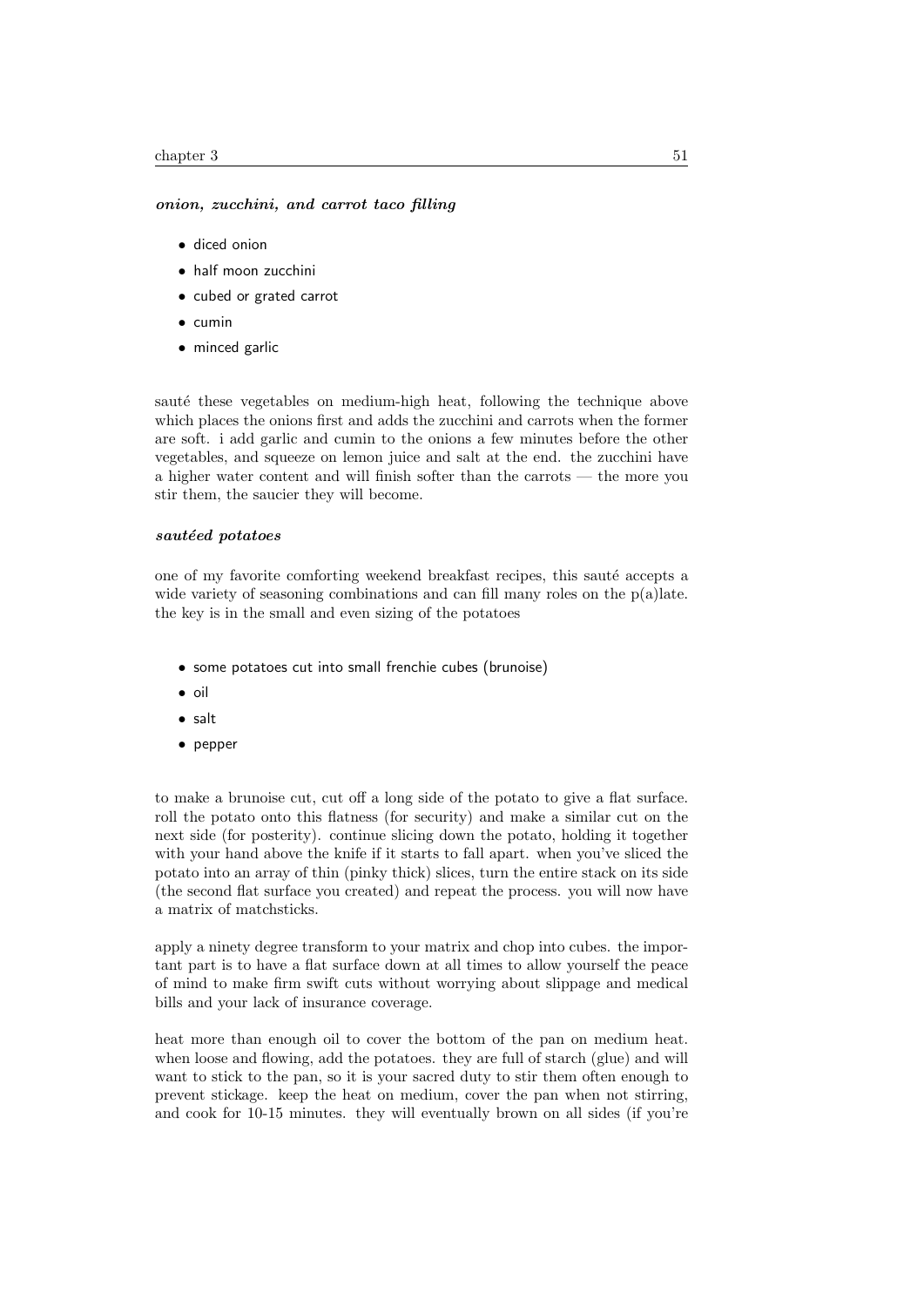stirring evenly) and be cooked through (the smaller the faster). add salt and pepper, toss and stir a minute longer, and serve.

if you run into serious sticking problems, assuage the situation by adding a little more oil to the pan (not directly to a potato — he will greedily absorb it all leaving nothing for his brethren). adding water to the pan, which may at some points seem like a good idea, will likely cause over-steaming and a mushy potato result which you will have to rename before serving.

# 3.3 soy-ginger cabbage salad

one of the most popular dishes (among gringos) at O Bigode, this salad marinates thinly prepared vegetables with a powerful dressing.

- healthy cabbage
- bunch of carrots
- pair of beets
- green and white onion
- sesame seeds
- shred cabbage
- grate carrots and beets
- thinly slice white onion
- dice the green ones and toast the sesame seeds.

dressing:

- tamari
- tahini
- rice wine vinegar
- minced ginger
- minced garlic
- honey
- sesame oil

combine and mix vigorously. start with  $\frac{1}{3}$  cup of tamari and  $\frac{1}{4}$  cup of tahini; taste after each ingredient.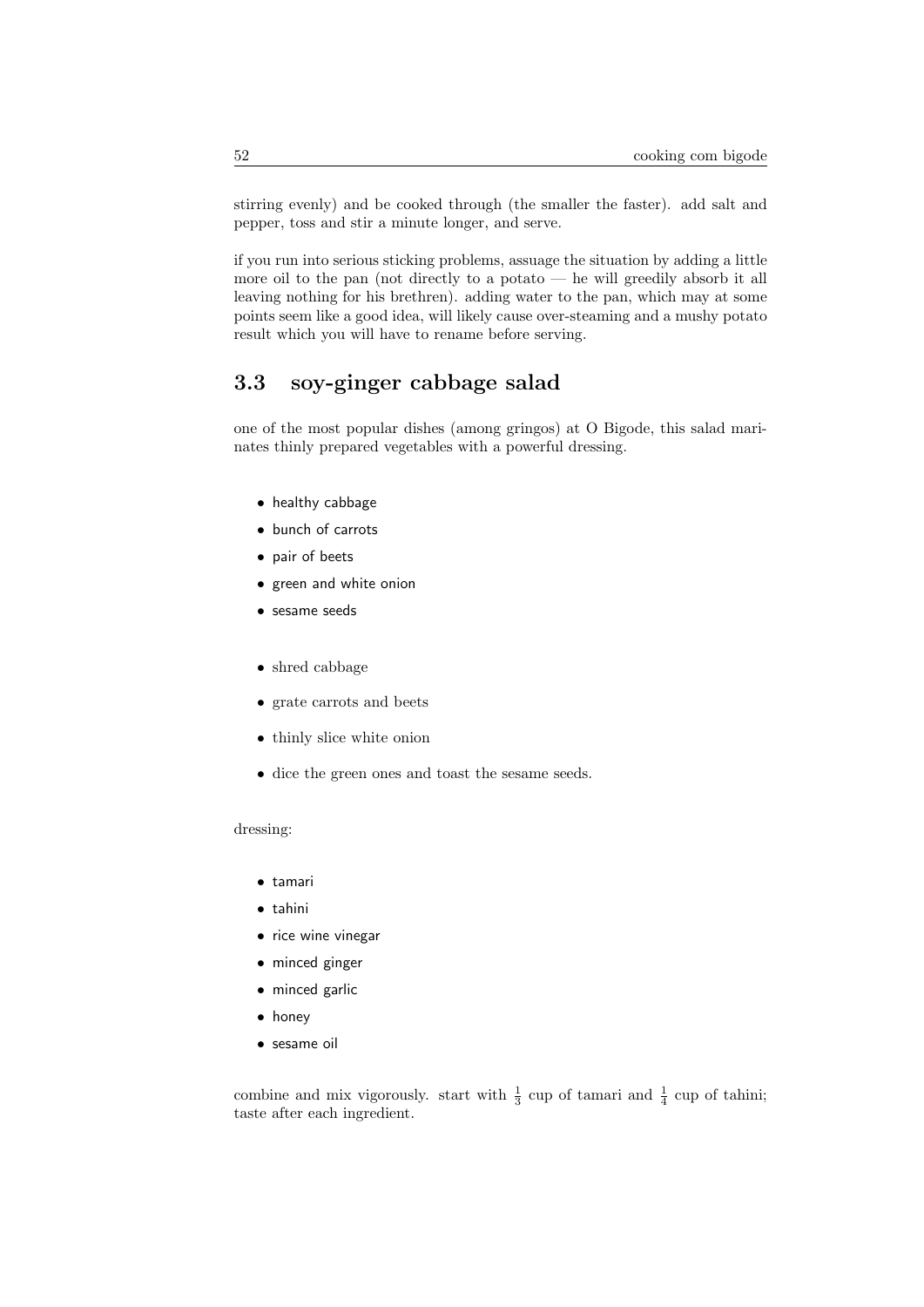## 3.3.1 the pattern of this cabbage salad

three elements are key to this type of salad:

- vegetables cut with high Surface Area To Volume Ratio (SATVR)
- some time for the dressing to marinate and impregnate the high SATVRcut vegetables (SATVRCV)
- a good dressing

within these constraints you can thinly slice (or grate; much easier with a grating robot) any vegetables together, let them soak with some good flavors, and enjoy.

## 3.3.2 variations on soy-ginger cabbage salad

### a simpler teriyaki-style sauce

if the soy-tahini-ginger is a little much for you, this provides a simpler dressing or sauce for a vegetable stirfry

- orange juice
- soy sauce
- honey
- a little bit of minced ginger

mix the ingredients together until slightly viscous. if using for a stirfry sauce, be sure to cook a little bit on medium heat to thicken, and then toss in sesame seeds during the last minute or two of heat to speckle your vegetables.

## asian dressed carrot apple salad

- carrots
- cucumbers
- apples

grate your carrots. if you are cooking for people who like vegetables and like asians, use 1 carrot per person. otherwise use  $\frac{1}{2}$ . always think about future versions of the self (lunch tomorrow) and any guests who might show up (doidão or elijah or otherwise).

mix the grated carrots with a liberal amount of rice wine vinegar. let them sit and negotiate while you finish grating.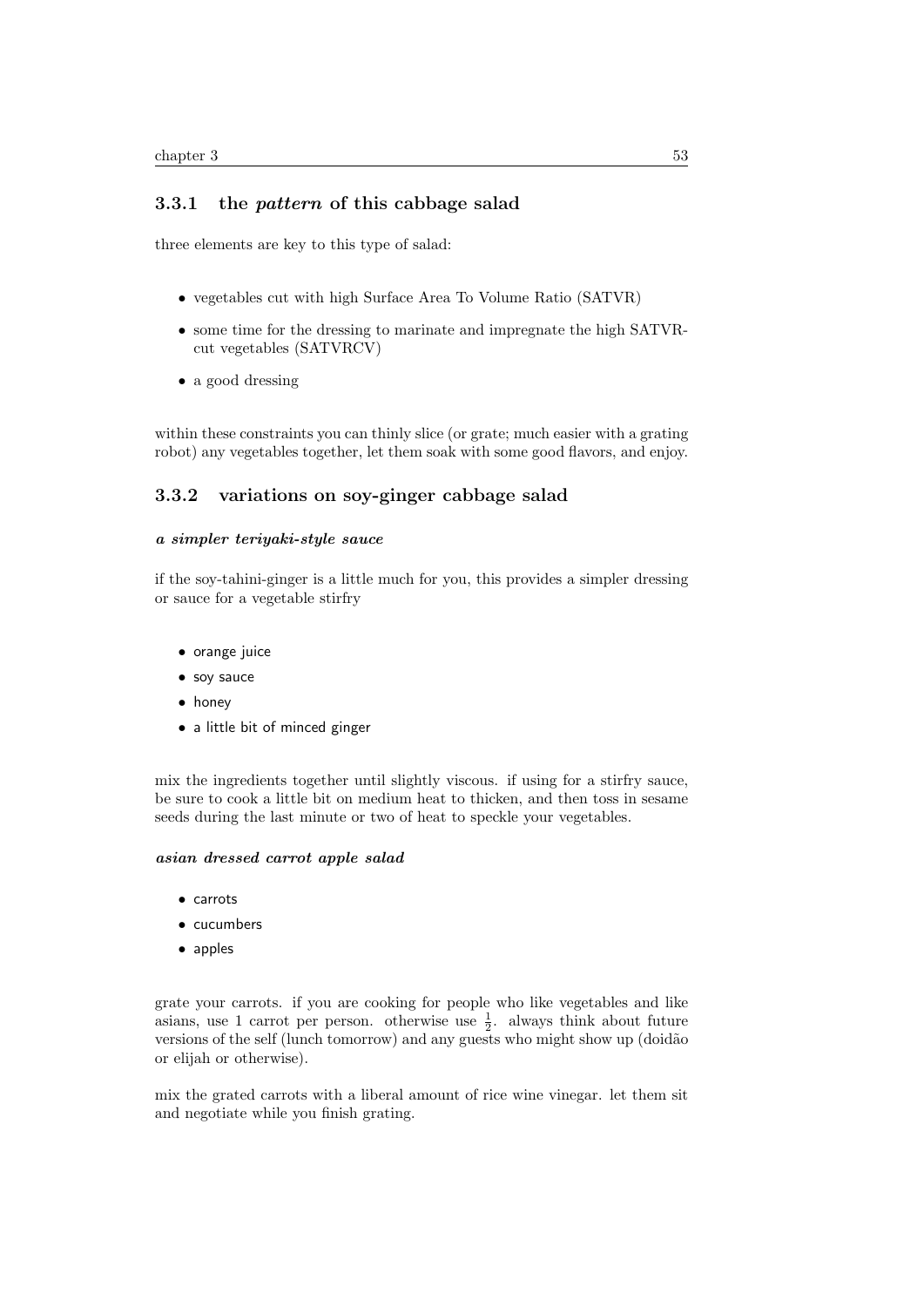peel and de-seed the cucumbers (using a spoon works dandy, just scrape down the line) and grate. use half the mass of cucumber as of carrots. squeeze them to remove the water (most of it) and reserve for a nice vodka cocktail.

peel and grate an apple or two as well.

drain the vinegar if you added too much, combine all the ingredients, and add the sauce:

- soy sauce
- toasted ground sesame seeds
- minced ginger

in general, the more sesame seeds the better, unless somebody is deathly allergic to sesame (ask).

#### apples in bahia?

every once in a while we would get apples. most crops grow year round in bahia but apples were cultivated in the south and harvested in the southern fall. so by october these apples had been in cold storage for six months and shipped from at least a 24 hour busride away. they were mediocre at best and cost over three times as much as mangoes.

clearly this dish would be hard to do without the carrots. everything else is negotiable. the combination i like is the sweetness of the carrots soaked in the sweet/tart of the vinegar. it's best with the rice wine (and indeed — just the carrots and vinegar is common in vietnamese food) but i've made it with just apple-cider vinegar as well. i never saw a pear in brasil but little cubes of firm/crisp pear instead of apple would be perfect. you wouldn't even need the soy sauce.

# 3.4 peanut sauce

making a decent peanut sauce is incredibly easy, and making a great one takes about three tries. the key is to balance the creamyfatty taste of the peanuts (which we in amerika are very attracted to) with the flavorings that lend subtlety to the dish.

- water
- peanut butter
- sov sauce
- rice wine vinegar
- honey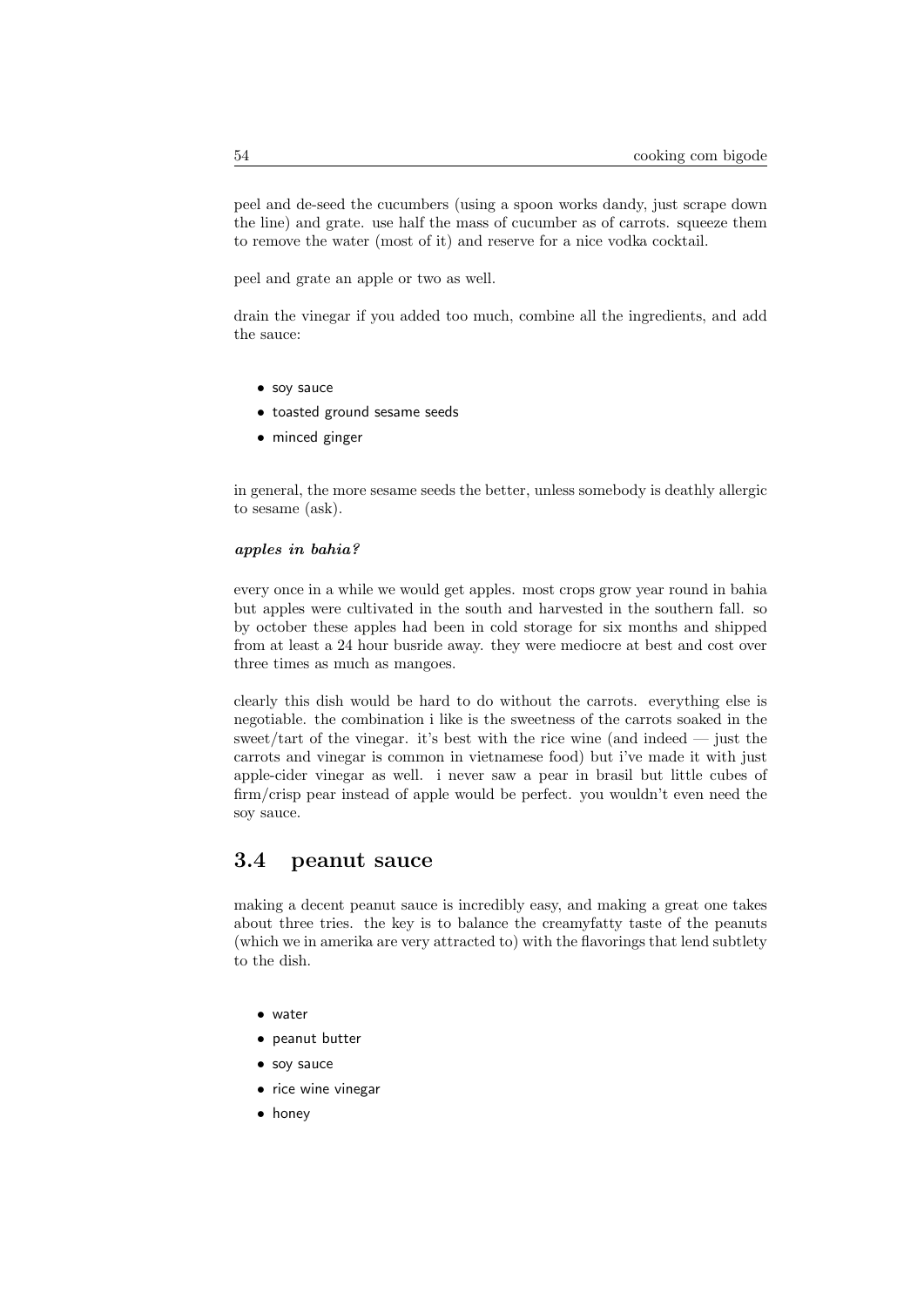- garlic
- ginger
- something hot

water your peanut butter down by whisking them together on low heat. take the sauce off of the heat and start added flavorings in the order listed. when it's salty enough, stop with the soy; when it's sour enough stop with the vinegar. etc. trust yourself: if you like it so will everybody else.

## 3.4.1 peanut sauce patterns

i couldn't find anywhere else to put high-fat vegetable variations so here's where they're going to be. coconut, peanut, and avocado -based sauces are similar in that they start from a creamy fatty base and flavor it with the strong additions necessary to compete with so much luscious vegetable richness.

if you have access to peanuts or coconuts, THERE IS NO CONCIEVABLE NEED to buy peanut butter or coconut milk.

### how to make peanut butter

take your roasted peanuts and put them in your robot. plug in and turn on. through the curtain of schrappy noise you will notice the peanuts go from whole to chopped to powdered to a big oily ball to a smooth creamy butter. after the ball relaxes into a butter, blend a little longer to force even more oil out of the nut. taste and add salt if you want "salted peanut butter". thin with water if you're making a peanut sauce. there is absolutely no need to add oil.

### how to make coconut milk

if using desiccated shredded coconut, soak in water for an hour and treat as fresh coconut.

if using fresh coconut, blend your coconut chunks in enough water to smoothen. this will take few minutes.

the smooth paste you get is coconut milk. what you find in the inside of an unripe coconut is coconut water. they are two different things. in the evolution of the holy coconut, actually, it is the coconut water that solidifies into the coconut meat, which dries into the flesh of the coconut fruit. to wit:

coconut water  $\rightarrow$  wet meat  $\rightarrow$  dry meat  $\rightarrow$  grated coconut  $\rightarrow$  coconut milk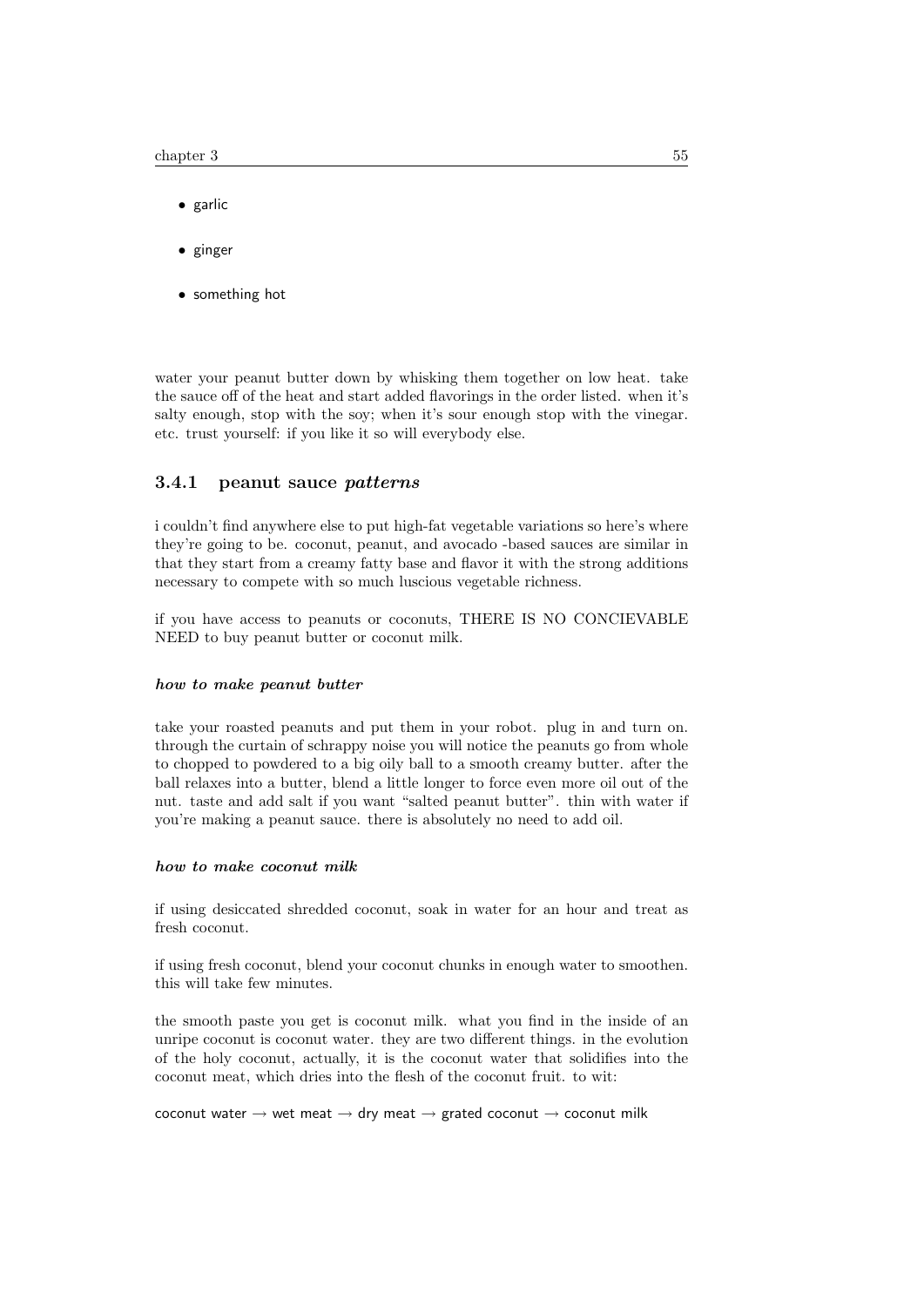# 3.4.2 variations on peanut sauce

### coconut curry

a simple thai coconut sauce could be sauteing the following (as above) and letting the result simmer in coconut milk while you prepare everything else:

- onions
- garlic
- green chile
- ginger
- lemon grass

basil and cilantro in large quantities help turn the coconut milk green. this sauce then gets added to whatever vegetables you've just cooked, either merely to coat or as a sort of stew.

#### coconut chutney w/ mustard fenugreek

you can get a lot of insight into a culture from its markets and thriftstores. one device you could find in every kitchen/restaurant supply store in salvador looked like a horizontal orange juicer mounted on a hand crank (or electric), cost 40 points, and was used to grind out the meat of a coconut. so all you have to do is split it with your facã[o,](#page-61-0) drain the agua, mount it on the provided bracket, and crank until all the delicious meat piled up in front of you. definitely the way to go if you were making cocad[a](#page-61-1) or a lot of this chutney (say for a wedding) and were intent on using fresh coconut.

luckily, the recipe adapts well (as in, hell, everything adapts well if we adapt well, it doesn't have enough ego to care) to desiccated coconut: just transmute it into coconut milk (see above).

coconut milk (either newly made or purchased) is the base of the chutney. the other two components are fresh spices and roasted spices. for the fresh spices i use a mixture of minced ginger and green chiles, with more of the latter than the former. as for the dry spices:

heat a small amount of oil in a pan. when hot add 1 tbsp each of:

- black mustard seeds
- fenugreek seeds
- chana dal

<span id="page-61-0"></span>facão (br) : large knife, machete

<span id="page-61-1"></span>cocada (br) : coconut custard style brasilian desert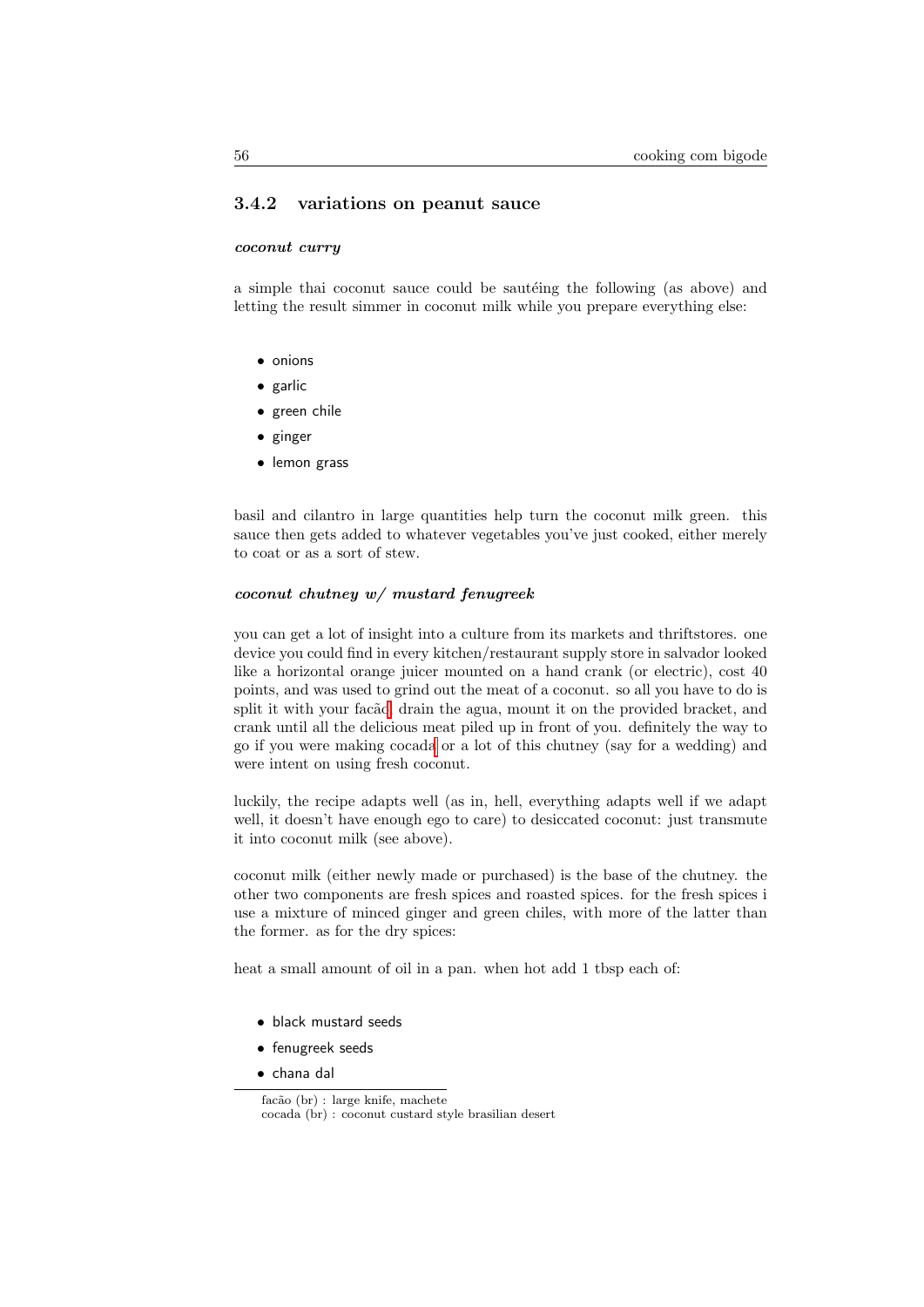they might be hard to find but here the flavor matters. dal just means split so i imagine you could break a couple of dried chickpeas and use that if you don't have chana dal in your house. chana dal is a really great lentil, however, and i recommend having it with you AT ALL TIMES. borders crossings and everything.

let the seeds pop and roast in the oil and take off the heat when browned. grind in a mortar and pestle until powdered. there will be some fragmentary chunks and that's fine. mix in the oil and spices to the milk, ginger, and chile. the chana flour you've made should act as a thickening agent, to help the sauce hold together. if it doesn't work, it's because you made the coconut milk too loose or didn't toast/grind enough chana dal.

it doesn't have to be very tight anyhow for dipping samosas or empanadas, but works great as a sandwich spread or on pita if it's a little thicker (like mayonnaise).

#### sweet and spicy aguacate[s](#page-62-0)

guacamole, while famous in mexico and everywhere else, is basically unheard of in brasil. they have many types of avocados, delicious and smooth, and never put them near garlic. instead they like their avocados sweet, with sugar or honey on bread, or in smoothies. so to be fair i'll put them both, though we made the guac a lot more often than the jam

#### guacamole:

- mix together roughly with a fork
- the lemon salt chile combination is really what's going to send you out there, and the rest of it is an important fashion accessory.
- a few soft, ripe, dark avocados
- half an onion diced small
- two minced cloves of garlic
- a little cayenne pepper
- juice of one lemon, maybe two
- a ripe tomato
- fresh ground toasted cumin
- salt

## doce de abacat[e:](#page-62-1)

• mix together until creamy

<span id="page-62-1"></span><span id="page-62-0"></span>aguacate (sp) : avocado doce de abacate (br) : avocado jam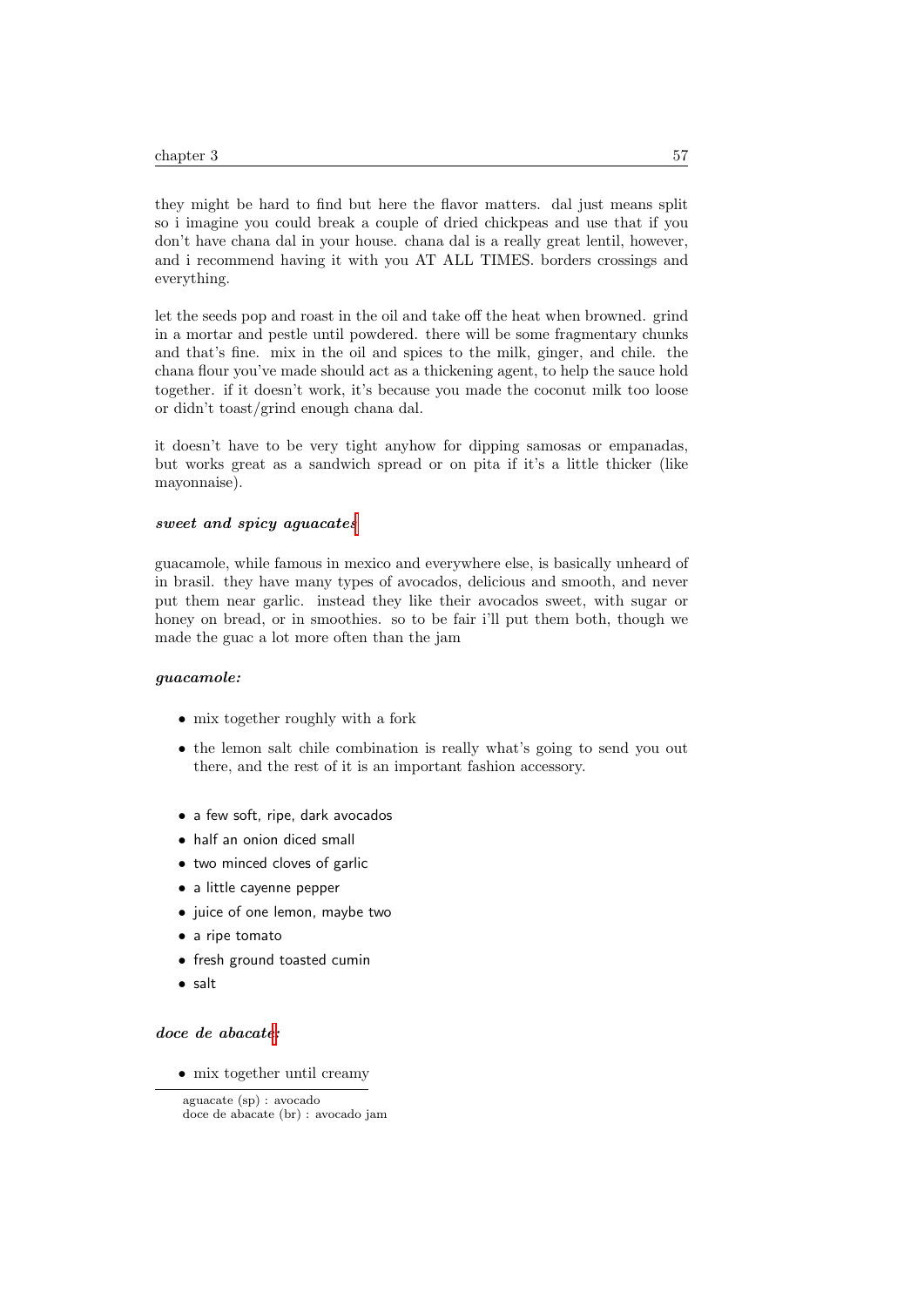- as sweet as you can take it (the brasilians take it pretty sweet) and the texture to spread on bread. add ice water for an interesting smoothie.
- a few soft, ripe, dark avocados
- a few tablespoons of sugar or honey
- a little bit of cream or coconut milk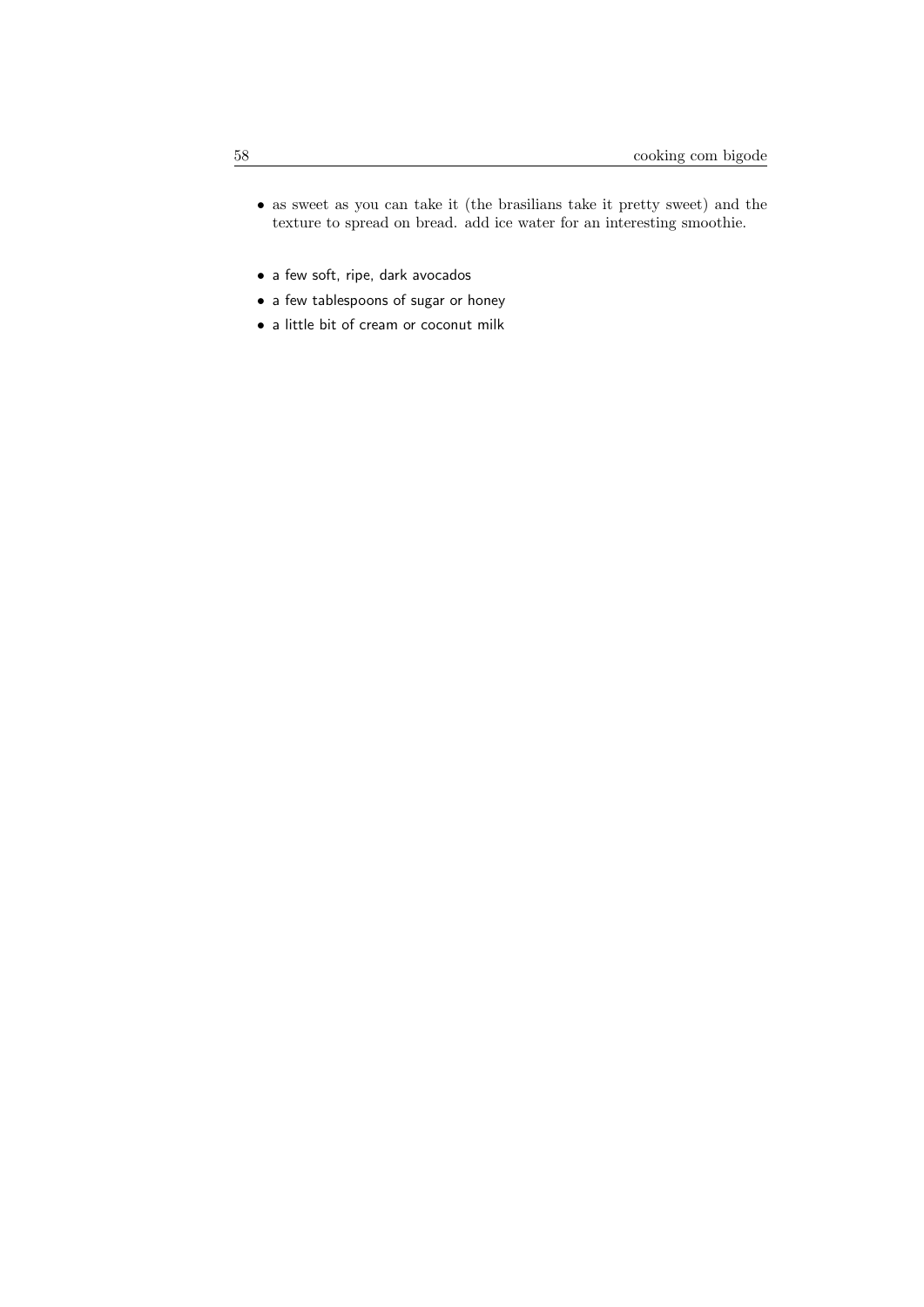

a typical chana masala with whole wheat chapattis, ringed by cilantro-peanut chutney, gujarati carrot salad, and cucumber raitu

4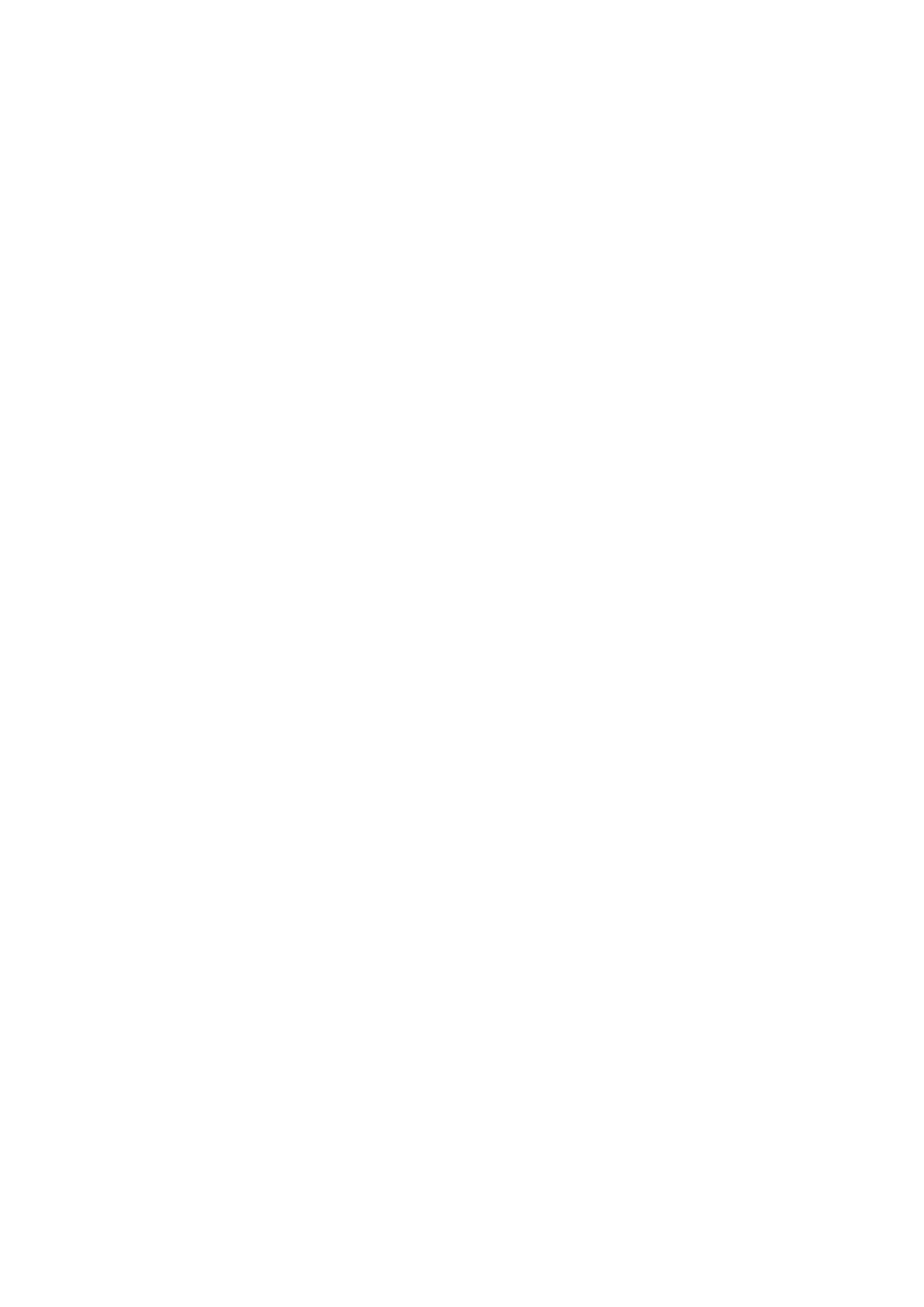# 4.1 chana masala

chana masala is a punjabi-style curry popular in restaurants all over north india and the west. it was the first dish my mother taught me to make and the most-requested item in my repertoire.

you will need

• cumin seeds and black mustard seeds

a good note on improvisation:

one general rule i cook by is that if i can't find the ingredient listed or don't want to be pushed into using it, i'll try to substitute naturally with something similar. often, especially with rare, expensive, or boogie items, it helps to arbitrarily strike words off of the ingredient until you find something usable.

for example if you don't have "black mustard seeds" try for just "mustard seeds". if you don't have "cumin seeds" you can try using just "cumin" or maybe some other "seed". what's the worst thing that could happen? ground cumin toasts quicker than whole cumin seed so you have to be more attentive. using another edible spice seed would give a different flavor and you'd end up with a different dish if you were to use anis or caraway. you might even win a fusion prize or something.

- $\bullet$   $\frac{1}{3}$  - $\frac{1}{2}$  as many chopped onions as cooked chickpeas, by volume.
- 1-2 cloves of garlic for each medium-sized onion, and equal amount of ginger and hot chiles
- cooked chickpeas
- a couple of tomatoes
- some chopped cilantro

and the following ratio of spices:

- 1 salt
- 1.5 coriander
- $\bullet$  1 cumin
- 1 garam masala
- $\bullet$   $\frac{1}{4}$  turmeric
- $\bullet$   $\frac{1}{2}$  cayenne

chana masala (punjabi) : spicy chickpeas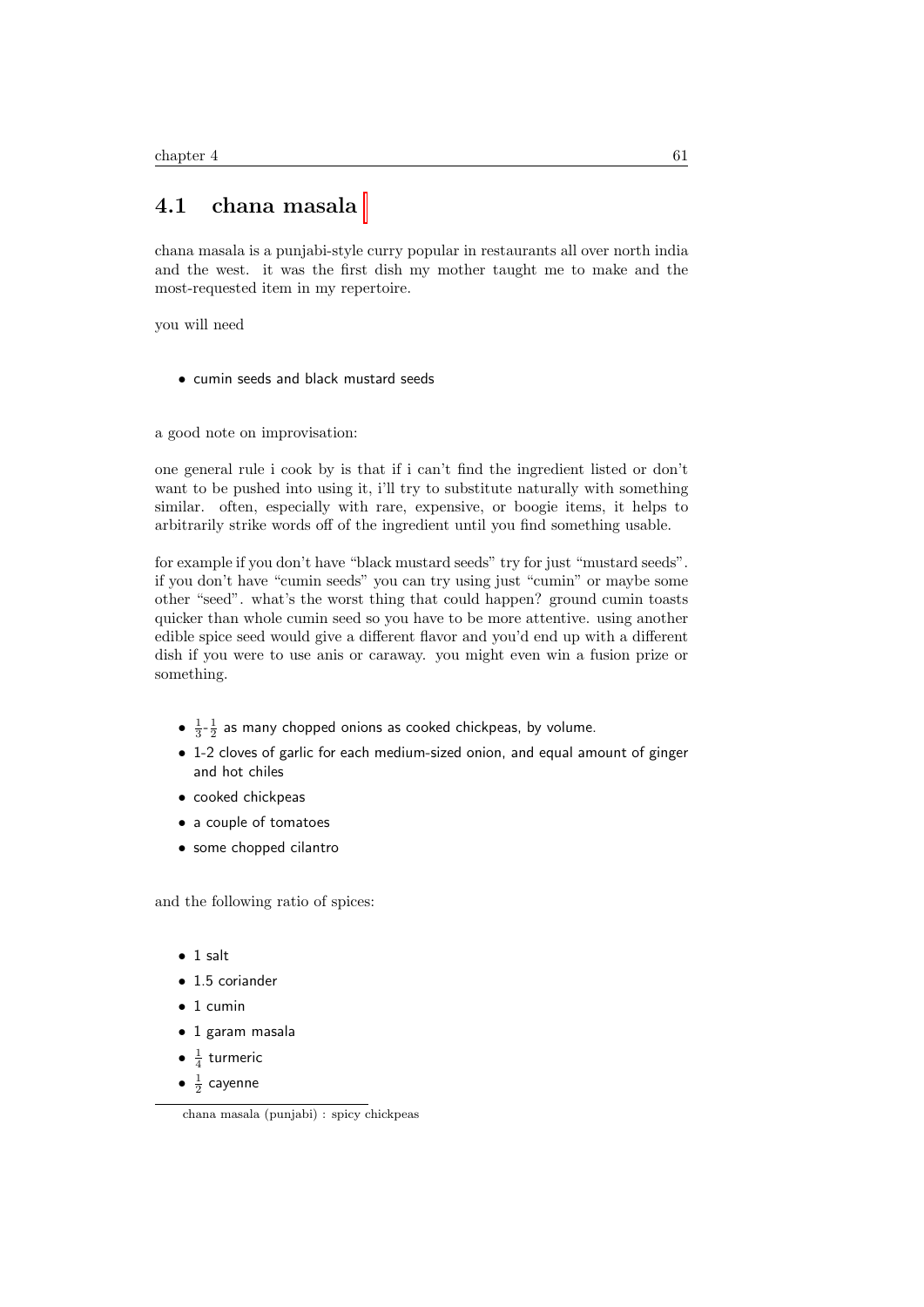to make the curry, high heat enough oil in a pan to cover the bottom when hot. if you like that delicious fatty taste use ghee instead of oil and use twice as much as you really need. there's some truth to the argument, "hey, i'm vegetarian, i can eat as much fat as i goddamn please" unless you're talking to a vegan.

when the oil is hot, add the seeds and have a lid handy to cover. they will begin to pop fragrantly all over your kitchen. when you hear the popping stop, immediately toss in the onions. they should be chopped to a carpal's length. failing to do this immediately will result in the post-popping burning of your mustard seeds.

the onions are now frying in the infused oil, and you will agitate them vigorously until they brown. past sauté, past translucent, past browning, to brown. the color will actually change to brown. toss in the "wet spices": the ginger, garlic, and green chile you chopped together. fry together with the onions for a minute until they too have browned. the essence of the curry now awaits the dry spices, which provide both the musky depths of flavor and the signature color. sprinkle the mixture of spices (above, your homemade curry powder) over the frying onions and stir to incorporate. if you don't stir well they will burn before they brown — the key is to heat the spices enough to release their flavors into the oil and the air. as you continue to cook and stir the fragrance will continue to get stronger and the curry itself will start to stick.

persist.

only when it is sticking too much to stir add the chickpeas and lower the heat. if you do it too early the flavors will not have had time to develop and you will not be satisfied with the profits of your play. let the chickpeas visit and curry for a few minutes then add the chopped tomato.

my mother adds tomato paste and sugar as well, and her curry is certainly better than mine. we both serve it with cilantro.

# 4.1.1 the pattern: "how to curry anything you damn well please"

chana masala is an example of a "punjabi-style" curry made using onions as the vehicle to carry the flavor of dry spices through the curry. i'll outline below the general Form of all such curries. know that there are a variety of other forms, and you will not be able to make all curries with this Form, though the number of curries you can make is impossibly large.

- 1. heat your cooking oil (mustard traditionally, canola usually, peanut or soy if it's all you have). in brasil they sold non-gmo soybean oil at the local market and we would usually use that.
- 2. pop some spices in the oil to infuse it.

black mustard seeds, cumin seeds, fenugreek seeds, and dried red chiles are all popular choices. mustard and red chile often go together.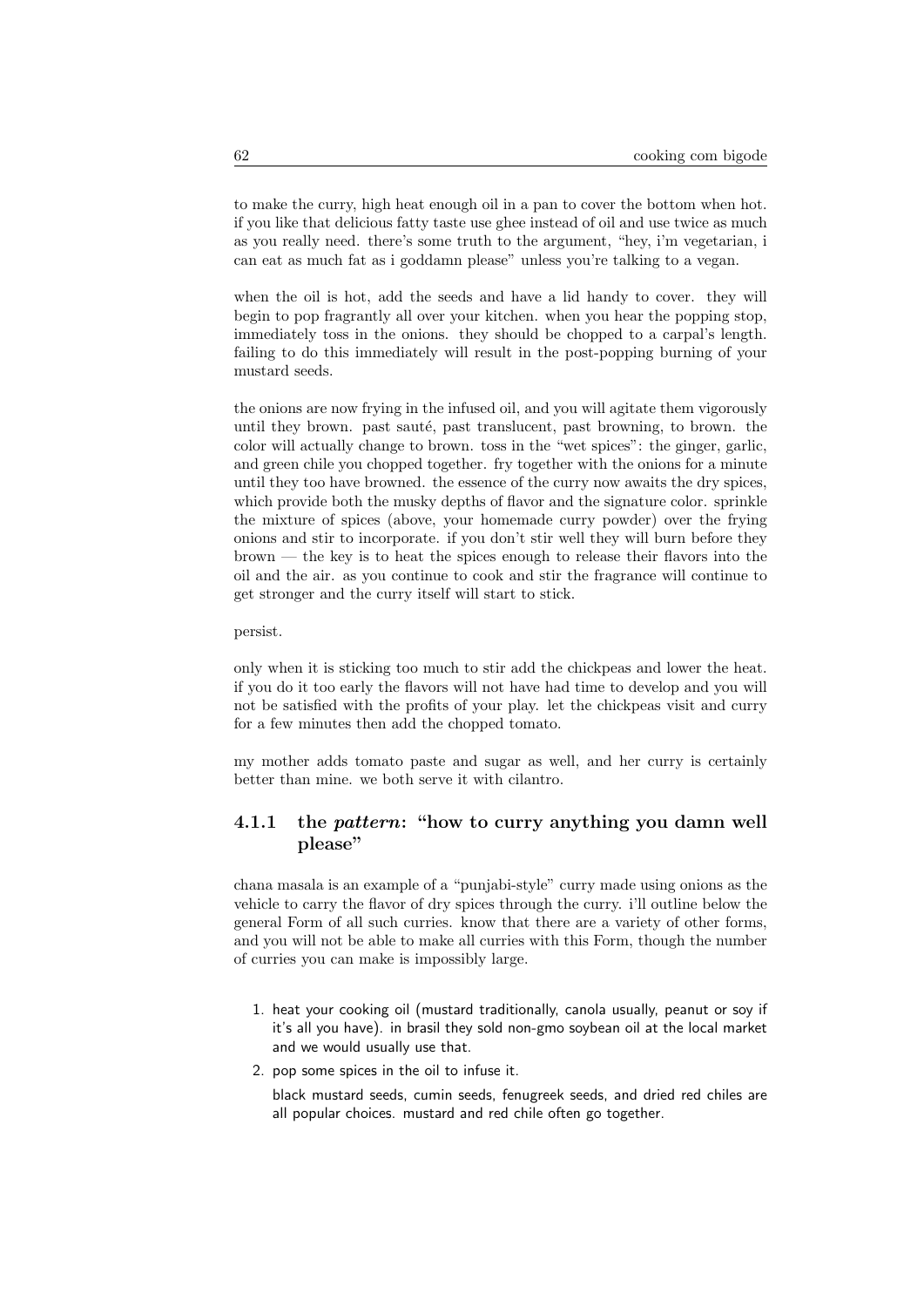taking the curry in a sweeter direction, you can use a combination of cardamom pods, clove buds, cinnamon bark, and whole black peppercorns (this, roasted and ground together, is most of the mysterious garam masala).

3. after the seeds sizzle and pop, the flavored oil is ready to accept the main taste vehicle: onions

dice onions evenly but not obsessively small. i use about half an onion per person i expect will be eating.

stir the onions well at first, to coat thinly with oil and spices. fry past the soft translucent stage until they brown.

the onions will turn brown and let the oil they've absorbed back out into the wild of the pan.

4. add your wet spices

the wet spices, known alternately as "fresh" or "green" spices, are generally garlic, ginger, and green (or any color) hot chiles. depending on what you're going to curry, you will add somewhere between all and none of these. chop them well or mash them together in your mortar and fry for a couple of minutes before continuing.

5. add your dry spices

dry spices are powdered versions of plant anatomy (flower, seed, bark, leaf, root) which lend an added culinary, medicinal, or aesthetic dimension to your dish. to capture a typical indian flavor you will use (among others) cumin, coriander, turmeric, cayenne pepper, cinnamon, clove, cardamom, white pepper, black pepper, sesame seed, asafetida, bay leaf, curry (neem) leaf, fenugreek, fenugreek leaf, and mango powder. there are age-old specifications of which combinations can be used with which vegetables, and i don't know anything about them. go with what tastes good and what makes your body feel good (from anticipation through digestion) and after much trial and error you'll probably arrive at the same conclusions the Ancients did.

the key with cooking dry spices is to brown them enough to release their flavors. most spices you buy have traveled magnificent distances and have lost much of their potency along the way. any remaining umph can be released through heat — mix your spices together, sprinkle the mixture over your becoming-curry after the wet spices have been given a chance to brown, and stir constantly. they will threaten to burn and you WILL NOT BACK DOWN. continue to stir until you can smell every element of your spice mixture (even the salt, dammitt) in every corner of the house. only then may you go on. if you stop earlier you will end up with the grainy powdered taste of weakness instead of the full mystical flavors of The Orient.

6. add the protagonist, "she who must be curried"

the curry is essentially ready at this point, missing only the object of her affection. at this point you can add any cooked bean (see chapter zero), leafy vegetable, cabbage-type vegetable, partially cooked tuber or root vegetable, or hard fruit. curries can be made of anything from spinach to mushroom to black-eye peas to apples. underripe mango. jerusalem artichoke. pumpkin. every piece of vegetative matter you find has a perfect curry waiting for it Out There in the noumenal realm  $-$  it is up to you to fish for it in the straits of possibility.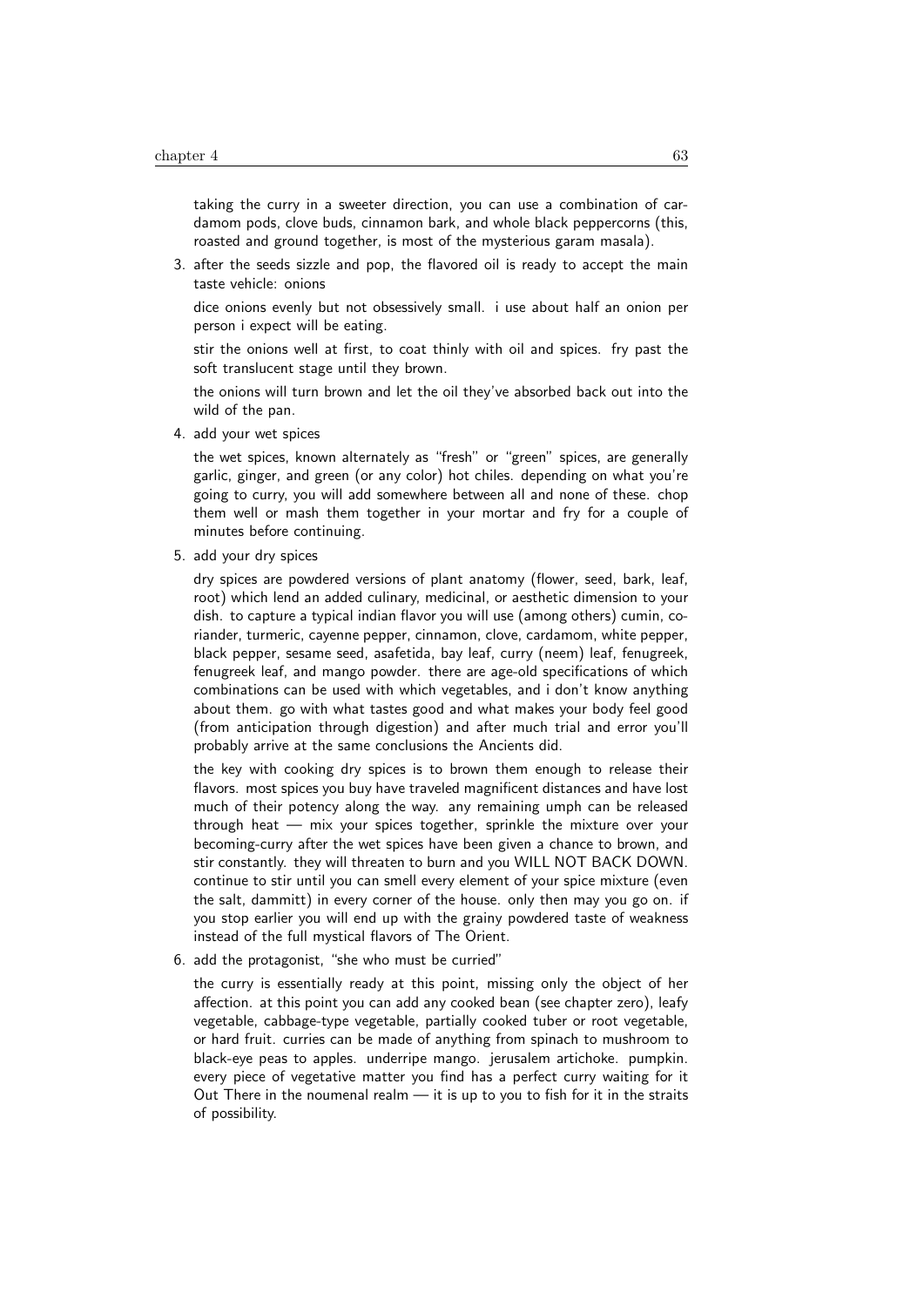lower the heat and cook the curry with the Object for at least five minutes. the Object needs to heat (and maybe cook), the flavors need to infuse, and you need some time to tidy up the kitchen. if you want a wetter, gravier curry, add a little water, tomato, stock, or oil.

7. finishing touches

after the curry has melded, adjust the salt. finishing touches are the spices that either don't need to or actively dislike being cooked: lemon juice, sugar, salt, cilantro. many heavily perfumed curries benefit from the lightness of lemon and cilantro; most gujarati cuisine adds sugar to balance the burn of spicy food. mix together your additions just before serving, taste, garnish, and send to the table.

## 4.1.2 a variation on chana masala

### eggplant curry w/ brown rice

- 1. sauté onion on high heat in hot oil with mustard seeds and red chiles
- 2. add garlic
- 3. add cumin and coriander
- 4. add prepared eggplant
- 5. add diced tomato
- 6. garnish with cilantro

the variation inherent in this dish arises not out of its ingredients but its textures. which is to say, before recommending you start substituting celery for cumin and cucumber for tomato, there is a lot to be explored in how much you cook the onions and in what manner you prepare the eggplant.

to prepare the eggplant, salt circular cross-slices and lay them on a tray. yes, i know, you can do it in a bowl but must make sure that each layer gets access to the salt or it's all very well tossed together. the salt will draw (bitter) liquids out of the vegetable flesh, which must then be rinsed clean of impurities.

after perspiration and rinsing, bake the eggplant on an oiled pan. you can bake them until cooked through but still holding form, after which it's easy to cut circular slices into bite-sized sticks or chunks. or you can cook them longer to be mushier (making more of a uniform curry) or you can cook them shorter on a higher heat (closer to a broil) to end up with a more assertive eggplant identity in your dish.

similarly, you can caramelize the onions slowly on low heat, giving a sweet softness and soft sweetness to the dish. or you can fry the hell out of them with high heat and little oil, even blackening some edges and adding a mix of bitter crispness.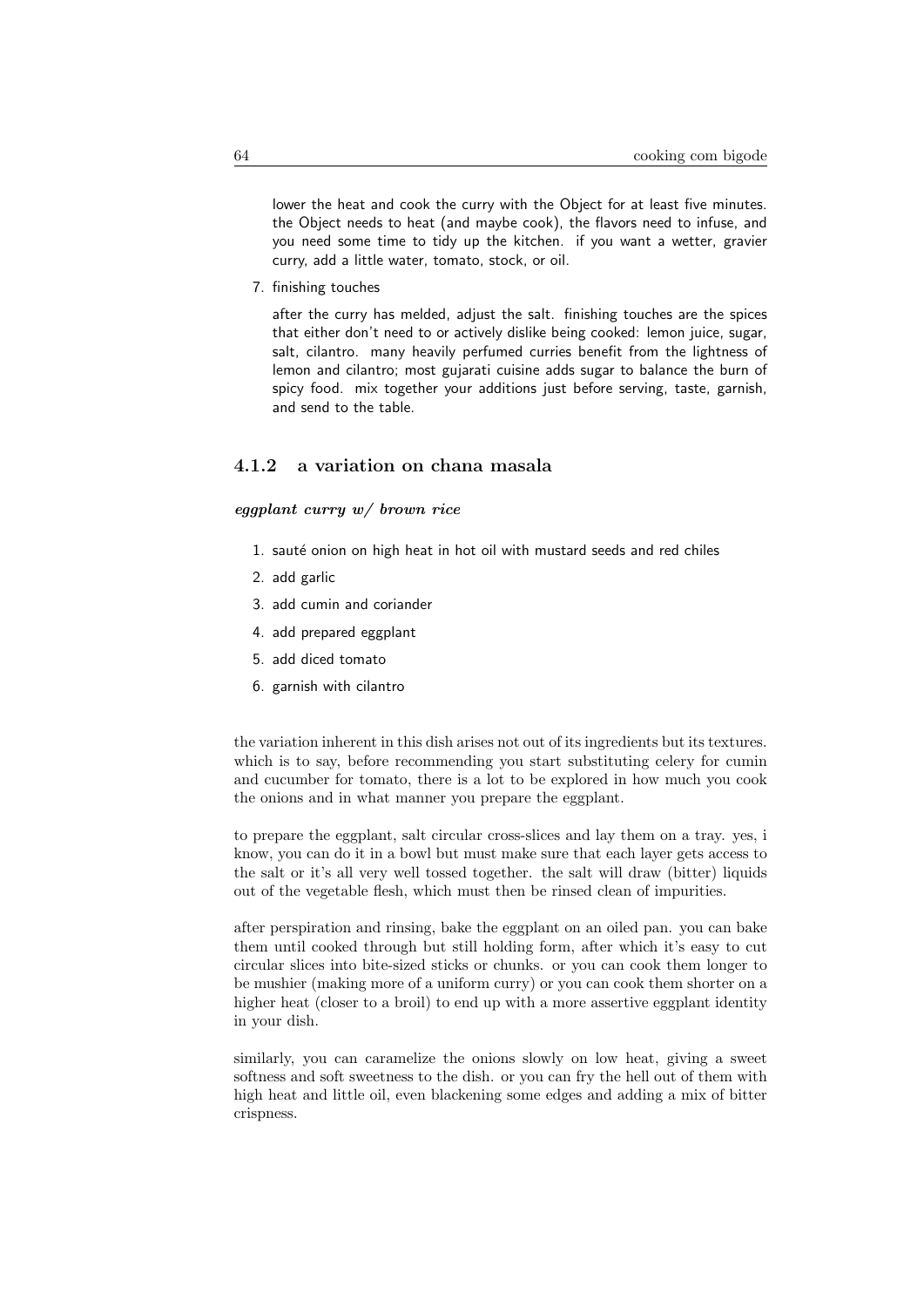out of what has now been demonstrated to be a VIRTUALLY LIMITLESS field of possibility, i usually decided (was party to a decision?) on one of the following:

dry and spicy: this version has extra hot chiles, less oil in the beginning, sternly fried onions, lots of garlic, much more cumin than coriander, firm eggplant, less tomato. it gets a heavier cilantro garnish, an added dose of oil at the end, and not much in the way of a soupy-curry-tomato vibe.

sweet and easy: a mellow version with onions sautéed on medium-low heat just past translucency, moderate garlic and much more coriander than cumin, softer small chunks of eggplant (but still not mushy), liberal tomato influence and finely chopped cilantro mainly for visual interest.

of course, as always in life love and kitchen it is your sacred duty to TRUST and to FOLLOW whatever happens. if She calls while the eggplant is in the oven and you're over THERE anyhow trying to roll out tortillas with a soiled bottle of beaujolais nouveau, then you're going to have a smoother (not mushier but smoother) eggplant curry experience and you are going to love it.

maybe there's still some analysis remaining regarding the destiny of the future but the destiny of the past has long been clear to this side of the woodstove — everything She says and does to you happens for a reason, a perfect reason, and it's your sacred dharma to find out and to live whatever it may have been. we are given the spices and textures to create our own perfection if we can just muster the gumption to roll over and Do It.

at every stage of the dish, everything is possible. this is an especially beloved dish, probably because most people hate eggplant until they try it, and there is no zeal as fervent as a born-again berinjelador. there are only two ways to fuck it up:

- too much salt: if you didn't rinse the sweaty slices AND you added salt later on
- desire is the root of all suffering: if you cook the onions or eggplant differently than some idea you had in your mind, and then can't accept the consequences. the consequences are you altering the rest of your plan (for the dish, for the rest of your life) to take into account your new and wonderful reality, already in progress. if you hold on and fail to do so, that blockage, that resistance, that dissatisfaction will manifest itself on the roof of your friends' and lovers' mouths.

# 4.2 chapattis

chapatti is the standard hindi name for a north-indian flatbread. there are as many types of indian flatbreads as there are western risen breads, in a wide variety of shapes (circular, oval, triangular), sizes (thin and soft, thin and crispy,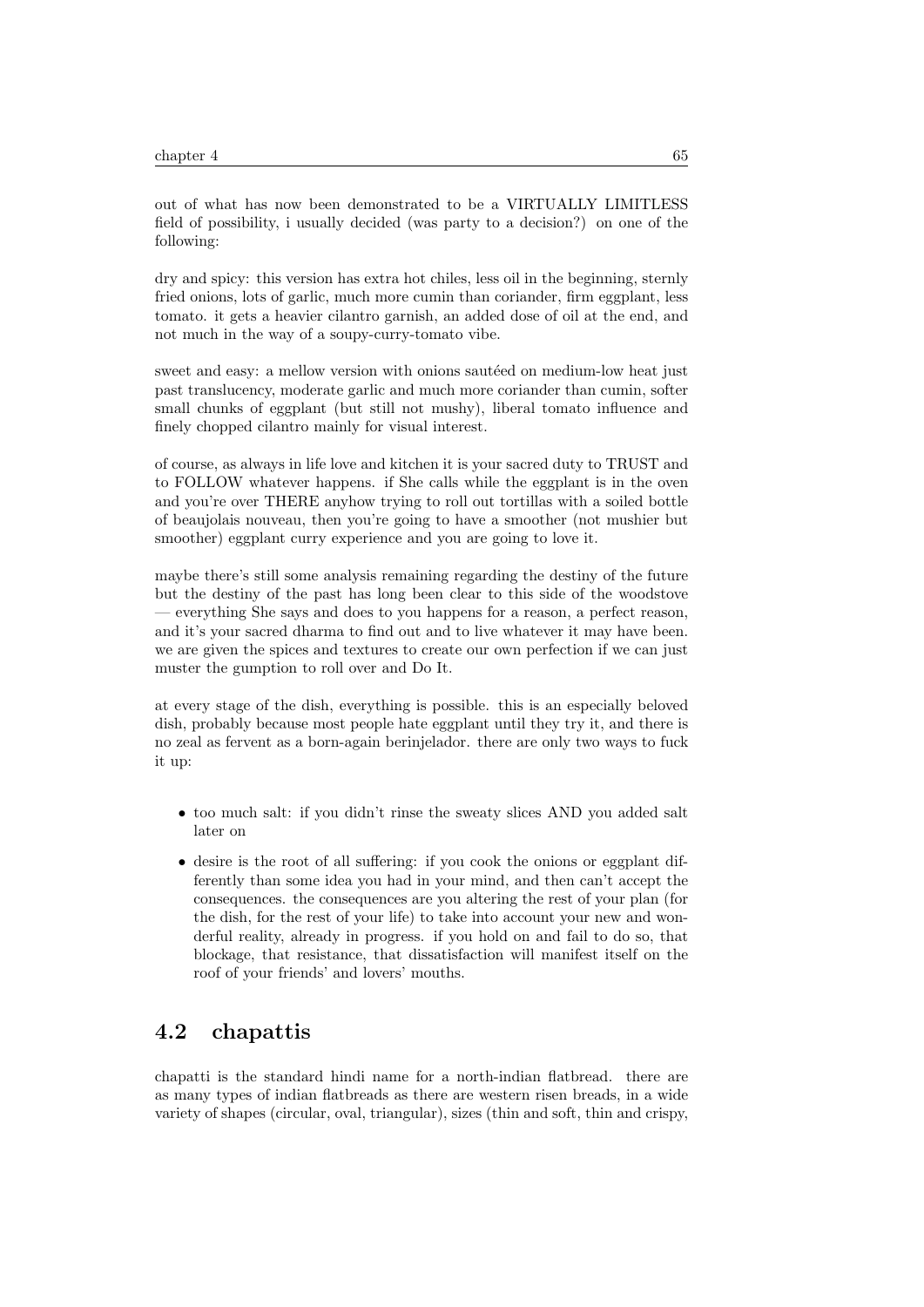thick and soft, thick and heavy), and made from different grains (wheat, rye, millet, sorghum, lentil, rice, chickpea, and every combination implied).

to go into these variations is, as i have oft wanted to say, beyond the scope of this book. the simplest technique, to make the oldest bread product we've likely known, is as follows:

- flour
- water
- salt
- oil

mix your flour with a little salt and a little oil.

you can choose to add any (or no) spices as well to give your bread a little flavor on its own. most flatbreads are meant to accompany a yogurt or curry dish, and consequently don't spend much time developing an independent identity. traditional basic chapattis use "atta flour" which is either a mixture of wheat and white or a milling specification which produces a flour somewhere between what we know as "whole wheat" and "white". it is fine and unbleached. the small amount of oil mixed into the dough provides some pliability and mainly serves to keep each bread from sticking to the griddle with no added oil necessary.

take (slightly warm) water and mix it over and into the flour.

add water little by little, eventually forming a slightly sticky ball of dough. knead lightly for a few minutes but nothing considerable. the dough needs to rest for a few minutes and will soak up more water as it does so, so keep your ball slightly on the damp side.

when you have your rested ball, you should be able to push and to pull it, to tear off chunks and easily roll them into little balls of their own. rip off a couple for practice and place these little balls next to your mother lode. prepare your tools:

- a large flat area for rolling
- a bowl or shallow plate with flour
- a rolling pin or clean wine bottle
- a griddle or frypan on medium-high heat on the stove
- a plate to receive the finish product

you're going to spend exactly as much time rolling a little ball into a circle as it takes to cook a circle into a chapatti. in this manner as soon as one chapatti finishes cooking, you will be ready to place the next one on the grill. clearly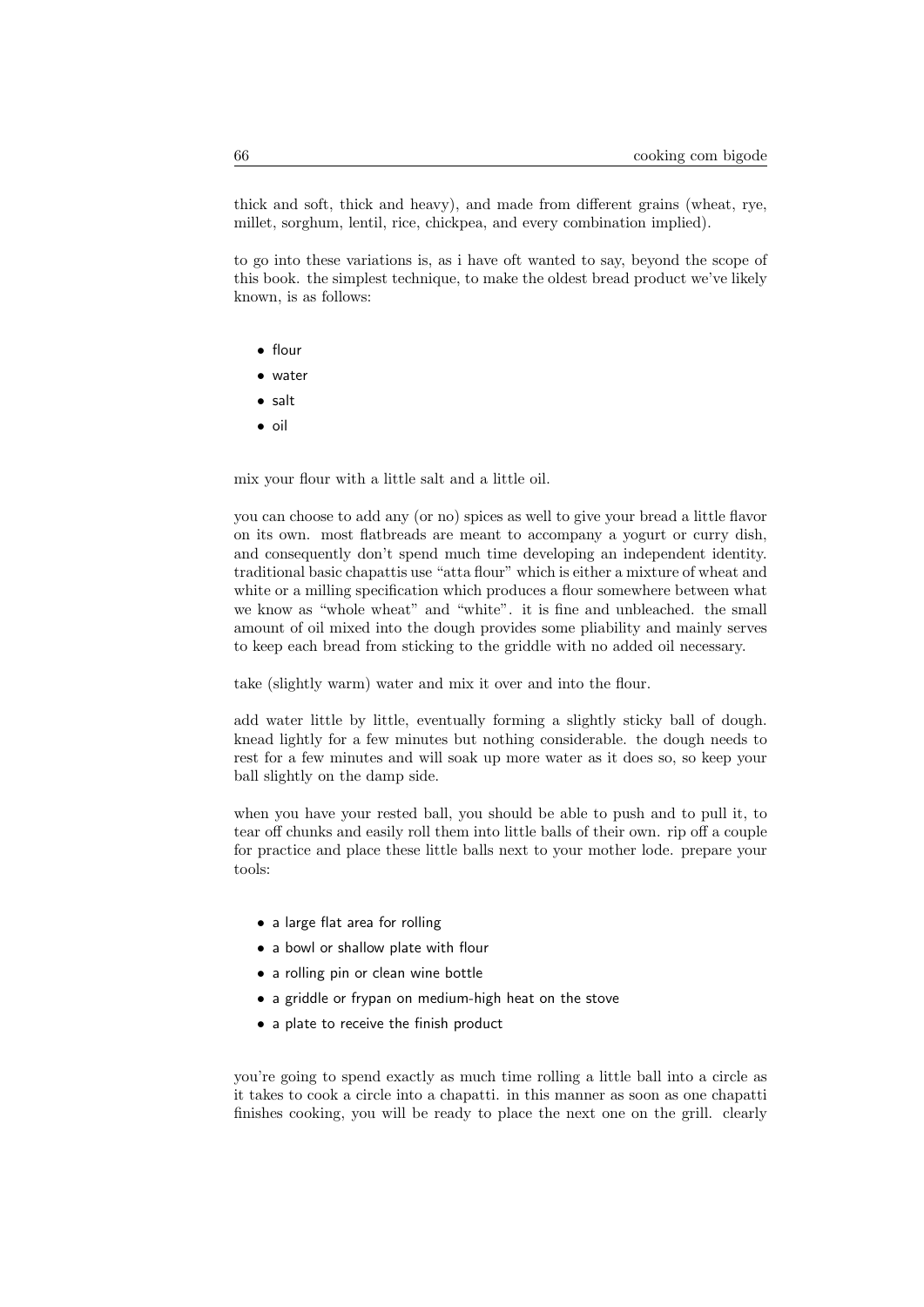you will experience much and terrible failure before you get the system down, but it's good to know: the first step depends upon the last.

to roll a ball into a circle, first flatten the ball into a disc between your palms. make sure everything is dusted with flour, including the wine bottle. roll out from the center of the disc away from you, and then switch directions, rolling towards yourself, passing the original center and flattening the side closer to you. as you continue the forward/backward motion, think of the wine bottle as a steering wheel of sorts, that is leaning right as it goes away from you and left when it comes back (or vise versa). in this way you are actually rolling a complete circle with each front-back motion. if you are using a moderate amount of pressure and everything is firm and well-floured, your circular movements should glide the chapatti itself into AUTOMATICALLY TURNING as you roll it, creating a perfect circle.

be patient. you may never see the famed AUTOMATIC TURNING. your friend may happen by and accomplish the spectral feat on his first try. do not take it personally nor as a judgment of your self-worth. we are all equal in the eyes of the stomach and every chapatti, no matter how misshapen or mangled, serves to pick up another bite of curry. it shall be in the end as it was in the beginning and there is only One Love.

to cook, toss the thin rolled circle onto the hot pan. make sure there's good light and watch the dough carefully. it will start to darken and to change its color. when the color has fully changed (maybe a minute) the underside has been cooked and the chapatti can be flipped. you will be able to tell which sections were thicker and thinner — the thin ones may be black or burned while the thick ones will have a paler raw color. as you roll better, the chapatti will cook evenly with no blowouts and no swamps. flip the flatbread and cook for another 20 seconds.

if you have a gas stove or an open fire, throw the chapatti directly over the open flame for a few seconds and watch it MAGICALLY INFLATE. it's a miracle and nobody will ever tell you how it works so don't bother asking. but it only happens if your karma is good and you were a focused chef. if not, it's still going to taste wonderful, you will make many friends and perhaps even influence some of them. try again in the dark hours of the night after sabotaging your smoke detectors and listening to bollywood soundtracks. all knowledge is memory, waiting hungover within you.

# 4.3 a brasilian cilantro peanut chutney

a big hit amongst humans, my mom taught me the antecedent to this recipe after much hesitation. it's a jedi mind fuck to equate its ease of preparation with the amazing swirl and fusion of flavor. take the following ingredients, roughly chop them until your blending agent can handle it (a bona fide food processor won't need any help), and put them in decreasing order of hardness. so, peanuts first.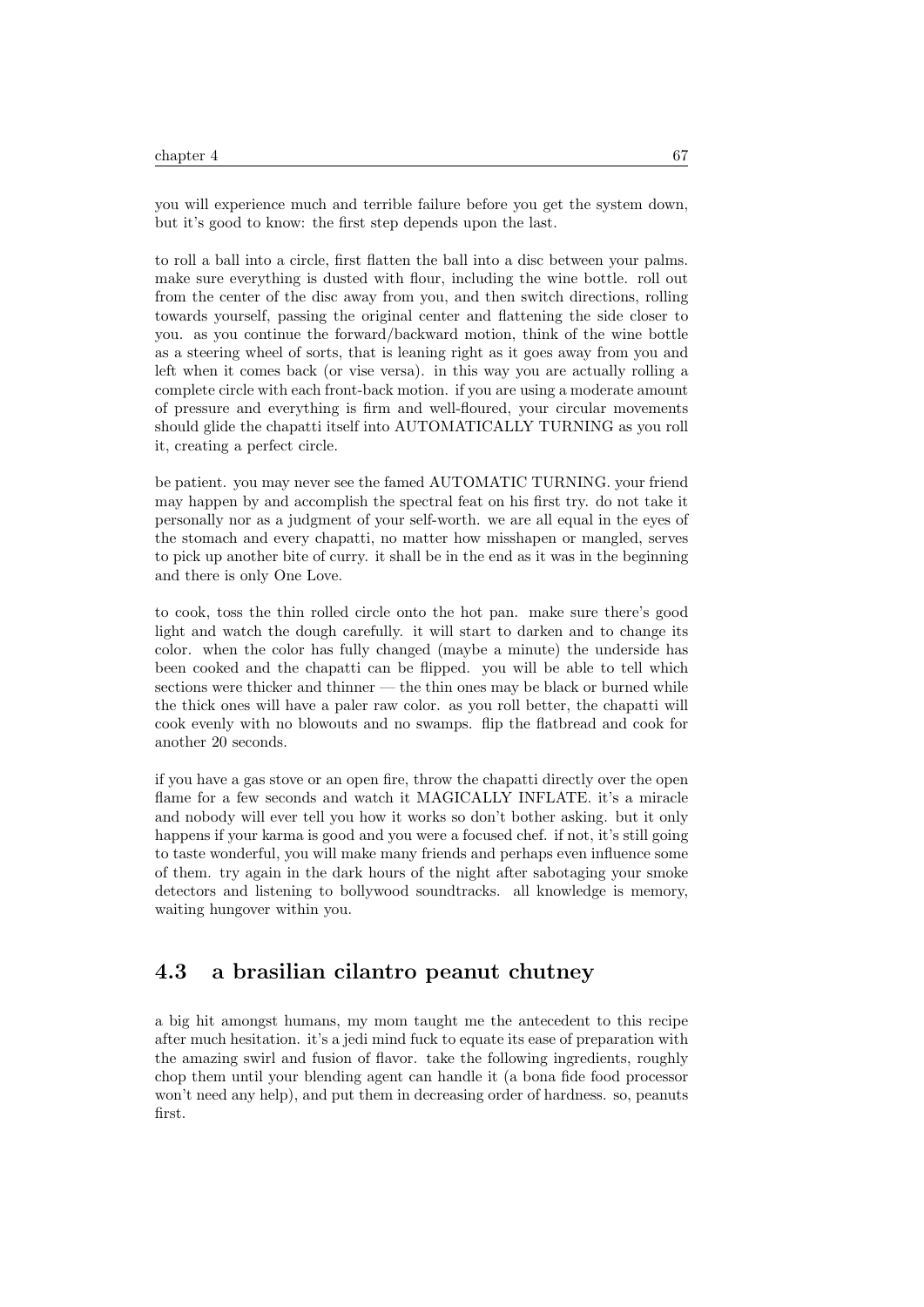- 200 g amendoim torrad[o](#page-73-0)
- 2 bunches of cilantro
- $\bullet$   $\frac{1}{2}$  head alh[o](#page-73-1)
- 3 limoe[s](#page-73-2)
- 10 pimentas malaguetas

the peanuts should be roasted, the lower cilantro stems discarded, the garlic peeled, the limes juiced, and the chiles stemmed. at some point the blender might stop for lack of water. add coconut milk (watered down if the thought of XXXX grams of fat / mL doesn't appeal) until it blends well. salt and serve.

this is a very brasilian adaptation of an indian chutney that calls for twice as many fresh herbs and spices. you can pretty much add whatever you want, but the peanut / cilantro base is what unites us all.

## 4.3.1 the *pattern* drowning in the green stuff

the green stuff is always a big hit. the basic premise is that fresh herby leaves should be packed together for powerful flavor and possible preservation, though unless you seal a jar off, people will devour it all immediately. the green is often blended with strong spices like garlic or ginger and a source of fat and protein (some sort of nut).

for some plants, such as parsley, cilantro, arugula, or spinach, preparing the leaves is easy. you chop off most of the stemmy section and blend the rest in with the leaves without much worry. woodier herbs such as basil or mint offer the opportunity for more work and dedication — the best way i've found is to hold the branch by the head with one hand and run the other hand down the length of the stem, ripping off all leaves in your path. you're left with a naked stem and a crown of leaves which you can pop off in a simple motion and pick up the next branch.

nuts for green stuff recipes are generally toasted to bring out a deeper flavor, but can be raw as well (as in the typical indian cilantro-peanut affair). if you plan to make a lot, you'll be peeling a lot of ginger or garlic, and it helps to know the tricks:

- for garlic: to peel quickly, chop off the stem-side tip and flatten harshly with the side of a chef's knife (or a coffee cup). the skin should fall effortlessly off the crushed clove. if it doesn't, swear gently and crush again.
- for ginger: to minimize flesh loss while maximizing peeling speed, use the back of a spoon. it has just the right dullness to remove the peel without getting caught up in the meat.

<span id="page-73-2"></span><span id="page-73-1"></span><span id="page-73-0"></span>amendoim torrado (br) : roasted peanuts alho (br) : garlic limoes (br) : limes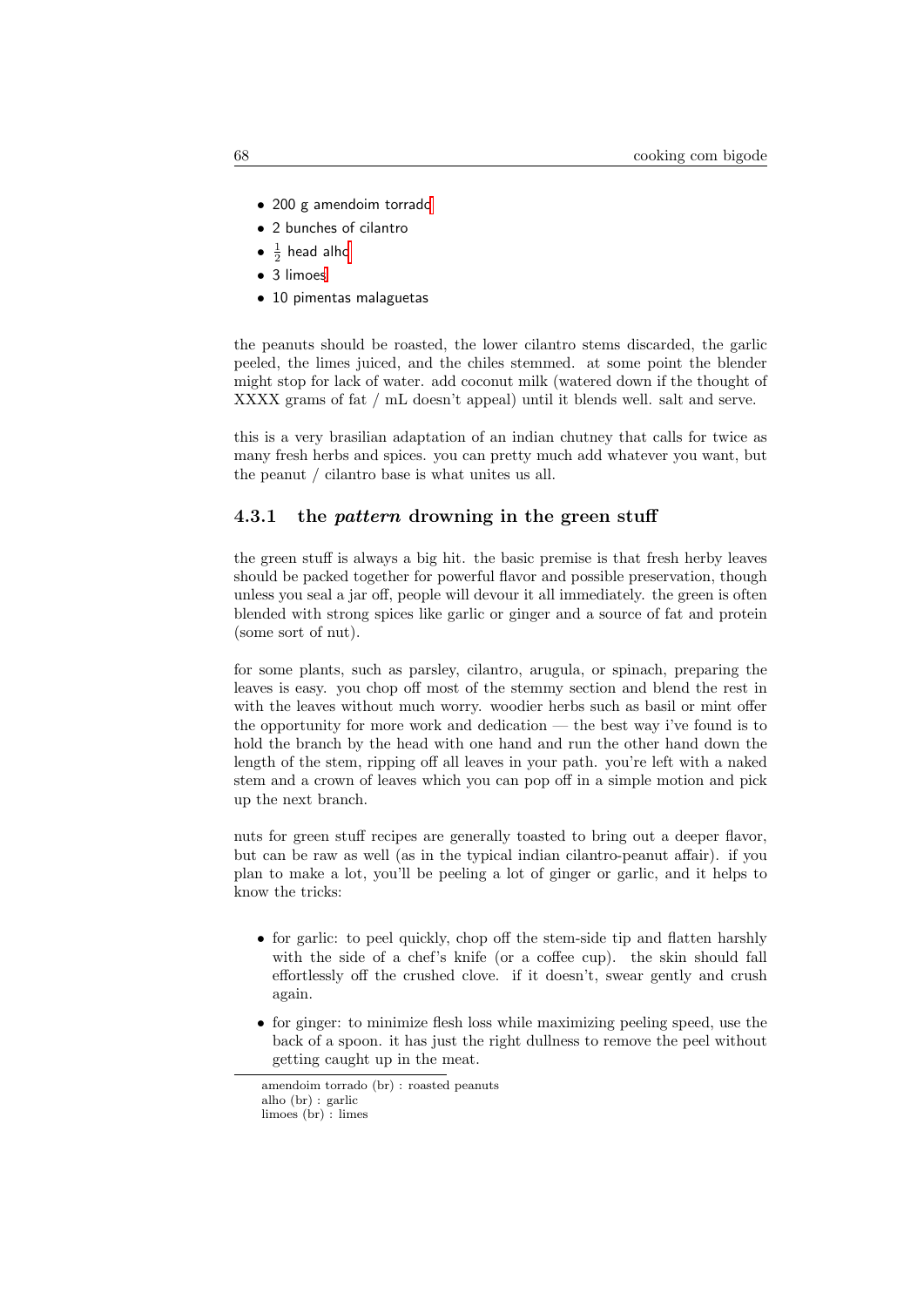robots are the preferred way of quickly preparing the green stuff. you can have a course out (pesto pasta) in as much time as it takes water to boil with a robot and a little experience.

## 4.3.2 variations on the green stuff

pesto

- basil
- garlic
- pinenuts
- hard cheese
- salt
- pepper

robot together, using olive oil liberally as a lubricant. i often use walnuts instead of pinenuts when i can find them on the forest floor, and tofu for parmigiano when cooking with vegan humans in mind. using a large amount of garlic and roasting it in olive oil ahead of time gives a deeper and suaver dimension to the pesto's bite.

#### salad green pesto

if you're lucky enough to get spinach, mizuna, arugula, or a similar green, and can't make salad out of all of it, throw them together for a great pesto. since they don't have as much history or fragrance as basil you'll need to have more spices or lower expectations of the flavor power.

- even mixture of mizuna and arugula
- even mixture of garlic and ginger
- as many walnuts as garlic and ginger walnuts
- half as much feta cheese as walnuts
- a little soy sauce
- a small green chile

#### cilantro peanut chutney with pineapple

another brasilian variation on the cilantro peanut chutney (the green sauce) popular with samosas; the tartness and fluidity here comes from fresh pineapple juice.

fresh pineapple juice is simply a pineapple in the blender and then through a strainer to separate the foam and any eyes you didn't properly exorcise.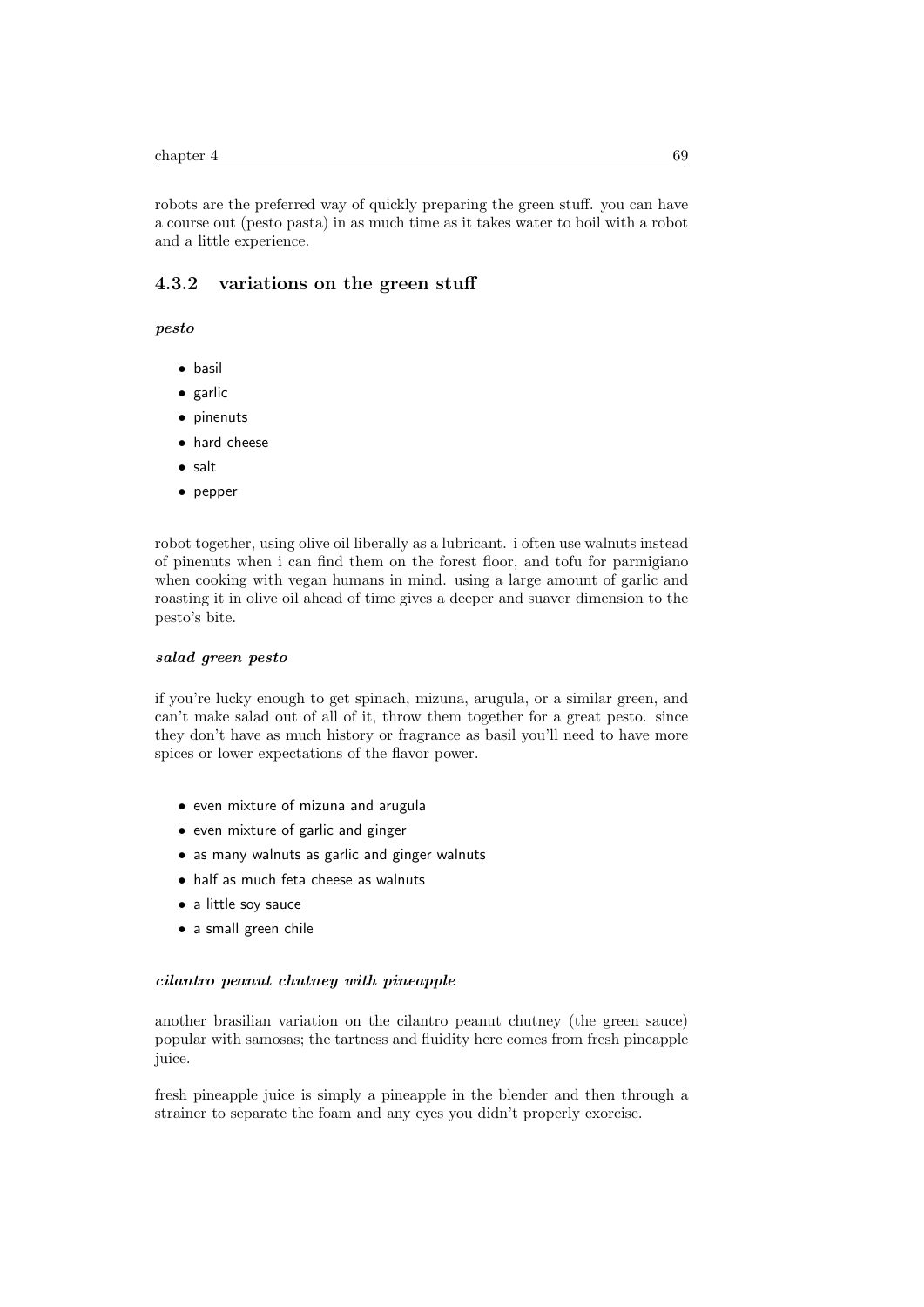i blend together the following:

- 1 bunch of cilantro
- 1 bunch of mint (just the leaves not the stems)
- $\bullet$   $\frac{1}{2}$  cabeça de alho
- gengibr[e](#page-75-0)
- a handful of small hot chiles
- 200 g amendoim crud[o](#page-75-1)

start with the peanuts to get a sort of crumbly peanut butter, add the sharp spices (garlic, ginger, chiles), and then the herbs. when it stops blending smoothly add  $\frac{1}{4}$  of the pineapple juice and continue adding pineapple juice until the chutney is the right texture. you will have a lot of juice leftover and may want to convert some of your chutney into a marinade or dressing by thinning it further. or you could use the pineapple juice as the base for a new salad dressing. it will be so fresh and good that cooking it would be a goddamn shame and maybe you should just think no further and drink it. that's what we always did, anyhow.

# 4.4 gujarati carrot salad

i'm not actually sure if this is something i've ever eaten in somebody else's kitchen, but the pattern works in general. indian "salads" are often just one or two vegetables, grated or finely chopped, with a piquant oily dressing.

- 1. grate a bunch of carrots to an appropriately digestible size.
- 2. heat canola oil (mustard oil is better) on the stove, and when loose and easy, add turmeric and black (or yellow) mustard seeds.
- 3. you can add some grated ginger as well, if you're feeling in the mood.

soon the seeds will pop in the oil: cover or end up with some combination of sculpture and burns. when they finish popping, pour the oil and seed mixture over your carrots and mix well.

the salad is basically done  $-$  i sometimes add vinegar to help the carrots marinate. it's much better after sitting a few hours than right away.

# 4.4.1 a pattern for gujarati carrot salad

the idea here is just to make a spiced marinade on the stove and mix with a raw vegetable. you can do the above dressing (hot oil and mustard seeds)

<span id="page-75-0"></span>gengibre (br) : ginger

<span id="page-75-1"></span>amendoim crudo (br) : raw peanuts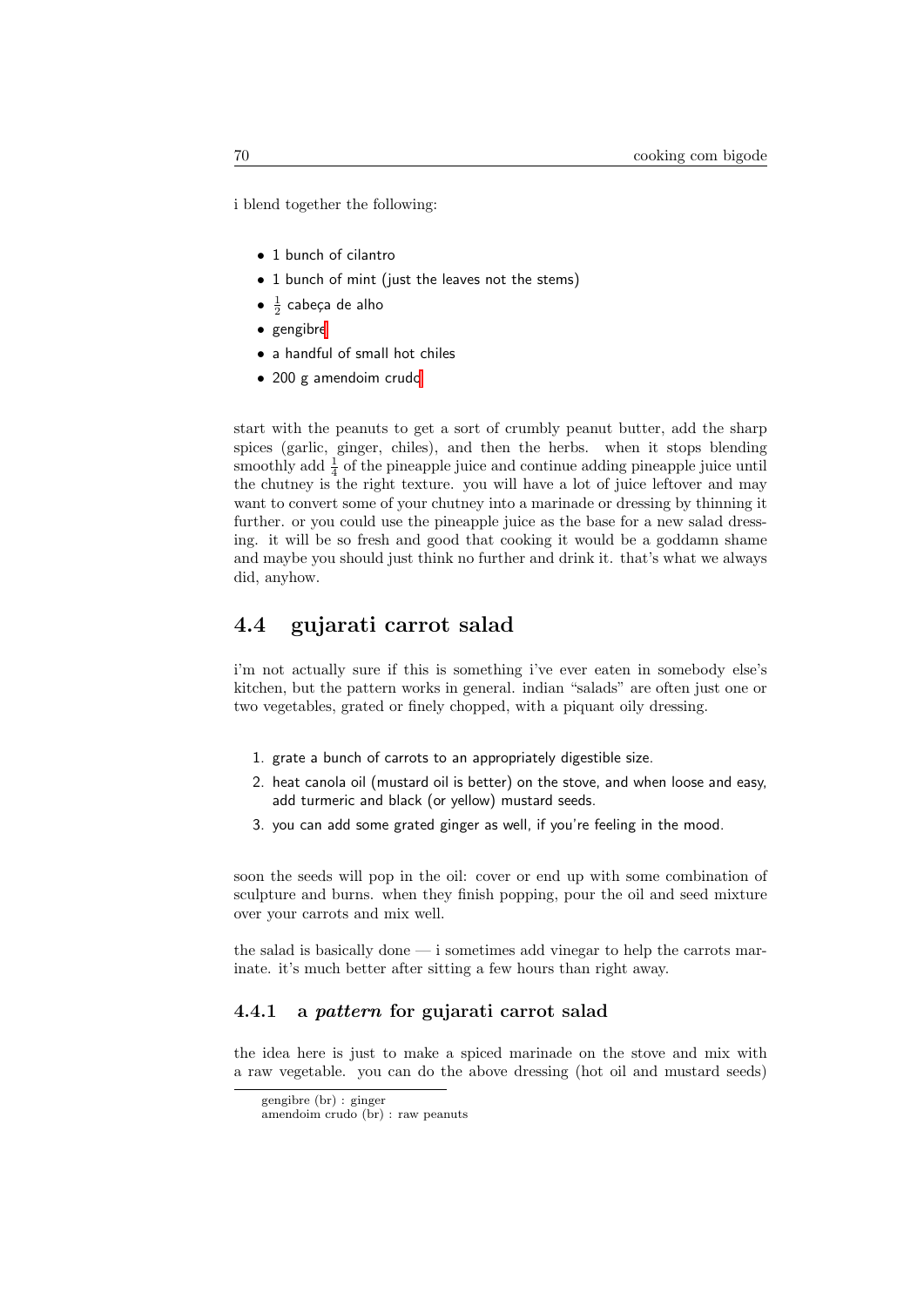with cucumbers, onions, carrots, cabbage, or anything else you want. toasting coriander and cumin seeds provide another base. variations might include upping the amount of vinegar and mixing in a little sugar, taking the dressing in vietnamese direction.

# 4.4.2 variations on gujarati carrot salad

#### towards a carrot pickle

a variant of the carrot salad which people absolutely love is to throw the carrots into the oil instead of the oil into the carrots. this requires more oil, of course, which is why people love it. you can then add more spices, vinegar, and cook it all together until the carrots become tender. when you serve it change the label from salad to chutney and people will be psyched. however, you lose the raw fresh goodness of the vegetable. if you're concerned about that sort of thing.

- a lot of carrots, diced neatly
- equal and large quantities of oil and vinegar (enough to cover the carrots)
- ginger and garlic
- turmeric and coriander

heat the oil in a pan and add the spices (ginger, garlic, turmeric, coriander, and salt) when hot. let sizzle and cook until the ginger and garlic change color. add the carrots and vinegar and cook together until the carrots are tender. cool and baptize "quick carrot chutney". you can bottle and store or keep in the fridge — the oil off of the top will be great for salads and marinades.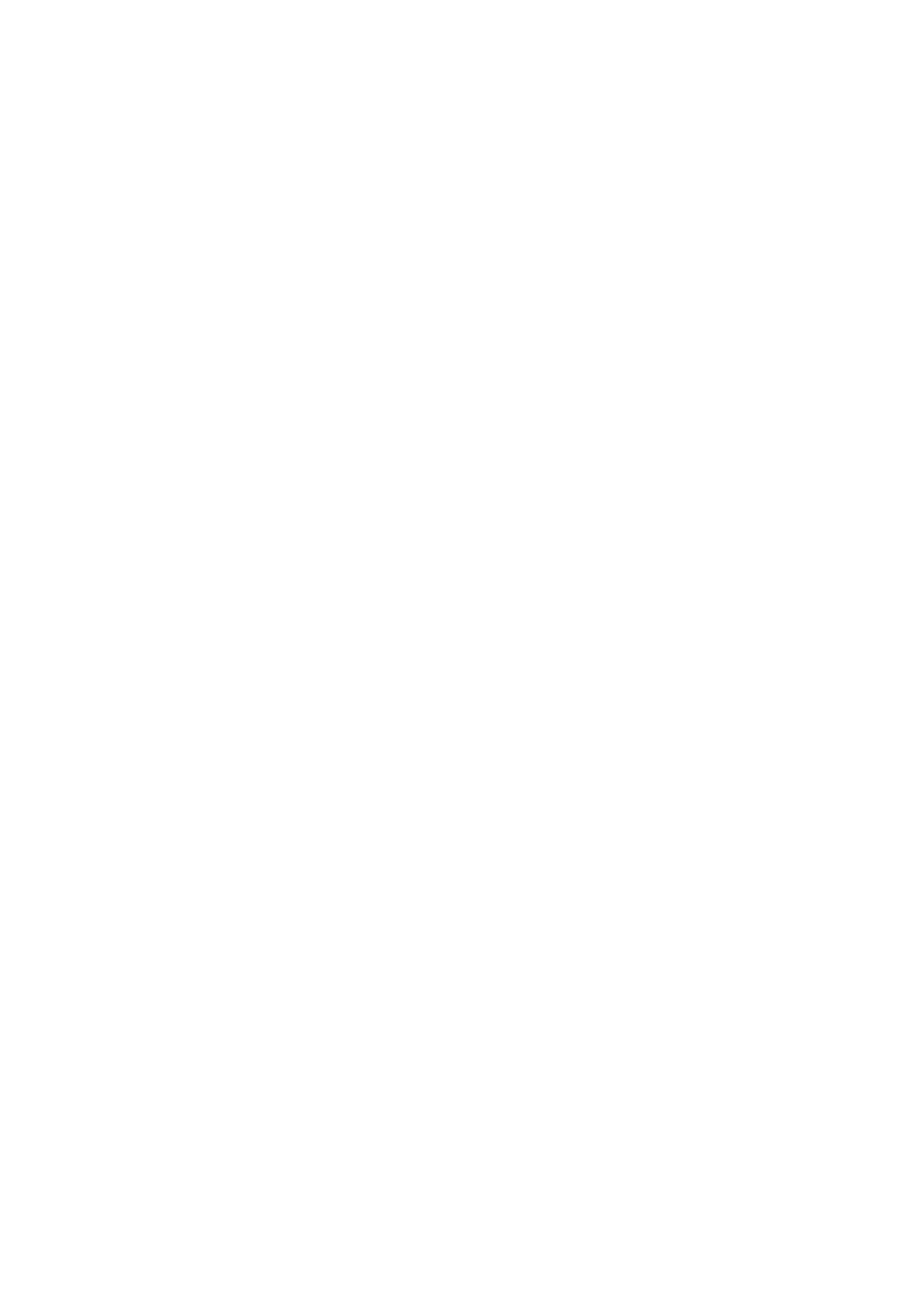

black bean veggie burgers between half wheat burger buns with ratatouille, carrot mayonnaise, and a host of the standard amerikan condiments

5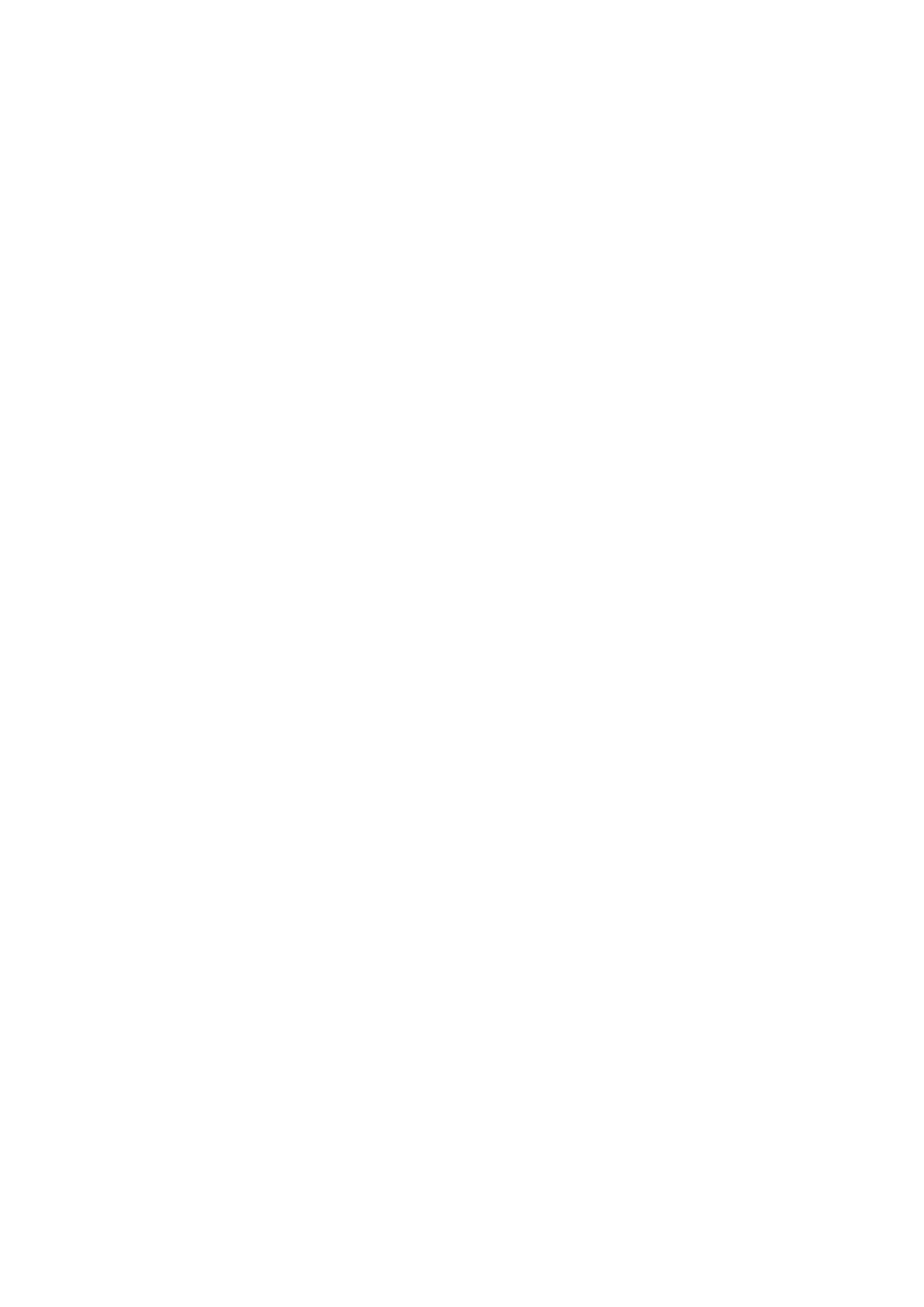# 5.1 black bean veggie burgers

so the burger has been long since liberated from pigs or any of that hambu(r)g (ding!) and once we see things As They Really Are, of course you could mash up anything under god's green sun, find a binder, and grill it. since i'm still abiding the illusion that protein Is and Is Needed by the body, O Bigode veggie burgers were always bean-based.

a veggie-burger being little more than ground up beans and spices, the key technical difficulty comes in forming the patties. if you and i are indeed the same person and you're hesitant to use eggs (out of ahimsa perhaps) or flour (because it sticks to your belly perhaps) to bind your burgers, you need to have the moisture content exactly right. too much or too little water and they won't hold together well or fall apart during cooking. again, anybody who gives you a recipe and tells you it's the Tao is leading you astray — there is only one unique moment for where you live and the humidity in the air and the temperament of your oven and how much water you really did cook out of those carrots.

- 1 lb dry black beans (should make a dozen burgers)
- one large onion, diced
- one large carrot, grated
- a few cloves of garlic
- a knob of ginger
- cumin
- oregano
- cayenne pepper
- salt

pcook the beans as directed (see chapter zero) and drain. if the beans are cooked too much and feel soggy it will be harder to form your patties.

sauté onions in a little oil with the spices above. fry them past translucent, releasing all their water and developing together with the cumin and oregano. you can either add the garlic and ginger now (to cook), or mix them in raw in the next step, depending on how strong you want their flavor.

when the onions are browned and fragrant, add the carrot and cook for a few minutes, expelling the carrot's pent up liquid and frustration. when your mixture is sufficiently dry, add it to the beans and mix well with your hand or a couple of forks. the starch from the beans should coat everything together and allow you to make individual patties. before starting, taste the mixture for salt and balance and make any final adjustments.

if you can't make patties which hold together well without sticking all over you and everything else, you may want to consider a binder. effective ingredients include: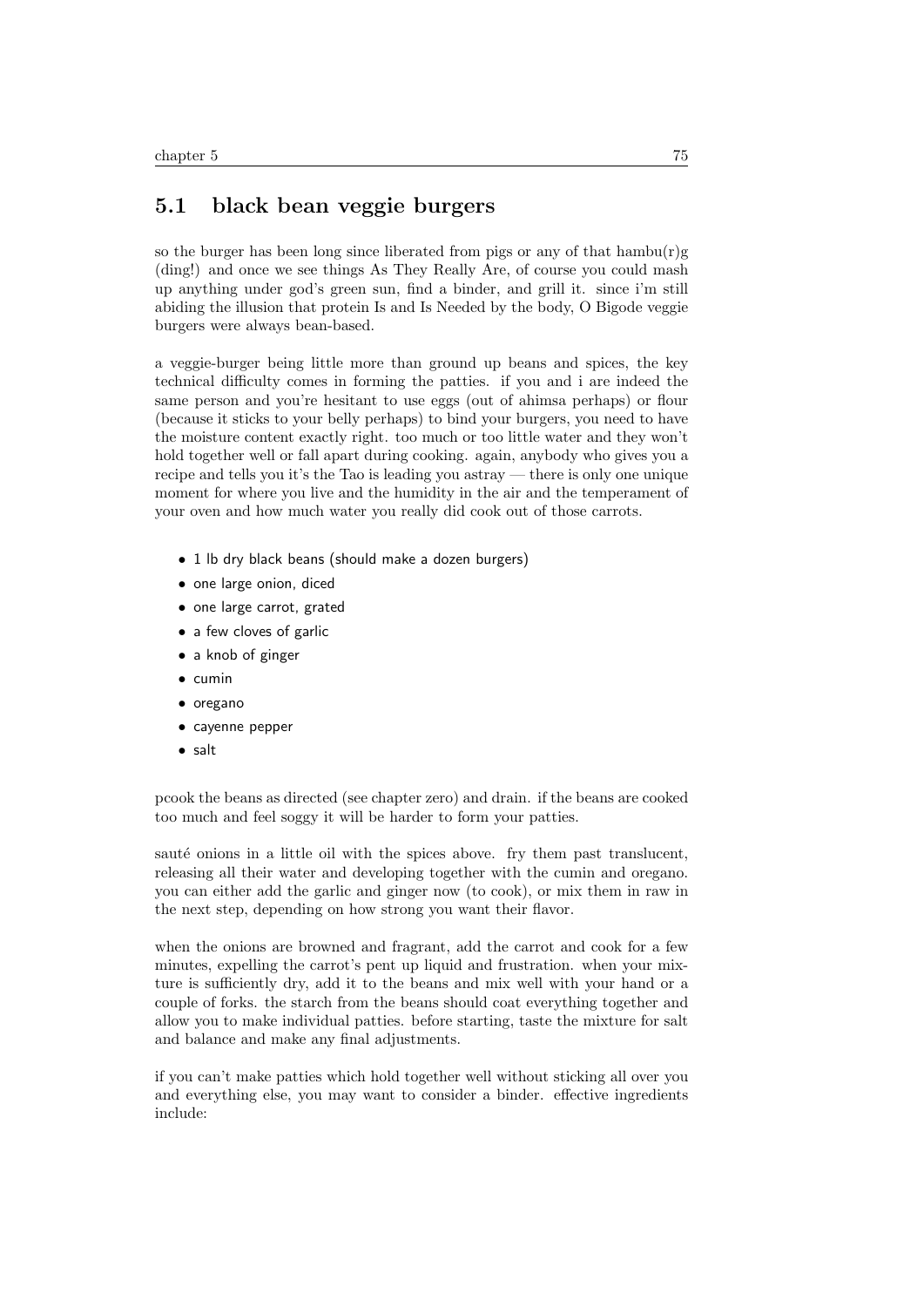- an egg, lightly beaten
- wheat flour, start with half a cup
- chickpea flour, start with half a cup

i usually used wheat flour, but not too much of it, if necessary. after making the patties and placing them on an oiled dish, i would chill the burgers for a few minutes in the fridge to help them hold together. chilling too much causes dryness and cracking, so, as in all things, strive for balance.

bake the burgers on a medium oven heat (say 350 F or 180 C) for fifteen minutes on one side, then flip and finish for ten on the other side. check frequently to make sure they aren't drying out too much — the surface should be firm and crispy but not cracking. since everything is already cooked, you're primarily concerned about heat, texture, and togetherness rather than whether or not it's raw in the middle.

black bean veggie burgers are best with fresh buns, fresh mayonnaise, crisp lettuce or spinach, and a juicy hunk of tomato.

# 5.1.1 the pattern to veggie burgers

so veggie burgers can be made out of any bean you have available, following the general process below

- 1. pcook and drain the beans
- 2. choose whatever vegetables you want to accompany them (onions, carrots, celery, leaks, squash) and sauté the ambient liquid away
- 3. elect any spices you might want (garlic, chiles, toasted cumin, herbs)
- 4. mix the beans, vegetables, and spices together at room temperature
- 5. form patties, place on a pan, and bake

the smaller the patties are in diameter, the easier formation will be. the thicker they are the better they will hold together and the harder they will be to eat. getting a wide thin patty (to resemble the frozen ones you've seen all your life) is the hardest because the beans and vegetables have no glue as strong as the meat product floating out there in the world. flour and/or egg make the binding a lot easier, and adding a little oil to the mixture helps as well.

# 5.1.2 variations on black bean veggie burgers

#### black-eyed fenugreek burgers

somewhere along the long and winding road i became obsessed with the combination of feijão fradinho and ground roasted fenugreek i had brought from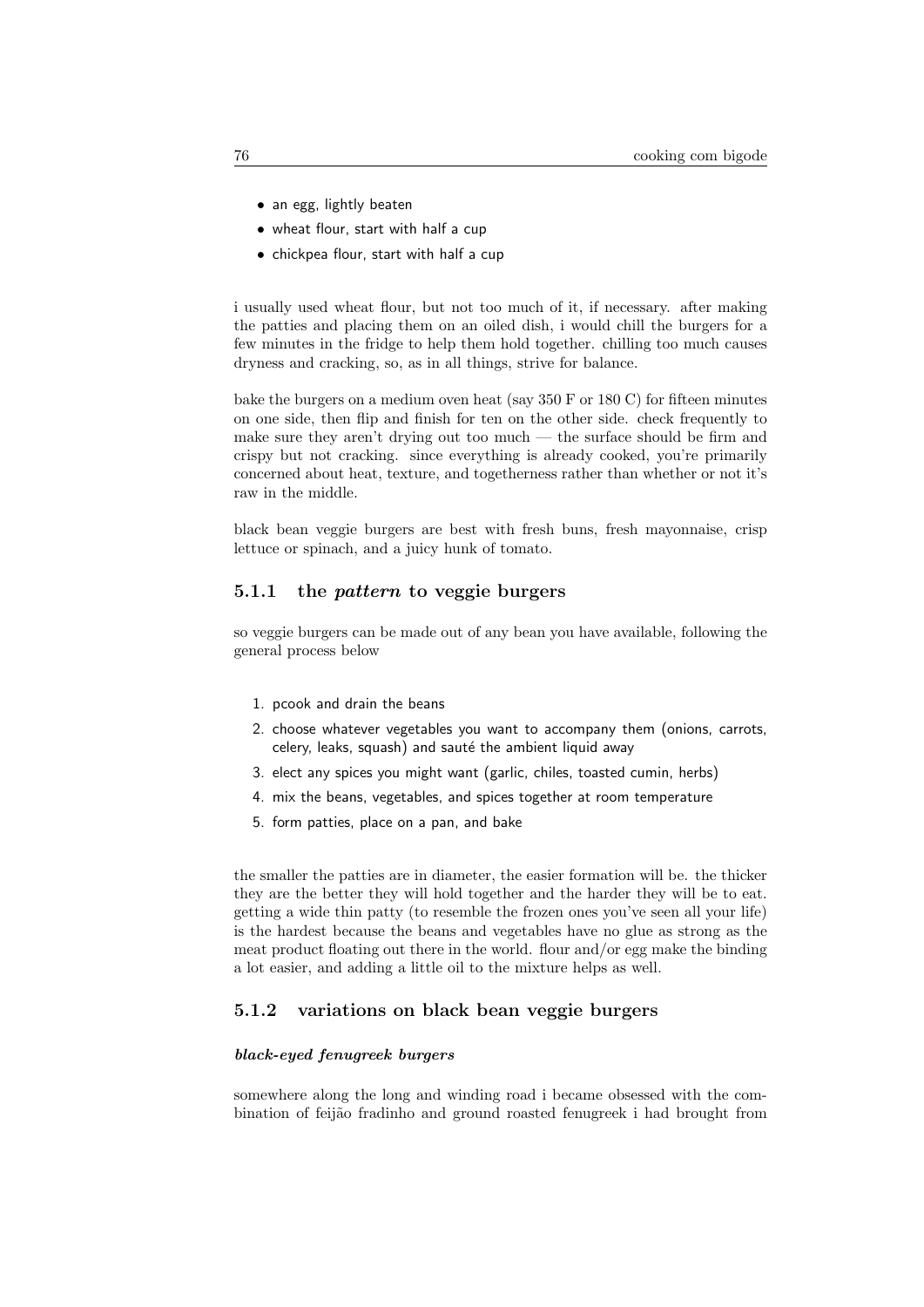india. for the first few months i couldn't figure out how to use the impossibly hard seeds and the only recipe i had for them involved sprouting. of course at some point she who discovered fire passed the secret on to me and i found that ground, roasted fenugreek had a rich, red, earthy, bitter taste that was perfect for one of bahia's favorite feijão.

- 1 lb dry black-eyed peas; soaked, pcooked and drained
- 1 tablespoon fenugreek seeds; roasted and ground
- 2 onions, diced and fried
- 1 bunch of green onions, diced
- a few cloves of garlic, minced into a paste
- salt

mix together, form patties, and place in dish coated with azeite-de-dendê. the dendê-fradinho combination is celebrated by baianos, and i trust them.

### falafel

falafel is the middle-eastern veggie burger of choice. i've had it made from chickpeas, fava beans, and lentils, sometimes with bulgur and sometimes without. there are two ways to make it:

### 1. as above

- use 3:1 ratio of chickpeas to bulgur (see chapter six)
- mix in garlic, lemon peel, cumin, finely chopped onion
- chop together a bunch each of cilantro and parsley
- squeeze out the water (very important) with a towel and only then add to your sacred mixture.
- 2. as below
	- soak the chick peas overnight, rinse, drain, and blend thoroughly, adding water as needed for lubrication
	- mix in spices and cooked bulgur as above

after blending the chickpeas may need to strain out some more water, (use a t-shirt, cheesecloth, or pillowcase) if your robot isn't very professional. either way, falafel is generally made into smaller balls (closer to flattened ping-pong balls than burgers) and deep fried. eat it with hummus and tabbouleh and labne[h](#page-82-0) in a pita. humdulilla[h.](#page-82-1)

<span id="page-82-1"></span><span id="page-82-0"></span>labneh (arabic) : yogurt hung to thicken humdulillah (arabic) : thanks be to god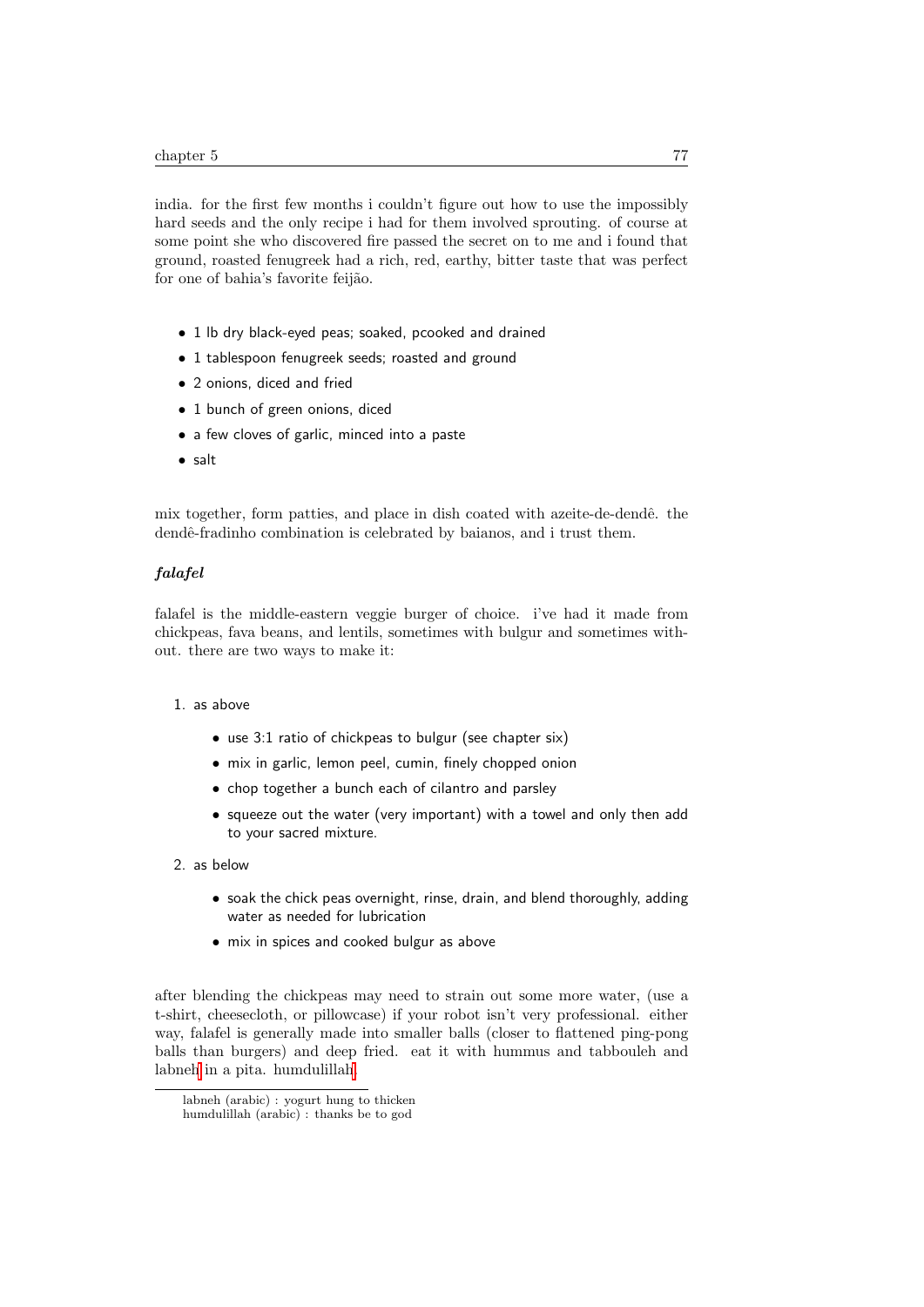# 5.2 half wheat burger buns

making buns is essentially the same as making bread. i add more fat (leite de coco) for more sponginess, and make some obvious changes in the shaping stage. the buns will be smaller, rise more, and cook more quickly than your typical loaves.

use (unbleached) white flour for The Sponge and mix in

- vegetable oil
- a little honey
- sesame seeds
- sunflower seeds
- black pepper
- a little salt

the following morning.

when you tighten the dough up for The Kneading, start with wheat flour and gradually switch to adding both as the proportions even out. when you partition the dough for cooking, remember that each bun will lazily expand to fill any empty space in the pan, so pack them tightly.

# 5.3 carrot mayo

- just enough cooked carrots
- 3-4 inches ginger
- soy sauce
- rice wine vinegar
- brown sugar
- cilantro garnish
- toasted ground sesame seeds

carrot dressing. carrot mayonnaise. carrot butter. carrot pâté. it's easy, versatile, and yet shockingly "original" to most of your friends' parents. if you want the taste to back up the color's promise, use carrots that DON'T taste like water.

the best cooking method is to sauté the carrots and ginger together in vegetable oil. the thinner and more evenly you slice them, the quicker they will cook. use a medium-high heat and stir frequently. as they get tender enough to mash or blend, throw in a tablespoon of brown sugar to provide a glaze. then blender them all save the two nicest-glazed slices, reserving for a garnish.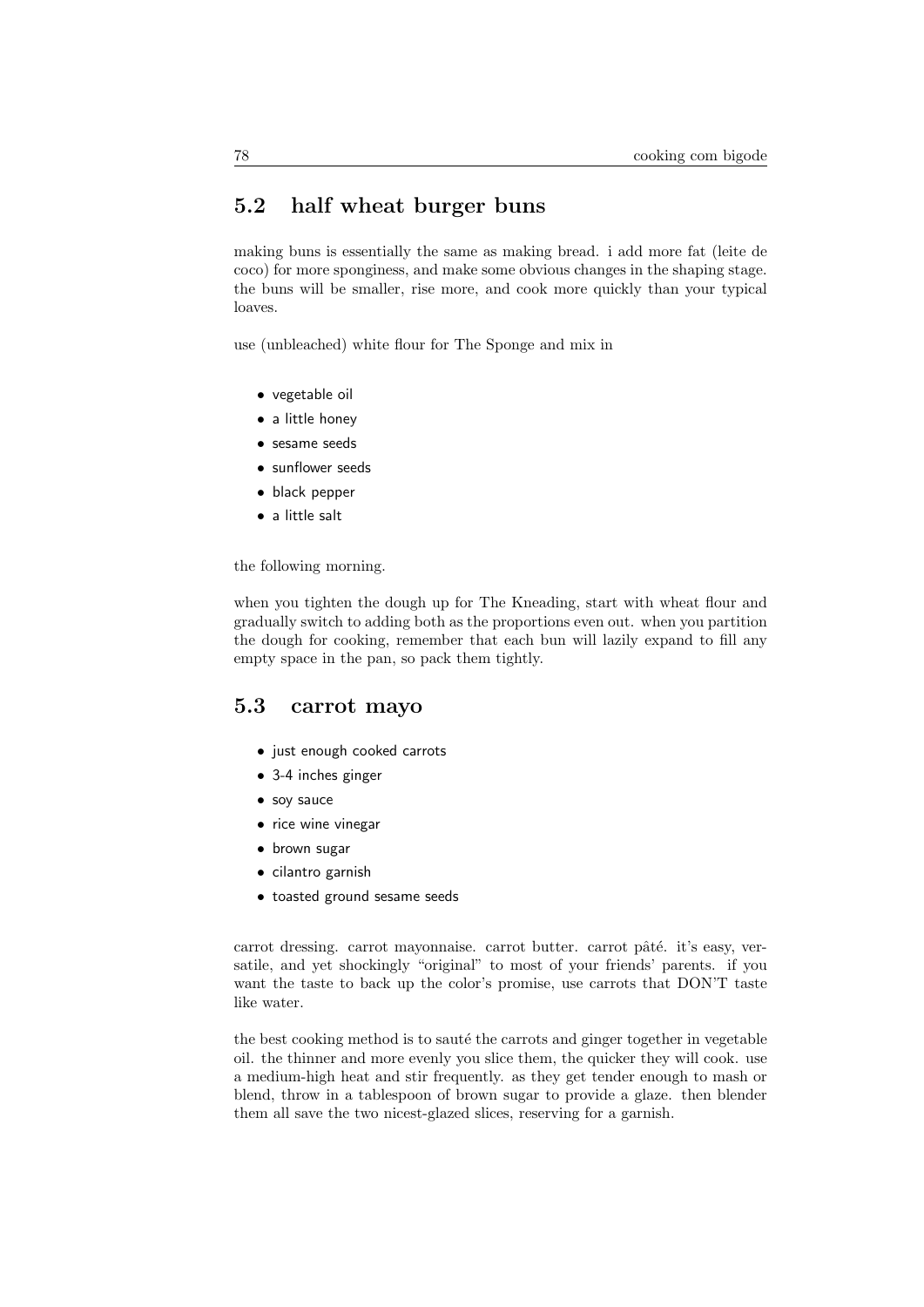add small amounts of your liquids to help the carrots purée. i generally use a small amount of rice wine vinegar, more soy sauce, more sesame oil, and more water. when they blend easily add the ground sesame seeds and taste for sweetness and salt.

at this point ONLY YOU CAN DECIDE the consistency. for a mayonnaise-type sandwich spread, it's probably perfect as is. for use on a salad you'll want to dilute with salad oil and water to be able to

```
p
o
u
```
r

# 5.3.1 carrot mayonnaise pattern speaks

the elemental idea of this pattern of sauces is that a smooth blend of a tasty vegetable with light seasoning makes an excellent condiment, running the gauntlet from marinade to dressing to salsa to mayonnaise to dip. it's the same idea as a pesto except utilizing the world of barely cooked vegetables instead of raw greens. you can make such a pâté from any vegetable you want. the only key is not to overcook the vegetable in question  $-$  after a few tries the spices will suggest themselves.

- 1. buy a vegetable you've never had before. peel it for good measure (how are you supposed to know?), chop it into bite-sized pieces, and steam it for five minutes. try a piece. if it tastes too hard, raw, or otherwise poisonous, continue steaming for another five minutes and try again. when you think the vegetable is ready for human consumption, drop a few specks of salt on a piece and try it. do you like it? yes, yes you do. fresh vegetables are good and salt is good and whenever the two meet, only goodness is to be met upon.
- 2. colocate the unknown steamed vegetable into the robot. process it, adding a little bit of oil if necessary for lubrication. if the vegetable has a strong flavor, use a mild oil (canola, peanut); if it has a mild flavor use olive or a smidgen of sesame. now add a little salt and taste it. what does it need? would it taste good with garlic? with lemon? with something toasted? with tomatoes? with raw onions? with caramelized onions? with orange juice? with apple juice?
- 3. open your fridge and assess its contents. look back and forth repeatedly between the mess in the coldbox and the paste on the counter. with whom would what jive? this shaking of the head is the essence of improvisation a dance between getting what you've always wanted and getting rid of what you already have.

# 5.3.2 variations on carrot mayonnaise

#### beet mayo

• 2 large beets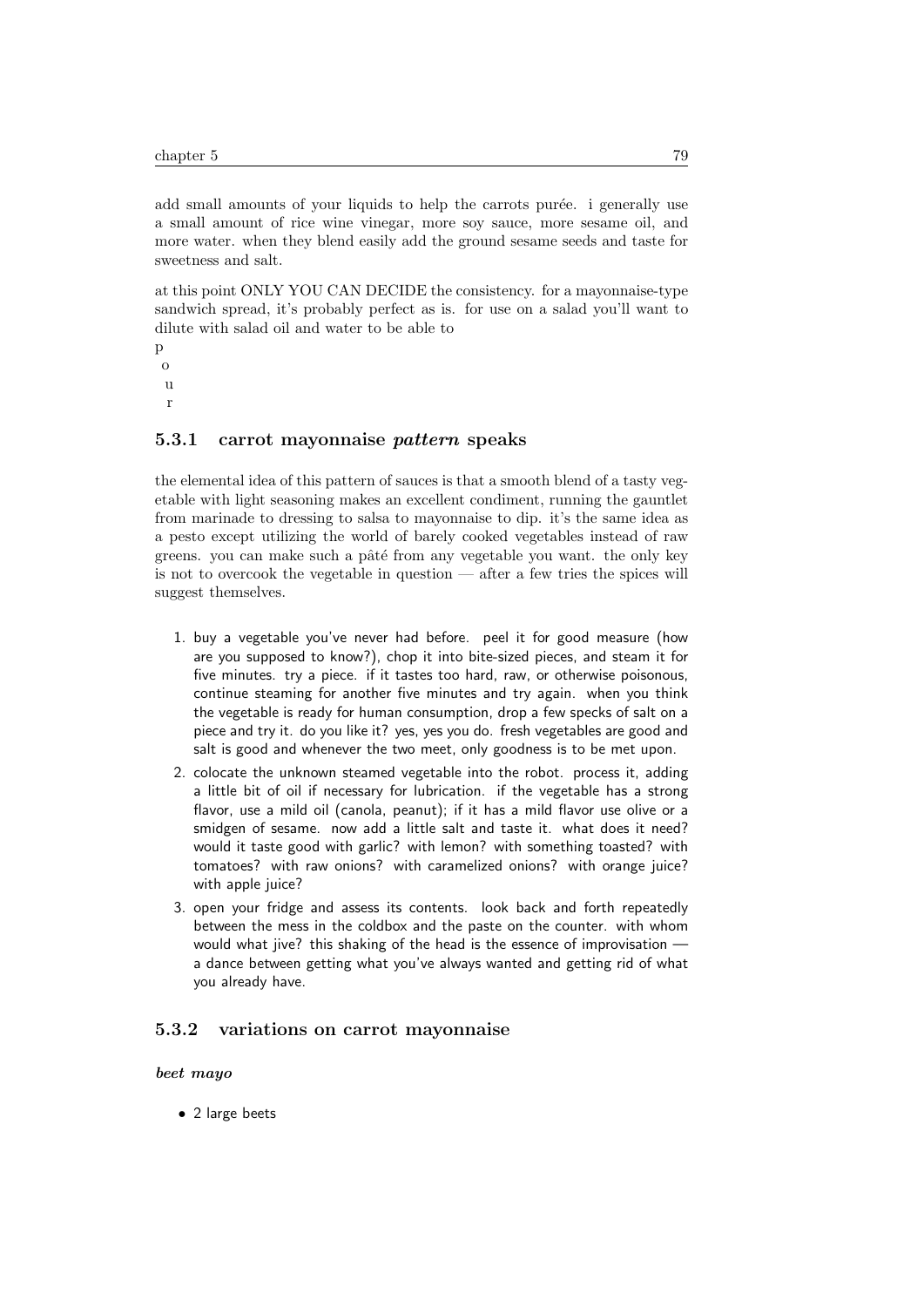- olive or salad oil
- 1 tsp ground cloves
- 1 cm ginger
- cilantro
- 1 lime

the technique here is basically identical to the carrot purée above. the spices are of course different, and i prefer the boiling method for the beets because of the nutritious tea / broth.

wash the beets well and peel if necessary (if they were venomously grown or have recalcitrant wa $(n)$ ds of dirt). slice into chunky quarters and throw into a pot of boiling water. when they are tender enough to boil strain out of the pot and into the blender. SAVE THE WATER.

you can use the water for soup stock or to cook pasta, rice, or beans. you can drink it as a tea or chill it for an iced tea. it's very good and good for you. if you drink enough of it your pee will turn a reddish purple and really that's the best part.

blend the beets with enough of the reserved water to form a purée. remove from the blender (it rinses easily; water soluble!) and mix in some oil, the ground cloves, minced ginger, chopped cilantro, and lime juice.

you don't need a lot of beets to make a good amount of dressing. but as long as you're boiling beets, you might as well boil a few more to use chilled in salads later on. when the afternoon hits and you lose count of the beers, you can pull out a tray of cool vinegary beets and it will be goddamn perfect.

and a tip for boogie-impressive cooking: get beets of different colors (some purple, some golden, some chioga) to make multiple versions of this and place side by side. they don't even have to be spiced differently  $-$  just put them on the same dish in yin-yang or checkerboard pattern and even the staid will cartwheel across your placemats.

# 5.4 vegetable ratatouille

we seldom had good eggplants at O Bigode and when we did i always made ratatouille. it's a tomato-based stew flavored with mediterranean herbs, popular in the south of france and generally served over couscous. i also like it as an appetizer with pita bread or chips and cold on sandwiches the next day.

- one large, bulbous, naked aubergine
- one long summer squash or courgette
- a few red and green bell peppers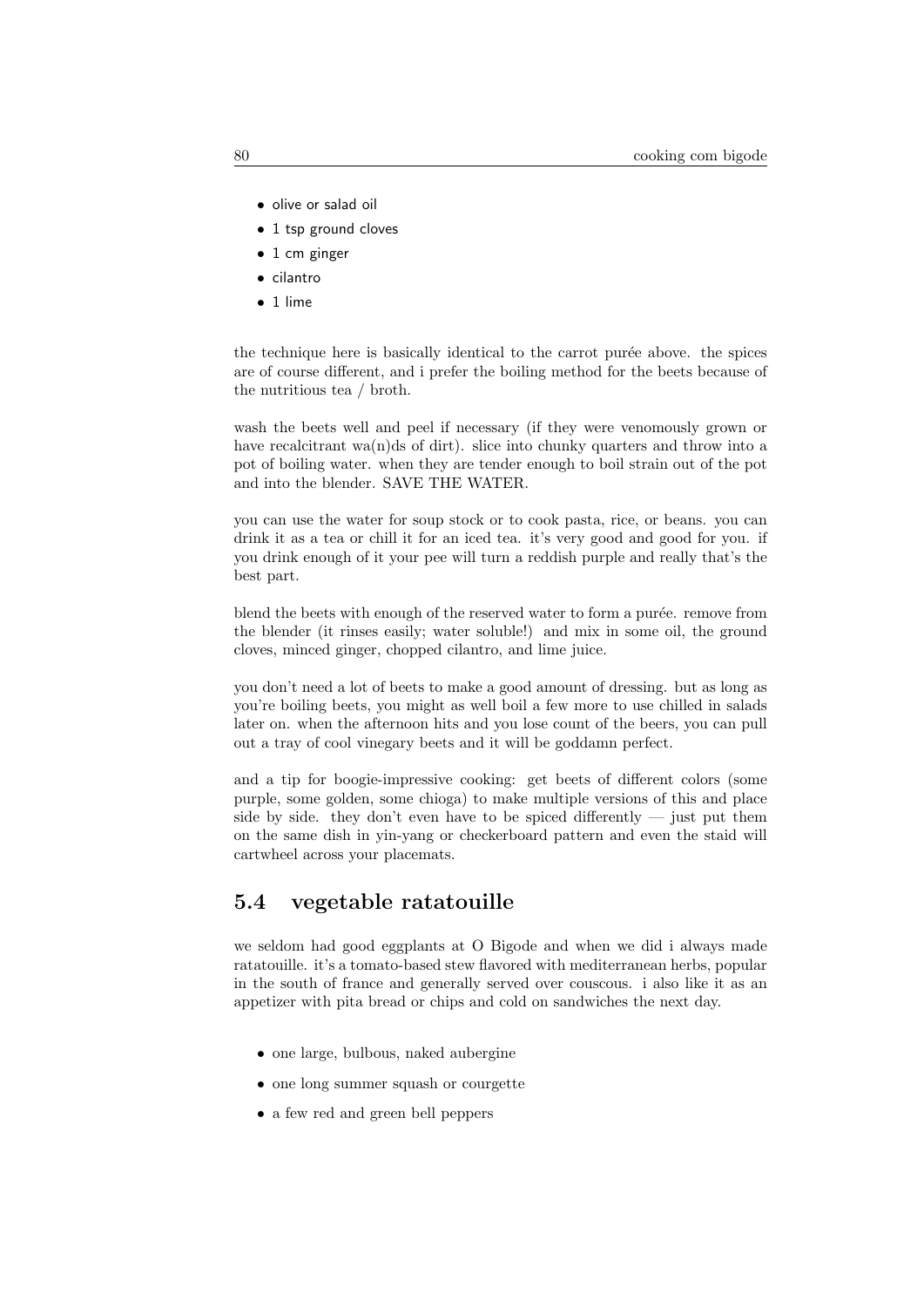- some onions
- lots of garlic
- oldish tomatoes, some cans of stewed tomatoes, or tomato sauce.
- herbes de provence (lavender, rosemary, sage, oregano, etc...)
- cayenne pepper or paprika

dice the eggplant into largish cubes and mix in a bowl with a few teaspoons of salt. set aside and do not disturb — the salt will wage war on the eggplant's hidden bitter juices, drawing them out of their caves to be rinsed away.

dice all your peppers and enough onions to have an equal quantity. cut the courgette into rounds or halfmoons. mince the garlic.

heat some olive oil in a pan and sauté as directed above (see chapter three). start with the onions and peppers, adding the garlic and red spice when translucent. after you add the garlic, rinse the eggplant and wring any remaining water out of the cubes. the salt has drawn the bitter spirits to the surface (in solution) and it's up to our heroes to vanquish them.

you'll finish as the garlic browns and all timing is perfect for you to add the courg[e](#page-86-0)tte and aubergin[e.](#page-86-1) continue to sauté until all the vegetables are just soft, and as their released water steams away, add whatever combination of tomato essence (chopped real tomatoes, canned tomatoes, tomato sauce, ketchup) you have on hand. dump in whichever herbes you have, turn the heat to low, and let their power open up your mind. focus your mind, dilate your pupils, and notice your sauté evolving into a stew — the tomatoes' juices seep and comfort on every side, the bouquet des herbe[s](#page-86-2) slowly diffuses into every liquid corner, and the Many meld into the One.

you'll have to simmer for at least half an hour to thicken and cook out any acidic weirdness from the tomatoes and their cans. parsley and a considered teepee of finely grated hard cheese make a great garnish.

# 5.4.1 the pattern to vegetable ratatouille

ratatou[i](#page-86-3)lle is basically a stew, and a stew — selon moi — is basically sautéed vegetables to whom are added liquid and more vegetables. ratatouille variations might hold the herbes de provence and tomato base constant while changing which vegetables comprise the bulk of the stew, which herbs are given more weight, and how spicy the end result is. besides tomato, coconut and peanut make good stewing mediums, as do starchy vegetables like potato or mandioca which naturally purée into the mix.

<span id="page-86-0"></span>courgette (fr) : summer squash

<span id="page-86-1"></span>aubergine (fr) : eggplant

<span id="page-86-3"></span><span id="page-86-2"></span>bouqet des herbes (fr) : fragrance of the herbs selon moi (fr) : in my humble opinion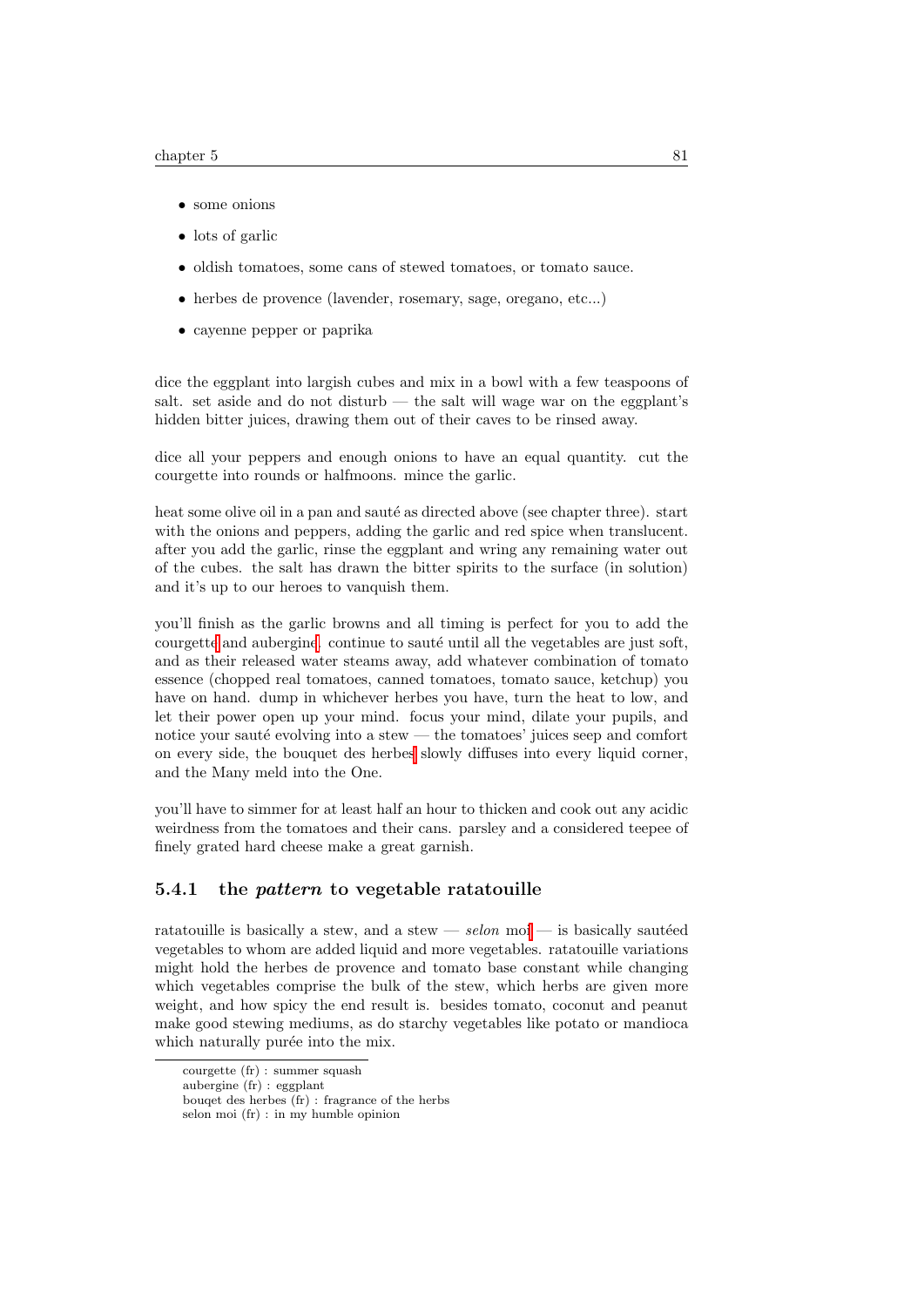#### variations on herbes de provence

herbes de provence is a fragrant herb combo sold in cute yellow cloth bags in the south of france. it's a marked-up mixture of all the aromatic weeds native to provence, which might include thyme, marjoram, oregano, basil, summer savory, lavender, rosemary, sage, and occasionally fennel. if i don't have the name-brand variety i'll try to rob at least the sage, rosemary, and lavender from neighboring gardens, though the fennel adds a nice touch that can't easily be replicated (think pastis).

### 5.4.2 variations on vegetable ratatouille

#### west-african style peanut stew

sauté green peppers and onions first, like in ratatouille; add the following when translucent:

- a couple of small hot chiles
- a chunk of minced ginger
- SOME MYSTERY AFRICAN HERB

brown for a few minutes and add some sliced carrots (or other rooty veg) to the sauté, cook for a couple of minutes before adding a mixture of peanut butter, water, and chopped tomatoes (combined like in chapter three) to turn your sauté into a stew. turn the heat down to medium-low, cover, and simmer until everything is cooked through. if the soup is too watery, take off the lid to boil off some excess liquid.

salt and pepper to taste.

#### xu-xu moqueca

instead of the full-blown version (see chapter nine), sometimes i would throw together a quick xu-xu version to give foreign visitors a taste of this strange vegetable. it might be called prickly pear in english (or maybe that's something else) — a spiny light-green affair whose flesh inspires puffiness and a mild rash on those who dare to cut it. despite its ornery nature, i loved it steamed, sautéed, battered, and stewed.

if you can find it, be sure to peel the xu-xu well and remove the inner seed area. peeling it under running water helps with the rash as well but i strongly recommend getting the full-blown rash a couple of times for the experience. the puffy disconnection your hands undergo is not entirely unpleasant, and gives an immediate material reminder that we live in a complicated and dangerous wor(l)d.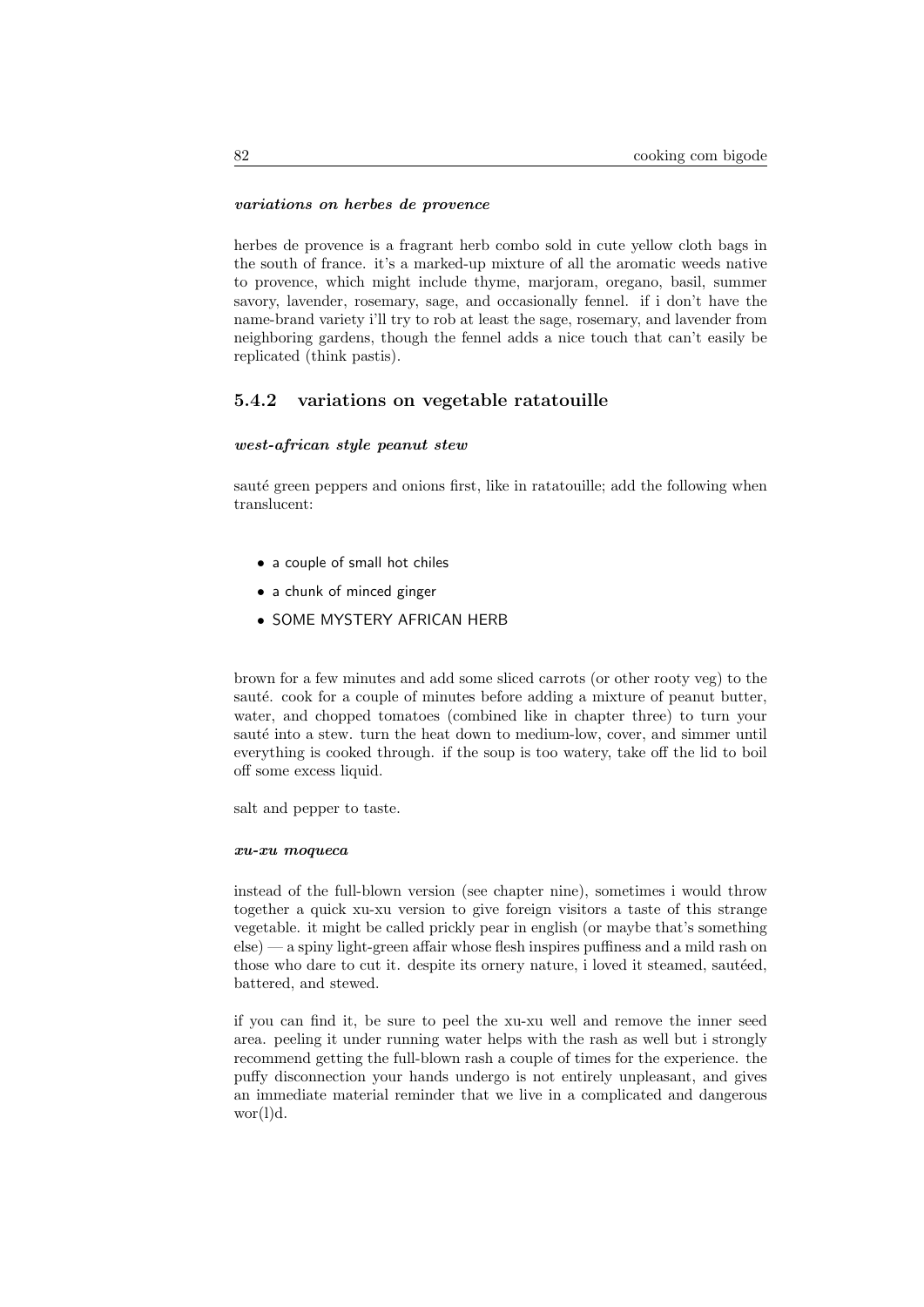if you don't happen to see it lurking nearby, any vegetable on the harder side (like a carrot or a potato) would work well in this recipe.

- a few xu-xu
- a large onion
- a few cloves of garlic
- a teaspoon or two of cumin
- two chopped tomatoes
- one can of coconut milk
- chopped parsley

real brasilian moqueca uses a special palm oil called 'dendê'. if you have it, use it and admire the deep red color and powerful fragrance. if you don't, any palm oil will have familial affinity, and if not, use peanut oil to get some sense of how fatty it should be.

sauté onion and garlic together on medium heat in your elected oil until translucent. add cumin and your thin spears of xu-xu (or whatever you chose for dinner) and stirfry for a few minutes. when the cumin's color and scent fill the kitchen, add tomato and coconut milk. stir well and lower the heat to medium-low continue cooking until the vegetables are as you like them. salt and garnish liberally with chopped parsley. the color should be a deep oily red-orange with the dendê oil, and a pinker shade (somewhere between tomato and coconut) without.

# 5.5 standard amerikan condiments

ketchup, mustard, and mayonnaise. if you're living in brasil (and loving it) and yet need a nostalgic (the brasilians have a word for that) burger experience, you must synthesize amerikana out of (perhaps healthier) basic reagents. luckily for the culinary tripper, all three are a) pretty easy to make yourself, b) much better when so prepared.

### ketchup

ketchup is an industrially produced reduction of rotting tomatoes with enough salt and sugar to disguise any real vegetative taste or texture. as such, a blender is helpful. take all the old tomatoes you can find or buy a few cans of tomatoes or unadulterated tomato sauce (in brasil, it's impossible to buy boxes/cans of tomatoes without sugar) and cook them over low heat for at least an hour on the stove. watch the volume reduce and thicken into a paste. when sufficiently thick add salt and sugar, stir for a few minutes, and transfer to the blender for final processing. start with a small amount of sugar, perhaps 5% by volume of the tomato sauce. continue to blend and taste until it begins to taste like "real"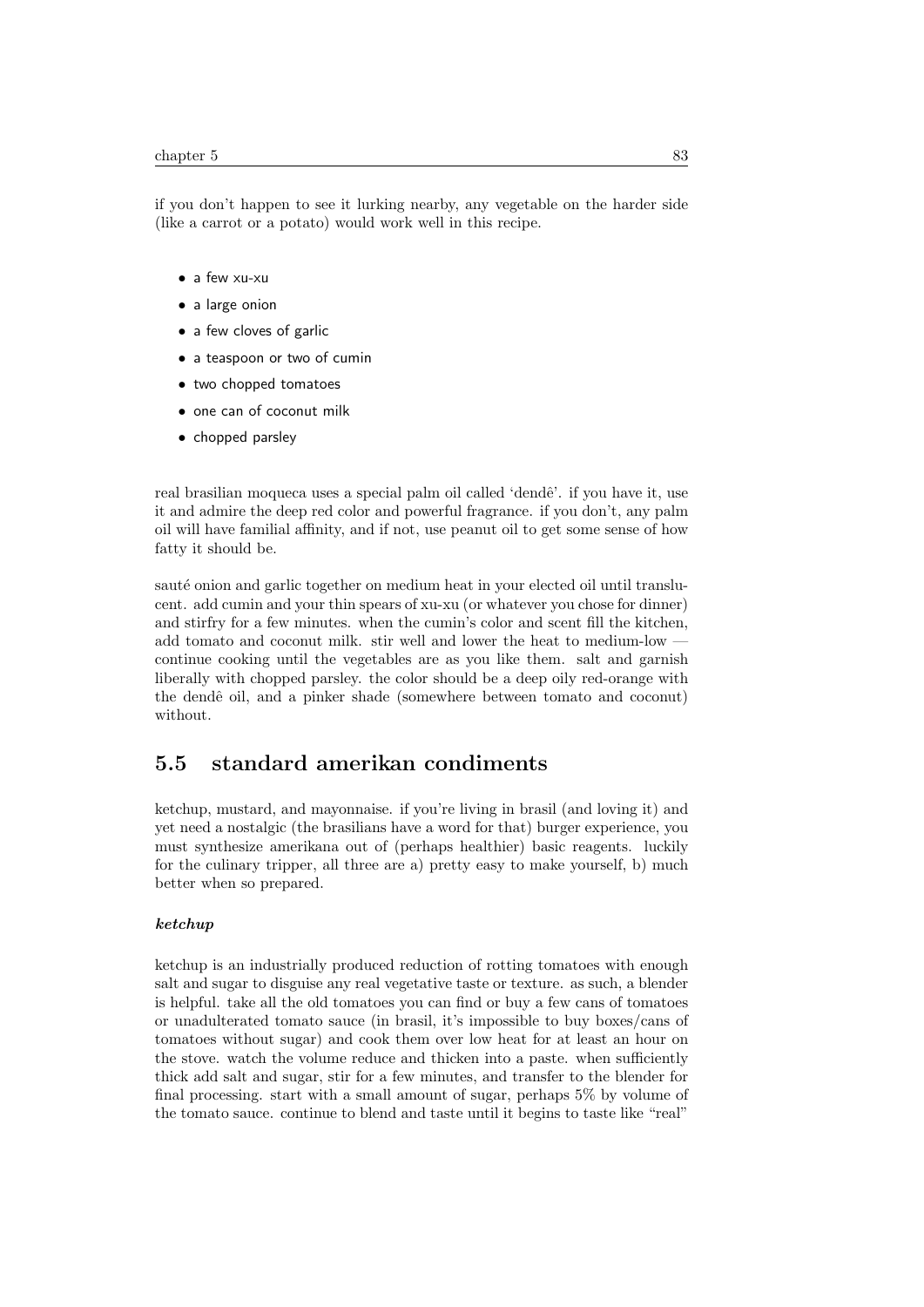(fake) ketchup. stop when you reach your goal or are sickened by the quantity of sugar it involves.

if you want your ketchup to have some sort of flavor (maybe like barbecue sauce) you can roast the tomatoes beforehand and blend in roasted (or raw) garlic and onions. cumin too will make it taste more like adult food, but know that's against the basic premise.

#### mayonnaise

as far i can read on the label, typical mayonnaise has no relation to the traditional french process, which is fatty, delicious, and even slightly dangerous (oh my!) . french mayonnaise (called aioli when spiced up a little) is a carefully bound mixture of eggs, oil, and lemon juice. beat 1 egg for each cup of oil you're going to use and place in the jar of your blender. while running the machine on low speed, slowly drip in your cup of oil. if you drip it in slowly enough the oil will incorporate into the eggs in a beautiful demonstration of COSMIC UNITY and no separation will occur. add two tablespoons of lemon juice per oil-cup and continue with the oil, adding until your cup runneth empty or your mayonnaise has achieved the consistency you're looking for. salt. it'll be the best damn mayonnaise you've ever had and won't last long due to human and bacterial influences.

to make aioli, or its fancy (tarragon aioli, saffron aioli) counterparts, simply blend the eggs in the beginning with garlic and whatever herbs and spices you'd like to experience. use nicer oil. fresh herbs (chives, tarragon, parsley) work marvelously, especially the provençal collective (lavender, rosemary, sage, oregano). know you are a samurai and that most restaurant "aiolis" are made by blending food coloring with huge vats of jiggling hydrogenated mayonnaise.

#### mustard

mustard again is a simple construction made from vinegar and the mustard seed. the homemade variety i like gives an "old-world" style mustard that is nowhere near as creamy nor fluorescent as your standard variety. simply blend equal quantities by volume of mustard seeds and vinegar in a robot with salt, peppercorns, and whatever other spices come to mind. let it age a week or so to work over the bitterness and initial pungency into a suaver taste.

for 1 cup of mustard seeds and 1 cup of vinegar, you could also add:

- a whole head of garlic
- $\bullet$   $\frac{3}{4}$  cup of honey (honey-mustard, anyone?)
- $\frac{1}{4}$  cup of horseradish

remember that you can use vinegar already infused (with garlic, herbs, ginger, whatever) to get a jump on flavoring your mustard.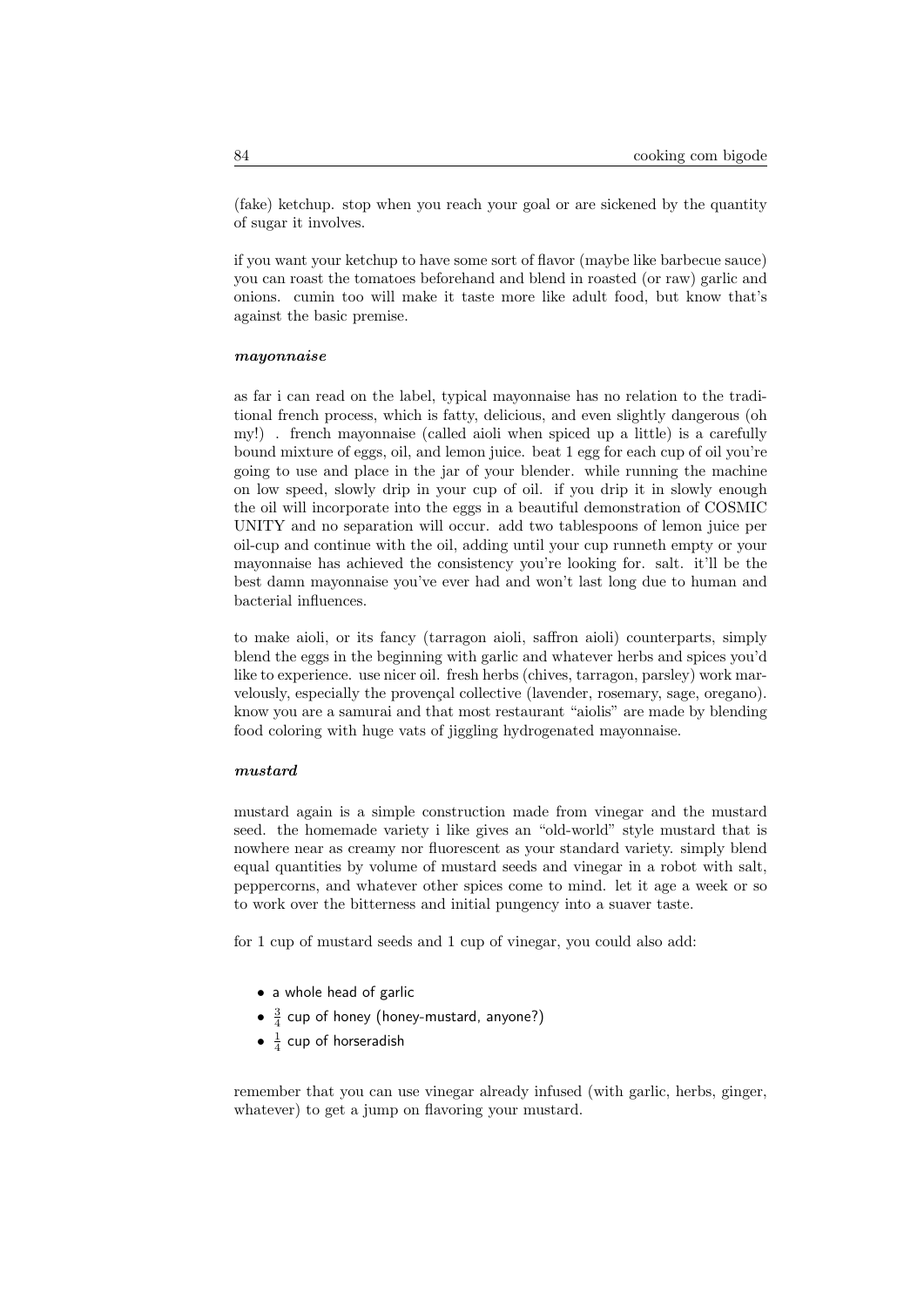



# sweet potato dill happening stuffed into demure green peppers over fragrant dry-fruit couscous graced by roasted orange tomato salsa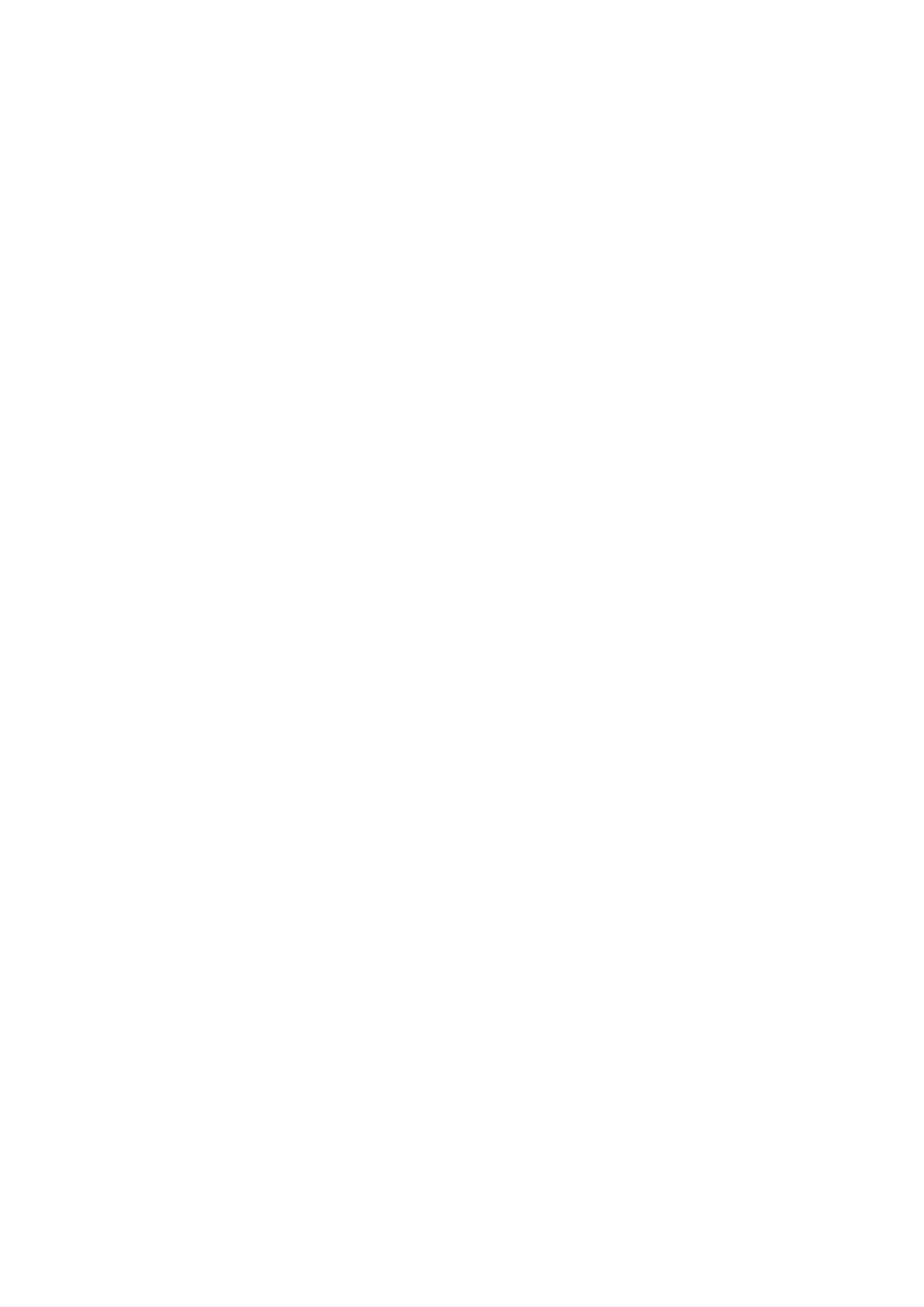# 6.1 stuffed green peppers with sweet potato dill filling

there are only so many curries you can do before the other beachfront hotels (new york apartments?) complain about the smell (goddamn immigrants taking over this county!) and it's no longer sexy to eat with your hands anyway.

though it'[s](#page-92-0) still more civilized. contrary to the idées reçues of the famously civilized occident, eating with your right hand and (but not while) wiping with your left necessarily presuppose a higher baseline standard of hygiene — your hands must be clean at all times in case eating or gnitae need to happen. from my brief sojourns There i got the sense that the average indian washed his hands almost fifty times a day.

carnaval week and all the country's transport had been appropriated for beer, so all i had for the crowds of brasilian vegetarians pounding on the blue metal doors fully three hours before the official meio di[a](#page-92-1) opening were sweet potatoes — perhaps leftover from biriyani (see chapter [1\)](#page-12-0) or barbecued out back by the goddess murals — and large green peppers, not too twisted and asking to be filled.

- one green bell pepper per human
- half as many sweet potatoes as humans (you'll have leftovers, again)
- an onion for every three people
- ginger
- dill
- white wine if you're fancy, hedonistic, and not cooking for muslims
- suco de lim˜a[o](#page-92-2)

### making the filling

chop your onions medium and ginger small. sauté them together (in butter, why not, live a little, it's ultimately healthier to realize your temptations than to suppress them) on low, slow heat. instead of frying brown, they will cook slowly and sweeten, browning only after half an hour to show their true sugary nature. if you don't have a half-hour to burn, i would recommend reorganizing your life to demonstrate your commitment to personal fulfillment and the primary importance of food to your physical and emotional well-being.

short of that, when you get impatient, turn up the heat and add a little liquid (milk, water, wine) to steam out the rest of the rawness. when the liquid is gone, the onions will be ready.

<span id="page-92-1"></span><span id="page-92-0"></span>idées reçues (fr) : received ideas meio dia (br) : noon

<span id="page-92-2"></span>suco de limão (br) : juice of lime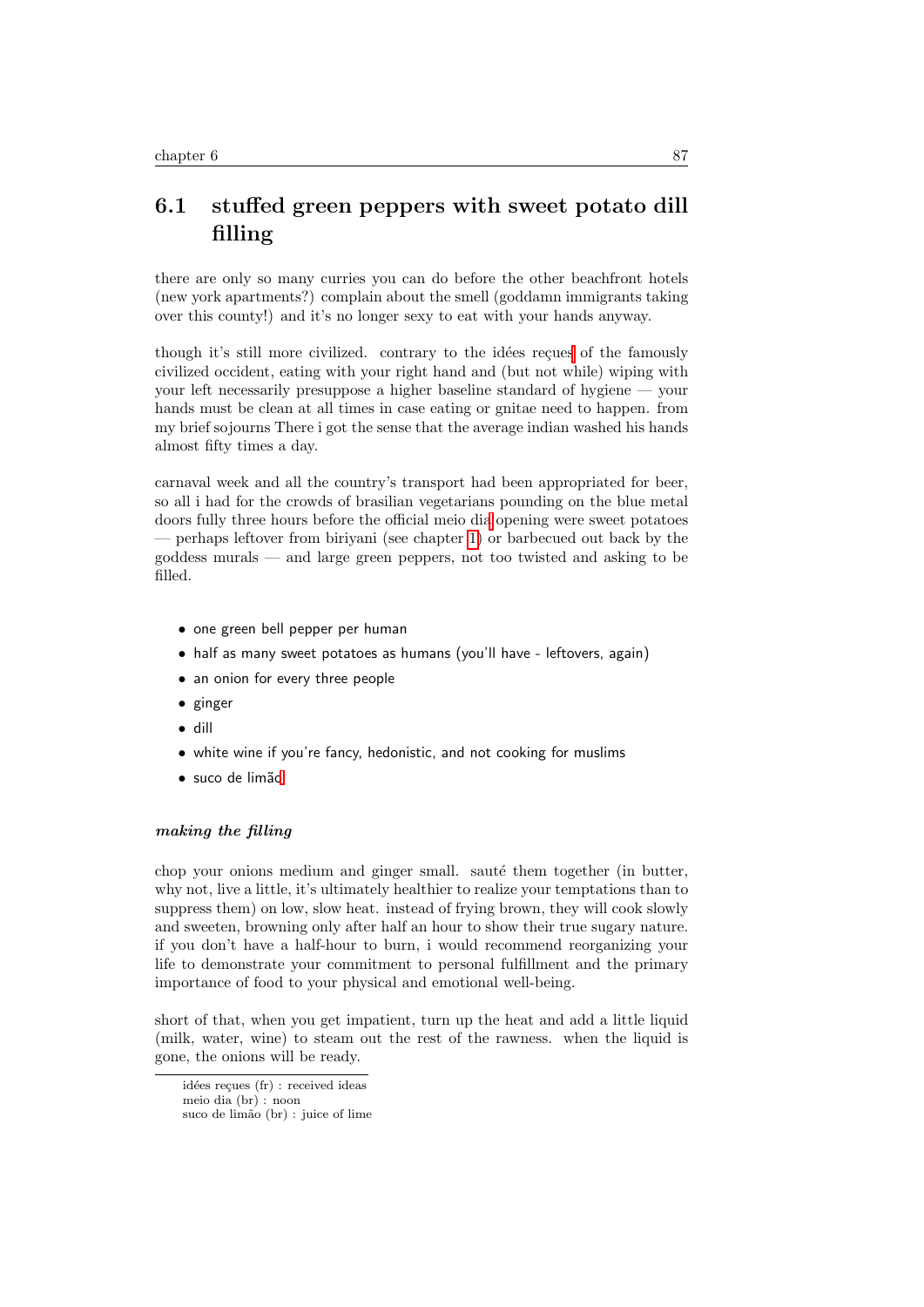add the dill first, cooking down and mixing well. when you see a good painting of green on white (my operational hypothesis: your tastebuds and eyes are so unified in their aesthetic sensibilities that the right color balance will perfectly indicate the optimal dill strength) add the sweet potatoes — they should already be boiled, steamed, baked, barbequed or otherwise wrangled from their natural state by the hands of men — to the onions and stir firmly, mixing the halves together (they were always destined to be one, selon aristophanes) in warmth and brotherhood.

you want the potatoes in small enough chunks to fit comfortably within a pepper, but not so puréed it looks recycled. it's going to be a little on the dry side and you can add lemon juice (not more than one lemon's worth) and any leftover white wine (according to the proclivities and majority status of your dinner guests) to the filling.

if it's still cloudy or taboo don't go another minute thinking that you can't or shouldn't add white wine or whatever alcohol you want really to any food at any stage in the cooking process. you can and should, subject to personal morality of course.

unless it's for a salad dressing most of the alcohol will cook off anyhow, but alcohol is particularly good

- as a soup stock
- in cooking risotto or rice in general (try  $\frac{1}{2}$  cup of sake in your coconut rice)
- to marinate cabbage
- in pasta sauce (red wine works well here)
- for steaming vegetables
- for slowly cooking onions, leeks, shallots, or garlic

if your daddy's not palling around with H. McTyiere Smith III, you'll probably want to use cheap leftover white wine that's going to vinegar anyhow, and even then you'll seldom need more than a cup. if the wine is really hecho mierd[a](#page-93-0) just treat it like vinegar or even mix it in with one of your many flavored vinegar bottles.

#### making the peppers

as is generally the case, there is a traditional method used by indigen $(i/o)$ us cultures with a deep appreciation of food complexity and lots of spare female labor time. also, you can boil them. if you choose the latter, just do so for a

<span id="page-93-0"></span>hecho mierda (es) : turned to shit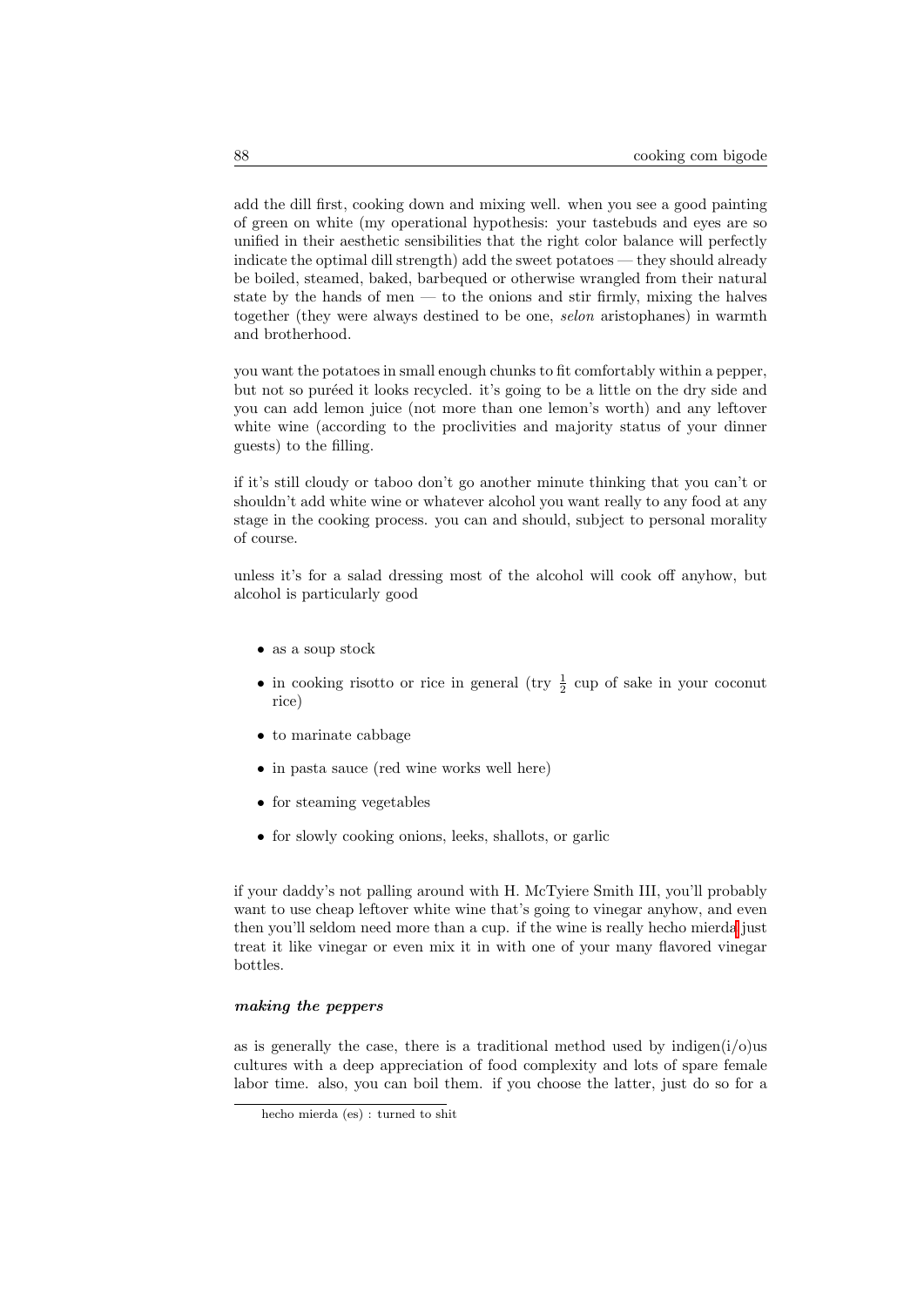few minutes until they soften enough to be a little flexible. if you don't, you'll need live fire or a gas grill.

hold each pepper over the fire with tongs, chopsticks, or a couple of wellpositioned forks. turn the pepper so the skin blackens evenly all around it. by the time the pepper is completely black it will be malleable enough to accept filling. now you just have to peel them.

#### let the two become one

with half-cooked empty peppers and a bowl of winey sweet-potato filling at your disposal, you're ready to start filling. preheat the oven, grease a tray, and decide whether you want the peppers to be top-stuffed or side-slit. the former involves pulling out the stem and seeds (perhaps with the help of a circular incision) and stuffing the pepper from above. for the latter technique, draw a slit down the pepper's thigh, allowing extraction of the seeds (shake it) and easier filling. this is usually an easier option, as the peppers will most likely be baking in a supine position.

most decadents — you've already used the butter and the wine, why balk at the label? — shine at the idea of adding cheese to the top of the filling and maybe over some of the pepper as well. as the peppers bake, the cheese will melt and the beginning of its browning will let you know Everything is Ready.

# 6.1.1 the stuffed vegetable pattern of culinary interaction

so,

welcome.

welcome to the next level: stuffing, stuffing is an ancient and justifiably famous technique for either

- a) developing innovative taste and texture combinations in the context of a microclimatic vegetable oven
- b) hiding leftovers or otherwise under-desirables inside another vegetable, where it magically becomes "special"

as with all choices, the real answer is "neither" or "both". so, both.

like casseroles and lasagnas, which are beneath the scope of this book, it's a great way to recycle leftovers and keep the culinary excitement fresh. you can reheat virtually anything that was good yesterday, mix in something perky (finely diced onion, lemon juice, cilantro), and use as stuffing with a little parmesan cheese on top.

in brasil, besides peppers (see above) we often used tomatoes, which require careful excavation and no-baking. in addition to standard get-down-in-there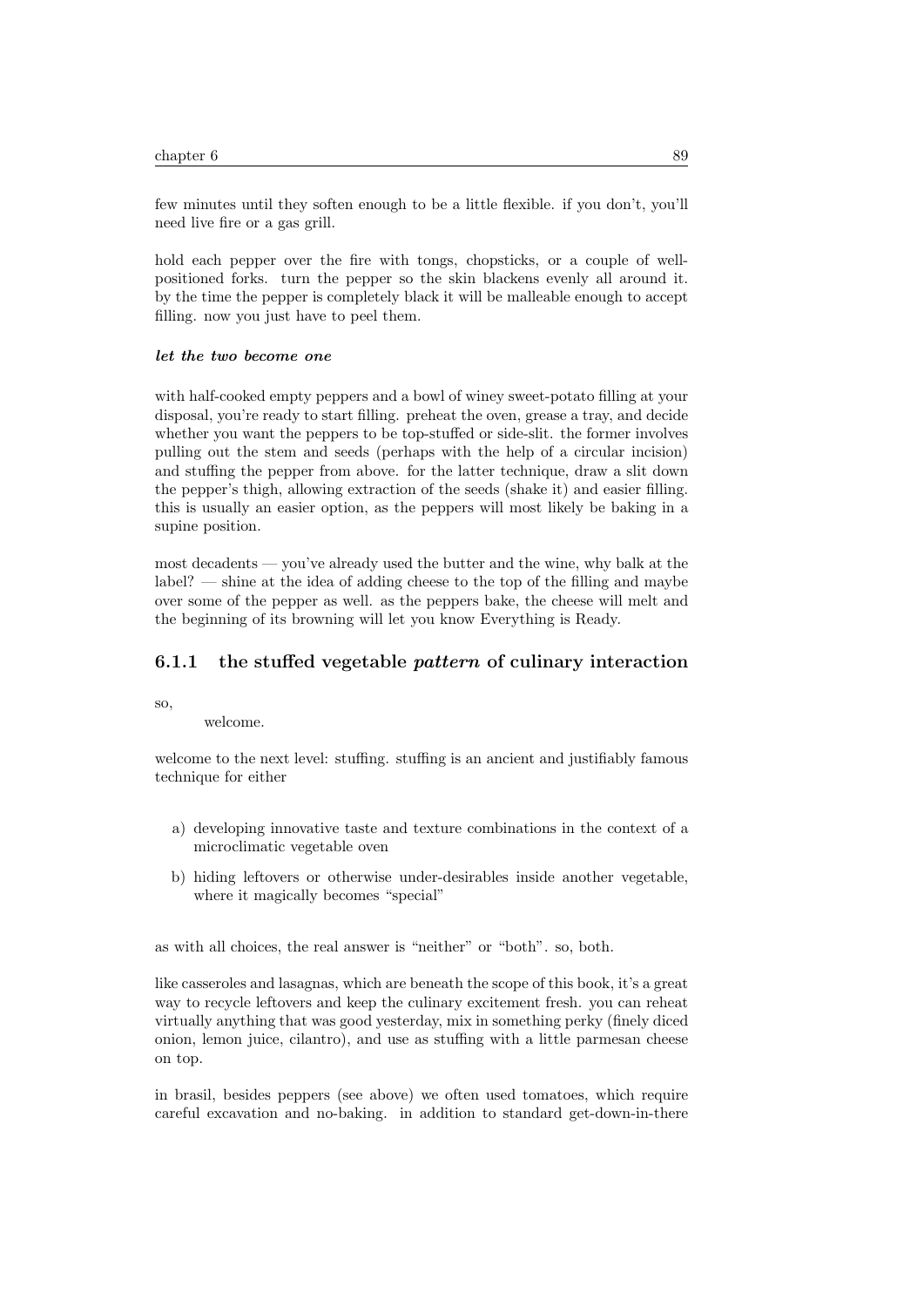stuffing, O Bigode — being situated a mere twenty feet from the historic colonial seaport of Aratuba — was no stranger to vegetative boats. the planet and i both like the 'nautical style' vegetable stuffing technique because it eliminates the need for flatware altogether. with a zucchini- or potato-boat the hungry customer sails away in a self-sufficient dining vessel, especially if they're comfortable wiping sans serviette.

#### preparation for hard-nosed tubers:

slice them in half, the long way, and boil or steam them until tender but not mushy — between ten and twenty minutes depending on your karma but in all cases less than if you were planning on mashing anything.

#### preparation for long squash:

slice them in half, the long way, tracing your fingers wistfully along any curves, and bake them until tender but not mushy. you want to be able to pick up the squash with The One hand and eat out of it with The Other.

if the flesh isn't fully done but it's getting too soft, just Pull Out anyhow and remember that the two most popular t-shirts in bahia were (no translation necessary):

# NO STRESS and 100% NEGRO

let the ministry be a blessing. which is to say, you can still scoop it out and finish cooking it later. and cooking is just indulging your lazy stomach enzymes anyhow.

for each vegetable you've built boats. eviscerate them (save the viscera) and gently massage the inside walls with assorted aspects of the Good: a little oil, a garlic clove, some salt, etc. then you can fill whatever suits your fancy (see any vegetable, bean, or grain recipe in this book) and bake to finish cooking. serve with a vegetable mayonnaise or other salsa, or atop a bed of grain (if you didn't use one inside).

the tomatoes are particularly great stuffed with something starchy — potatopea curry or mujaddr[a](#page-95-0) have both been great. i like the potatoes more with onions and sautéed greens. everything seems to work well in the zucchini.

as with the peppers above, most humans are suckers for highly concentrated melted cow fat. and in the project of treating everybody with love, from yeast to the moon, there's sometimes some juggling. even if you're normally not part of a horrifically murderous system that wrenches breastmilk out of cows with cold metal tentacles, sometimes it's good to make a stranger (or amanda) smile.

<span id="page-95-0"></span>mujaddra (arabic) : amanda's favorite lebanese dish: rice, lentils, and lemons together in love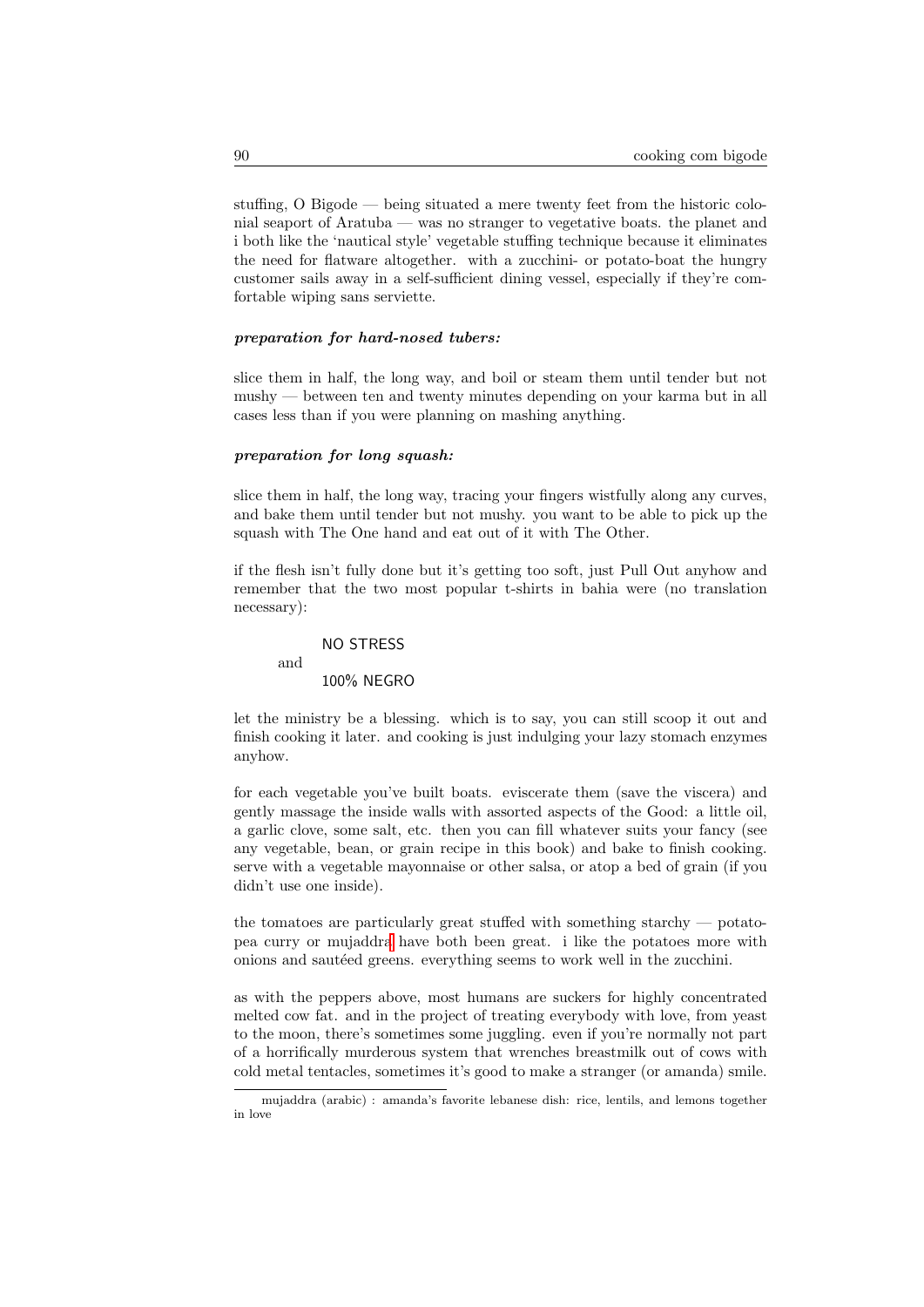# 6.1.2 variations on stuffed peppers

#### nutty zucchini boats

for this i proceed as noted above, mixing the following together for filling:

- feta cheese
- finely chopped nuts (walnuts or almonds, depending on climate and mood)
- brown rice (usually leftover)
- fried onions
- grated carrots or golden beets
- a little lemon juice or white wine

you can sauté the beets/carrots in ginger for a few minutes to soften or have them raw if you get off on that sort of thing.

a hint for proportions — if you have a large amount of brown rice, start mixing all the other ingredients together first and then add the rice so, while comprising the majority of the dish, it doesn't smother the taste and presence of all the fancy extras. if you only have a small amount leftover, start with the rice and add the extras accordingly, so they don't dominate and clash with each other.

crush the pepper over the top and bake until the zucchinis are ready to go.

#### baked guacamole

a pretty simple guacamole variation when you have the oven on and ready to go, cut open your avocados carefully, preserving both halves intact.

empty the avocado flesh into a bowl and mix in:

- one clove of garlic for each avocado pair
- a little lemon juice
- salt
- a very little cayenne pepper
- some bread crumbs, smashed up tortilla chips, or anything else crunchy and nutritionless
- $\bullet$   $\frac{1}{2}$  of the cheese of you want to eat

fill the avocados once again with the mixture — the added ingredients should more than compensate for the pit's sudden lack, giving you heaping avocado experiences. top with the other half of the cheese you wanted to eat and broil until you get a nice fragrant croûte on top.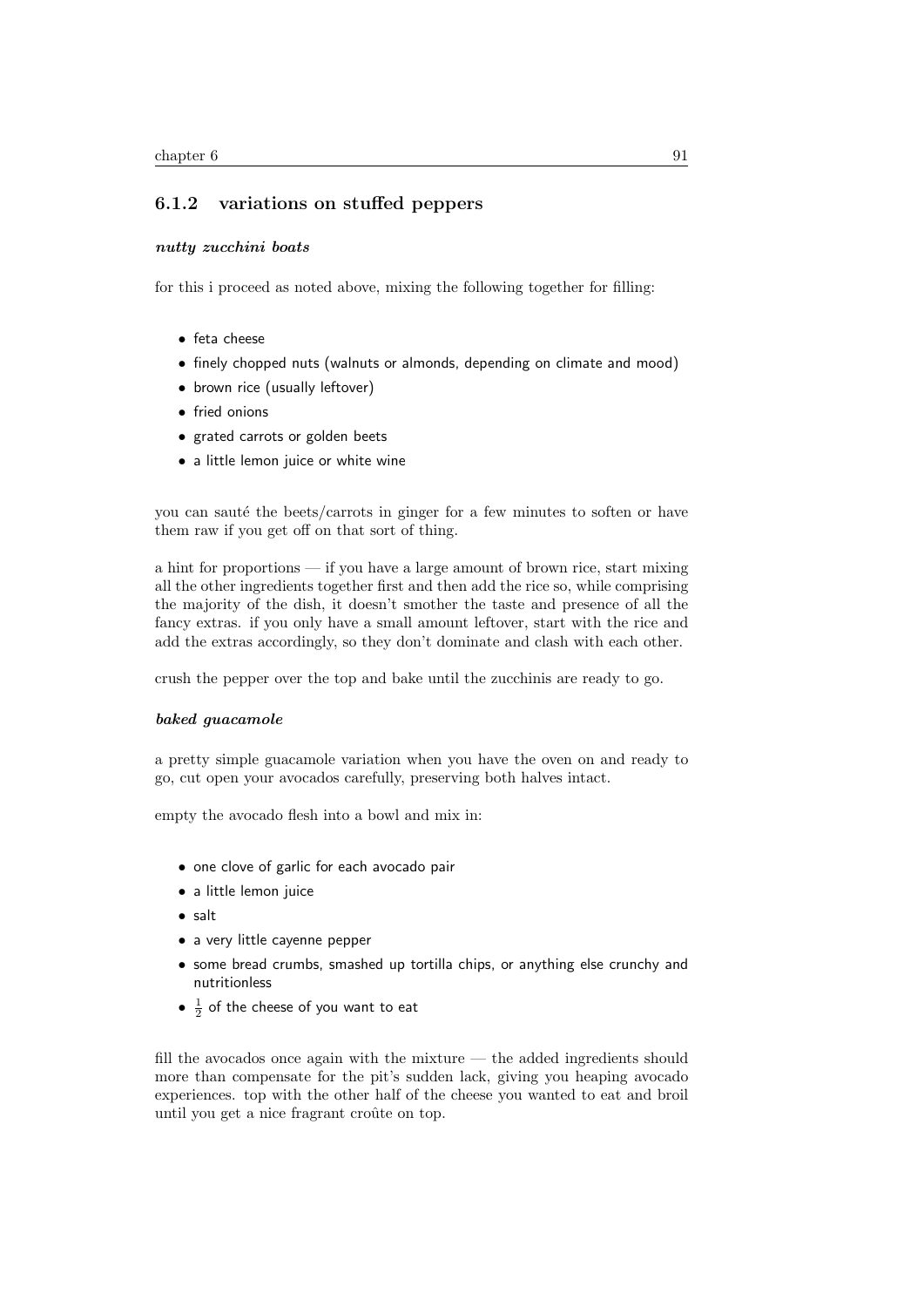# 6.2 fragrant couscous with raisins and cashews

couscous, not a grain of its own, is a pasta made from semolina wheat, and popular throughout the middle east and north africa. it's a very small pasta and cooks almost instantaneously. i suspect that even very beginning meditators could cook it with their subtle vibrations.

the more traditional method is to pour boiling water over a bowl of couscous until the water level hits the couscous level (about equal quantities) and then cover immediately with a frisbee. mix in two bits of salt and olive oil into the 'scous before the water hits to keep it loose and evenly salted. after five minutes of steaming, you can remove the lid and fluff. it should be soft, light, and airy. most people add too much water and the 'scous comes out very dense. remember, you are both of the fire and of the air. honor that.

you can add other good stuff to the couscous before the boiling water or after cooking has completed. dry fruits (like raisins) will slightly rehydrate and become plump bursts of sweet awareness (generally a good thing). i like to add raisins and cashews, dried apricots and slivered almonds, or a small amount of ground turmeric and whole cloves.

another diamond technique is to use a perfumed oil (rosemary and clove come to mind) or sauté some spices in olive oil on low heat for a few minutes (as the water boils perhaps) and use that olive oil to mix in the 'scous before adding the water. i would do one stick of cinnamon and two cloves in this manner, and remove all plan(e)tary evidence before adding the oil.

#### 6.2.1 pattern liner notes on cooking other grains

most grains we cooked were of two styles — rice and couscous. which is to say, they either require a lot of cooking (boiling, toasting, or baking) or just a little bit. when you're in a hurry or want to make a light meal, use the latter, which are generally smaller grains or products of larger grains.

of these, bulgur is the most popular and cooks just like couscous, except it takes 1.5 times its volume in water and wants fifteen minutes to cook.

when you have more time to cook and want a heartier grain, use whole wheat (not flour, the actual grains), barley, millet, or whatever else came out of the thresher. follow the instructions from the seller in terms of the water ratio and how much time to cook, but it's generally easy to check every ten minutes and see if your new rare and lovely grain is yet tender.

remember that it's all up to you, and you can use these grains in any of the above patterns, as well as develop your own ideas totally from scratch. from good ingredients and careful attention (a symptom of love), you can do no wrong. use bulgur as the object of your curries; use millet flour for half of your bread recipe; do fried rice with couscous. do it all. don't stop just keep going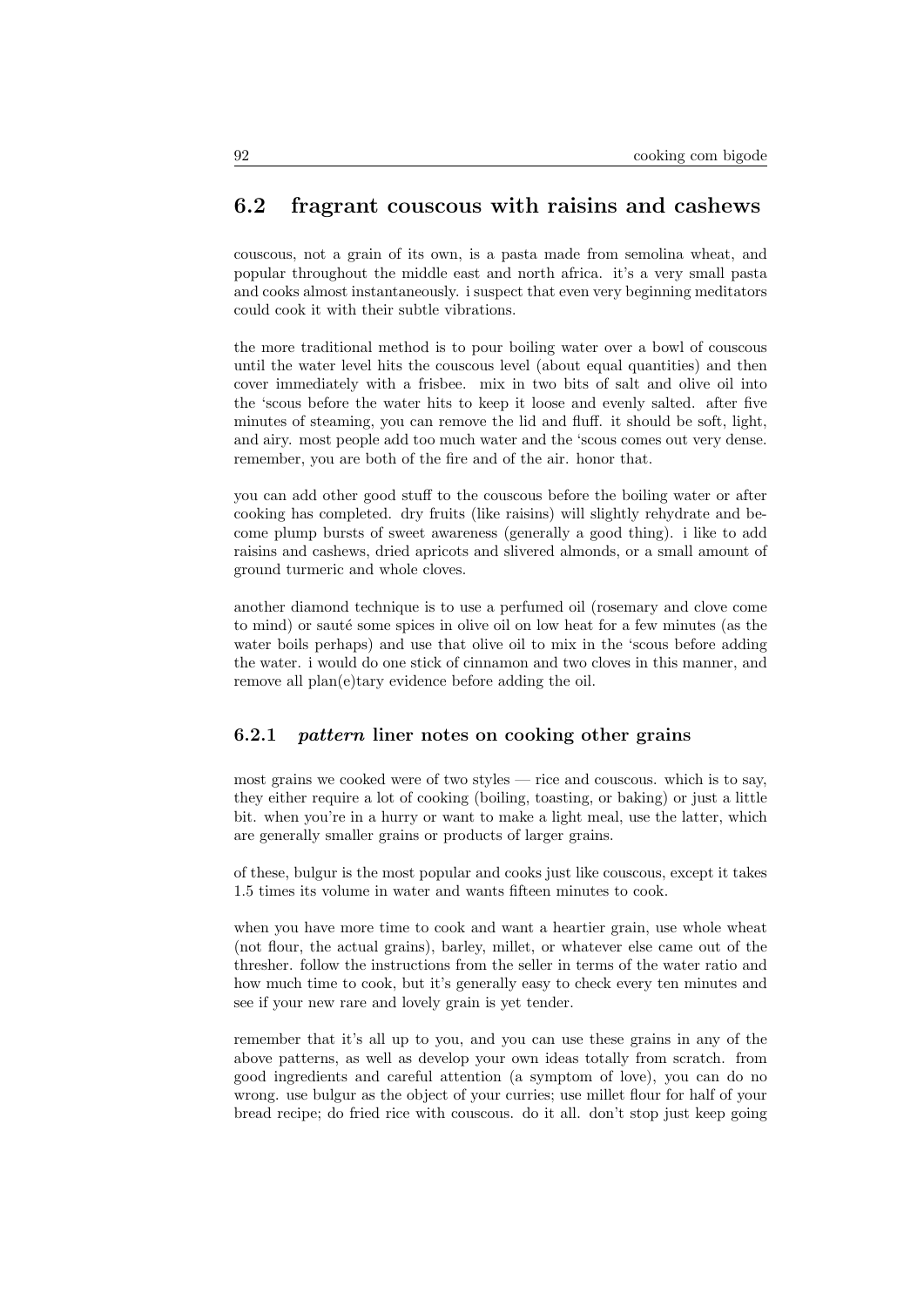and know that every satisfied smile/belch combination is a small and pungent act towards a peace for the world's stomachs.

# 6.3 roasted orange tomato salsa

a lot of cooking is about color. this is a beautiful roasted tomato salsa that came out so nicely because the tomatoes were meio verde, meio madur[a,](#page-98-0) a vibrant orange that might mean "don't buy/use me yet" if had we other options. we had not.

roast them quickly by heating olive oil on medium heat in a wide pan while you chop the tomatoes in half. they all go in one layer nestled together until you can smell the black bottoms (maybe between 5 and 10 minutes). you can use fingers, tweezers or tongs to give them a flip and maybe a tad more olive oil, shake the pan and let them grill and blacken in a few minutes.

if you don't like the black bitter papery edges of the skins, you can take the blisters off. i think they have a nice color, taste, and texture, so i'll chop up the tomatoes skin and all. this is a good salsa for the blender but in doing so you denature the intangible quality hand-dicing affords. a 22nd century comprise is to blend  $\frac{2}{3}$  of the tomatoes and carefully chop the remaining third (for texture, consistency, meditation) to add after blending.

dice the following to add to your roasted tomatoes, after blending:

- some onions  $(\frac{1}{2}$  to  $\frac{1}{3}$  as much as your tomatoes)
- a few cloves/head of garlic (to taste, roasted tomatoes hold their garlic well)
- ground roasted cumin
- $\frac{1}{2}$  bunch of chopped cilantro
- suco de 1-2 limão (depending on how sour those tomatoes were...)

salt to taste.

### 6.3.1 the roasted tomato salsa pattern

in the way that every man has his double and every puppet its shadow, every fresh salsa has its roasted analog. as most fresh salsas are based on tomatoes and chiles (of various species and colors), so too are most roasted ones. roasting gives a deeper, earthier flavor and can intensify the seasoning experience as well.

generally, when deciding to move a recipe from the fresh salsa pattern to the roasted one, the options emerge from deciding which elements will remain raw and which will be roasted. some roasted salsa are even reduced over the stove, unifying the flavors and cooking all of the constituents.

<span id="page-98-0"></span>meio verde, medio madura (br) : not quite ripe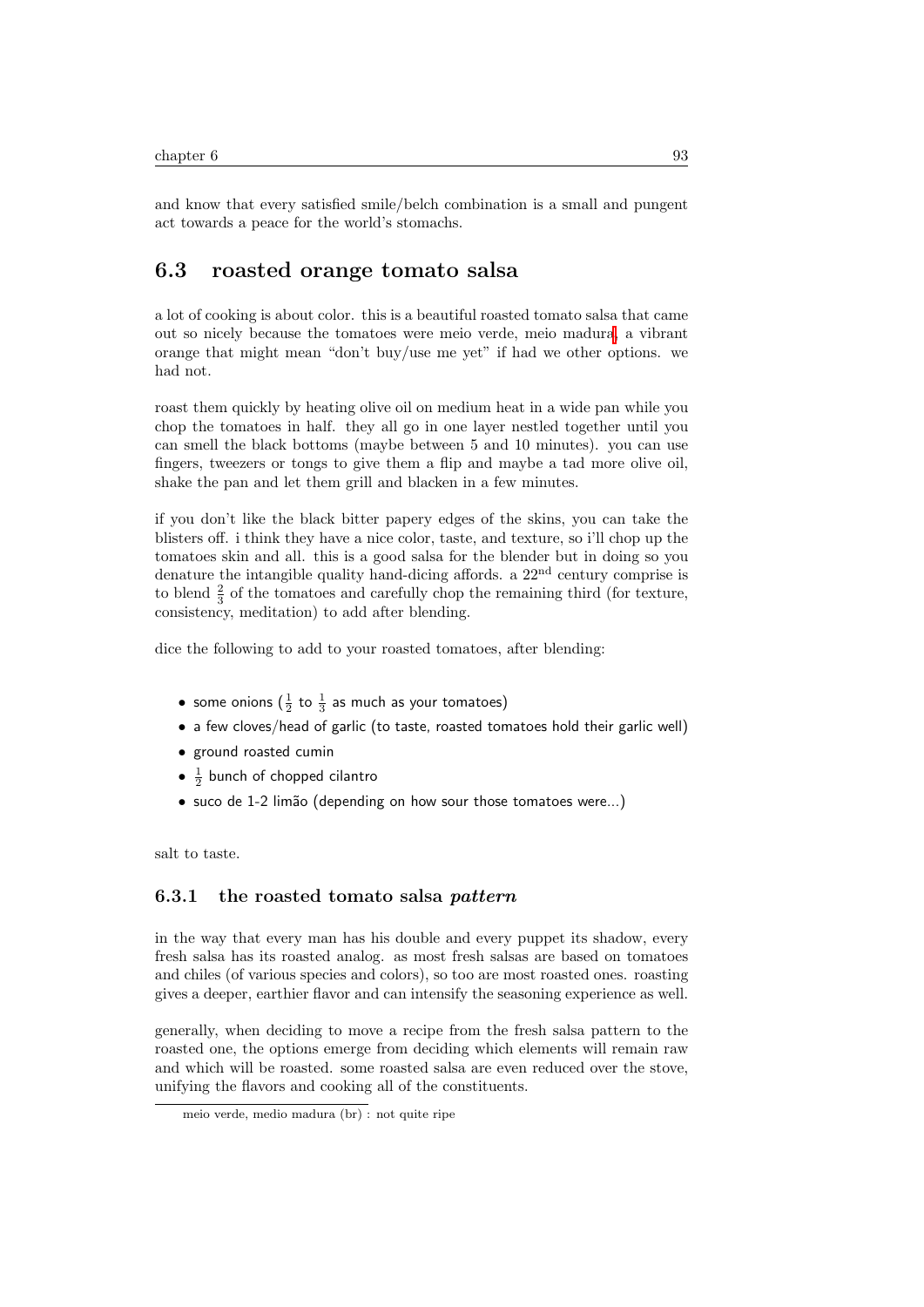as always, experiment. anything you've done with fresh tomatoes or fresh chiles will be great with roasted tomatoes or roasted chiles. anything that comes from good ingredients will taste good in almost any form. we ourselves are the best instrument of our goals — if you seek love you must act with love, and through love; if we seek peace, we must create peace and be peace.

# roasting chiles:

is easiest in a heavy pan on the stove. without oil place your chiles on the hot surface, turning when the chile blackens. many slice open the chile and vacate the seeds after roasting, but i like to leave them all in for sake the of father coffman and the rest of the world's sufi voyagers.

#### roasting sweet peppers:

is best in the oven. oil them well and slice in half. place on a baking sheet close to the broiler under the highest heat. cook for ten minutes or until most of the skins are black — the waiting is difficult, but every minute you wait will save you five-fold in peeling. when blackened, remove the tray and let cool, covered with plastic wrap: the steam will help loosen the skin. when the peppers have cooled, you can peel away the charred black, revealing a pulsing red belly underneath. this is the meat to be eaten naked $(ly)$ , dunked in oil, puréed, or in any other joyful form.

#### roasting tomatoes:

generally as above. the greener they are the longer you'll want to roast them and the more you'll want the lid — so they steam more before total charring occurs.

### roasting eggplant:

poke the eggplant in various places with a fork. cover with foil and bake for an hour (or until totally mushy) in the oven or, if you're near the flip side of a campfire, place the eggplant amongst the coals and leave it for a few campsongs. keep checking but the timing will vary greatly with the heat of the coals, but generally it will cook much quicker than in the oven.

let the roasted eggplant cool and cut in half. the pulp should easily scrape into whatever willing recipient you have. to get the true, smoky flavor that differentiates good roasted eggplant from bad, you must use a fireplace or buy large cans of "mutabbel["](#page-99-0) from the arab supply store.

<span id="page-99-0"></span>mutabbel (arabic) : eggplant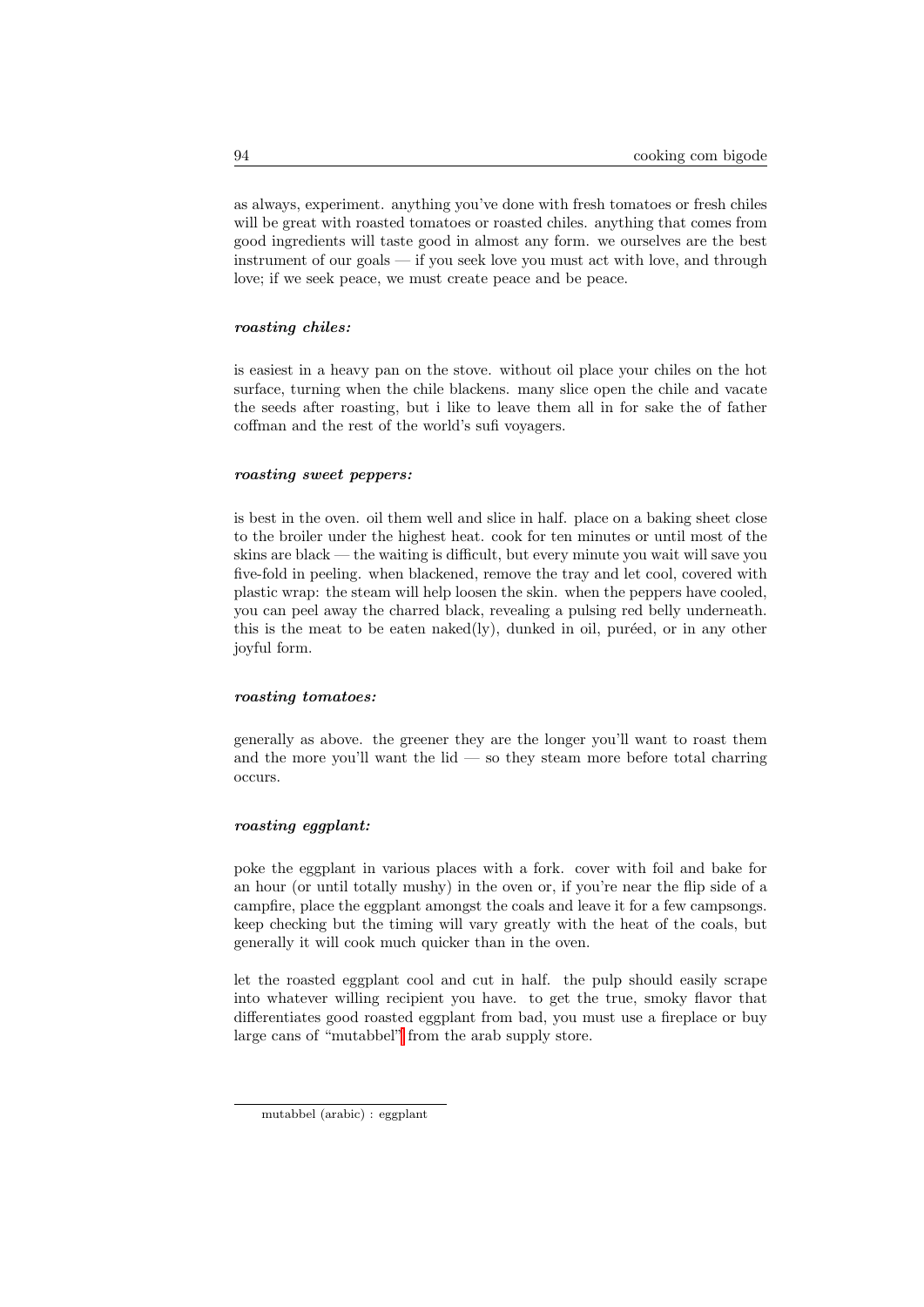## 6.3.2 variations on the orange tomato salsa

#### roasted garlic tomato salsa

- heads of garlic
- tomatoes
- whole cumin seeds
- lime juice and salt

roast an entire head (or as many heads as you want) of garlic by cutting off the tips, massaging with olive oil, and wrapping in foil. place your package in the oven (best when something savory is already in there — not recommended to accompany apple pie or cocadas).

after half an hour check to see if it's soft and gooey. it should be easy to peel and eager to be blended. chop your roasted tomatoes by hand, mix with the garlic and some ground roasted cumin. taste before adding salt and lime.

### roasted green tomato (tomatillo) salsa

tomatillos are a mexican tomato variant that grow with adorable husks and have a unique flavor. in brasil we used unripe red tomatoes which were, in fact, green, and pretended they were tomatillos. the salsa tasted great.

- roasted green tomatoes (or tomatillos)
- roasted green chile
- raw or roasted garlic
- cilantro
- lemon juice and salt

mix everything together in a mortar or blend in a few seconds with the robot. if you want it to be really fucking good, mix in half an avocado.

#### mahamr[a](#page-100-0)

popular in lebanon where they need more sweet than spicy.

blend with post-war consumption levels of good green olive oil:

- a base of roasted red bell peppers
- a few roasted red chile peppers

<span id="page-100-0"></span>mahamra (arabic): the red one; red pepper spread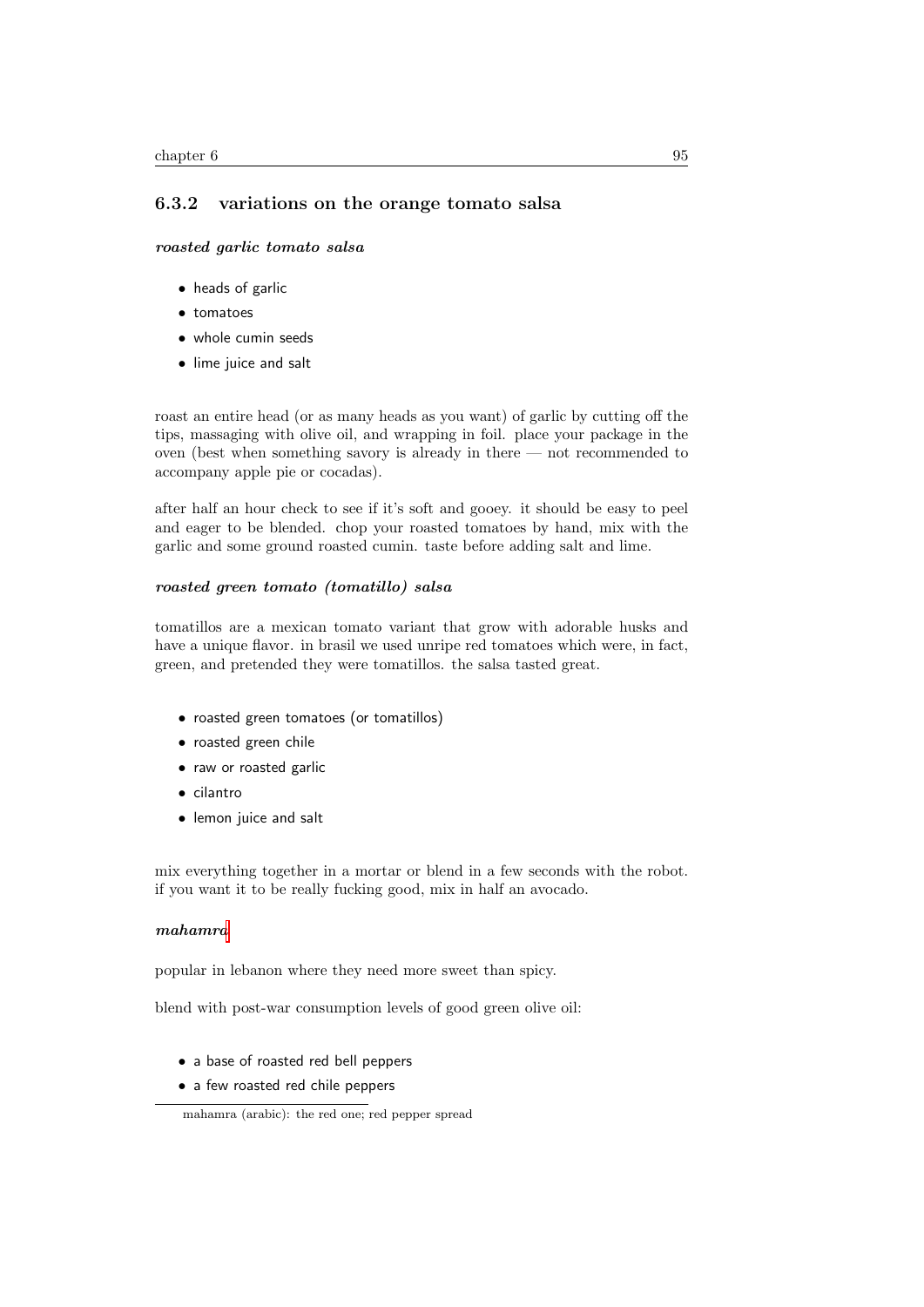- a raw or roasted garlic  $(c/g)$ love
- lemon juice
- salt

### babaganous[h](#page-101-0)

also a middle-eastern favorite. as indicated above, the real roasted eggplant flavor only comes from the extremes of culinary presence — live fire or a lebanese can. your oven will not do the trick.

mix with a fork in a bowl large enough to handle some splashing:

- roasted eggplant innards
- tahini (a sizable but not dominant amount: keep tasting)
- finely chopped raw onion
- roasted garlic
- finely chopped tomato
- finely chopped parsley
- salt
- lemon juice (add last and make sure it's perfect)

when it's just right, add a few teaspoons of good olive oil, mix in, and throw another teaspoon on top. garnish with paprika.

<span id="page-101-0"></span>babaganoush (arabic) : roasted eggplant salsa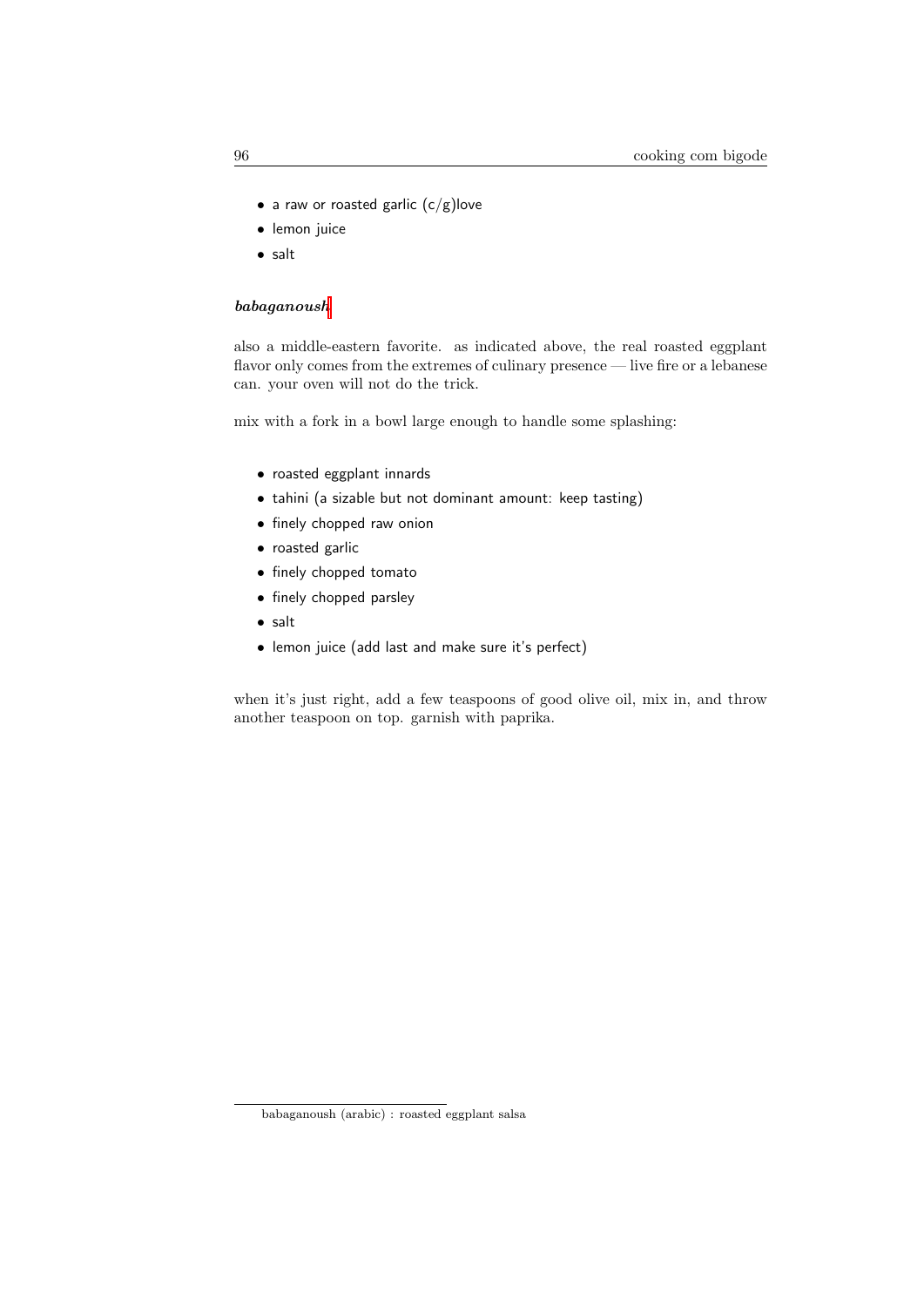

7

# butternut squash and madras potato empadas with fresh pico de gallo and a bold carrot hummus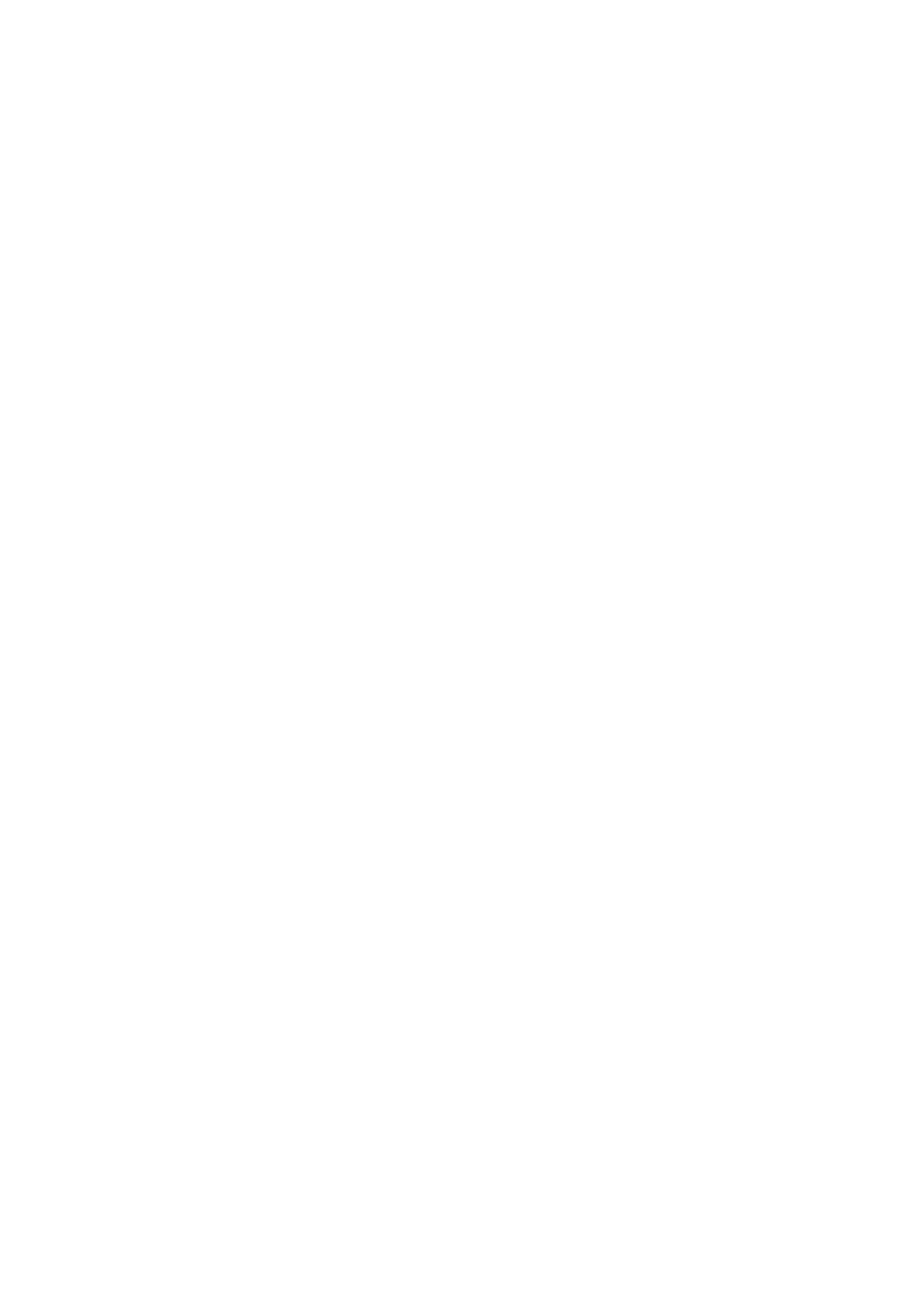# 7.1 introduction to empadas

the original economic thinkin[g](#page-104-0) behind O Bigode was to make and to give freely all the food with cumin in the air, love in the heart, and no recommended price. the hope was to create an autonomous space for post-capitalist economic relations, where humans undertook commerce with gusto — not points or prestige — as their motivation.

barely a month after the grand opening, when the publicity machine was still getting started, Bigode collective members agreed to the first AEA (Amandan Economic Amendments) in an attempt to boost sales and to adjust to local cultural norms. The AEA included:

- adding fixed items to the menu with fixed prices, to be consumed at-thebar or on-the-run
- expanding to include various juices in the lunch menu
- retaining the prato feit[o](#page-104-1) at no fixed price
- revamping the accounting system for both the culinary and alcohol divisions

the main result of the AEA was our decision to make two styles of veggie empadas everyday, with one of the fillings tame and one of the fillings exotic, to reach out towards the comforts and sensibilities of the island population. priced at merely a point and a half each, they were cheap enough that houseguests wouldn't think twice about buying half a dozen in a day, locals often got two or three, and even children would scrape together the resources to share one.

empada is the portuguese translation of "empanada", a savory fried or baked pastry popular all over latin america. we started each restaurant morning by making the dough for the covers (usually three dozen) and preparing the fillings while the dough rested. the oven preheated (and usually roasted vegetables for that day's salsa or vegetable main courses) while the bread rose and we filled the empadas. generally we would have finished most of the cleaning by the time the first round came out of the oven, a little before our noon opening.

#### how to make the covers:

we started out using a recipe dona victoria (of epuyen, chubut, argentina) had given me:

#### • 1 kilo de harin[a](#page-104-2)

<span id="page-104-2"></span><span id="page-104-1"></span><span id="page-104-0"></span>original thinking (eng) : from the 2004 wsf, www.somethingconstructive.net/brasil prato feito (br) : fixed price lunch harina (es) : flour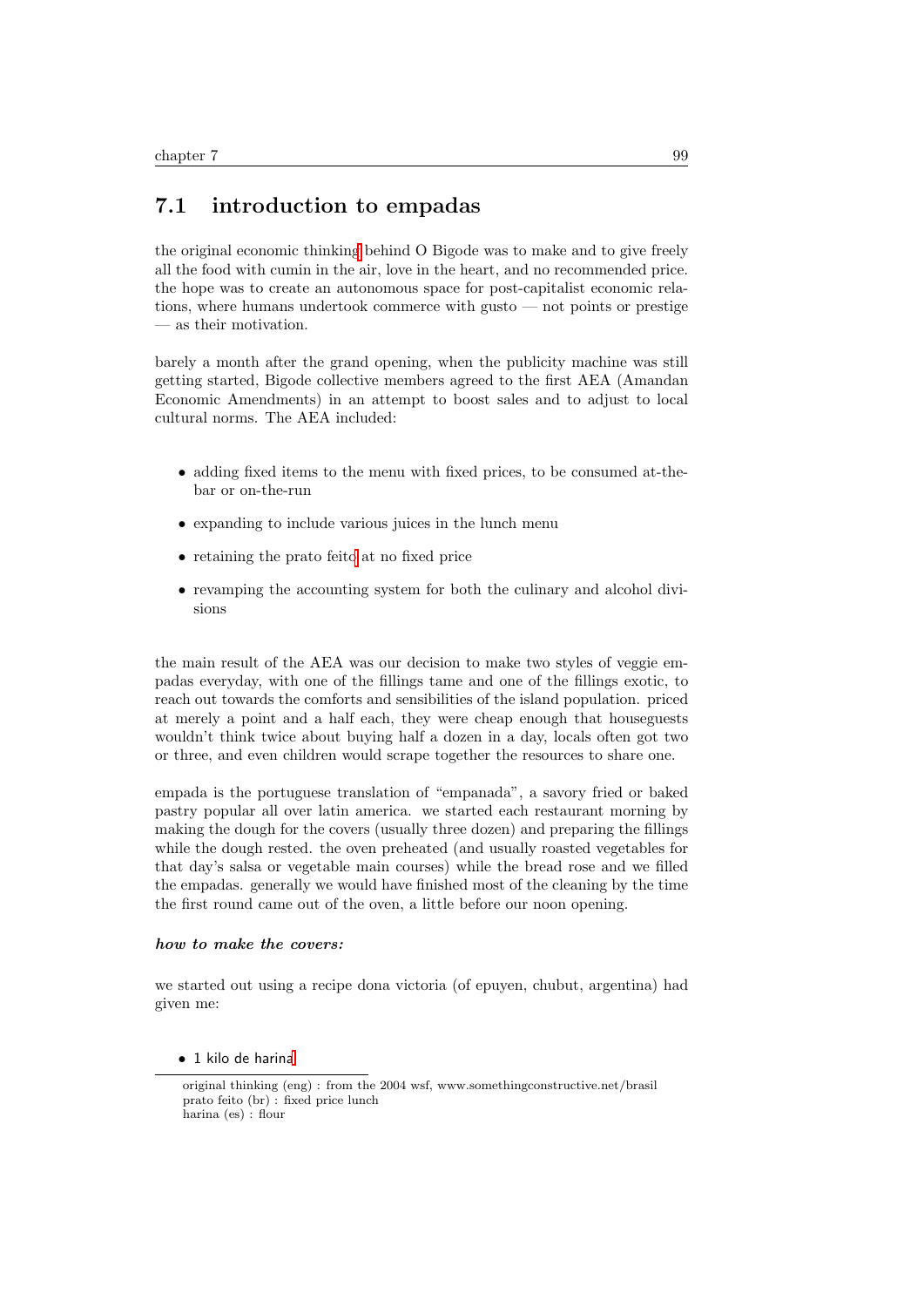- 200 g de mantec[a](#page-105-0)
- sal al gusto
- 600 mL de agua fri[a](#page-105-1)

and after a few rounds amanda had it precisely at:

- $\bullet$   $\frac{1}{2}$  kilo cheap brasilian white flour
- $\bullet$   $\frac{1}{2}$  kilo expensive organic whole wheat flour
- 100 g of smelly unrefrigerated butter
- a seemingly equal volume of non-gmo soybean oil

seeming! seeming? out on thee seeming, i shall write against it!

• enough water to make a smooth dough.

you Knead the dough for a few minutes and let it rest for half an hour until it comes into its truly elastic nature. in the waiting period, you may perform whatever other duties call your attention in the kitchen, garden, bar, or dining space, but please remember the ants come fast for that strange smelly butter and your dough bowl had best be isolated from the counter by at least a couple degrees of separation.

i've weathered many arguments about ants in the kitchen, and ultimately stand firm in my belief that our relations must be co-operative. they communicate to us when we have cleaned well and when we have been lazy, they volunteer to cart away any last chunks of pineapple and cheese we missed, and they inspire us always to be attentive. in the kitchen's cleanest days the only ants to be seen were lazy scouts — the morning after a heavy debauch saw more wriggling bodies than counter space. the ants were a slow and deliberate mirror of our own community, of ourselves.

when the dough sighs with contentment and the fillings are ready and cooling, you may start the rolling. make sure everything — the surface, the rolling bin or wine bottle, your hands — wears a sportcoat of flour. check your rolling pin and surface for floury bumps from last time — they will cut your mambo like no other.

tear off a large jawbreaker of dough, flatten it into a disc with your capable hands, and place on the board. roll into a perfect circle. yes, yes, easier said than done. there should be some hints in the chapatti section (see chapter four). with the empanadas it's actually less important because a) no indian woman is

<span id="page-105-0"></span>manteca (es) : butter

<span id="page-105-1"></span>agua fria (es) : cold water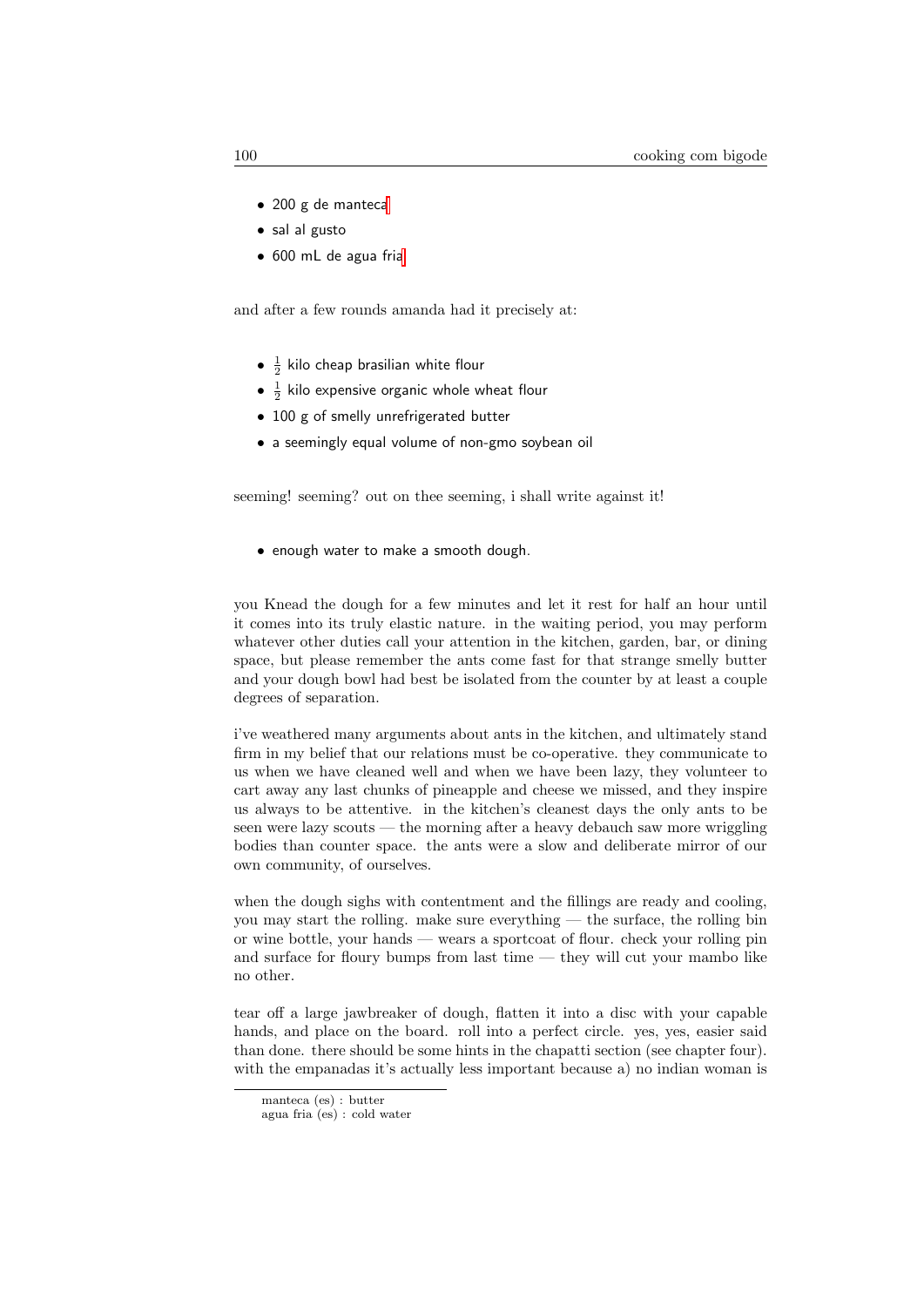going to laugh at you b) bilateral symmetry comes into play more than radial symmetry.

when you have a vaguely circular and strongly symmetric piece of dough, transfer it off your rolling area to a specially allocated filling plate. if it tears, it's too thin. place a heaping tablespoon of filling in the middle and give it the eye. you need to be able to fold one side of the cover over the filling and join it with the other side. know that it will stretch a little in the folding and place enough filling inside to be a competent snack. especially with vegetarian food, nobody wants to pay for something that doesn't really satisfy.

to join the two edges of dough together, rub a little water (it is glue) on one side. if your dough is wet, you won't need this, of course. then you have a number of options in terms of the repulgad[a.](#page-106-0) your first try should be with the fork: like a pie crust, use the tines of the fork to make consecutive impressions all around the joined halfmoon perimeter.

later you can actually try braiding — rather than look in a book or the mystical internet, i suggest you find an old argentine (or other latin american) woman and get her to show you. really, they're everywhere, one will surely manifest herself if you're attentive to the possibility. in a society whose primary social adhesive is alienation, a little old-fashioned intergenerational cooking is in itself an act of rebellion.

the empanada assembly process goes much faster with two people — one to roll and the other to fill-and-place. if Partner X is better she can also take care of other kitchen events (flipping the oven, turning down the pressure cooker, grinding the spices) while waiting for Partner Y.

place your folded emp onto a greased baking tray. bake the full tray for 10-15 minutes at medium (in brasil, i soon learned, they have no word for thermostat) heat, then flip all the emps and reinsert to finish evenly. another 5-10 minutes (they start to brown when done) until i-and-i will see them through.

alternately, you could deep fry them. yes, yes you could. another variation: beat an egg in a bowl and brush a little egg onto each emp before baking — it will give the finished product a professional sheen.

# 7.2 empanada fillings: butternut squash and madras potato

# $#1: exotic\ butternut\ squash:$

- steamed or baked butternut squash
- an onion
- a few cloves

<span id="page-106-0"></span>repulgada (es) : sealing braid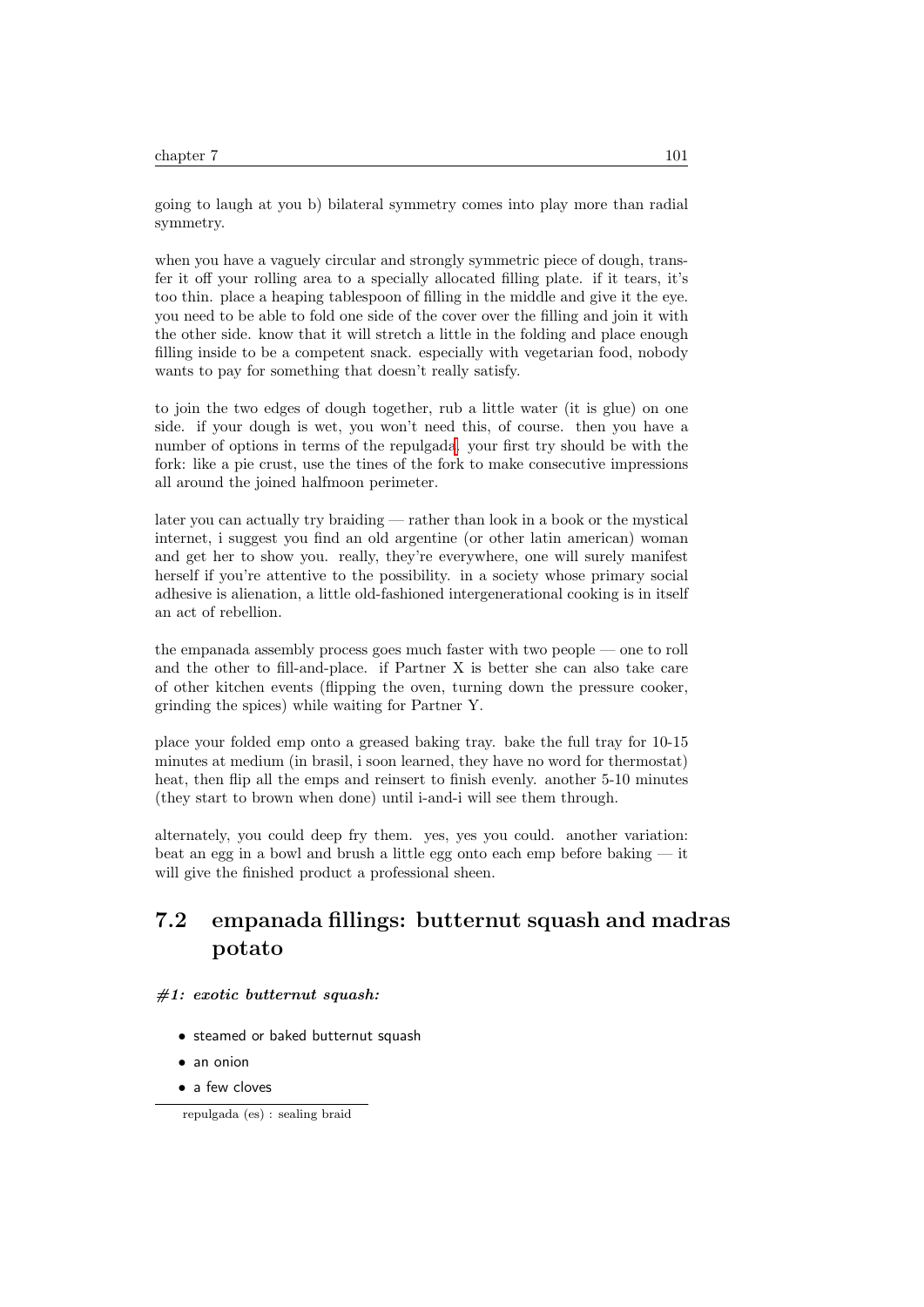- ginger
- ground coriander

follow the curry pattern, flavoring the oil with the cloves and saving the chopped ginger (wet) and ground coriander (dry) for frying with the onions. when the onions and spices have browned together, add the chunks of squash (with a small amount of cooking water if available) and mix together. after five minutes of cooking the flavors should be well-acquainted: taste, salt, and taste again.

the filling, of course, should be moist but not runny.

#### #2: madras potatoes

madras potatoes are made using a different currying pattern entirely than the one presented earlier (see chapter four). no onions are used and instead the soon-to-be-curried maiden is dropped directly into the flavored oil.

- 1. fry mustard seeds and dried red chile in a little hot oil just enough to cover the pan.
- 2. add 1 teaspoon or more of oil for each good-sized potato.
- 3. as the new oil heats add in a scant teaspoon of cumin for each person eating, and  $\frac{1}{2}$  teaspoon of turmeric (total).
- 4. when the cumin has browned, add your potatoes in bite-sized chunks. be sure the oil is hot or the potatoes will suck up all the oil. you will need to stir attentively or otherwise discipline them into not sticking to the pan and burning.
- 5. continue to stir vigorously until the potatoes are cooked. you will have plenty of focused time to try stirring without a utensil (the flip method) or practice your portuguese. attend to other tasks at your peril.
- 6. when the potatoes are done, salt, garnish with cilantro and serve (or set aside for empadas).

# 7.2.1 variations on making empanadas:

almost every culture i've cooked in has a strongly rooted version of the empada pattern. india is famous for its samosas (deep fried tetrahedroids), el salvador for pupusas (stuffed corn tortillas), and italy for calzones ( pizza folded in half). you can use the basic rolling technique above for flatbread or yeasted doughs, cutting or folding the circle to yield different shapes.

with respect to the inside of the equation, most of the rest of this cookbook is about making the fillings. the possibilities, i have tried to communicate, are literally endless. literally. not as in, "oh, yes mr. bigode there sure are a lot" but there actually is no end, no finitude, no opportunity to exhaust the different fillings that would be awesome and appreciated in an empanada. it's nice to have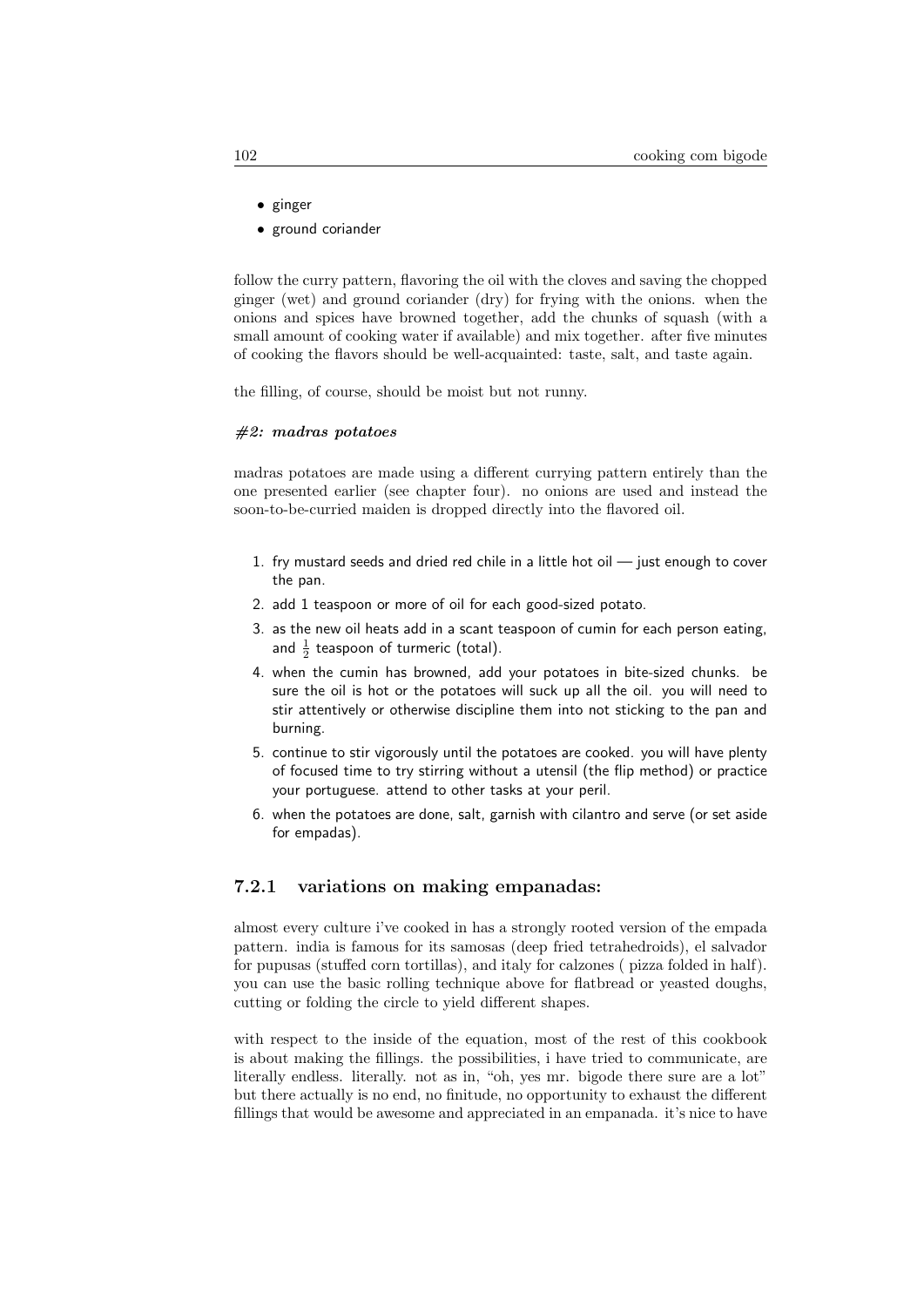two or three on hand when making empanadas to appeal to different shades of the personality whole. we did a different style of braid for each kind so nobody gets confused.

rather than give recipes for each filling, i'll give a few and merely indicate the pattern and ingredients involved for the rest. consider it a test of sorts. empanadas involving corn, tomato, and potato were most popular in brasil, perhaps owing something to those vegetables' nativity to the americas.

## tomato variations (generally with cheese):

- raw with garlic, basil, black peeper
- sautéed on low heat with italian seasonings (oregano, basil, rosemary)
- thrown in at the end of sautéing onions with italian seasonings

## corn variations (the corn was canned with some sugar added. don't tell anybody):

- with garlic, spicy green chiles, and lime
- with garlic, salt, pepper, and cheese
- sautéed with translucent onions and italian seasonings
- sautéed with translucent onions and indian seasonings (cumin and coriander)

### potato variations:

- cutely diced potatoes and carrots with cumin and oregano
- cutely diced potatoes with italian seasonings

## bean variations:

- sautéed greens (kale, spinach) and garlic mixed with drained leftover black beans
- adzuki beans refried with grated carrot and ginger

## vegetable variations:

- sautéed grated carrot and cabbage with soy, garlic, ginger, and sesame
- xu-xu tropeiro
- fried plantains with (a little) sugar, cinnamon, and hot green chile
- curried eggplant with lots of cumin and parsley
- sautéed onion and zucchini, reduced in beer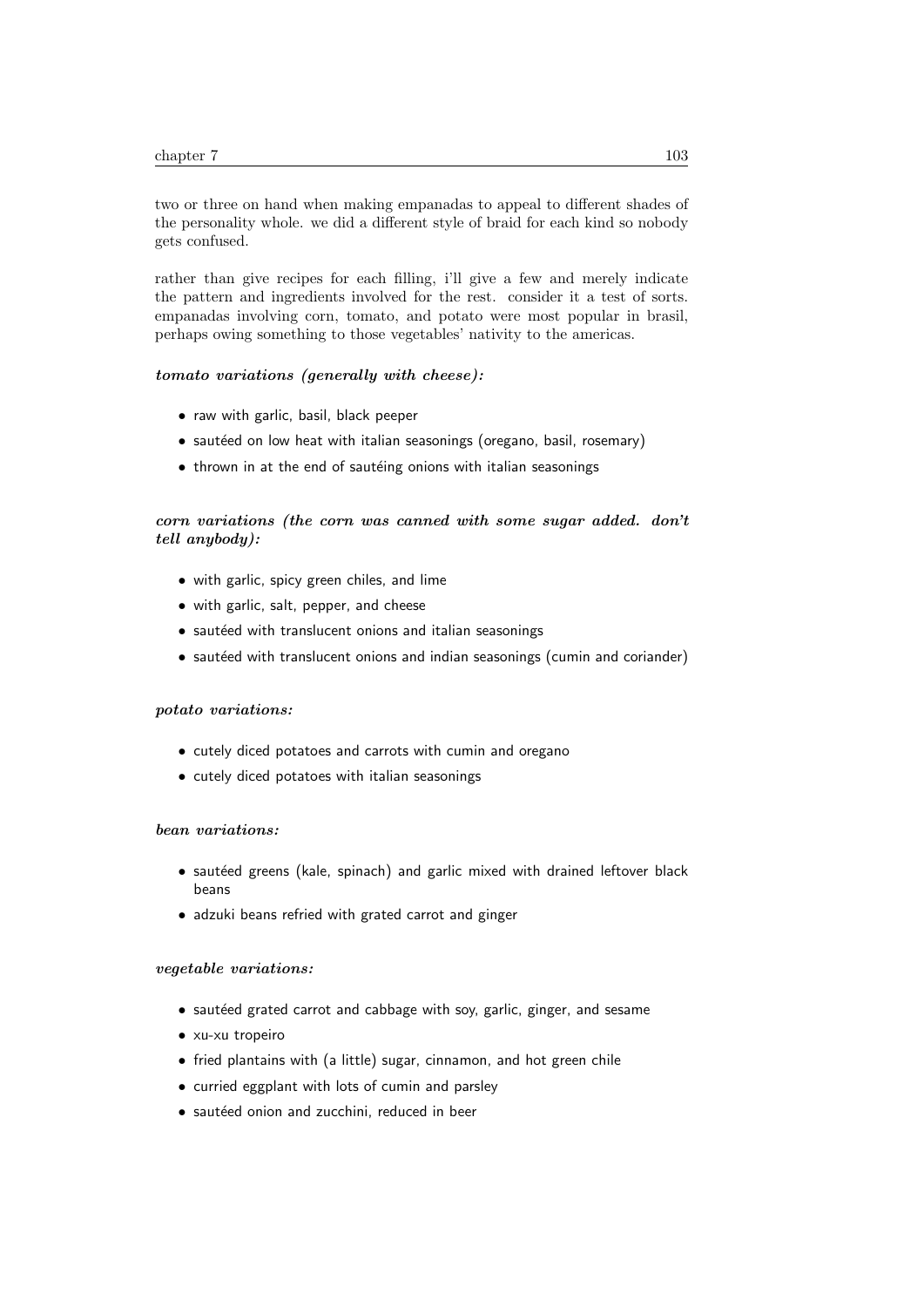#### leftovers that might work well

- refried black beans and cheese
- feijão tropeiro
- roughly chopped fajita style vegetables
- drained ratatouille
- eggplant curry

# 7.3 pico de gallo

- 3:2 tomato to onion
- 1 bunch c[e](#page-109-0)bola verde
- garlic
- green chile
- salt
- ground roasted cumin
- cilantro
- lime
- a touch of cheap-ass sugary brasilian vinegar

chop and combine. chop and combine. chop and combine. (there are machines that do this — see chapter zero)

## 7.3.1 the fresh-cut salsa *PATTERN*

it's been generally recognized in the culinary world — except for an aberrant forty year period where microwaves were considered part of the communal future — that the best food comes from fresh ingredients and is chopped quite small. naturally, with these guidelines, you can't do better than a fresh, raw salsa.

what makes a good salsa really good is a synergy amongst its ingredients. as in a well-designed dinner party, each participant brings something different to the table — some of whom complement each other nicely, while others add unique and surprising elements.

in our poster child above, the tomato and onion form a polysensual frame for the remainder of the ingredients. the tomato is soft, red, and mild; the onion is crunchy, white, and sharp. the cilantro and green chile, both refreshing and green, serve to balance the suave and the pungent dimensions. the garlic adds gusto to onion's assault while contributing its own unmistakable flavor. lime

<span id="page-109-0"></span>pico de gallo (es) : the roosters bite, a fresh-cut salsa cebola verde (br) : scallions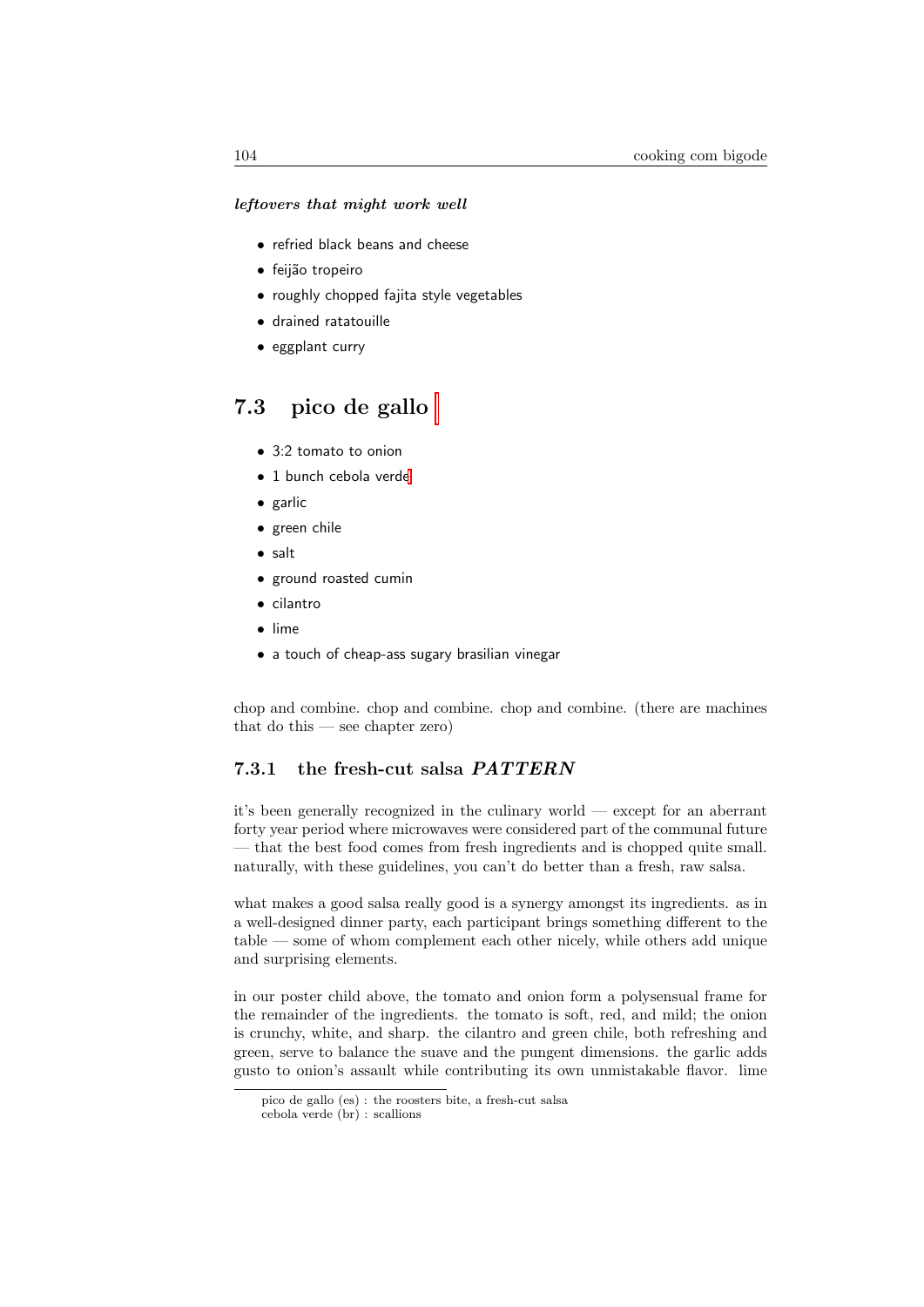and salt ground the salsa in their respective taste regions, giving the finished product a balance among salt, sour, and spicy.

finally, the fresh ground cumin adds a slightly sweet and slightly bitter earthy depth to the food that penetrates deeper and holds longer than the raw spices can manage. for the love of krishna's bevy of virginal consorts, do not use old storebought ground cumin — it adds nothing but a stale dimension to your concoction.

to variate, think of replacing any of these elements with a similar substitute, or eliminating/adding balanced ingredient pairs. similarity usually falls into the following categories:

- by appearance either vegetables which are the same color (when prepared) as whatever you're replacing or vegetables which are equally Not the color of whatever else is going in the dish
- by texture ingredients that look and taste totally different may still serve the same crunch reflex for your mouth.
- by size finely chopped or grated vegetables are easier to digest; a harder vegetable can replace a softer one if it is cut into smaller pieces.
- by taste naturally, if one element satisfies the same taste region as another, it is a perfect candidate for substitution.

often a substitution will make sense within the framework of multiple categories. the key is to make sure you can justify the variation, either through the external imposition of arbitrary rules, a personal logic, or the courage of your whims. to taste excellent, a recipe (or combination) need only be inspired, considered, or tested — that is, have the blessing of Holiness, Deduction, or Experience.

some common examples:

- green or orange peppers can often be used instead of onion they share the color of "not-tomato" and have crunchy texture. the flavor is of course totally different, usually on the sweet side, indicating one should add more garlic or chile to hold the pre-existing balance.
- onions, green onions, and shallots taste similarly enough to be used in each other's recipes with proportional recalibration. similarly with lemon juice, lime juice, and vinegar.
- chipotle peppers, red peppers, and tomatoes all share a red influence with widely different tastes and textures. their replacement signifies a major substitution (you will have a totally different salsa) but should always work well.
- fresh herbs vary totally in taste but offer a similar color, texture, and feeling of freshness to the dish. with the cilantro and parsley families,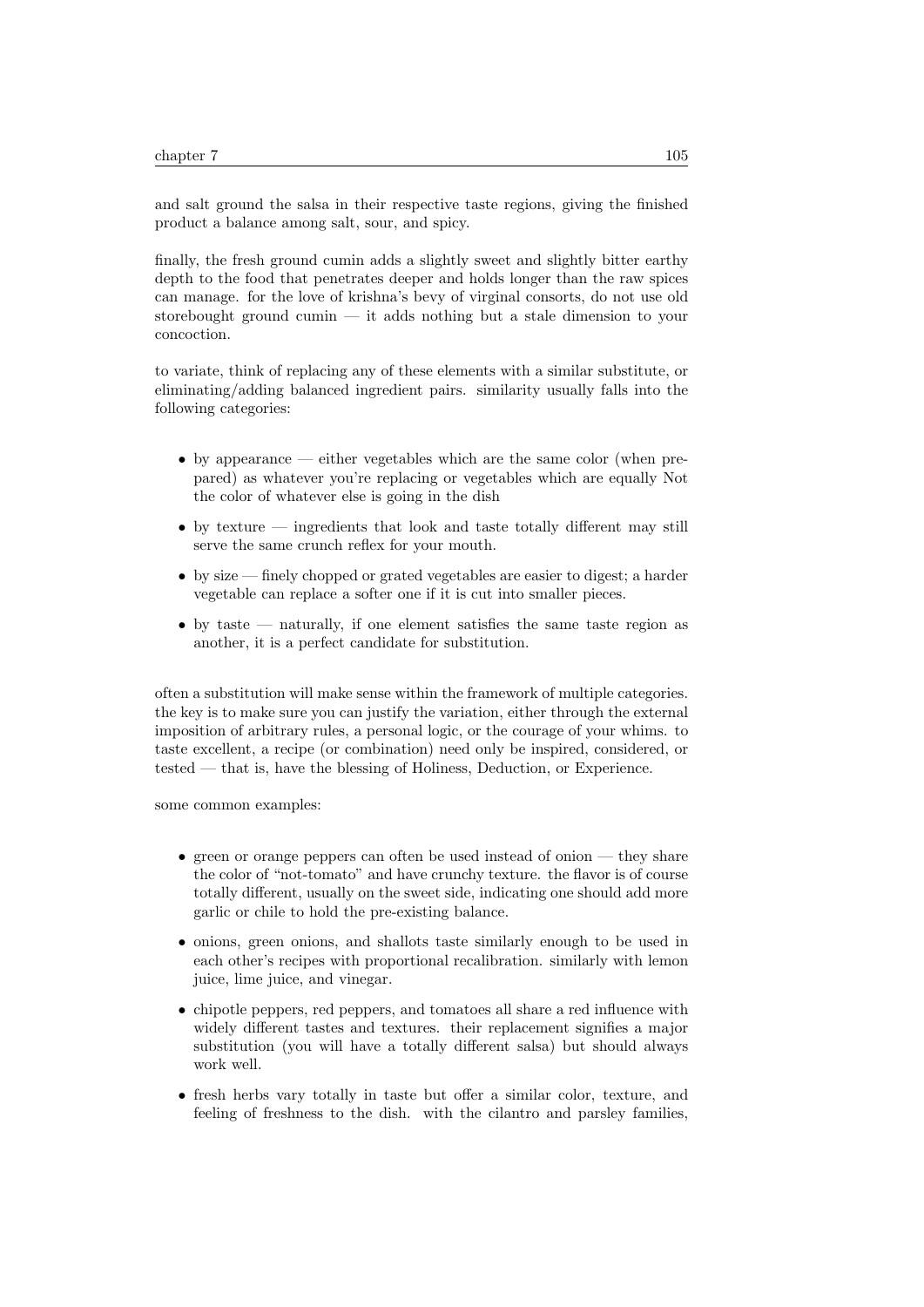substitutions can be made with abandon, but branching out between basil, dill, mint, etc. generally require a deep recalibration of all the flavor attunements.

• one type of cooked bean (or corn) will usually have the same texture and acidity as another, leaving only color (and taste if it concerns you) to be considered when switching.

## 7.3.2 variations on pico de gallo

### fresh chipotle salsa

- 1 can canned chipotle peppers in canned adobo sauce
- two hefty onions
- half a head of garlic
- a few limes and some salt
- diced bell pepper or corn (optional)

the chipotles are hot and this recipe calls for the whole thing just so you don't end up wasting any. it's generally best to use half in a strong chipotle salsa and use the rest with black beans or rice or in a soup or something large and diffusive.

chop the chipotles into a pasty mess and mix in your salsa bowl with evenly diced onions, minced or pounded garlic, the juice of a few limes, and corn or corn-sized pieces of sweet bell pepper, if using. salt to taste — the corn or peppers are mainly for visual stimulation and to help in the biomass effort to cut away the force of the chipotles.

## beet apple salsa salad

- as much beet as apple
- a small amount of finely chopped onion
- ground cloves
- sov sauce
- grated ginger
- apple cider vinegar
- honey

in itself this recipe has four main versions, all of which taste different and are appropriate in different contexts purely as a function of chopping and texture. the main axis is of course the balance between the apple's light crispness and the dense, earthier sweetness of the beets. either can be diced (brunoise) or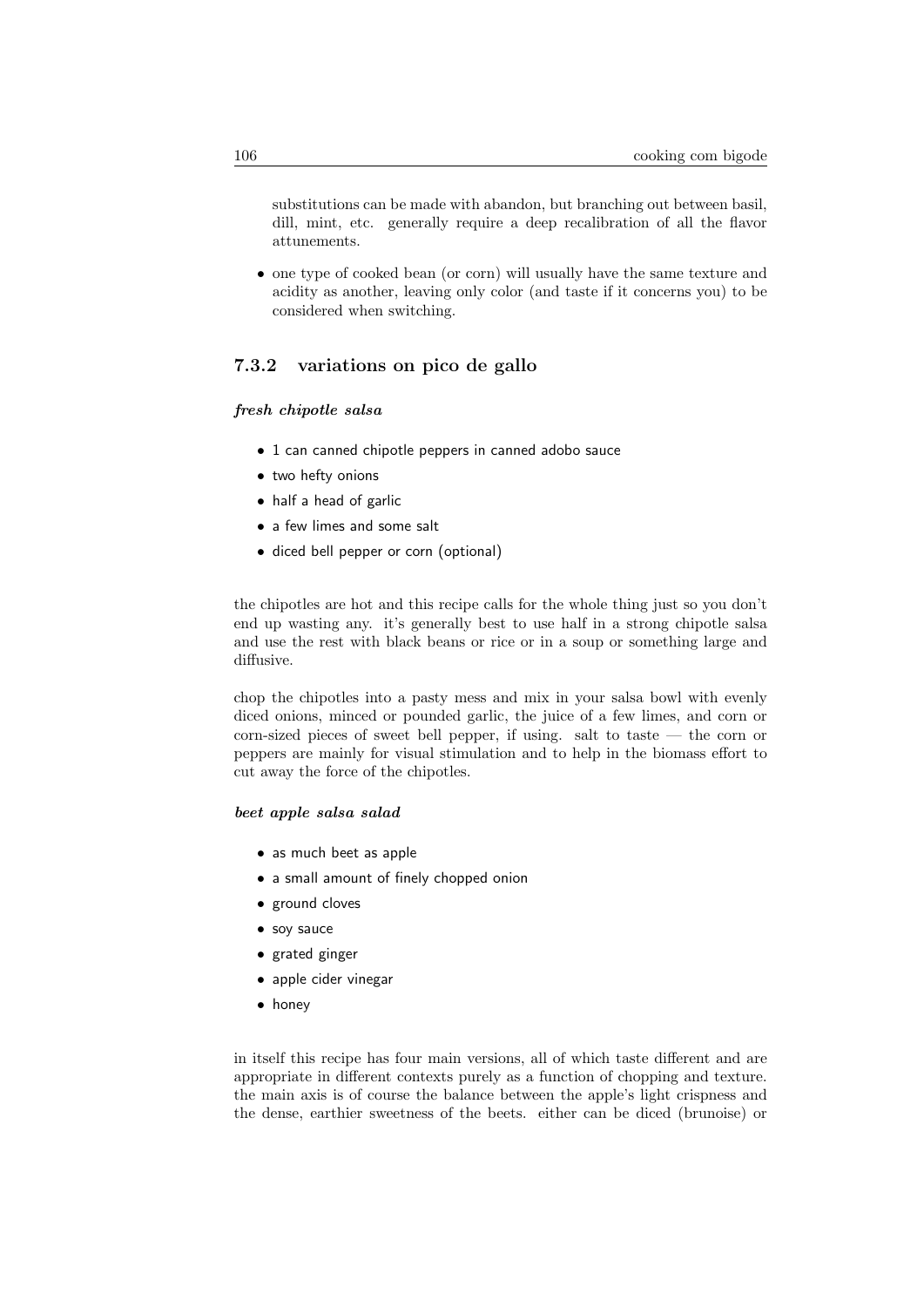grated and mixing a grated One with a brunoise Other highlights the latter in a fine bed of the former.

for use more as a salad, grate neither; if your vision heads towards a dressing grate both. the border regions are the most interesting, of course. when you've found your balance, mix in a small amount of dressing, based equally in soy sauce and vinegar and modulated with honey in accordance with the sweetness of your produce. the ground cloves, if fresh, should be used sparingly and operate subtly, while the grated ginger heads the piquant direction and can be emphasized accordingly.

# 7.4 carrot hummus

carrot hummus is a cross between a typical middleeastern hummus and a carrotbased dressing you can pick up in new york or patagonia. it displays typical "hybrid vigor" for most crowds, has more cream and consistency than a straight-up carrot mayo, and more vibrancy and psychological nutrition than the standard (and much loved) hummus.

as with any hybrid, you can look it at from the perspective of either parent, generating two different recipes and tastes. i'll provide both approaches.

from the east:

- cooked drained chick peas (with some water reserved)
- cooked carrots (with some water reserved)
- tahini
- lemon juice
- olive oil
- garlic (raw or roasted)
- toasted ground cumin seeds
- salt
- parsley garnish

from the west:

- cooked carrots (with some water reserved)
- cooked drained chick peas (with some water reserved)
- rice wine vinegar
- sesame oil
- ginger
- toasted ground coriander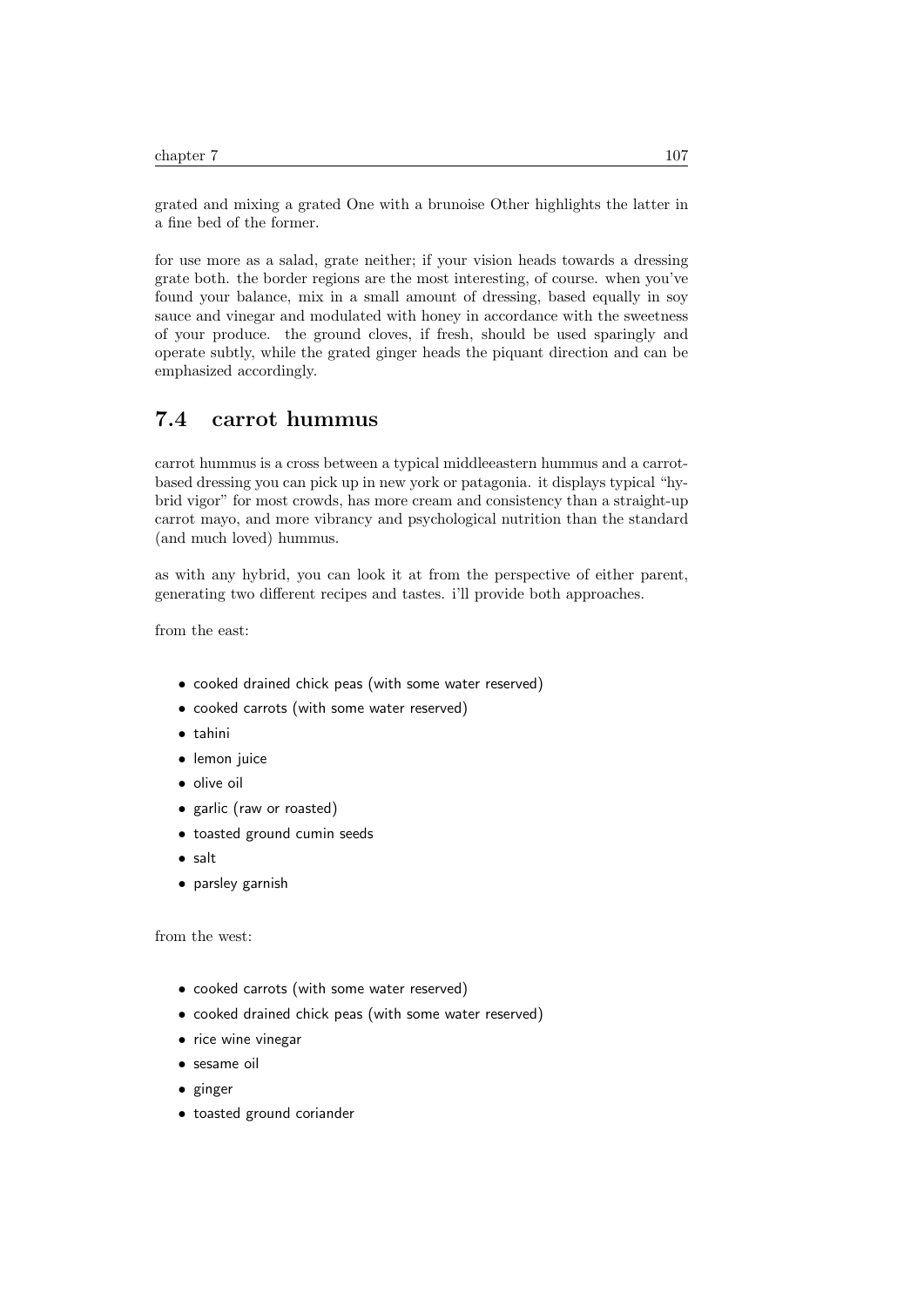- salt
- cilantro garnish

a good place to start is to use equal quantities (masses or sizes) of the carrots and garbanzos beans. sometimes i'll serve this alongside a typical hummus, in which case i'll use a much higher proportion of carrots, with the garbanzos mainly for mass and creaminess. i've heard in some of the remote provinces it's fashionable to do the reverse — make a "flavored" hummus that has just enough carrot for a bit of color and sweetness.

i use garbanzos i've soaked and pcooked but of course the key thing is that you're eating, so if they come in a can, ultimately it's all sacred and nothing edible is to be disparaged. except the water from the can, which can be spat upon and discarded. the carrots can be cooked in any way that you like  $$ boiling and steaming are the quickest, sauteing slightly longer but better flavor, and roasting the longest, but for me, the most rewarding. when i boil them i add ginger to the water from the onset, and save the stock against an arid day.

blend the two substances together. in a robot this should be fine. in a blender you will need some lube. this is a good time to add the sour (lemon juice or vinegar) and tahini (if you're rolling in from the east). if they still do not cream together, add some of the indicated oil or stock water.

with respect to proportions, it's easy to add too much vinegar and hard to add too much lemon. this is mainly because of the comparative work involved in squeezing a lemon and squeezing a bottle of vinegar. most recipes will call for XXXX tablespoons of lemon juice for XXXX cups of hummus. for most people it's hard to add too much oil, and if you're not one of those people, you would have gone with the water.

add the wet and dry spices (ginger or garlic, cumin or coriander, salt). these quantities are entirely to taste and there is much to be gained in their combinatorial experimentation.

capsaicin addicts can work in their cayenne fix at any time. when everything is mixed together, taste and see what should be lacking. you should encounter a good balance of acidity, piquancy, earthiness, and cream. the creaminess — provided by oil or tahini — is particularly important and DO NOT STOP ADJUSTING until you have it right.

## 7.4.1 patterns of salsic combination

thus far we've looked at a variety of salsa tropes: fruit salsa, chile vinegars, bean dips, fat (coconut and peanut) sauces, pestos, vegetable purées, roasted salsas, and the traditional fresh-cut variety. after a few grinds in the mortar and trips around the robot, it becomes pretty obvious these techniques can and should be mixed. indeed, people love the mix in flavor and texture that comes with throwing sautéed onions in a fresh salsa or roasted red peppers in a bean dip.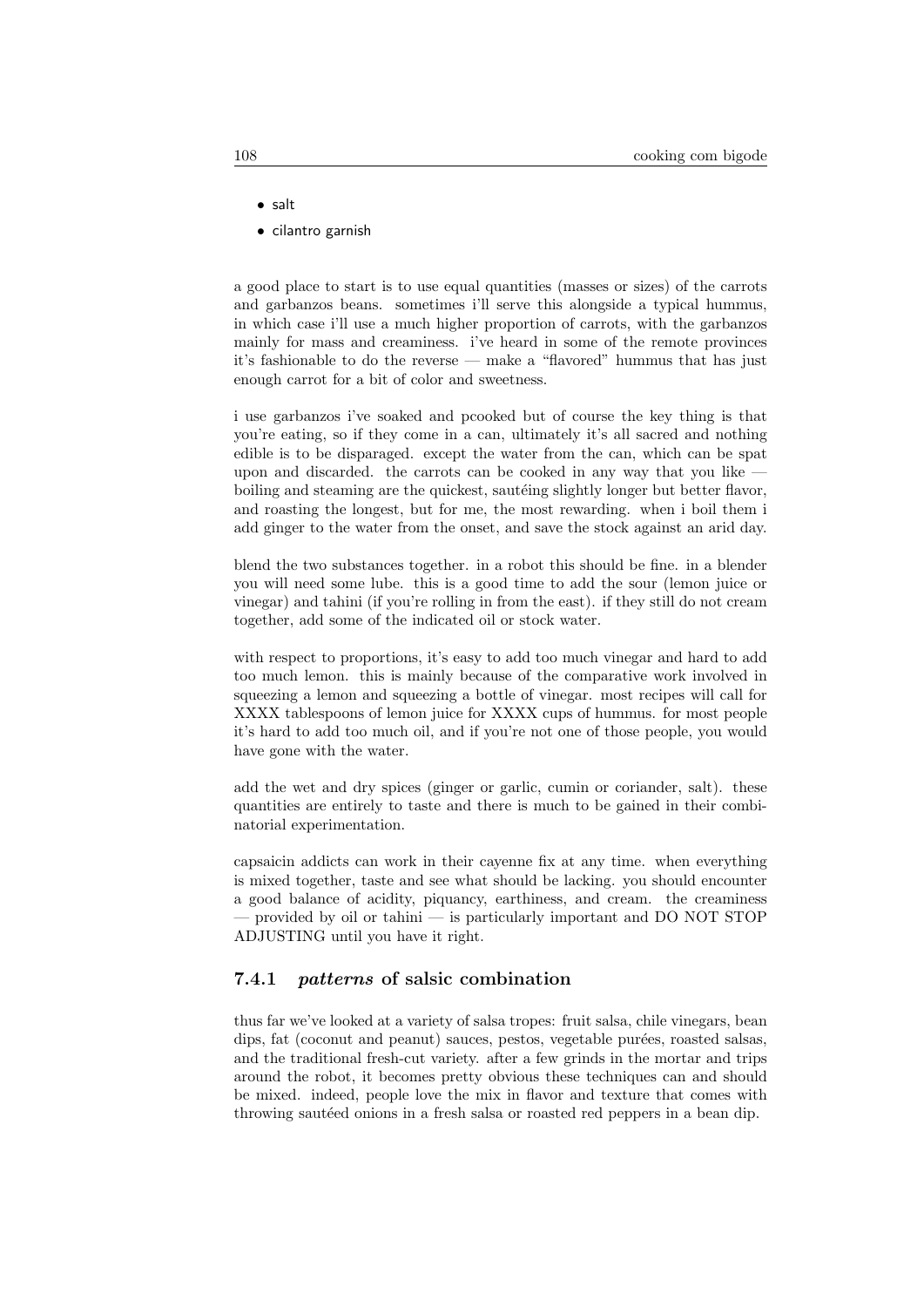it's often easier to start with a smoother salsa pattern — the vegetable mayo, roasted veggies, or hummus for example — and work in fresh and chunky elements. for example, added chopped tomato or onion to a carrot mayonnaise brings you to a whole new level of fresh-salsa, building off of a creamy carrot base instead of straight tomatoes. inverting the notion of progress you could throw finely diced carrots and sharp spring onions into a smooth roasted tomato salsa for a similar textural effect.

another easier suite of variations is to mix two salsas together (the day after perhaps) in even proportions. i've found this works particularly well with mexican style salsa, fresh and roasted, based on tomatoes, sweet peppers, and chile peppers. half roasted-tomatillo (con palt[a\)](#page-114-0) and half roasted-garlic chipotle makes a wicked empanada or enchilada sauce.

## 7.4.2 variations on carrot hummus

## slippery green onion salsa

the difference between an easy-to-make salsa and a hard one, for me, can be seen in the soiled dishes, as wind in the waves of a lake. this salsa requires a lot of dishes. eventually you will mix the following four elements together

- 2 broiled red peppers
- 1 Tbsp ground toasted cumin seeds
- 1 bunch sautéed green onions
- a mixture of garlic, ginger, lime, cilantro, and chile

#### for the peppers:

these will take the longest and are the limiting step in terms of speed. first, turn on the broiler. split them in half, excavate the stem and seeds, and lightly oil. broil until the skins blister and turn black. it will take ten minutes or more — check back ritually after you do each of the following tasks. when they are black, turn off the oven, take them out and cover the tray with a plastic bag to hold steam in and loosen the skins. refrigeration also works well. go back to cooking. when everything else is done, they should be easy to handle. discard the skins and blend or mash the flesh into a purée. the smallest hint of vinegar can help.

## for the cumin:

toast them without oil in a hot pan. when they darken, begin to smell absolutely fucking wonderful, and start to stick, move them to a mortar and pestle (or coffee grinder) to pulverize. you may use the same (hot) pan for the green onions.

<span id="page-114-0"></span>palta (es) : another word for avocado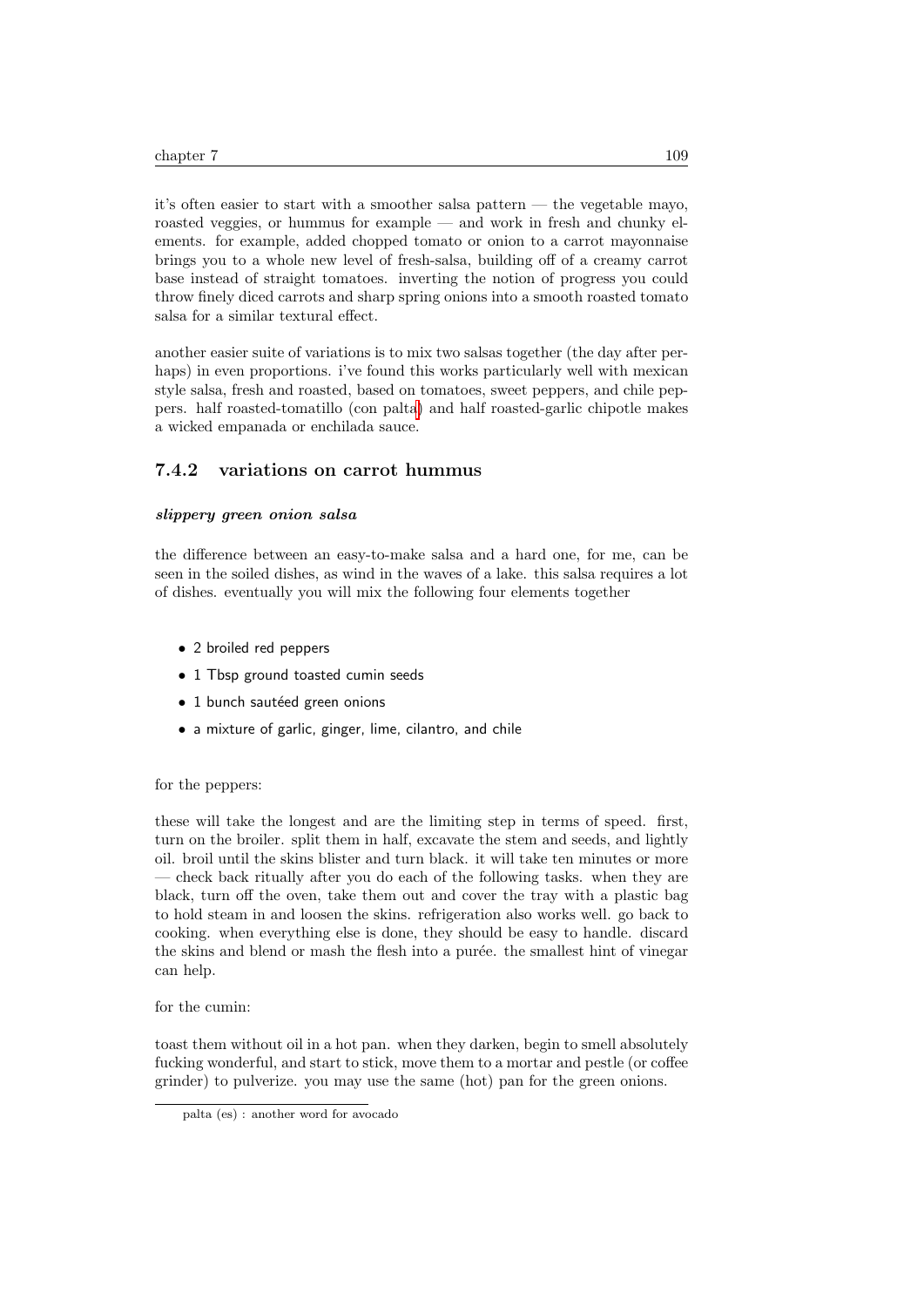for the green onions:

chop them finely and sauté over high heat in hot oil until they just begin to brown. do not let them brown further, but cut their mambo with some water. they will steam and hiss and come loose from the pan. when the hissing stops, reduce the heat and cover, they will steam to a tender slippery state.

for the raw power, dice or mortar together

- 3 garlic cloves,
- $\frac{1}{2}$  inch ginger,
- 1-2 fresh spicy chile
- the juice of 3 limes

keep a bunch of cilantro washed and well chopped. if you don't use it all now, you'll use it for something else. it's good for you.

combine the dry cumin, the onions, the purée, and the wet spices. salt. mix in enough cilantro so it gives a strong presence but does not overwhelm. the strong accents should be a power triangle of dry cumin, juicy sweet peppers, and sharp piquancy, with the tamed strength of the onions underlying it all.

## roasted tomato black eye pea salsa

- olive oil and roast tomatoes
- blend them with black eye peas (2:1 tommy to pea)
- add in diced onions and garlic
- basil if you can get it
- fresh oregano or marjoram if you cant
- suco de lim˜ao

tomatoes and most other fruits and vegetables are best raw. but if you're taking this plunge and deciding to divest them of their unadulterated beauty, roasting is the way to go. especially for tomatoes and red bell peppers.

i have two methods of roasting tomatoes, depending on what else is going on in the kitchen.

stovetop: involves a heavy-bottomed pan on medium heat and tomatoes cut in half and rubbed with olive oil. when one side is black turn them over to cook the other side. this is easier in some way but steaming action happens as well and if you want the straight-up roasted flavor this is not for you. a plus is that you can empty the pan and it's hot and oily and ready to go for your eggplant or whatever else you have on the menu.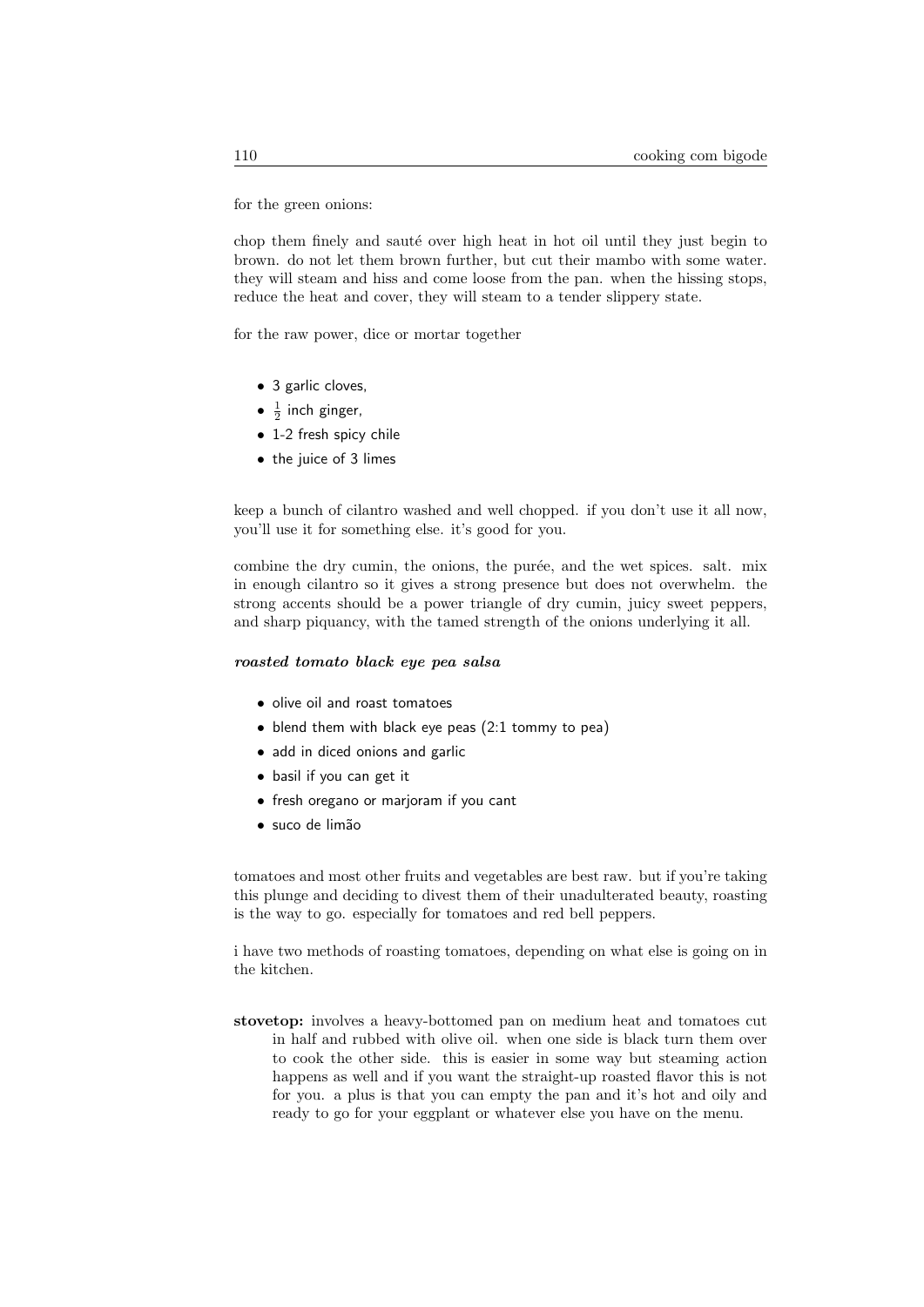oven: tomatoes stemmed and rubbed with olive oil on an oiled pan under the broiler. they will black and blister quickly so be FOCUSED, AWARE and ATTENTIVE, which is really what the kitchen dance is all about anyway. so it works out. flip tomatoes when black the first time and remove when black the second time.

in either case, let them cool before you peel them and then throw them in a blender with some black-eyed peas. this recipe is perfect after you've made acarajé or refried black-eye peas or texas caviar and have a bunch of cooked black eyes left over in the geladeir[a.](#page-116-0)

remove the blend and add in the onions and garlic you chopped while the tomatoes were cooking. the onions should be diced small and the garlic minced. salt to taste and finally add the chopped basil and lime juice. lemon juice is probably even better but not so possible in brasil and really at some fundamental level of reality, past the artifice of "gourmet", "clash", and "palate" it's all the same damn thing anyway.

what we're doing with cooking  $-$  i think  $-$  is more than satisfying hunger or even artistic expression. i think we're cultivating a new type of human who will be the kernel of a new type of society. part of that human must be aware that food is not only nourishing and medicinal and good but also sacred, and he is a blessed being by getting to eat at all. that's why i think it's important to eat what's in season and to experiment playfully with limitations on your diet — the glory age of global gluttony might be fun (for some) while it lasts but pretty soon we might have to eat root vegetables and preserves all winter and it's going to be sad for the gourmands if they don't learn to love it.

that said, i do include a gourmet version of this recipe. in my experience, gourmet tends to indicate one of the following:

- spectacular nomenclature for decidedly unspectacular reality
- involvement of a strange animal product
- inclusion of expensive or exotic ingredient
- precise preparation required

since the first three options are philosophically unavailable to me, this type of gourmet involves concentration and a sharp knife.

before roasting the tomatoes, slice them into thin circles. place oiled cloves of garlic alongside them and watch them very carefully. cut the broiled circles into quarters and mix with very finely chopped onions. the garlic should be soft enough that chopping slides into mashing — mix them with the drained blackpeas and lemon juice (not lime, jeeves, but lemon) and a few drops of balsamic

<span id="page-116-0"></span>geladeira (br) : fridge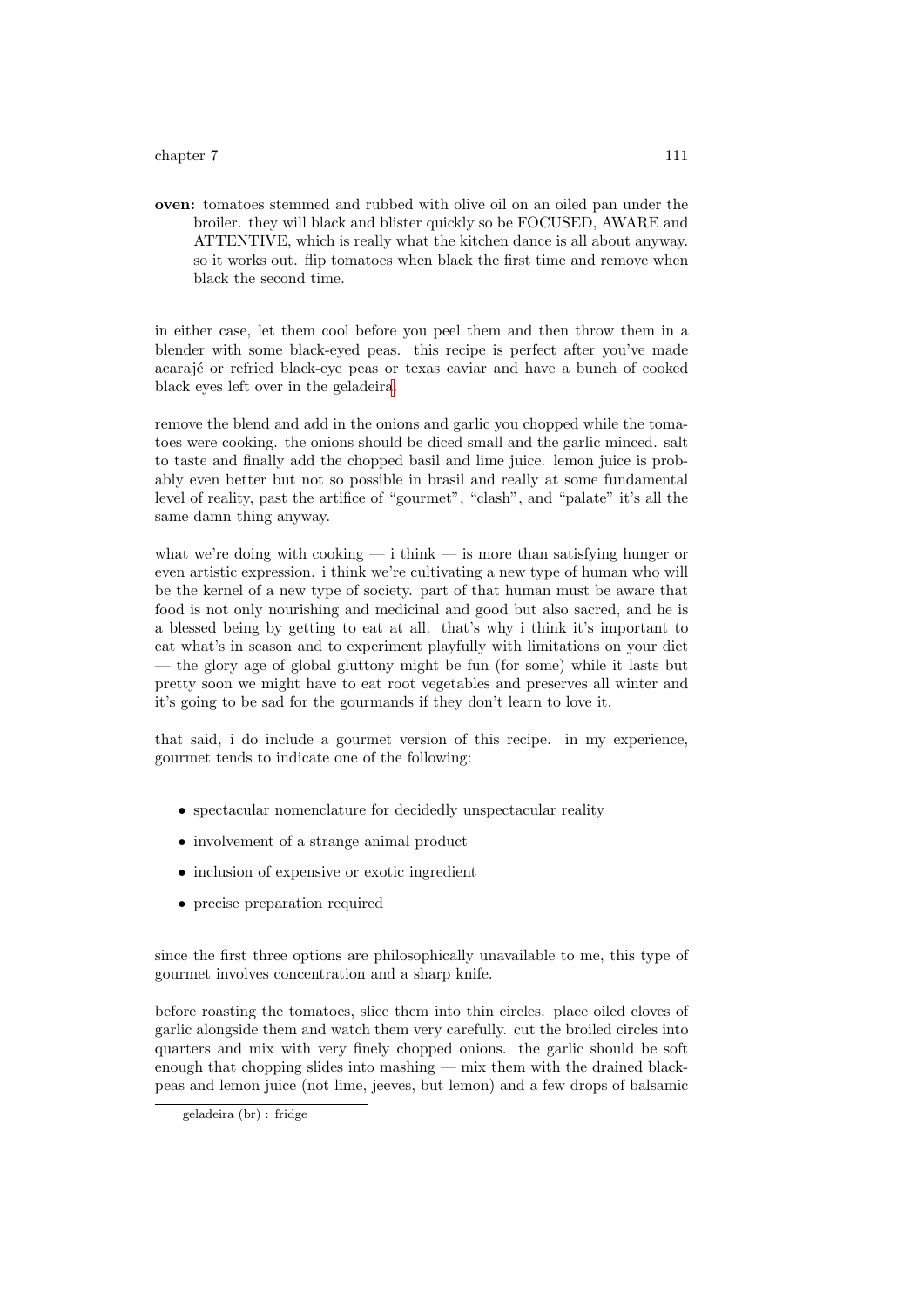vinegar (tell nobody and nobody will know) and add them to the becomingsalsa. rinse the basil leaves and stack them. roll from the tip end up to the base as if you were removing a carpet. then slice the curled leaf into thin wispy segments (chiffonade) to toss in lightly with the salsa. add the perfect amount of salt and serve with some whole roasted tomato circles on top.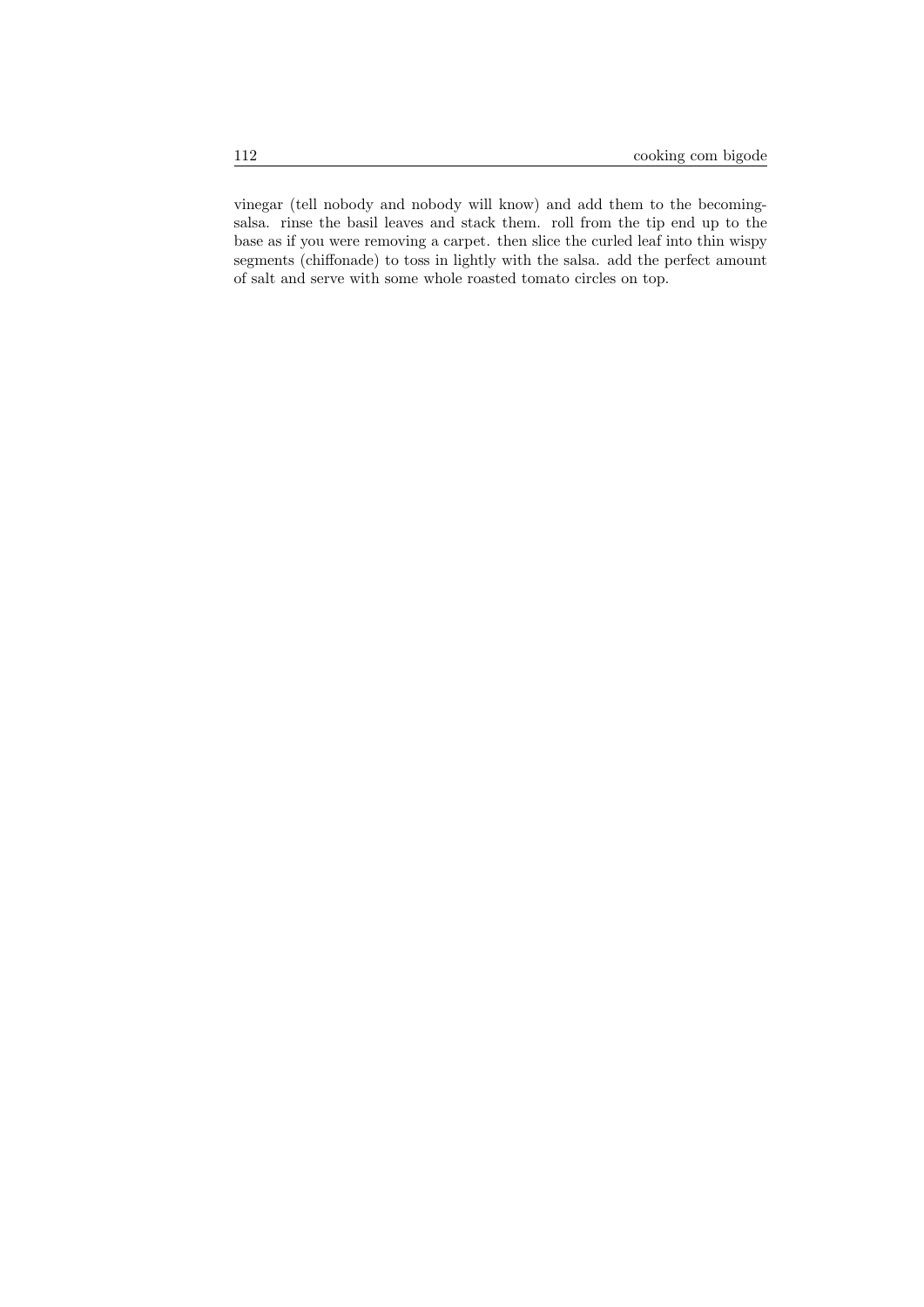

soup and salad: chilled cream of beet/adzuki soup with texas caviar

8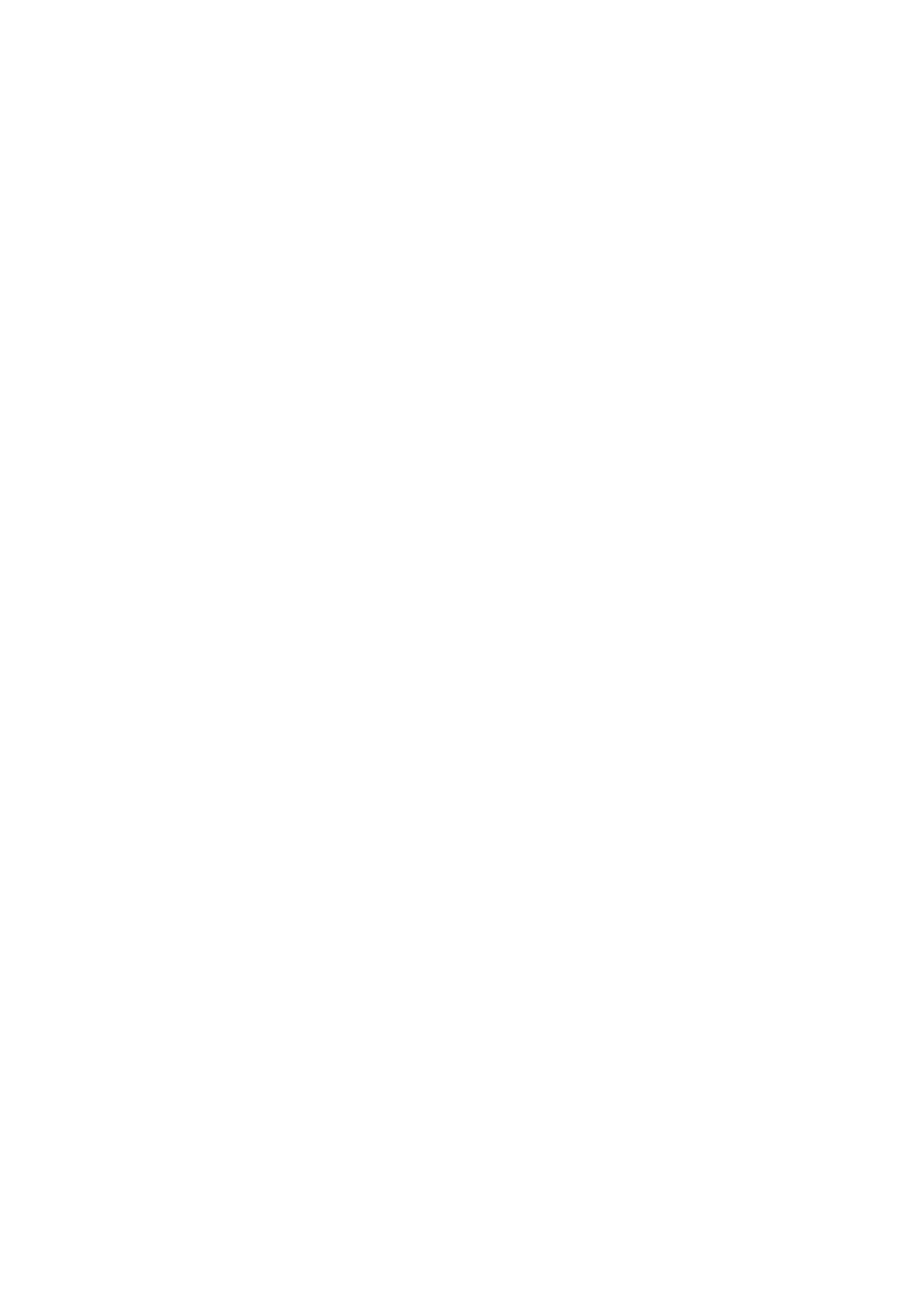## 8.1 texas caviar

i'd never heard of it before but apparently when matt came he made a large salad out of black-eyed peas and available delectables and this is what he called  $it -$ 

• a pressure cooker full of black-eyed peas

or

the black-eyed peas you didn't use in your veggie burgers

- onion
- garlic
- cilantro
- tomato
- lemon
- black pepper
- salt

chop all the fresh and lovely spices together and mix with the black-eyed peas. there should be enough green, white, and red to create a sparkling taste sensation (other than the baseline beaniness) and maintain visual stimulation. the lemon juice plays the sorcerer, marinating the divergent elements together until they form a pungent and unified whole.

one people under Management

as the old sages used to say.

## 8.1.1 easy PATTERN to follow with bean salad

so there is a Beauty and a Yoga to cooking too much so you have a creative amount of leftover raw materials to work with for tomorrow's lunch. i always make a full pcooker of beans even if i don't want so many veggie burgers or tacos, just to have extra around for Elijah or Experimentation. bean salads are satisfying in that the youthful vigor of their acidity and variety of spry ingredients often belie a powerful nutritional undercurrent. each bean is a unique and holy individual and must be spiced accordingly, but i've found stability in my desire for:

- chopped onions or green onions
- healthy dose of vinegar or lemon juice (the starch in the beans tends to get mushy and lean towards fermentation without a good Acid kick)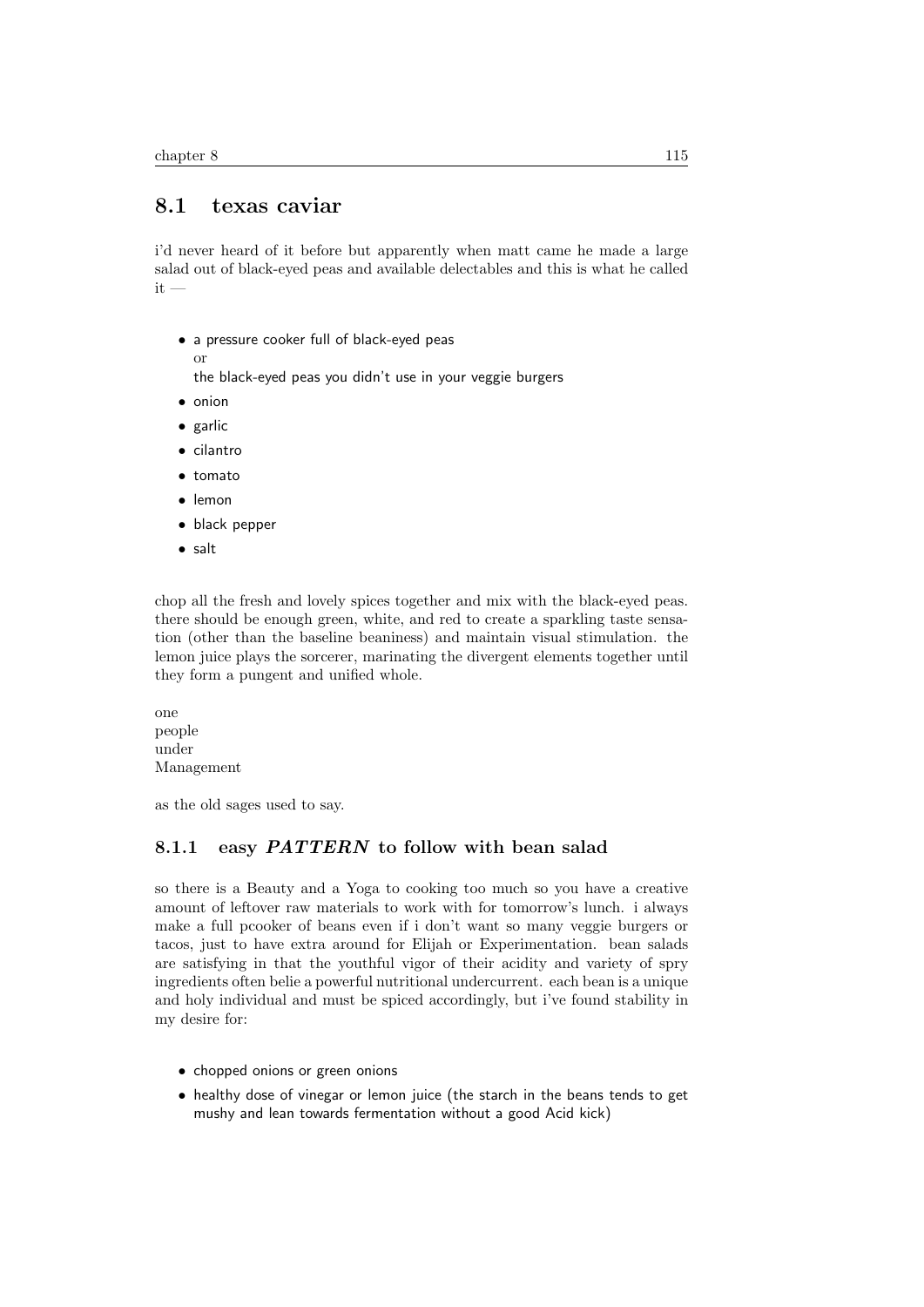• leafy loving from a fresh herb like cilantro, parsley, basil, or mint

other spices — cumin, oregano, dill, soy sauce, ginger, garlic — vary from bean to bean: follow patterns and spice combinations from cooked dishes (with what do you refry them?) for inspiration.

## 8.1.2 a variation on texas caviar

#### garbanzo bean salad

- rinsed cooked garbanzo beans
	- celery
	- green bell peppers
	- large slices of tomato
- a few scallions
- some feta cheese
	- fresh dill
	- olive oil
	- tahini
	- lemon juice
	- black pepper
- salt

chop the celery and bell peppers together and mix with the tomato wedges, chopped dill, and garbanzo beans. separately crumble the feta and mix gently with diced scallions. make a dressing of olive oil, a little tahini, lemon juice, and black pepper to pour over the bean mixture. top with the feta and green onions.

# 8.2 cold cream of beet adzuki soup

i know it sounds strange but it's awesome and the best color you could find. ever.

- a couple of beets
- a few cups of leftover adzuki beans
- soy sauce
- ginger
- tahini
- rice wine vinegar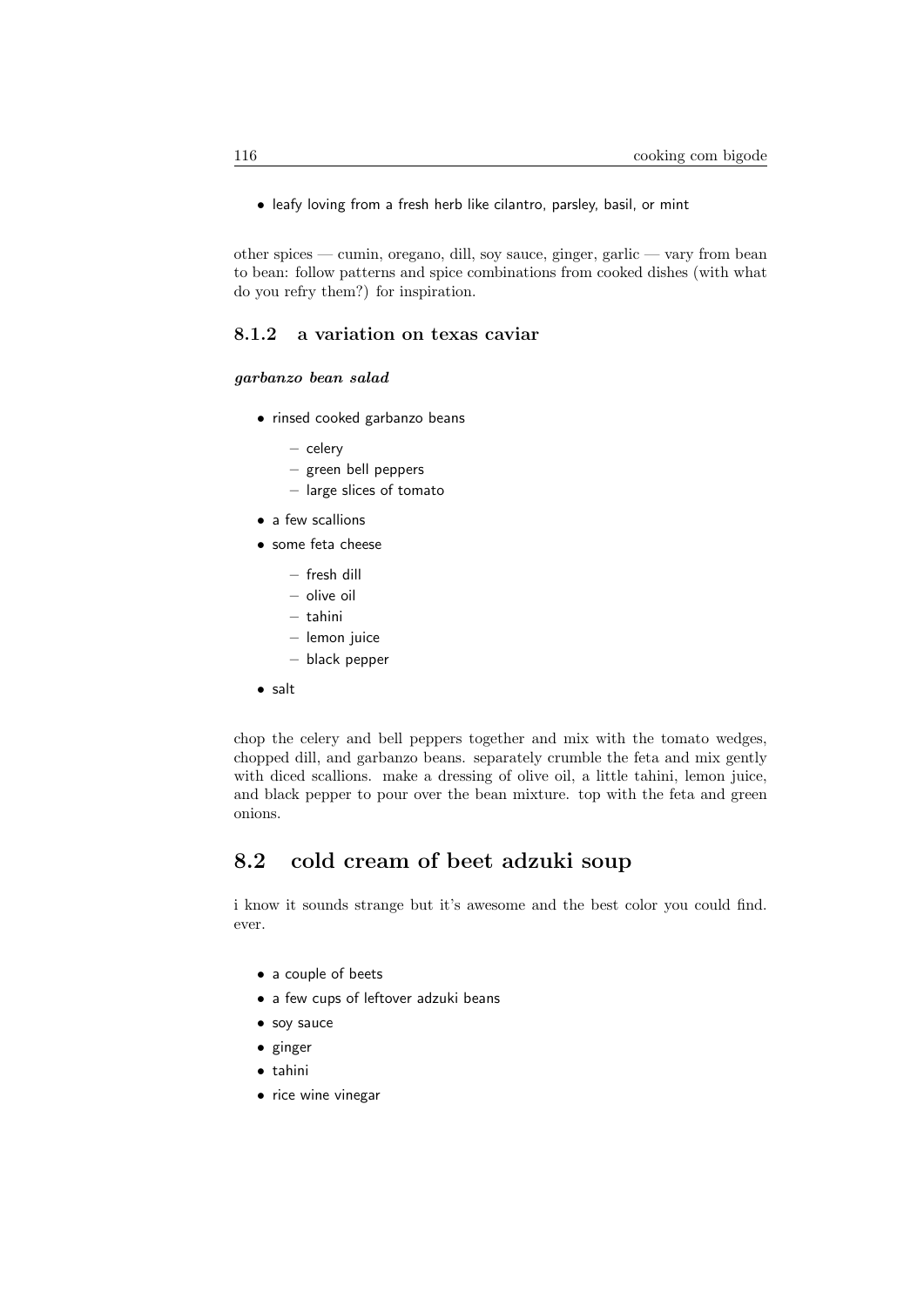- optional white wine
- optional coconut milk
- 1. chop your beets thinly and sauté them on medium heat with minced ginger. cook until tender, adding water or wine if necessary to prevent browning.
- 2. when tender, blend together until uniform and continue blending with a few tablespoons of tahini 3. when you taste a nice balance between the beets and tahini, blend in the adzuki beans.
- 3. continue blending, using the adzuki bean cooking water, white wine (one cup maximum), or coconut milk (no limit, soldiers) to thin to an appropriately soupy conclusion.
- 4. mix in soy sauce and rice wine vinegar, a little at a time, until the soup has the right amount of salt and sour. the tahini should manifest as a subtle background creaminess.
- 5. chill and serve garnished with mint leaves.

## 8.2.1 primordial soup pattern

it's chapter eight and if you're literate at all you must understand that COOK-ING IS SO EASY. you don't even have to do anything — some remote ancestral God and an army of Mexican farm workers have magically brought edible shapes to your kitchen and all you have to do is eat them. cooking at its most difficult involves splashing hot water and a dull knife. there's really nothing to it, and there's nothing to prove there's nothing to it like soup. the general idea is to cook whatever you have To Shit in hot water and salt. you can purée the result if you feel like using the words "consommé" or "bisque" but then you have to wash the robot. if you're feeling particularly lazy and don't even cut the potatoes more than once before dumping them in, label it "hearty" or "old-world".

i've often wrestled with myself in those pre-dawn post-enlightenment hours where the ghost of lucidity eludes me amongst pickle jars of cumin and urad dal — should i even write this chapter? what's the goddamn point if it's so self-evident. but, to quote robert hass, —

After a while I understood that, talking this way, everything dissolves: justice, pine, hair, woman, you and I

— and everything we do in this beautiful human tragedy is so petty and obvious anyhow (and therein lies its majesty) that i damn well better write this chapter.

so, soup. we didn't make many soups in brasil because it was always so hot and everyone was high on fruit all the time anyhow. when we did they were either coconut milk stews (like moqueca), leftover bean affairs (see below), or cold and refreshing (see above).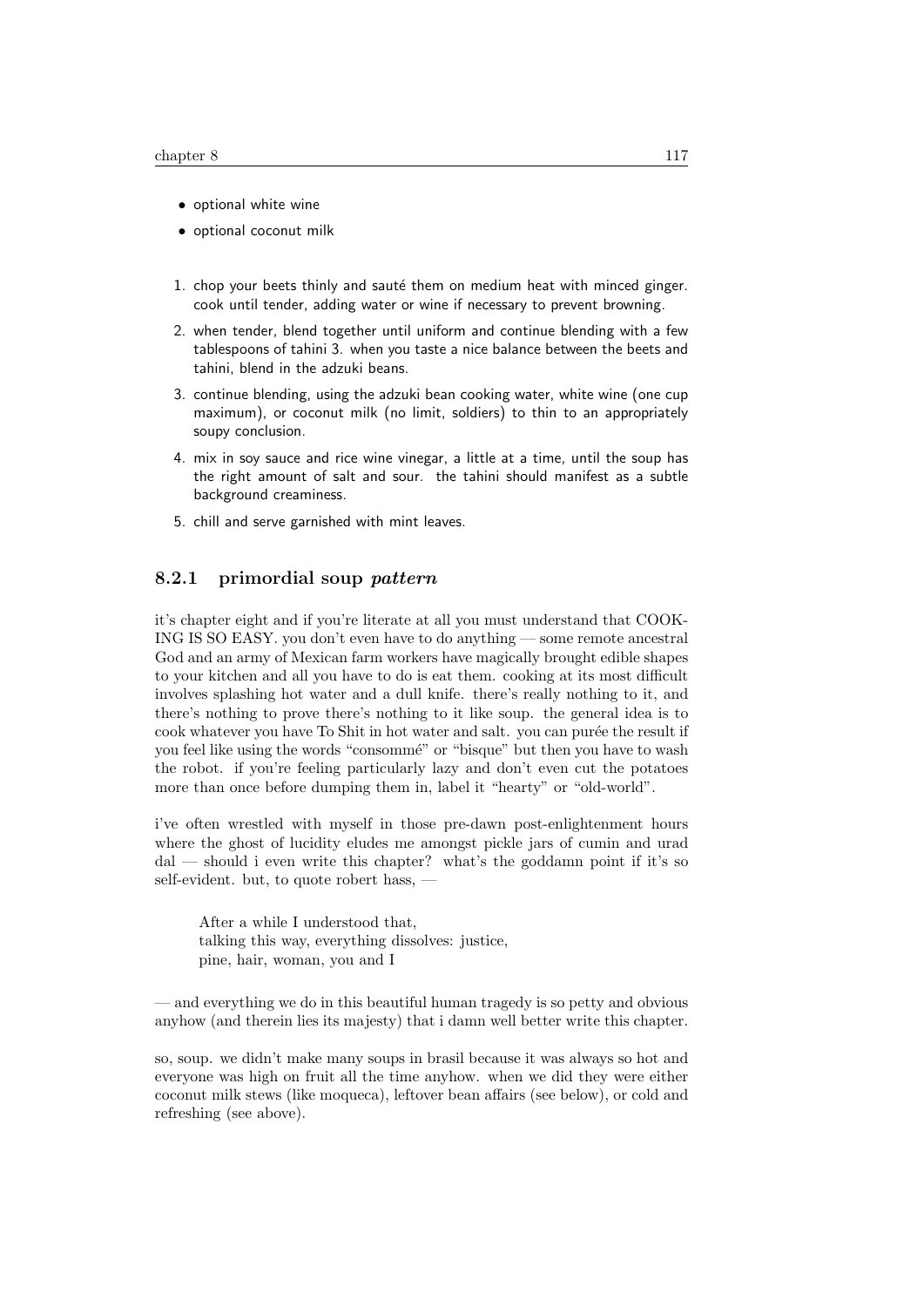most standard vegetarian soups start off like an innocuous stirfry and only continue to descend further into mediocrity. sautéed onions are met and cooked with peppers or perhaps carrots, water and other sundries are added, and the whole affair simmered on the back burner while the bread finishes baking and we, everconscious of our ant brethren, clean the kitchen.

as is generally the case, everything gets more interesting with a hit of cream, coconut milk, or puréed avocado at the end to bring a watery compote to thick and satisfying broth. cheese and bread-products (toast, croutons) also excel in this arena.

## 8.2.2 variations on the soup

## vegetable black bean soup

pretend you are making a stirfry with onions, green peppers, and carrots. add the onions first and sauté until translucent. spice with garlic, cumin, oregano, and whatever else you've grown into doing as a chef. add the peppers and carrots and cook vigorously for a few moments.

at this point, a white elephant saunters into the room and reminds you that NO SIR you are actually making a soup. down goes the heat (medium-low) and in go the liquids — pcooked black beans, a few chopped tomatoes, some olive oil, salt, and extra water to boot. you stir and reduce for the better part of a liter of beer (por cozinheir[o\)](#page-123-0), check for thickness and life of the broth. if it tastes like water, add more salt and fresh herbs and continue to reduce. if it tastes like salty water, add more fresh herbs and some vegetable greens if you have them — or anything quick-cooking to flavor the broth.

please, for the One Love, do not use a processed cancer pill flavor cube to liven up your broth. suffer through our communal ignorance (remember dostoyevsky — we are each guilty for all), slurp your watery soup, and endeavor to do better next time. really. thank you.

a little cayenne pepper or crushed red pepper flakes makes the world go around with this one. i also like to serve it with raw diced onions, fresh ground toasted cumin, and grated cheese.

#### lily's thai soup

now lily is really beyond the scope of this book. i'll try to do some justice to her soup, if possible.

- 1. begin to stirfry whatever vegetables you have available.
- 2. manifest the soupiness
	- (a) get a local brother to harvest some wild lemon grass

<span id="page-123-0"></span>por cozinheiro (br) : per cook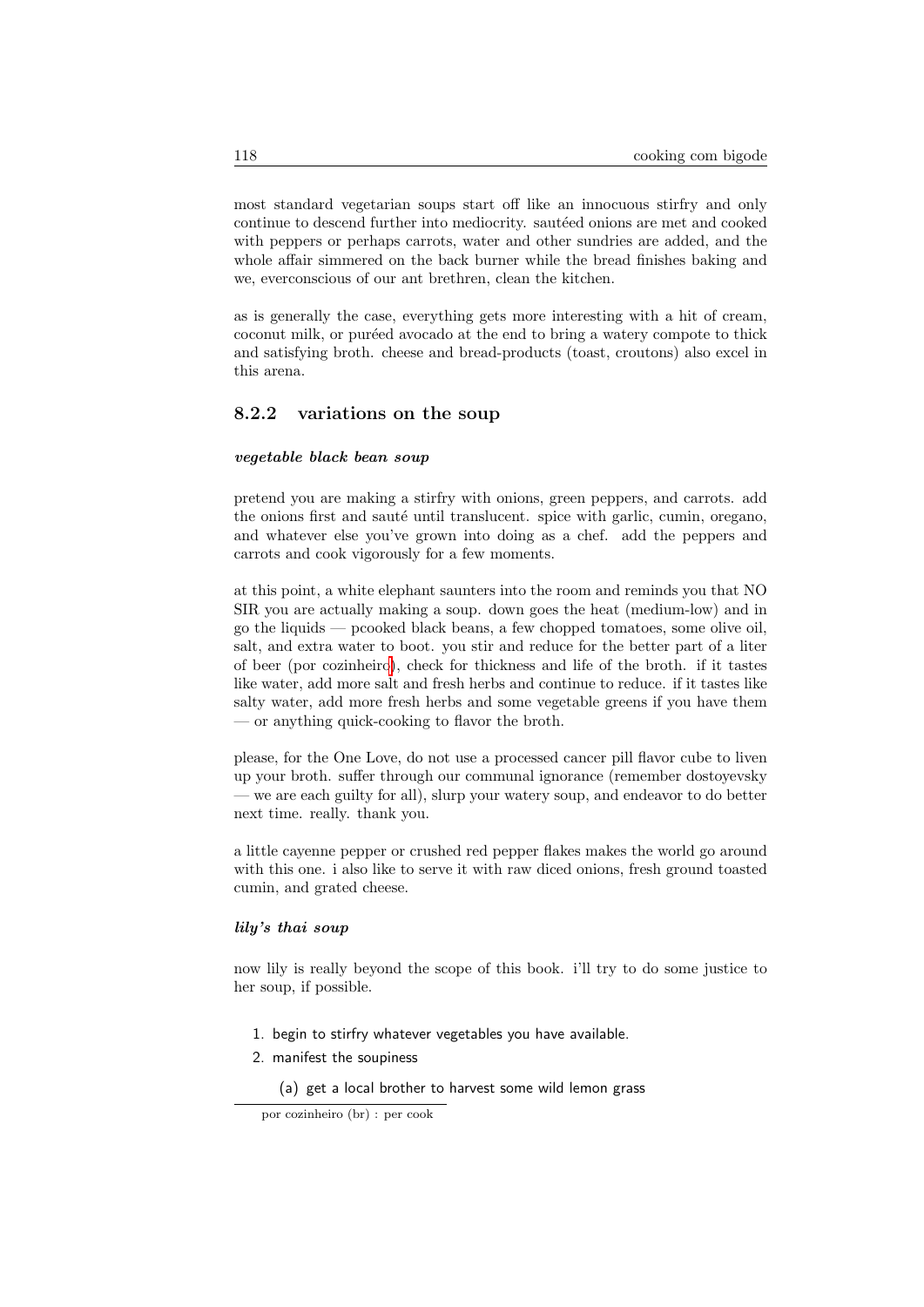- (b) sauté (lots of) minced ginger and garlic and spicy hot chiles in oil
- (c) when brown, add water, lemon grass, and coconut milk
- 3. when the vegetables are almost done, let the two become one
- 4. adjust saltiness with soy sauce or fish sauce (go ahead. live with yourself)
- 5. when ready to serve add chopped cilantro and basil, simmer for a couple of minutes, and present with brio.

## a simple gazpacho

 $gazpacho$  is ancient spanish for salad  $+$  liquid.

cut together, preserving the juices, of

- tomato
- green, red, bell, anaheim peppers (small pieces)
- cucumber (diced)
- onion (quarter moons)

salt the mixture to draw out the juices while you make a power pack of

- olive oil
- vinegar
- minced garlic
- lots of black pepper

tomatoes have a plurality, and it goes on down from there. both the oil and vinegar add strong and important elements — the vinegar particularly to marinate the soup together as it chills (at least a couple of hours). i like to add a cup of wine or vermouth as well, barring ramadan, to really get the party started.

serve with healthy amounts of chopped parsley or cilantro according to your clientele's neuroses and food allergies.

#### cold cream of carrot consommé

sauté your carrots, onion and ginger in butter. as the carrots finish cooking and gain a tender edge, mix in some brown sugar for a light glaze. cook a few minutes more and transfer to the robot. blend with a little soy sauce, vegetable stock, and whatever cream (dairy or coconut) floats your roots.

if by any stroke of cosmic luck you have fennel available, use it. you can use the chopped bulb instead of onions in the stir frying scene and a few sections of the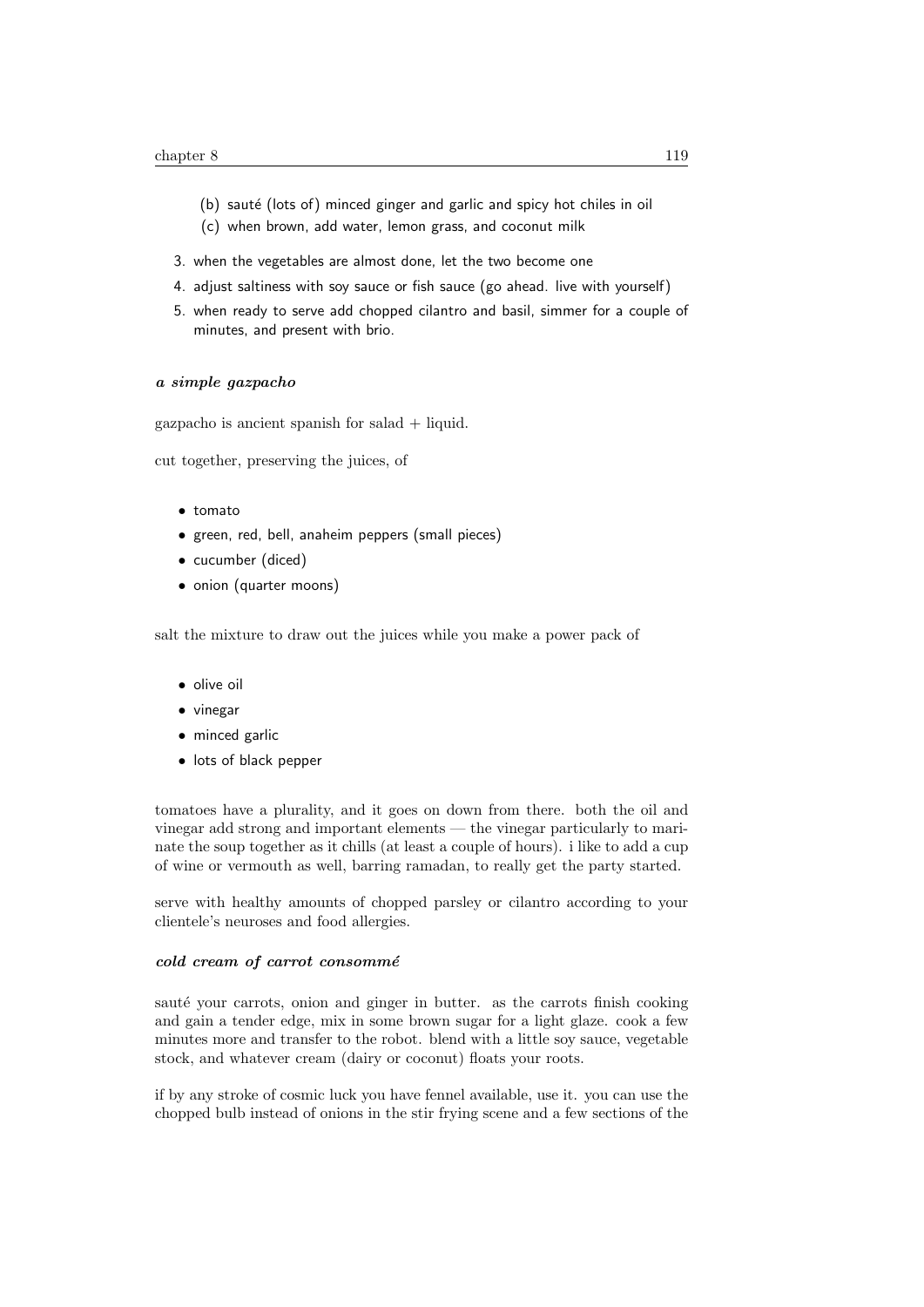leafy herb in with the soupy mass. taste the soup and water/coconut down to taste.

serve with gomasio (toasted sesame seeds and salt) in intricate and meaningful mandalas.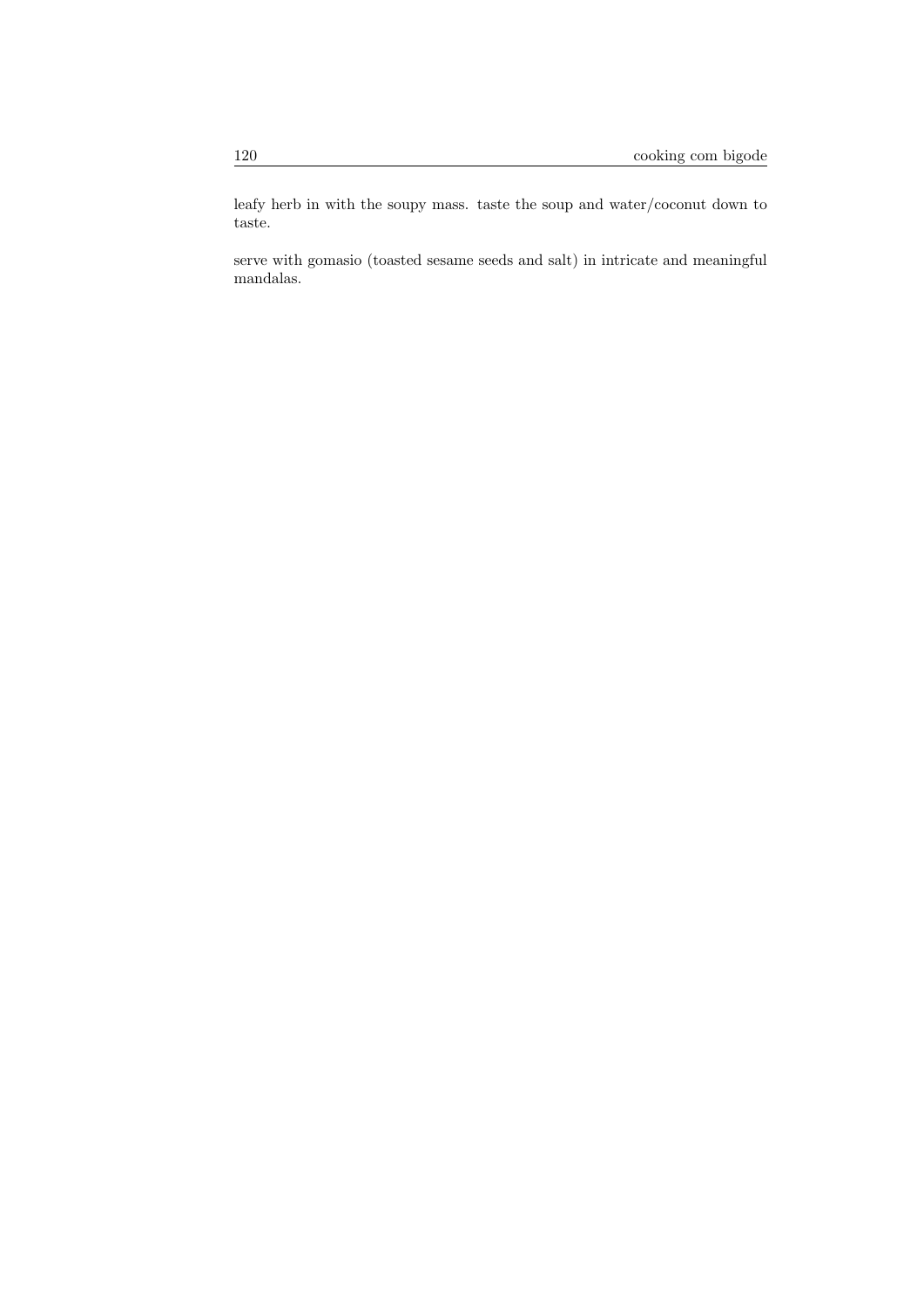

 $\boldsymbol{9}$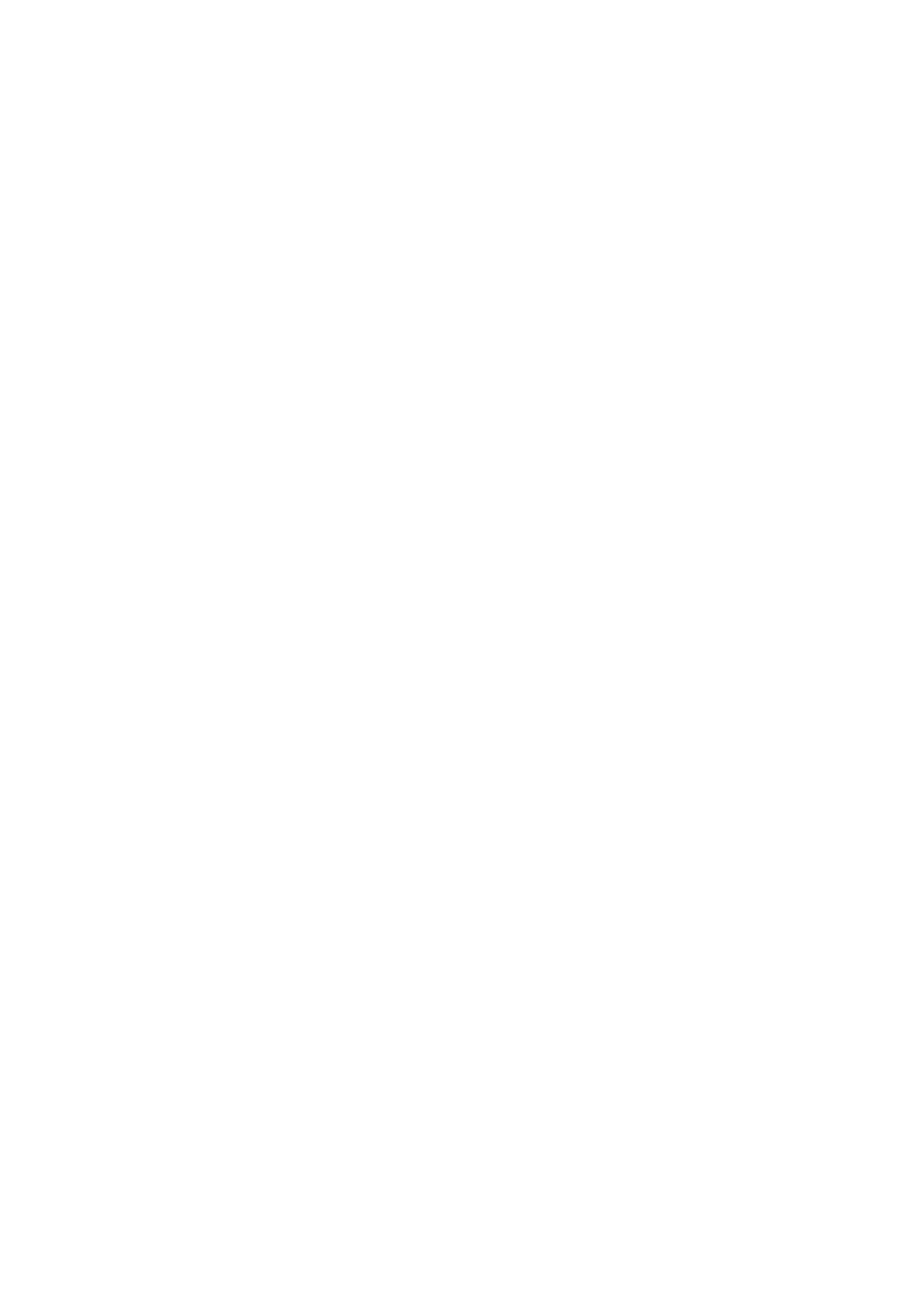# 9.1 for those of you who...

- a) no longer believe in coincidence
- b) thought this might actually have some brasilian recipes

i've tried to collect some of the more popular bahian recipes for the Bigode community in a desperate quest for authenticity in a globalized culture. perhaps, through a few queijos quente tropicais, we'll all be brasilian one day: smiling, sexy, hungry, and 100% NEGRO.

### cheese-egg

butter both halves of an old glutinous white sandwich bun or french roll grill or toast. do not clean grill beforehand. while toasting, oil nearby grill real estate and fry an egg. as the egg solidifies, lay a slab of yellowish cheese atop it. the cheese melts as the egg finishes.

impurists have the option of searching out a few slices of underripe tomato and yesterday's lettuce.

bread  $\rightarrow$  lettuce  $\rightarrow$  tomato  $\rightarrow$  egg  $\rightarrow$  cheese  $\rightarrow$  bread

## queijo quente tropical

the brasilian version of yesterday's grilled-cheese sandwich, which amanda discovered on the menu of one of our staple internet cafes. it had always been there i guess, as old as pineapples and slavery, cleverly hidden amongst wicker chairs, 500 mL bowls of açaí com banana, and the most amazing book i've been blessed by browsing: frutas do brasi[l.](#page-128-1)

use three thin pieces of white (or white/wheat) bread, grill cheese slices between slices one and two, pineapple slices between slices two and three. assemble with lettuce and tomato

#### acarajé

the premier bahian snack food, a large deep-fried falafel-esque creature made from black-eyed peas that originated as a sacrament for candomblé rituals.

soak "feijão fradinho quebrado" (broken black-eye peas) over night. if you can't find the broken ones, briefly blend whole ones until they break. rinse and drain

<span id="page-128-1"></span><span id="page-128-0"></span> $acai$  com banana (br) : the amazonian superfood

frutas do brasil (br) : fruits of brasil, second only to the revolution of everyday life and the one-straw revolution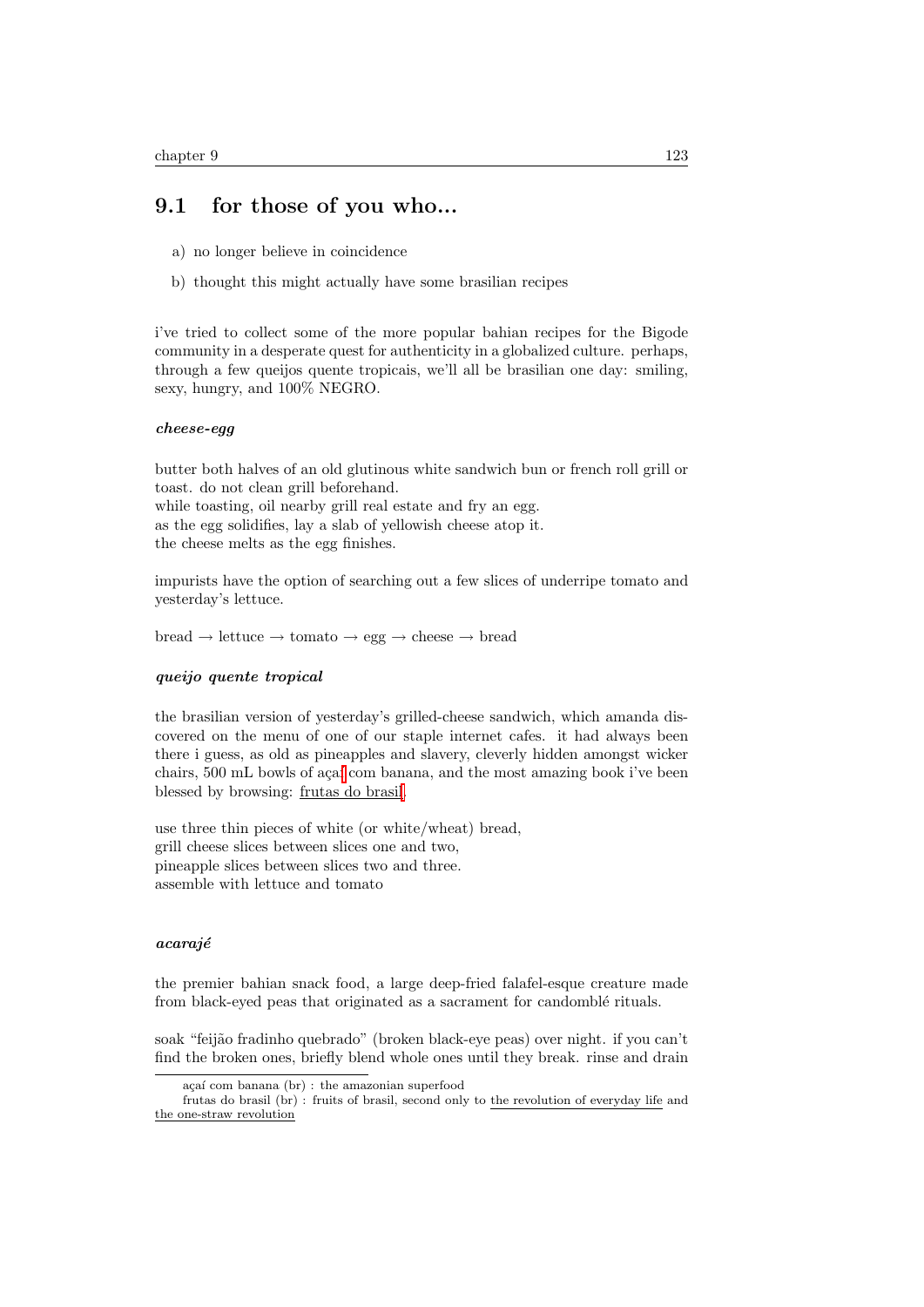the beans, soak again, and rinse again. continue every couple of hours until you've rinsed away all the hulls, until you see just the whiteness of the beans.

robot the soaked, rinsed, drained, hulled beans with an onion. add small amounts of water to facilitate a smooth blending. you will end up with a foamy pancakey dough. let the dough rise for a few hours (in brasil) or a day in a preheated oven (in wintry temperate climes). it will ferment and conspire with yeast in the air to bulk up and gain a sour edge.

stir the dough, form with your hand into firm patties the diameter of cheap hamburgers and much thicker. deep fry in hot oil — the baianos use the wonderfully fragrant and fattening azeite-de-dendê. it's red and cooks the acarajé a deep reddish brown.

to serve, hot!, the brasilians slice down the center and add some of the following:

- · vatapá: coconut shrimp paste
- caruru: slimy curried okra
- pimenta: spicy chile sauce
- salada: unripe tomatoes and onions

i never got close enough to a proper baiana to learn how to make them. they're sacred anyhow and probably best left to the priestesses and professionals.

## peixe frito

every restaurant in brasil had one thing, fish, cooked in two ways: frito and moqueca. it always came with rice and beans and salad (tomatoes and onions) and hot sauce and of course lots of beer. and it was truly excellent. all of the restaurants were on the beach and the women would cook what the men had brought in from the sea that morning — usually peixe vermelho.

clearly this isn't a vegetarian recipe, but it's not much of a recipe anyhow, so i'm not sweating it either.

- 1. go outside and catch a red fish (peixe vermelh[o\)](#page-129-0)
- 2. clean it with a sharp tetanic looking knife and when the customers order
- 3. marinate it for 15 minutes in garlic, onion, salt, and lemon juice.
- 4. after they've had a few rounds of beer, gently place the entire fish in a vat of hot oil and fry it until done
- 5. the flesh will move away from the bone as the skin crispens. it's done.
- 6. serve on a bed of lettuce with steaming bowls of pinto beans and rice, and another round of beer.

<span id="page-129-0"></span>peixe vermelho (br) : red fish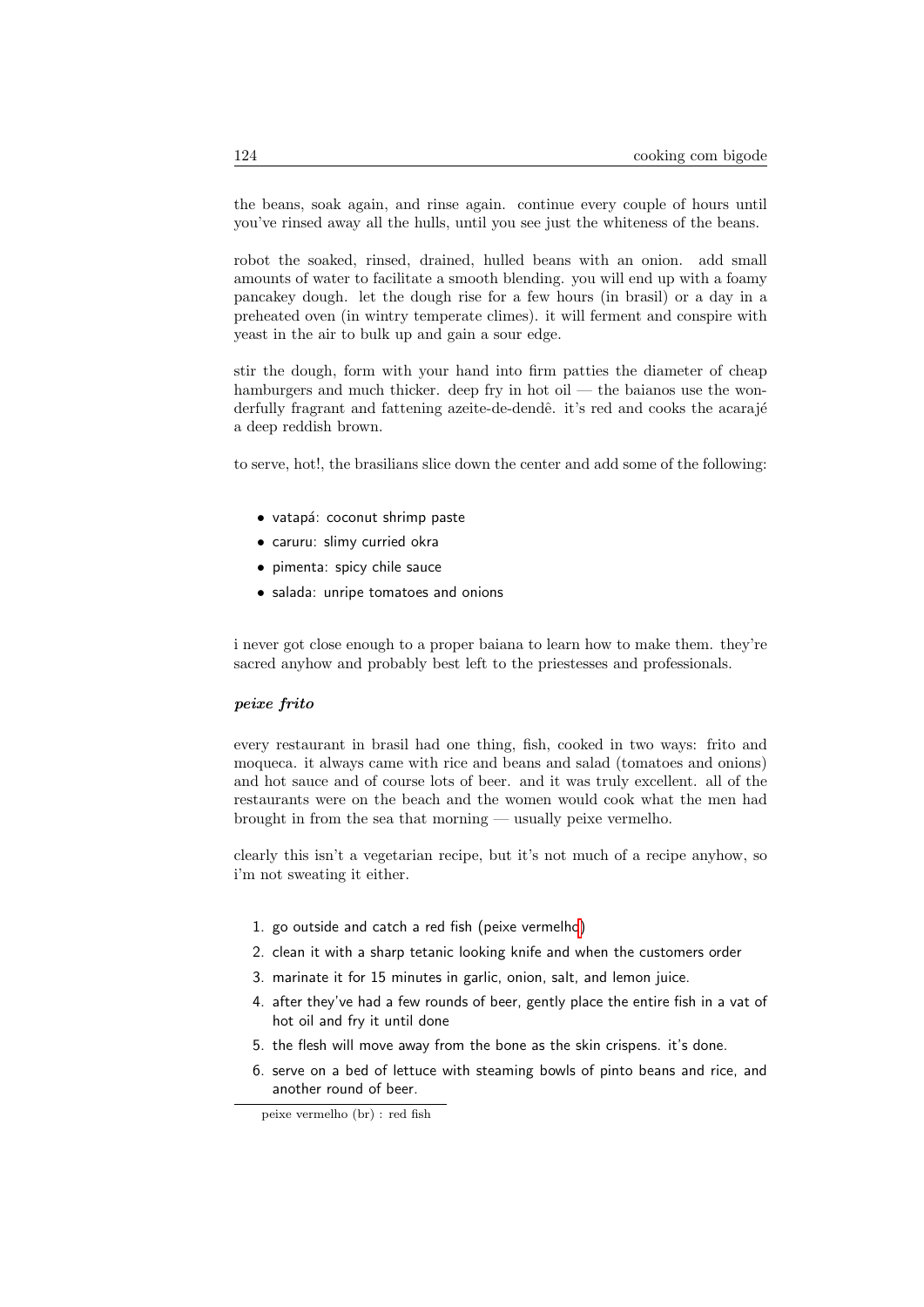## feijão tropeiro

feijão tropeiro, as i understand it, is a dish from the south of brasil (perhaps minas gerais) where the familiar black-eyed pea is sauteed with spices and dusted heavily with the ubiquitous farinha de mandioca, so it gets a dry, grainy texture. it's good if you have plenty of beer on hand to wash it down. luckily, brasilians always do.

sauté diced onion, diced tomato, a little garlic all together in a little cooking oil. when the onions have mostly cooked and the tomatoes are pretty dry, add the black-eye peas and cook together. when the onions are fully done the flavors will have unified (UNITY!) and you can squeeze in some lime juice and dump in a good amount of farinha. keep stirring and adding farinha until the beans are well-bespeckled and you get that dry, chalky feeling just looking at it.

salt and serve with coentro picado.

#### moqueca

moqueca is bahia's most famous dish, a fish stew simmered in azeite-de-dendê, leite de coco, e tomate. i documented how to make it before even making it to bahia, from a kind restaurateur in paraty (near rio de janeiro).

fernando says, serve de 2 a 3 pessoas:

- 1. heat a clay pot with tall fire for at least ten minutes
- 2. locate 50 mL of azeite-de-dendê, 50 mL of cooking oil in the pot
- 3. toss in a full hand of
	- chopped onions
	- chopped peppers
	- chopped tomatoes
- 4. add a little salt and parsley
- 5. add the filling when the mixture starts to brown: fish, shrimp, octopus, what have you ...

if using a frozen fish product, it should have been defrosted by now

- 6. then 180g de polpa de tomat[e](#page-130-0)
- 7. then 180g de leite de coco

 $\cosh$  for 8 to 10 minutes. when well bubbling, make the pir $\tilde{a}$  (gravy) by taking some of the liquid from the pot and mixing elsewhere with farinha de mandioca and a little leite de coco.

<span id="page-130-0"></span>polpa de tomate (br) : tomato pulp or paste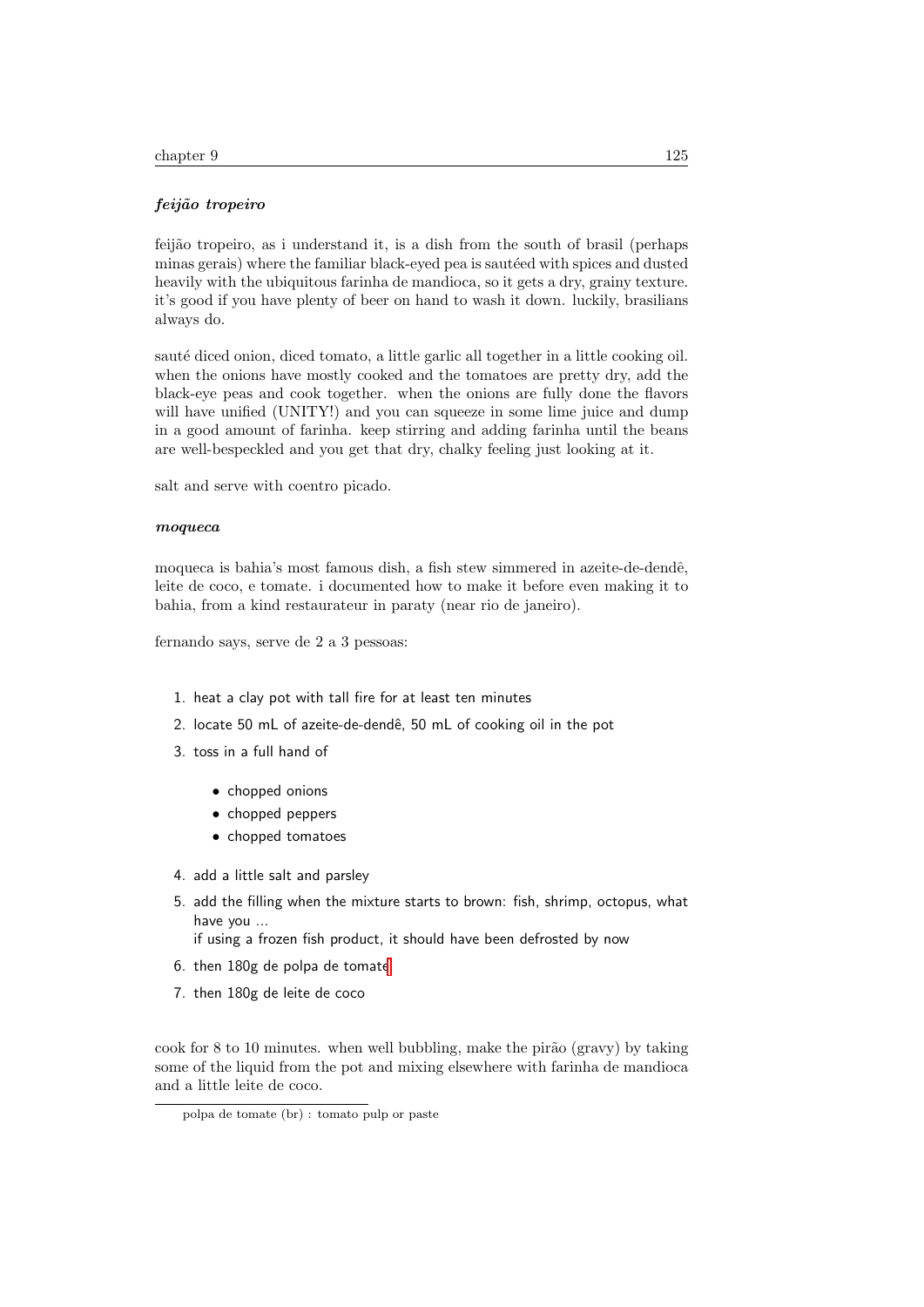ending note: when i watched his cooks actually making it, they used closer to 100g of polpa de tomate and 300g of leite de coco.

naturally.